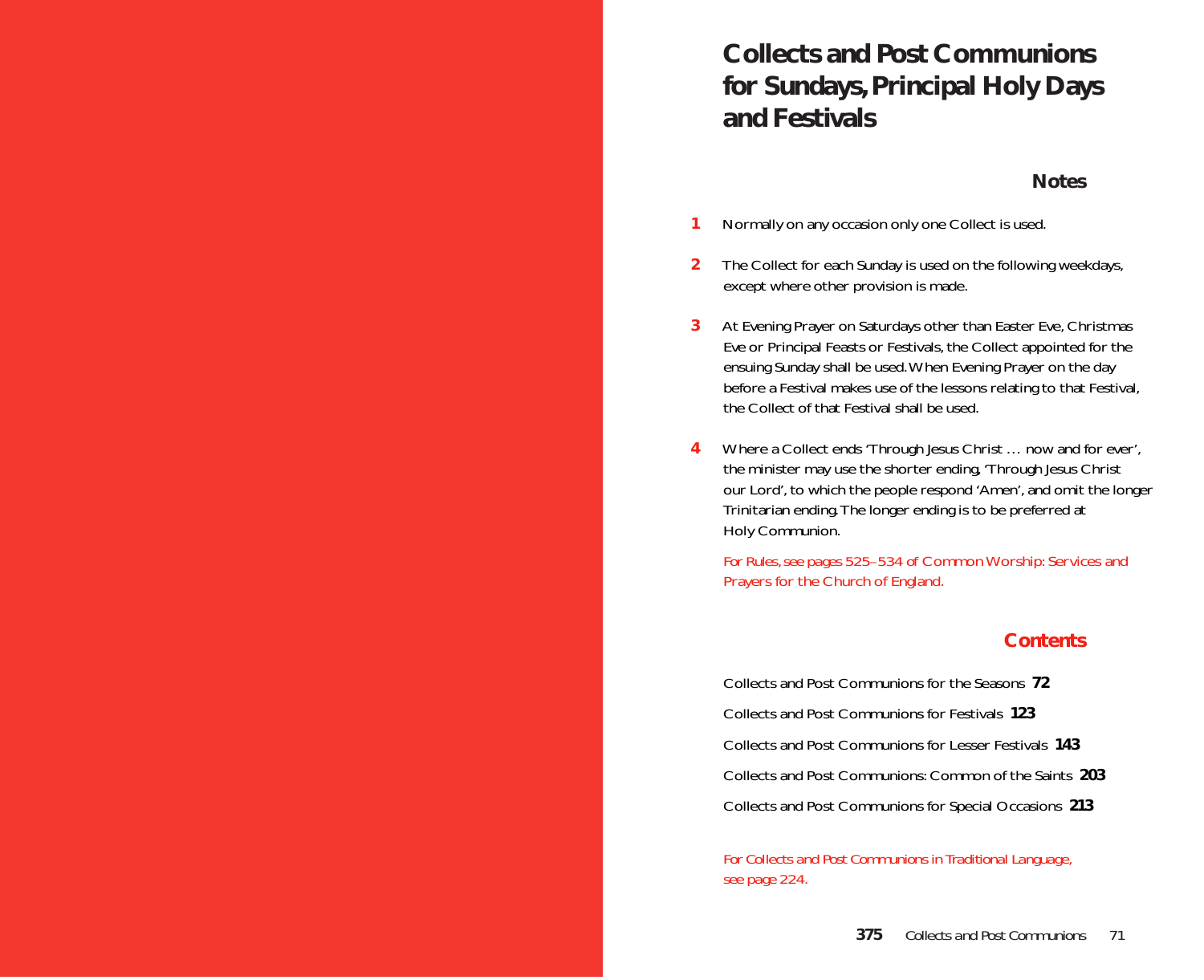## **The First Sunday of Advent** *Purple*

#### *Collect*

Almighty God, give us grace to cast away the works of darkness and to put on the armour of light, now in the time of this mortal life, in which your Son Jesus Christ came to us in great humility; that on the last day, when he shall come again in his glorious majesty to judge the living and the dead, we may rise to the life immortal; through him who is alive and reigns with you, in the unity of the Holy Spirit, one God, now and for ever.

*This Collect may be used as the Post Communion on any day from the Second Sunday of Advent until Christmas Eve instead of the Post Communion provided.*

#### *Post Communion*

O Lord our God, make us watchful and keep us faithful as we await the coming of your Son our Lord; that, when he shall appear, he may not find us sleeping in sin but active in his service and joyful in his praise; through Jesus Christ our Lord.

#### *Collect*

O Lord, raise up, we pray, your power and come among us, and with great might succour us; that whereas, through our sins and wickedness we are grievously hindered in running the race that is set before us, your bountiful grace and mercy may speedily help and deliver us; through Jesus Christ your Son our Lord, to whom with you and the Holy Spirit, be honour and glory, now and for ever.

#### *Post Communion*

Father in heaven, who sent your Son to redeem the world and will send him again to be our judge: give us grace so to imitate him in the humility and purity of his first coming that, when he comes again, we may be ready to greet him with joyful love and firm faith; through Jesus Christ our Lord.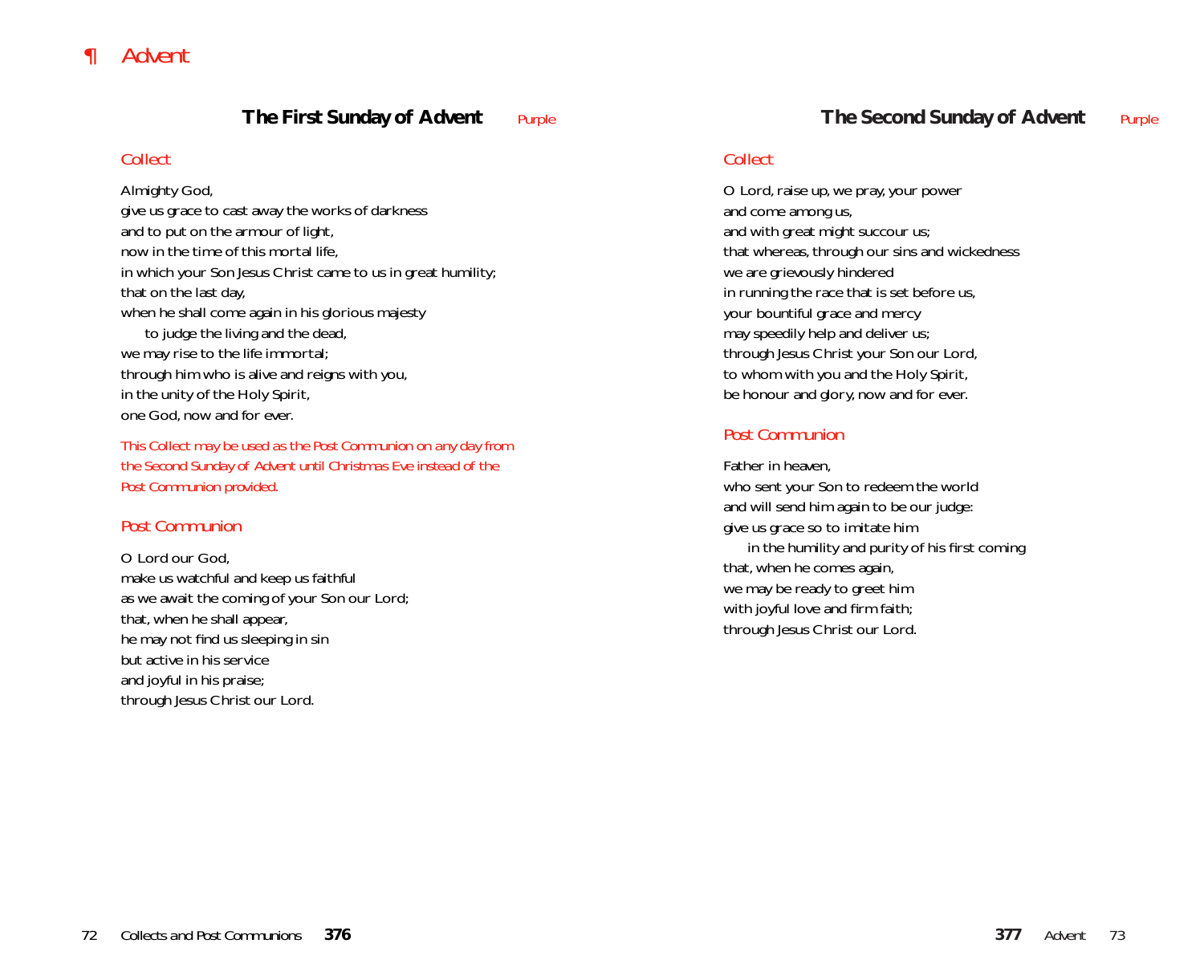O Lord Jesus Christ, who at your first coming sent your messenger to prepare your way before you: grant that the ministers and stewards of your mysteries may likewise so prepare and make ready your way by turning the hearts of the disobedient to the wisdom of the just, that at your second coming to judge the world we may be found an acceptable people in your sight; for you are alive and reign with the Father in the unity of the Holy Spirit, one God, now and for ever.

## *Post Communion*

We give you thanks, O Lord, for these heavenly gifts; kindle in us the fire of your Spirit that when your Christ comes again we may shine as lights before his face; who is alive and reigns now and for ever.

## **The Fourth Sunday of Advent** *Purple*

*This provision is not used on weekdays after 23 December.*

## *Collect*

God our redeemer, who prepared the Blessed Virgin Mary to be the mother of your Son: grant that, as she looked for his coming as our saviour, so we may be ready to greet him when he comes again as our judge; who is alive and reigns with you, in the unity of the Holy Spirit, one God, now and for ever.

## *Post Communion*

Heavenly Father, who chose the Blessed Virgin Mary to be the mother of the promised saviour: fill us your servants with your grace, that in all things we may embrace your holy will and with her rejoice in your salvation; through Jesus Christ our Lord.

#### *24 December* **Christmas Eve** *Purple*

*Collect*

Almighty God, you make us glad with the yearly remembrance of the birth of your Son Jesus Christ: grant that, as we joyfully receive him as our redeemer, so we may with sure confidence behold him when he shall come to be our judge; who is alive and reigns with you, in the unity of the Holy Spirit, one God, now and for ever.

## *Post Communion*

Eternal God, for whom we wait, you have fed us with the bread of eternal life: keep us ever watchful, that we may be ready to stand before the Son of man, Jesus Christ our Lord.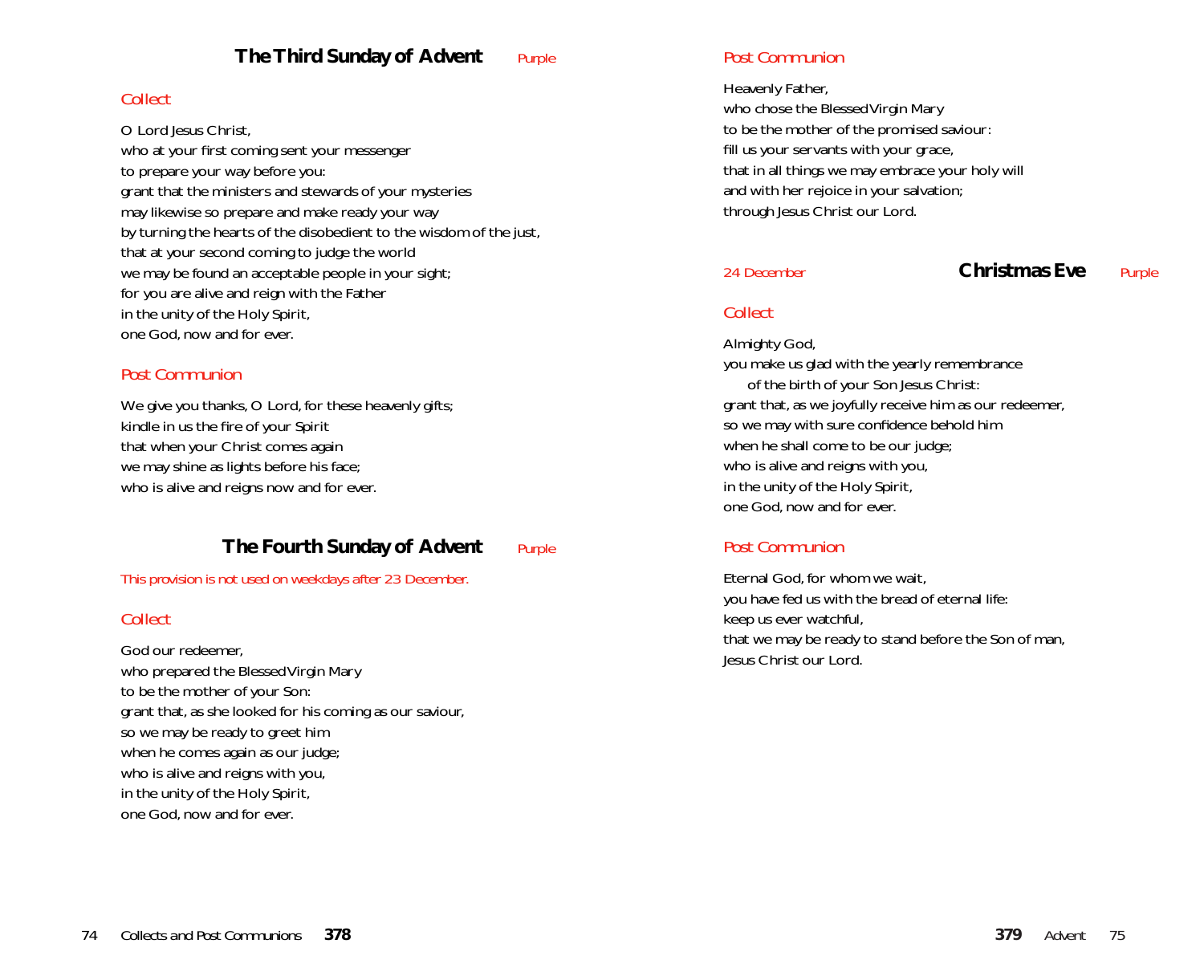# *¶ Christmas*

## *25 December* **Christmas Night** *Gold or*

*Principal Feast White*

#### *Collect*

Eternal God, who made this most holy night to shine with the brightness of your one true light: bring us, who have known the revelation of that light on earth, to see the radiance of your heavenly glory; through Jesus Christ your Son our Lord, who is alive and reigns with you, in the unity of the Holy Spirit, one God, now and for ever.

#### *Post Communion*

God our Father, in this night you have made known to us again the coming of our Lord Jesus Christ: confirm our faith and fix our eyes on him until the day dawns and Christ the Morning Star rises in our hearts. To him be glory both now and for ever.

### *Collect*

Almighty God, you have given us your only-begotten Son to take our nature upon him and as at this time to be born of a pure virgin: grant that we, who have been born again and made your children by adoption and grace, may daily be renewed by your Holy Spirit; through Jesus Christ your Son our Lord, who is alive and reigns with you, in the unity of the Holy Spirit, one God, now and for ever.

## *Post Communion*

God our Father, whose Word has come among us in the Holy Child of Bethlehem: may the light of faith illumine our hearts and shine in our words and deeds; through him who is Christ the Lord.

## **The First Sunday of Christmas** *White*

*This provision is not used on weekdays after 5 January.*

#### *Collect*

Almighty God, who wonderfully created us in your own image and yet more wonderfully restored us through your Son Jesus Christ: grant that, as he came to share in our humanity, so we may share the life of his divinity; who is alive and reigns with you, in the unity of the Holy Spirit, one God, now and for ever.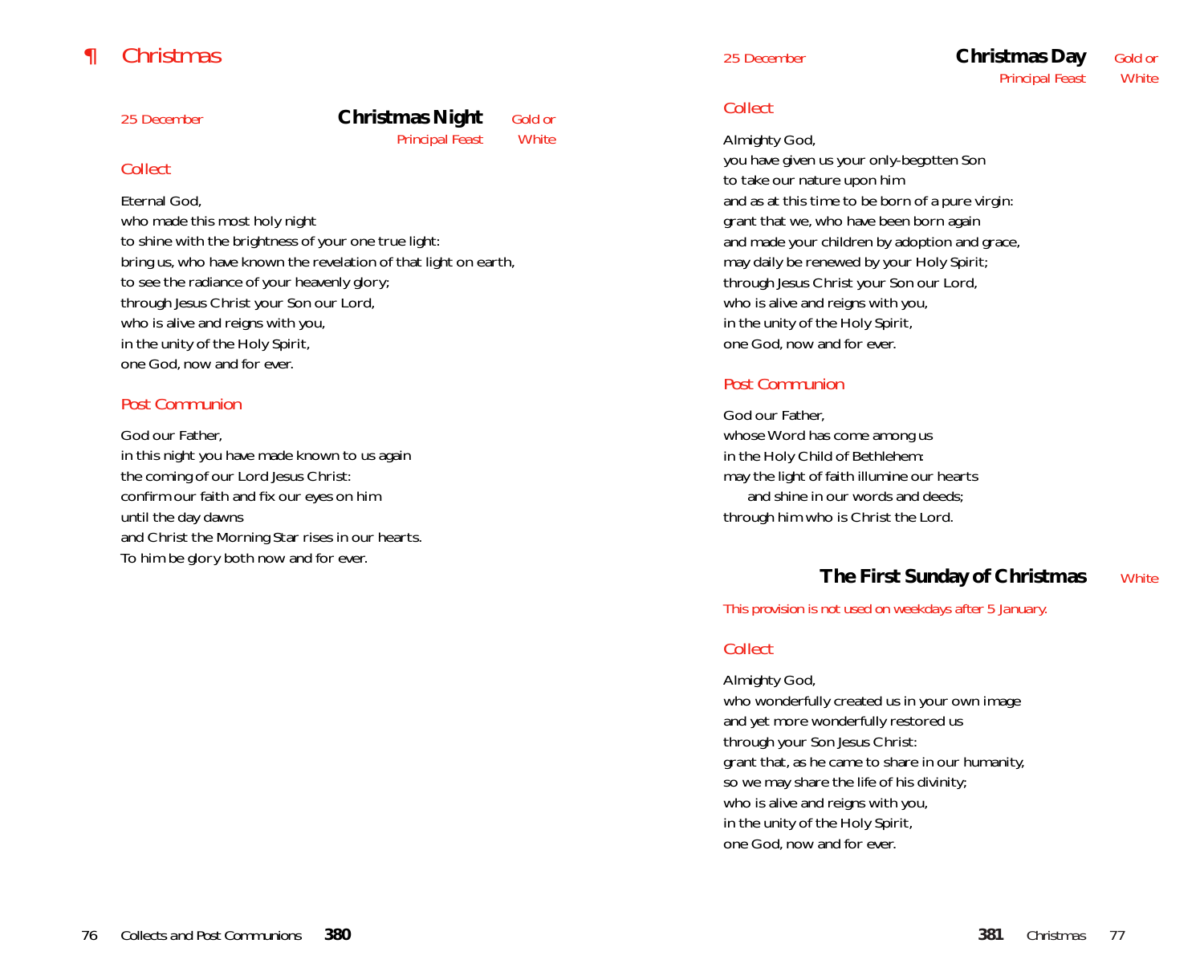Heavenly Father, whose blessed Son shared at Nazareth the life of an earthly home: help your Church to live as one family, united in love and obedience, and bring us all at last to our home in heaven; through Jesus Christ our Lord.

## **The Second Sunday of Christmas** *White*

## *This provision is not used on weekdays after 5 January.*

#### *Collect*

Almighty God, in the birth of your Son you have poured on us the new light of your incarnate Word, and shown us the fullness of your love: help us to walk in his light and dwell in his love that we may know the fullness of his joy; who is alive and reigns with you, in the unity of the Holy Spirit, one God, now and for ever.

#### *Post Communion*

All praise to you, almighty God and heavenly king, who sent your Son into the world to take our nature upon him and to be born of a pure virgin: grant that, as we are born again in him, so he may continually dwell in us and reign on earth as he reigns in heaven, now and for ever.

# *¶ Epiphany*

#### *6 January* **The Epiphany** *Gold or Principal Feast White*

#### *Collect*

O God, who by the leading of a star manifested your only Son to the peoples of the earth: mercifully grant that we, who know you now by faith, may at last behold your glory face to face; through Jesus Christ your Son our Lord, who is alive and reigns with you, in the unity of the Holy Spirit, one God, now and for ever.

#### *Post Communion*

Lord God, the bright splendour whom the nations seek: may we who with the wise men have been drawn by your light discern the glory of your presence in your Son, the Word made flesh, Jesus Christ our Lord.

> **The Baptism of Christ** *Gold or* The First Sunday of Epiphany *White*

#### *Collect*

Eternal Father, who at the baptism of Jesus revealed him to be your Son, anointing him with the Holy Spirit: grant to us, who are born again by water and the Spirit, that we may be faithful to our calling as your adopted children; through Jesus Christ your Son our Lord, who is alive and reigns with you, in the unity of the Holy Spirit, one God, now and for ever.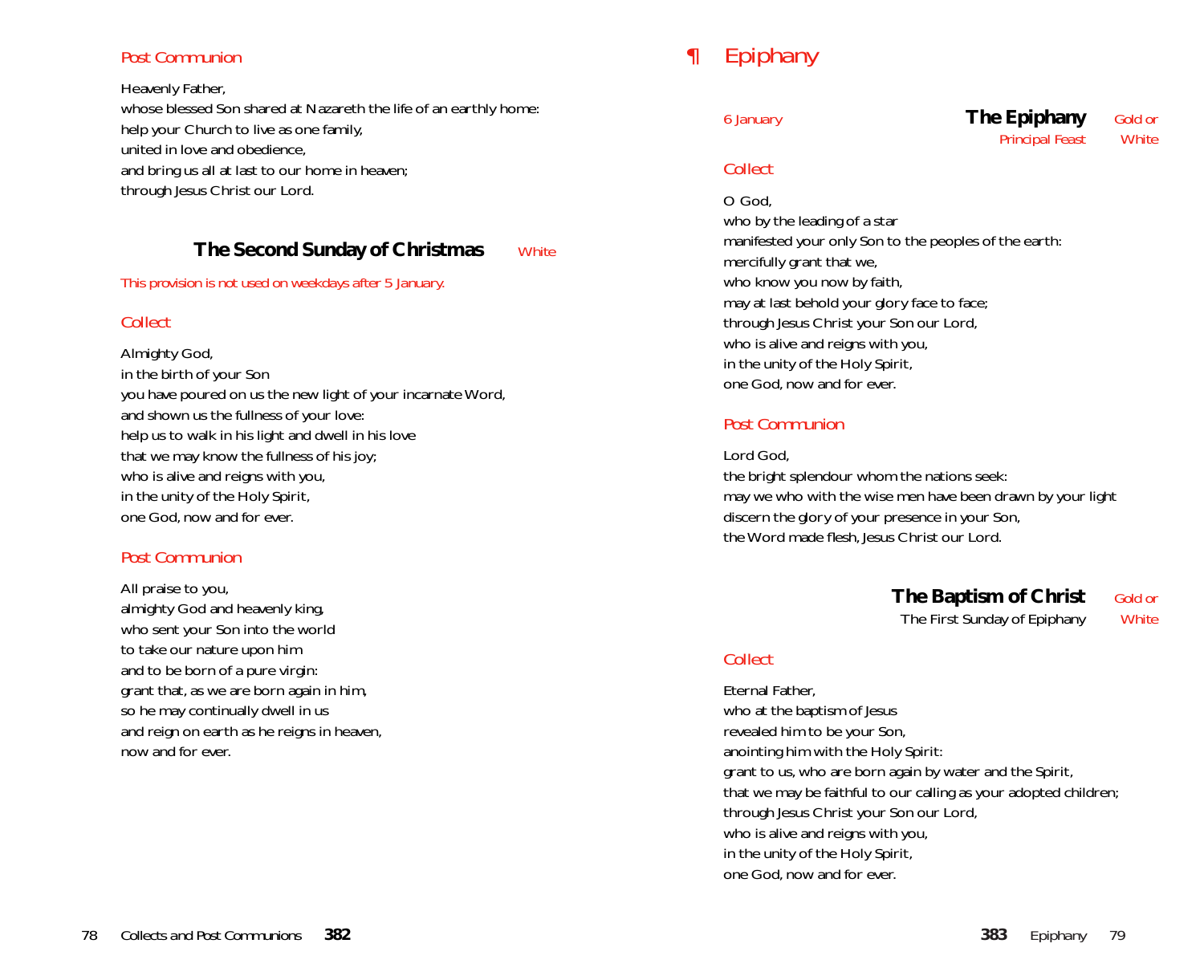Lord of all time and eternity, you opened the heavens and revealed yourself as Father in the baptism of Jesus your beloved Son: by the power of your Spirit complete the heavenly work of our rebirth through the waters of the new creation; through Jesus Christ our Lord.

## **The Second Sunday of Epiphany** *White*

#### *Collect*

Almighty God, in Christ you make all things new: transform the poverty of our nature by the riches of your grace, and in the renewal of our lives make known your heavenly glory; through Jesus Christ your Son our Lord, who is alive and reigns with you, in the unity of the Holy Spirit, one God, now and for ever.

#### *Post Communion*

God of glory, you nourish us with your Word who is the bread of life: fill us with your Holy Spirit that through us the light of your glory may shine in all the world. We ask this in the name of lesus Christ our Lord.

#### *Collect*

Almighty God, whose Son revealed in signs and miracles the wonder of your saving presence: renew your people with your heavenly grace, and in all our weakness sustain us by your mighty power; through Jesus Christ your Son our Lord, who is alive and reigns with you, in the unity of the Holy Spirit, one God, now and for ever.

## *Post Communion*

Almighty Father, whose Son our Saviour Jesus Christ is the light of the world: may your people, illumined by your word and sacraments, shine with the radiance of his glory, that he may be known, worshipped, and obeyed to the ends of the earth; for he is alive and reigns, now and for ever.

## **The Fourth Sunday of Epiphany** *White*

#### *Collect*

God our creator, who in the beginning commanded the light to shine out of darkness: we pray that the light of the glorious gospel of Christ may dispel the darkness of ignorance and unbelief, shine into the hearts of all your people, and reveal the knowledge of your glory in the face of Jesus Christ your Son our Lord, who is alive and reigns with you, in the unity of the Holy Spirit, one God, now and for ever.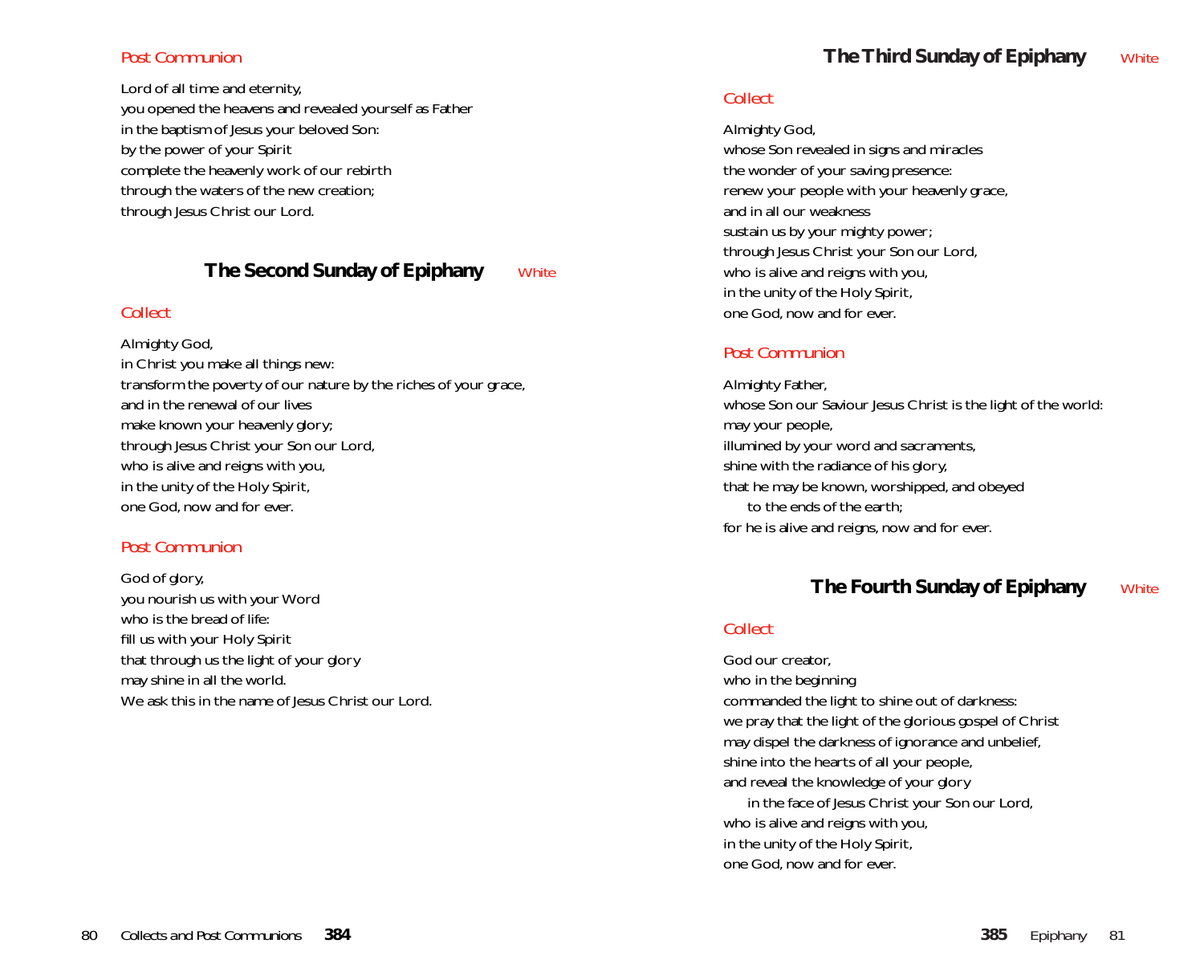Generous Lord, in word and eucharist we have proclaimed the mystery of your love: help us so to live out our days that we may be signs of your wonders in the world; through Jesus Christ our Saviour.

#### *2 February* **The Presentation of Christ** *Gold or* **in the Temple** *White* Candlemas *Principal Feast*

#### *Collect*

Almighty and ever-living God, clothed in majesty, whose beloved Son was this day presented in the Temple, in substance of our flesh: grant that we may be presented to you with pure and clean hearts, by your Son Jesus Christ our Lord, who is alive and reigns with you, in the unity of the Holy Spirit, one God, now and for ever.

#### *Post Communion*

Lord, you fulfilled the hope of Simeon and Anna, who lived to welcome the Messiah: may we, who have received these gifts beyond words, prepare to meet Christ Jesus when he comes to bring us to eternal life; for he is alive and reigns, now and for ever.

# *¶ Ordinary Time*

## **The Fifth Sunday before Lent** *Green*

*This provision is always used from the day after the Presentation of Christ in the Temple until the first of the Sundays before Lent.*

#### *Collect*

Almighty God, by whose grace alone we are accepted and called to your service: strengthen us by your Holy Spirit and make us worthy of our calling; through Jesus Christ your Son our Lord, who is alive and reigns with you, in the unity of the Holy Spirit, one God, now and for ever.

#### *Post Communion*

God of truth, we have seen with our eyes and touched with our hands the bread of life: strengthen our faith that we may grow in love for you and for each other; through Jesus Christ our Lord.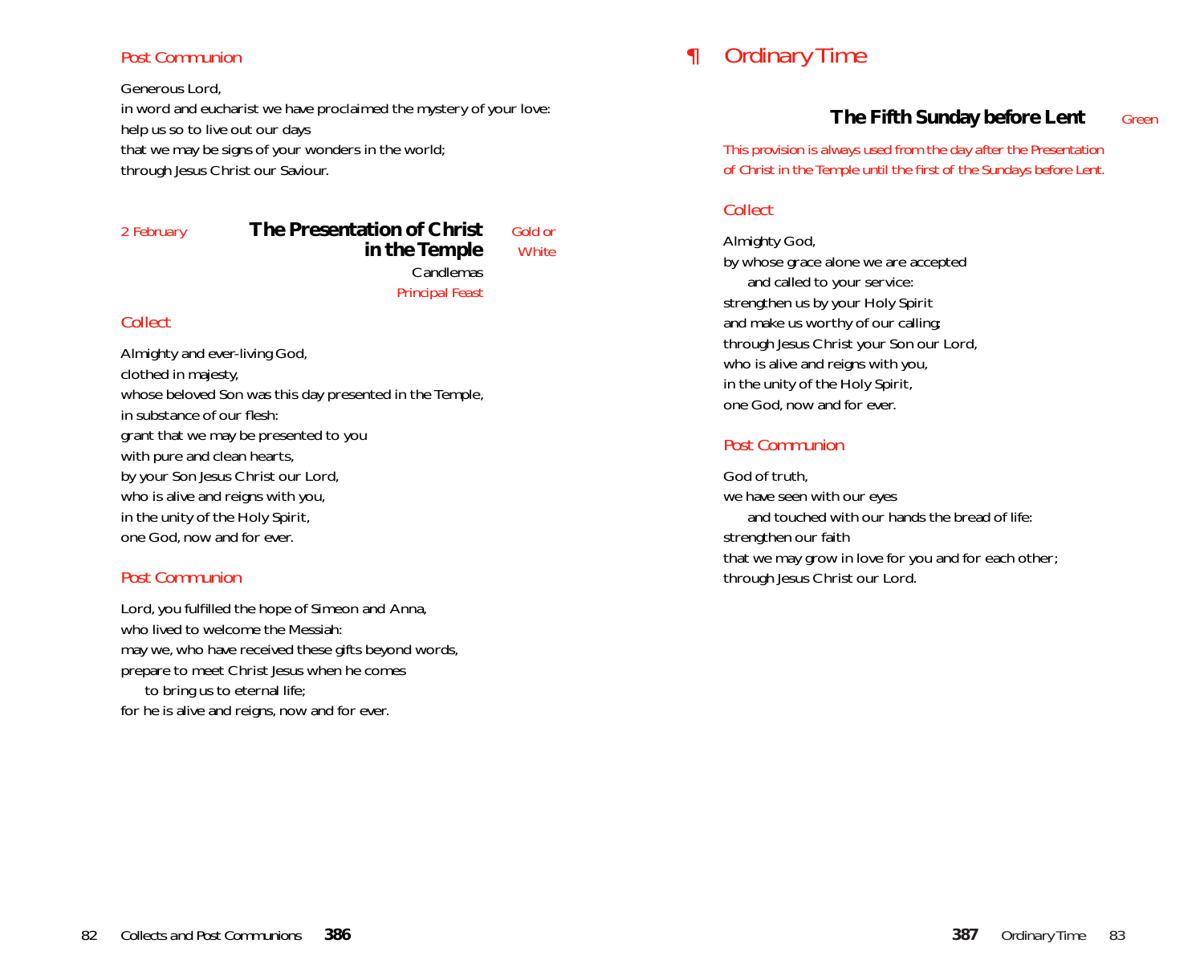**The Third Sunday before Lent** *Green*

#### *Collect*

#### O God,

you know us to be set in the midst of so many and great dangers, that by reason of the frailty of our nature we cannot always stand upright: grant to us such strength and protection as may support us in all dangers and carry us through all temptations; through Jesus Christ your Son our Lord, who is alive and reigns with you, in the unity of the Holy Spirit, one God, now and for ever.

#### *Post Communion*

Go before us, Lord, in all we do with your most gracious favour, and guide us with your continual help, that in all our works begun, continued and ended in you, we may glorify your holy name, and finally by your mercy receive everlasting life; through Jesus Christ our Lord.

## *Collect*

Almighty God, who alone can bring order to the unruly wills and passions of sinful humanity: give your people grace so to love what you command and to desire what you promise, that, among the many changes of this world, our hearts may surely there be fixed where true joys are to be found; through Jesus Christ your Son our Lord, who is alive and reigns with you, in the unity of the Holy Spirit, one God, now and for ever.

## *Post Communion*

Merciful Father,

who gave Jesus Christ to be for us the bread of life, that those who come to him should never hunger: draw us to the Lord in faith and love, that we may eat and drink with him at his table in the kingdom, where he is alive and reigns, now and for ever.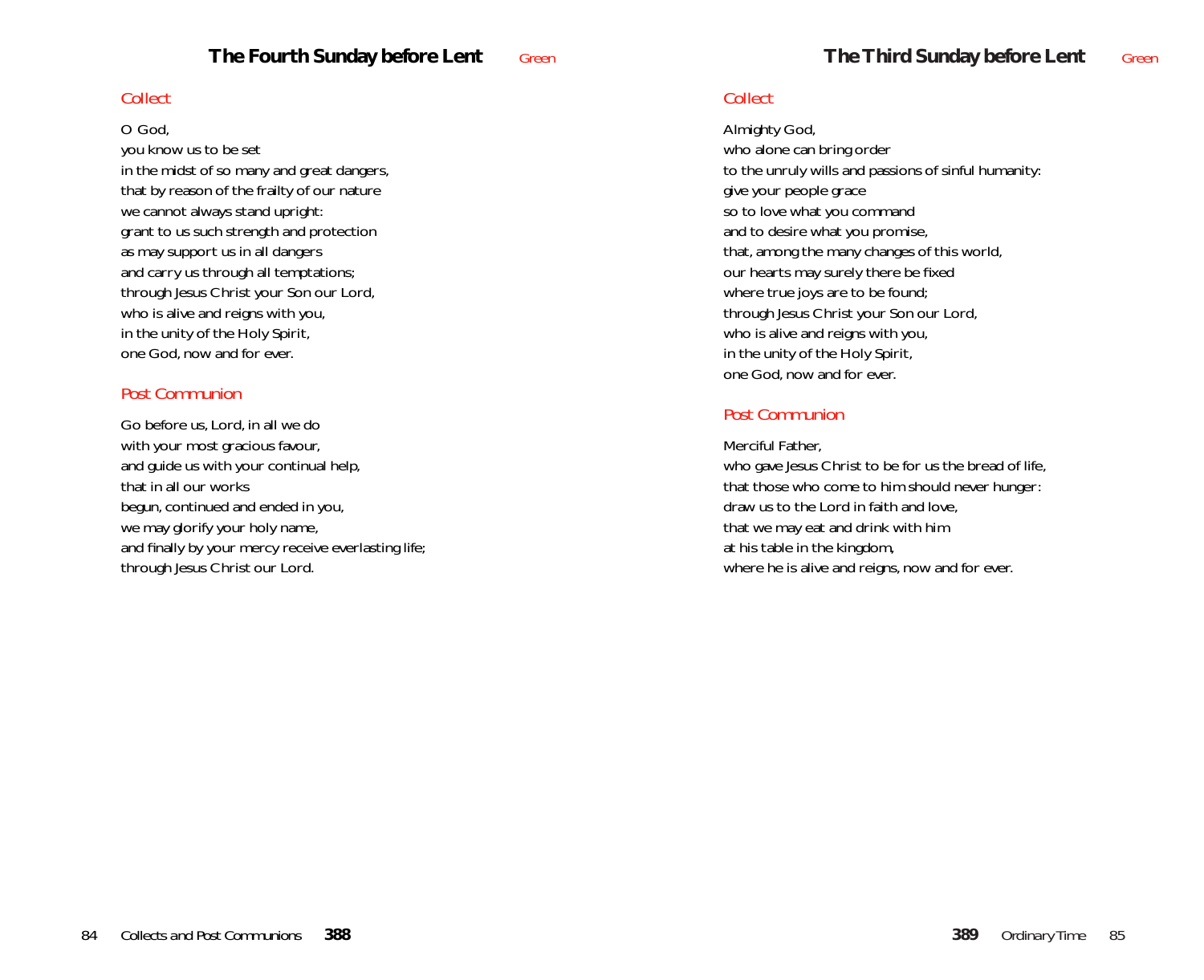Almighty God, you have created the heavens and the earth and made us in your own image: teach us to discern your hand in all your works and your likeness in all your children; through Jesus Christ your Son our Lord, who with you and the Holy Spirit reigns supreme over all things, now and for ever.

## *Post Communion*

God our creator, by your gift the tree of life was set at the heart of the earthly paradise, and the bread of life at the heart of your Church: may we who have been nourished at your table on earth be transformed by the glory of the Saviour's cross and enjoy the delights of eternity; through Jesus Christ our Lord.

# *This provision is not used on or after Ash Wednesday.*

## *Collect*

Almighty Father, whose Son was revealed in majesty before he suffered death upon the cross: give us grace to perceive his glory, that we may be strengthened to suffer with him and be changed into his likeness, from glory to glory; who is alive and reigns with you, in the unity of the Holy Spirit, one God, now and for ever.

## *Post Communion*

Holy God, we see your glory in the face of Jesus Christ: may we who are partakers at his table reflect his life in word and deed, that all the world may know his power to change and save. This we ask through Jesus Christ our Lord.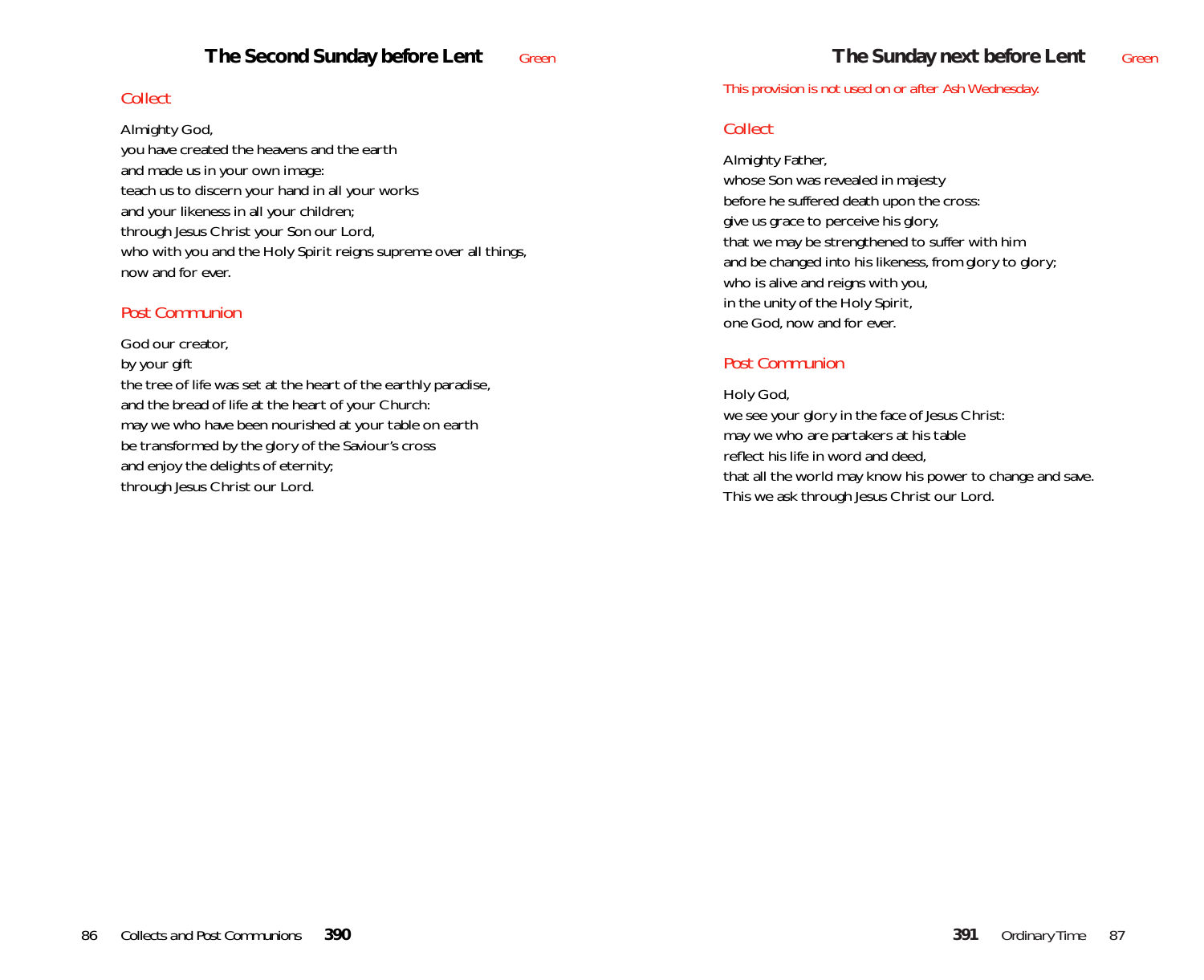## **Ash Wednesday** *Purple or*

*Principal Holy Day Lent Array*

#### *Collect*

Almighty and everlasting God, you hate nothing that you have made and forgive the sins of all those who are penitent: create and make in us new and contrite hearts that we, worthily lamenting our sins and acknowledging our wretchedness, may receive from you, the God of all mercy, perfect remission and forgiveness; through Jesus Christ your Son our Lord, who is alive and reigns with you, in the unity of the Holy Spirit, one God, now and for ever.

*This Collect may be used as the Post Communion on any day from the First Sunday of Lent until the Saturday after the Fourth Sunday of Lent instead of the Post Communion provided.*

#### *Post Communion*

Almighty God, you have given your only Son to be for us both a sacrifice for sin and also an example of godly life: give us grace that we may always most thankfully receive these his inestimable gifts, and also daily endeavour to follow the blessed steps of his most holy life; through Jesus Christ our Lord.

### **The First Sunday of Lent** *Purple or Lent Array*

#### *Collect*

Almighty God, whose Son Jesus Christ fasted forty days in the wilderness, and was tempted as we are, yet without sin: give us grace to discipline ourselves in obedience to your Spirit; and, as you know our weakness, so may we know your power to save; through Jesus Christ your Son our Lord, who is alive and reigns with you, in the unity of the Holy Spirit, one God, now and for ever.

## *Post Communion*

Lord God, you have renewed us with the living bread from heaven; by it you nourish our faith, increase our hope, and strengthen our love: teach us always to hunger for him who is the true and living bread, and enable us to live by every word that proceeds from out of your mouth; through Jesus Christ our Lord.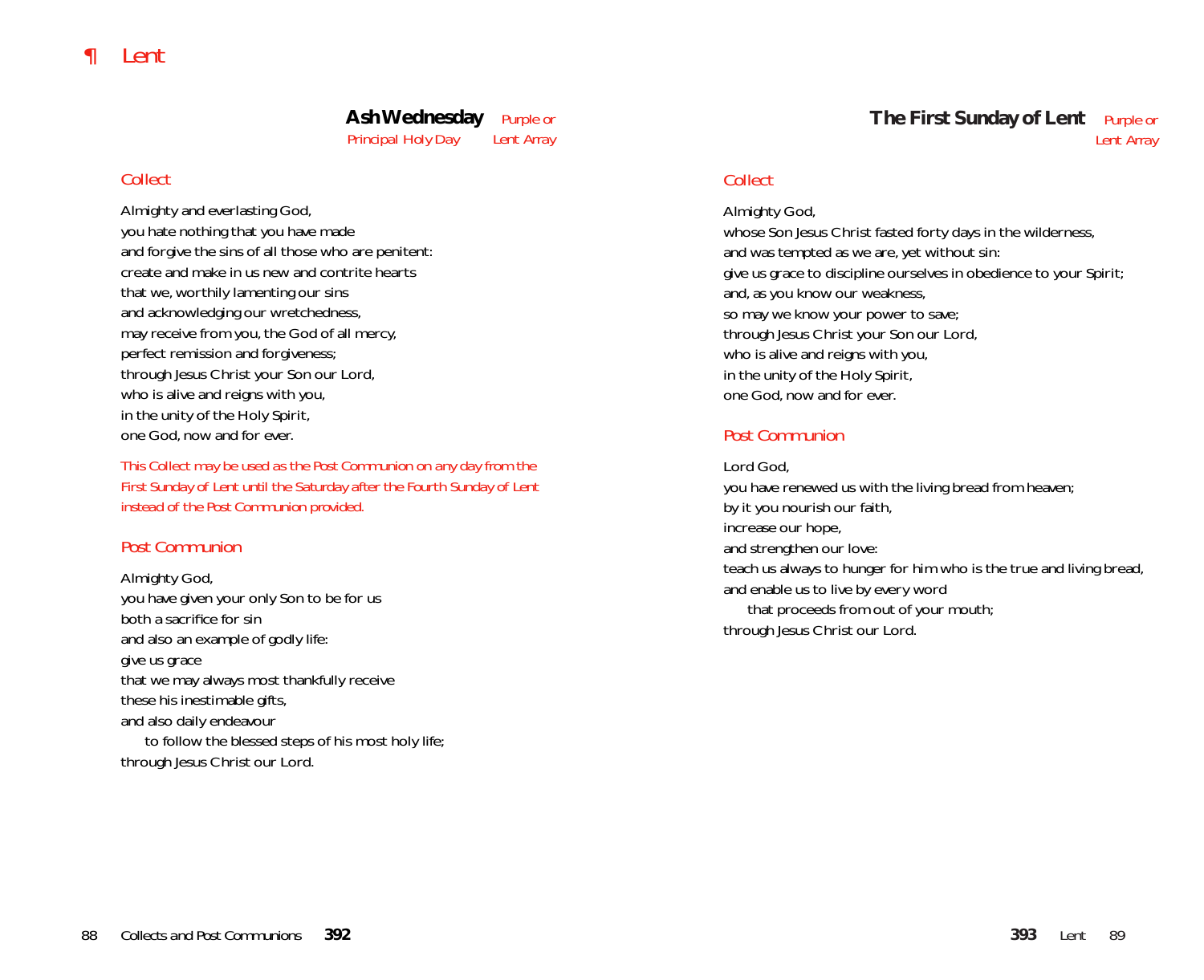## **The Second Sunday of Lent** *Purple or*

*Lent Array*

### *Collect*

#### Almighty God,

you show to those who are in error the light of your truth, that they may return to the way of righteousness: grant to all those who are admitted into the fellowship of Christ's religion, that they may reject those things that are contrary to their profession, and follow all such things as are agreeable to the same; through our Lord Jesus Christ, who is alive and reigns with you, in the unity of the Holy Spirit, one God, now and for ever.

#### *Post Communion*

Almighty God, you see that we have no power of ourselves to help ourselves: keep us both outwardly in our bodies, and inwardly in our souls; that we may be defended from all adversities which may happen to the body, and from all evil thoughts which may assault and hurt the soul; through Jesus Christ our Lord.

> **The Third Sunday of Lent** *Purple or Lent Array*

## *Collect*

#### Almighty God,

whose most dear Son went not up to joy but first he suffered pain, and entered not into glory before he was crucified: mercifully grant that we, walking in the way of the cross, may find it none other than the way of life and peace; through Jesus Christ your Son our Lord, who is alive and reigns with you, in the unity of the Holy Spirit, one God, now and for ever.

#### *Post Communion*

Merciful Lord,

grant your people grace to withstand the temptations of the world, the flesh and the devil, and with pure hearts and minds to follow you, the only God; through Jesus Christ our Lord.

## **The Fourth Sunday of Lent** *Purple or*

*Lent Array*

*Mothering Sunday may be celebrated in preference to the provision for the Fourth Sunday of Lent.*

## *Collect*

Merciful Lord, absolve your people from their offences, that through your bountiful goodness we may all be delivered from the chains of those sins which by our frailty we have committed; grant this, heavenly Father, for Jesus Christ's sake, our blessed Lord and Saviour, who is alive and reigns with you, in the unity of the Holy Spirit, one God, now and for ever.

## *Post Communion*

Lord God, whose blessed Son our Saviour gave his back to the smiters and did not hide his face from shame: give us grace to endure the sufferings of this present time with sure confidence in the glory that shall be revealed; through Jesus Christ our Lord.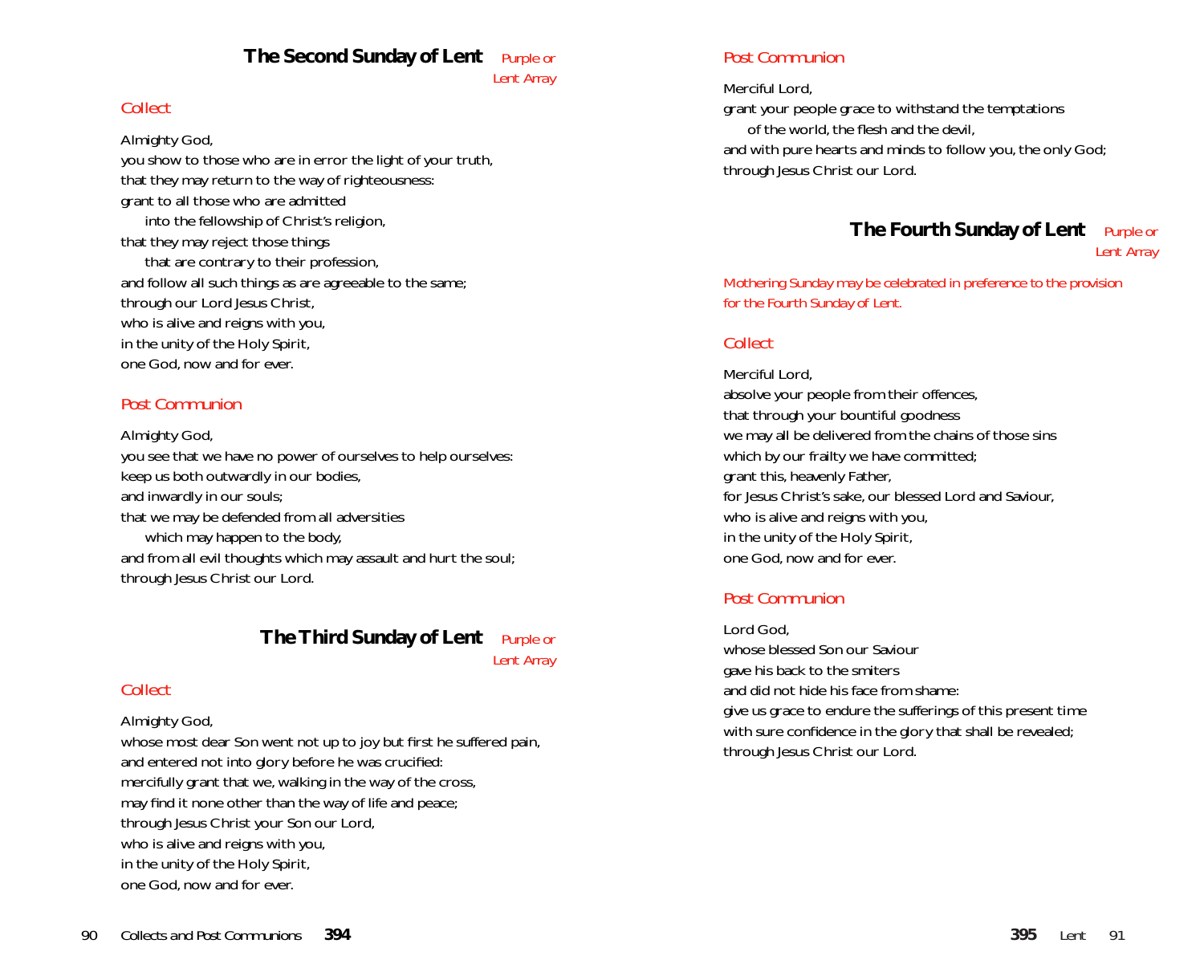## **Mothering Sunday** *Purple or*

*Lent Array*

#### *Mothering Sunday may be celebrated in preference to the provision for the Fourth Sunday of Lent.*

## *Collect*

God of compassion, whose Son Jesus Christ, the child of Mary, shared the life of a home in Nazareth, and on the cross drew the whole human family to himself: strengthen us in our daily living that in joy and in sorrow we may know the power of your presence to bind together and to heal; through Jesus Christ your Son our Lord, who is alive and reigns with you, in the unity of the Holy Spirit, one God, now and for ever.

## *Post Communion*

Loving God, as a mother feeds her children at the breast you feed us in this sacrament with the food and drink of eternal life: help us who have tasted your goodness to grow in grace within the household of faith; through Jesus Christ our Lord.

> **The Fifth Sunday of Lent** *Purple or Passiontide begins Lent Array*

## *Collect*

Most merciful God, who by the death and resurrection of your Son Jesus Christ delivered and saved the world: grant that by faith in him who suffered on the cross we may triumph in the power of his victory; through Jesus Christ your Son our Lord, who is alive and reigns with you, in the unity of the Holy Spirit, one God, now and for ever.

## *Post Communion*

Lord Jesus Christ, you have taught us that what we do for the least of our brothers and sisters we do also for you: give us the will to be the servant of others as you were the servant of all, and gave up your life and died for us, but are alive and reign, now and for ever.

## **Palm Sunday** *Red*

#### *Collect*

Almighty and everlasting God, who in your tender love towards the human race sent your Son our Saviour Jesus Christ to take upon him our flesh and to suffer death upon the cross: grant that we may follow the example of his patience and humility, and also be made partakers of his resurrection; through Jesus Christ your Son our Lord, who is alive and reigns with you, in the unity of the Holy Spirit, one God, now and for ever.

## *Post Communion*

Lord Jesus Christ, you humbled yourself in taking the form of a servant, and in obedience died on the cross for our salvation: give us the mind to follow you and to proclaim you as Lord and King, to the glory of God the Father.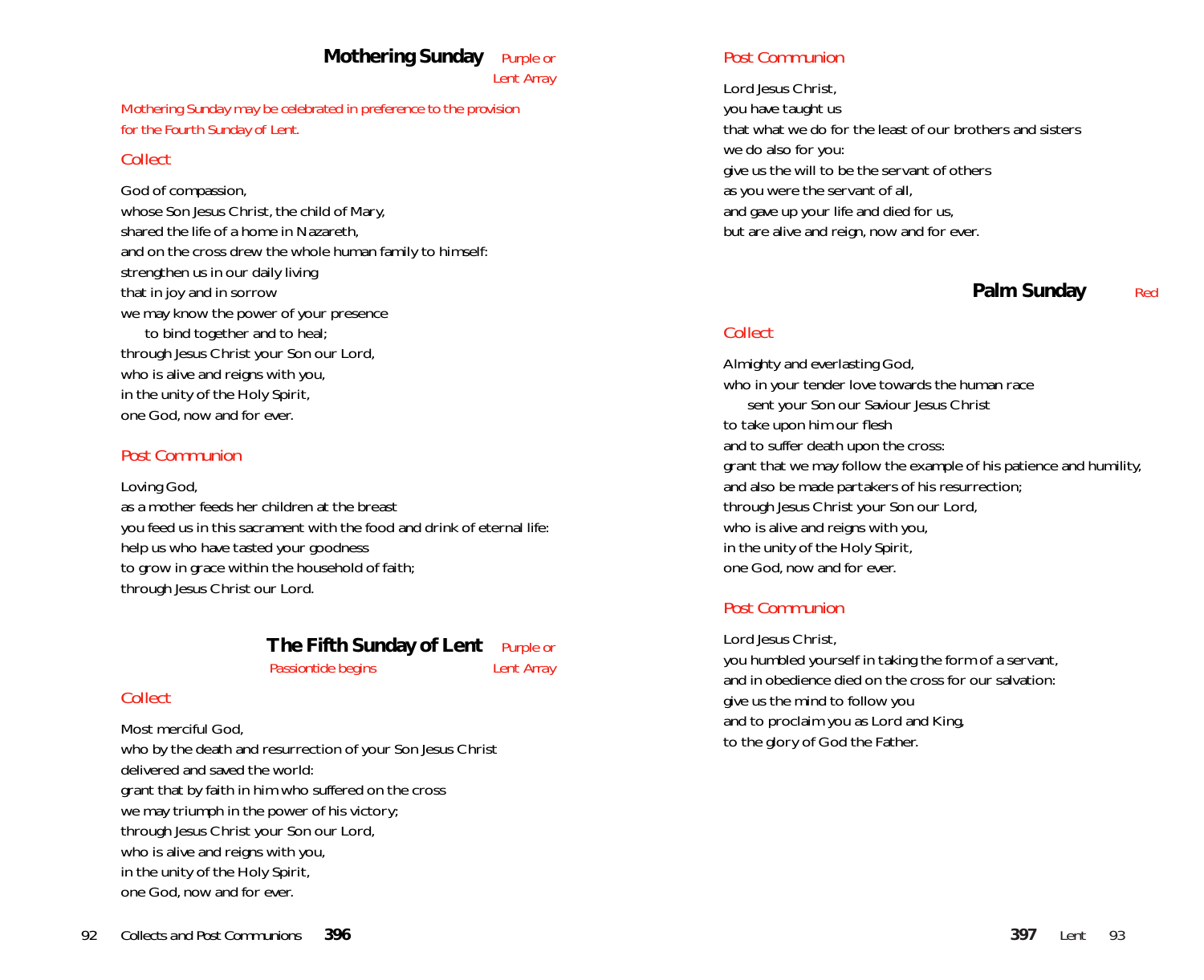# **Maundy Thursday** *White*

*Principal Holy Day*

*At Morning and Evening Prayer the Collect of Palm Sunday is used. At Holy Communion this Collect is used.*

#### *Collect*

God our Father, you have invited us to share in the supper which your Son gave to his Church to proclaim his death until he comes: may he nourish us by his presence, and unite us in his love; who is alive and reigns with you, in the unity of the Holy Spirit, one God, now and for ever.

## *Post Communion*

Lord Jesus Christ, we thank you that in this wonderful sacrament you have given us the memorial of your passion: grant us so to reverence the sacred mysteries of your body and blood that we may know within ourselves and show forth in our lives the fruit of your redemption, for you are alive and reign, now and for ever.

## *Collect*

Almighty Father, look with mercy on this your family for which our Lord Jesus Christ was content to be betrayed and given up into the hands of sinners and to suffer death upon the cross; who is alive and glorified with you and the Holy Spirit, one God, now and for ever.

#### **Easter Eve** *Hangings removed*

#### *Collect*

Grant, Lord, that we who are baptized into the death of your Son our Saviour Jesus Christ may continually put to death our evil desires and be buried with him; and that through the grave and gate of death we may pass to our joyful resurrection; through his merits, who died and was buried and rose again for us, your Son Jesus Christ our Lord.

**Good Friday** *Hangings Principal Holy Day removed: red for the liturgy*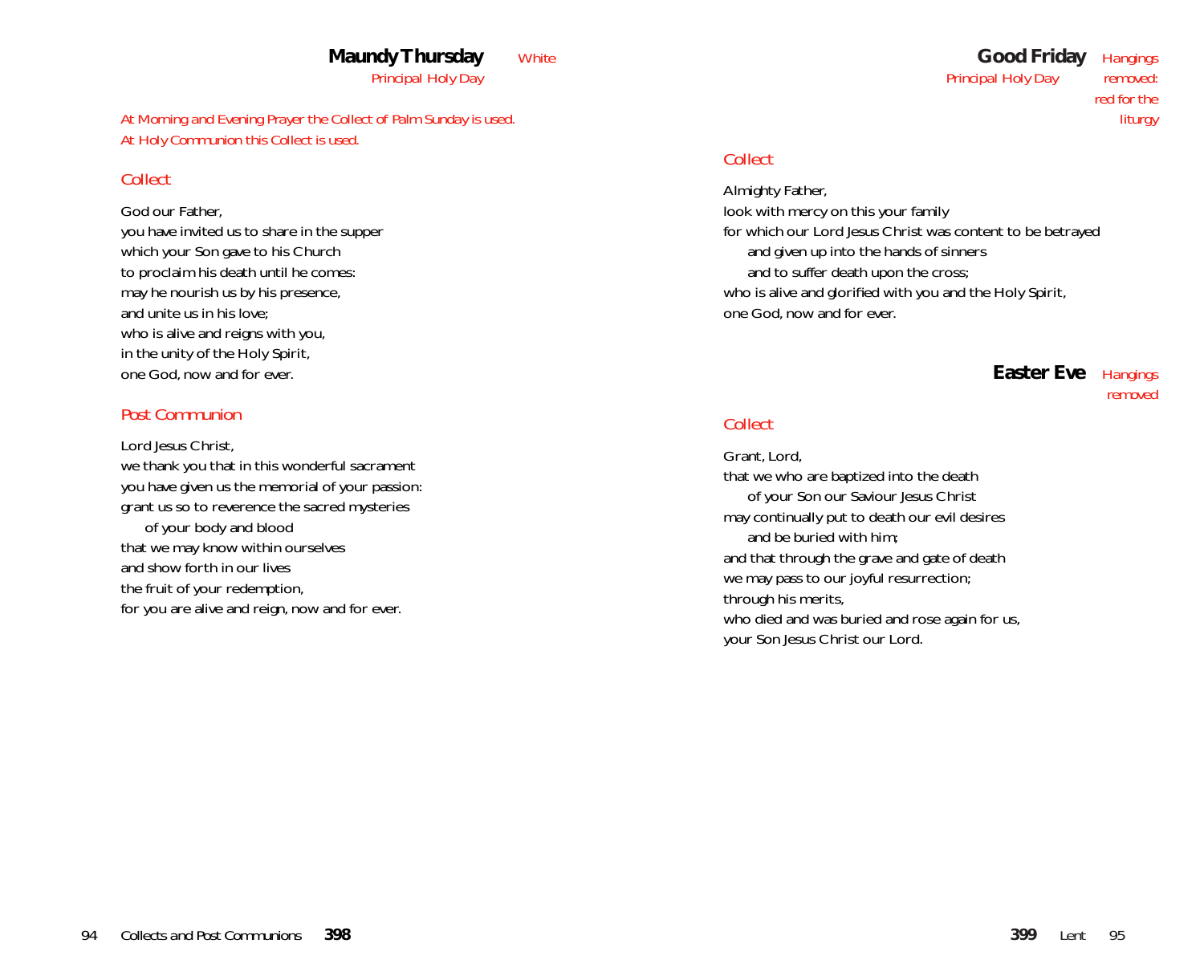# *¶ Easter*

## **Easter Day** *Gold or*

*Principal Feast White*

#### *Collect*

Lord of all life and power, who through the mighty resurrection of your Son overcame the old order of sin and death to make all things new in him: grant that we, being dead to sin and alive to you in Jesus Christ, may reign with him in glory; to whom with you and the Holy Spirit be praise and honour, glory and might, now and in all eternity.

#### *Post Communion*

God of Life, who for our redemption gave your only-begotten Son to the death of the cross, and by his glorious resurrection have delivered us from the power of our enemy: grant us so to die daily to sin, that we may evermore live with him in the joy of his risen life; through Jesus Christ our Lord.

## **The Second Sunday of Easter** *White*

## *Collect*

Almighty Father, you have given your only Son to die for our sins and to rise again for our justification: grant us so to put away the leaven of malice and wickedness that we may always serve you in pureness of living and truth; through the merits of your Son Jesus Christ our Lord, who is alive and reigns with you, in the unity of the Holy Spirit, one God, now and for ever.

## *Post Communion*

Lord God our Father, through our Saviour Jesus Christ you have assured your children of eternal life and in baptism have made us one with him: deliver us from the death of sin and raise us to new life in your love, in the fellowship of the Holy Spirit, by the grace of our Lord Jesus Christ.

## **The Third Sunday of Easter** *White*

#### *Collect*

Almighty Father, who in your great mercy gladdened the disciples with the sight of the risen Lord: give us such knowledge of his presence with us, that we may be strengthened and sustained by his risen life and serve you continually in righteousness and truth; through Jesus Christ your Son our Lord, who is alive and reigns with you, in the unity of the Holy Spirit, one God, now and for ever.

#### *Post Communion*

Living God, your Son made himself known to his disciples in the breaking of bread: open the eyes of our faith, that we may see him in all his redeeming work; who is alive and reigns, now and for ever.

#### **401** *Easter* 97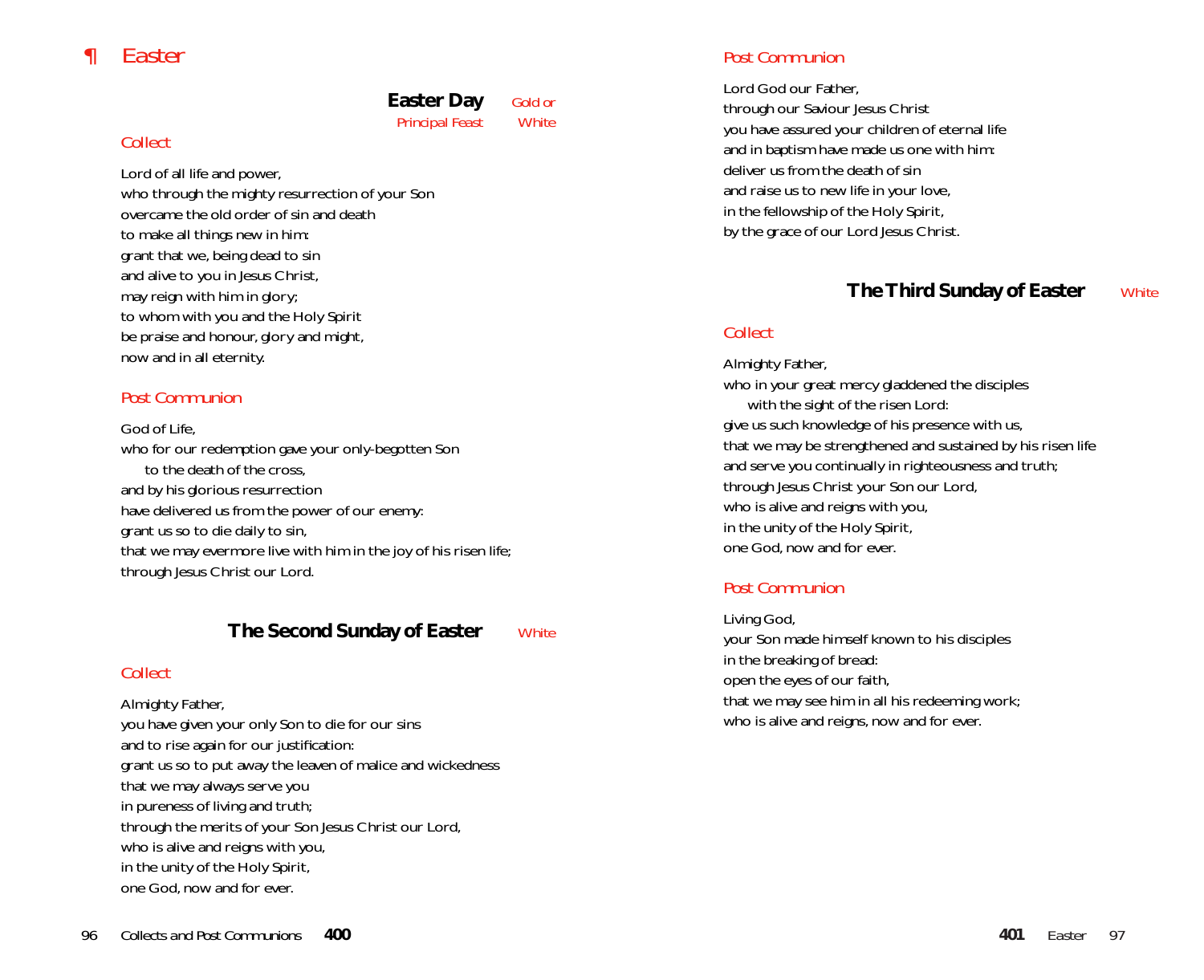Almighty God, whose Son Jesus Christ is the resurrection and the life: raise us, who trust in him, from the death of sin to the life of righteousness, that we may seek those things which are above, where he reigns with you in the unity of the Holy Spirit, one God, now and for ever.

## *Post Communion*

Merciful Father,

you gave your Son Jesus Christ to be the good shepherd, and in his love for us to lay down his life and rise again: keep us always under his protection, and give us grace to follow in his steps; through Jesus Christ our Lord.

## **The Fifth Sunday of Easter** *White*

## *Collect*

Almighty God,

who through your only-begotten Son Jesus Christ have overcome death and opened to us the gate of everlasting life: grant that, as by your grace going before us you put into our minds good desires, so by your continual help we may bring them to good effect; through Jesus Christ our risen Lord, who is alive and reigns with you, in the unity of the Holy Spirit, one God, now and for ever.

## *Post Communion*

Eternal God, whose Son Jesus Christ is the way, the truth, and the life: grant us to walk in his way, to rejoice in his truth, and to share his risen life; who is alive and reigns, now and for ever.

## **The Sixth Sunday of Easter** *White*

#### *This provision is not used on or after Ascension Day.*

#### *Collect*

God our redeemer, you have delivered us from the power of darkness and brought us into the kingdom of your Son: grant, that as by his death he has recalled us to life, so by his continual presence in us he may raise us to eternal joy; through Jesus Christ your Son our Lord, who is alive and reigns with you, in the unity of the Holy Spirit, one God, now and for ever.

## *Post Communion*

God our Father, whose Son Jesus Christ gives the water of eternal life: may we thirst for you, the spring of life and source of goodness, through him who is alive and reigns, now and for ever.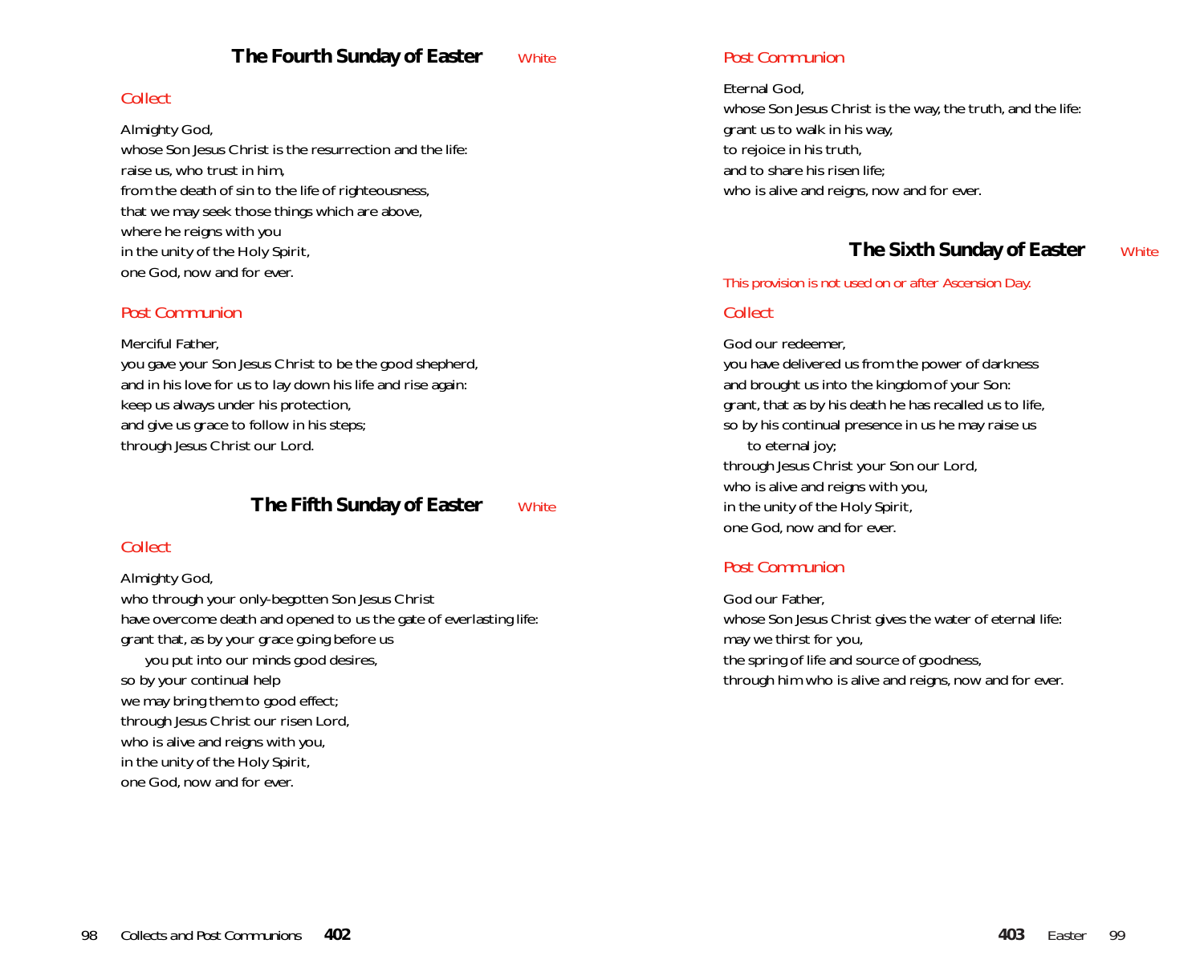# **Ascension Day** *Gold or*

*Principal Feast White*

## *Collect*

Grant, we pray, almighty God, that as we believe your only-begotten Son our Lord Jesus Christ to have ascended into the heavens, so we in heart and mind may also ascend and with him continually dwell; who is alive and reigns with you, in the unity of the Holy Spirit, one God, now and for ever.

#### *Post Communion*

God our Father, you have raised our humanity in Christ and have fed us with the bread of heaven: mercifully grant that, nourished with such spiritual blessings, we may set our hearts in the heavenly places; through Jesus Christ our Lord.

## **The Seventh Sunday of Easter** *White*

Sunday after Ascension Day

#### *Collect*

O God the King of glory, you have exalted your only Son Jesus Christ with great triumph to your kingdom in heaven: we beseech you, leave us not comfortless, but send your Holy Spirit to strengthen us and exalt us to the place where our Saviour Christ is gone before, who is alive and reigns with you, in the unity of the Holy Spirit, one God, now and for ever.

### *Post Communion*

Eternal God, giver of love and power, your Son Jesus Christ has sent us into all the world to preach the gospel of his kingdom: confirm us in this mission, and help us to live the good news we proclaim; through Jesus Christ our Lord.

**Day of Pentecost** *Red*

Whit Sunday *Principal Feast*

#### *This provision is not used on the weekdays after the Day of Pentecost.*

#### *Collect*

God, who as at this time taught the hearts of your faithful people by sending to them the light of your Holy Spirit: grant us by the same Spirit to have a right judgement in all things and evermore to rejoice in his holy comfort; through the merits of Christ Jesus our Saviour, who is alive and reigns with you, in the unity of the Holy Spirit, one God, now and for ever.

#### *Post Communion*

Faithful God, who fulfilled the promises of Easter by sending us your Holy Spirit and opening to every race and nation the way of life eternal: open our lips by your Spirit, that every tongue may tell of your glory; through Jesus Christ our Lord.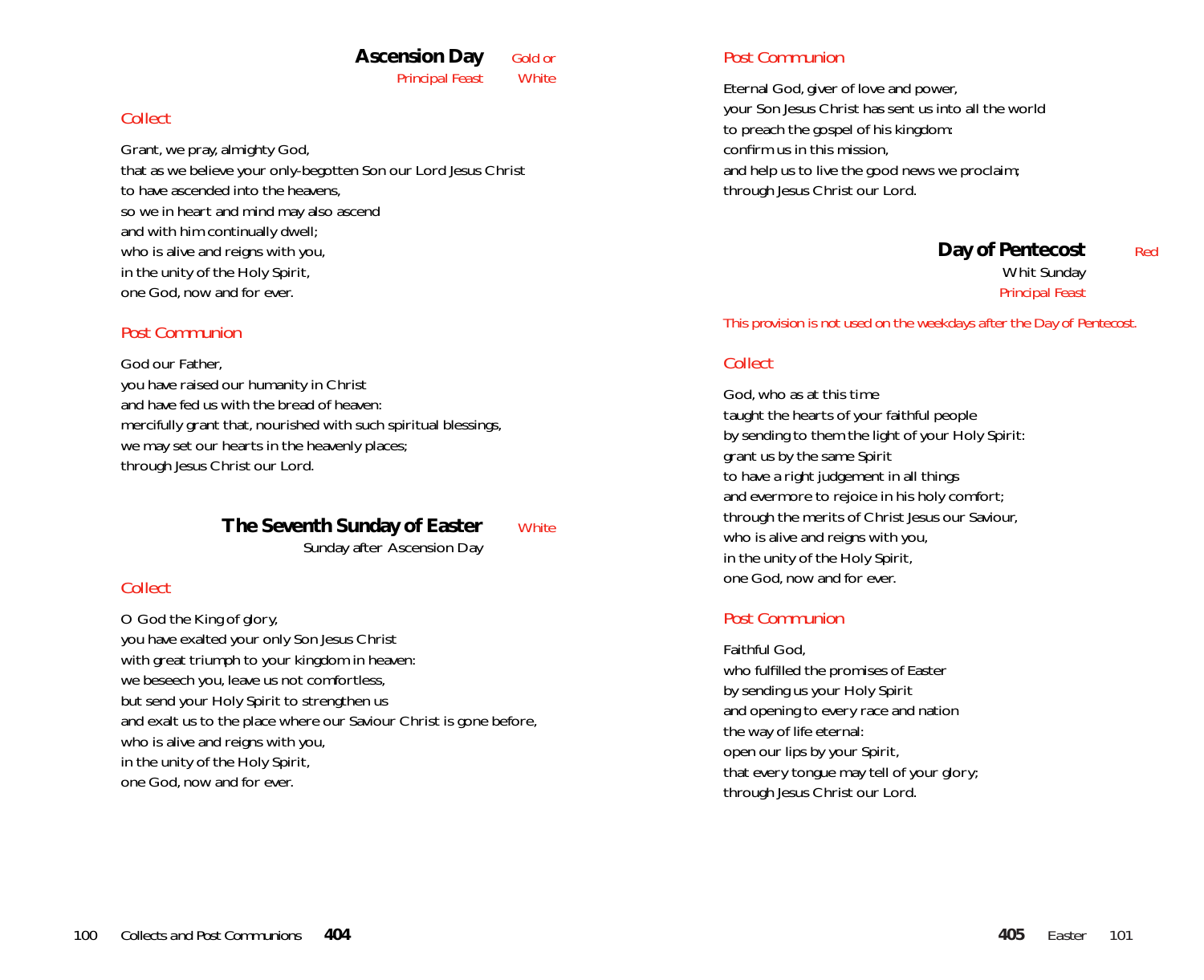# *¶ Ordinary Time*

## **The Weekdays after the Day of Pentecost** *Green*

#### *Collect*

O Lord, from whom all good things come: grant to us your humble servants, that by your holy inspiration we may think those things that are good, and by your merciful guiding may perform the same; through our Lord Jesus Christ, who is alive and reigns with you, in the unity of the Holy Spirit, one God, now and for ever.

#### *Post Communion*

Gracious God, lover of all, in this sacrament we are one family in Christ your Son, one in the sharing of his body and blood and one in the communion of his Spirit: help us to grow in love for one another and come to the full maturity of the Body of Christ. We make our prayer through your Son our Saviour.

## **Trinity Sunday** *Gold or*

*Principal Feast White*

## *Collect*

Almighty and everlasting God, you have given us your servants grace, by the confession of a true faith, to acknowledge the glory of the eternal Trinity and in the power of the divine majesty to worship the Unity: keep us steadfast in this faith, that we may evermore be defended from all adversities; through Jesus Christ your Son our Lord, who is alive and reigns with you, in the unity of the Holy Spirit, one God, now and for ever.

## *Post Communion*

Almighty and eternal God, you have revealed yourself as Father, Son and Holy Spirit, and live and reign in the perfect unity of love: hold us firm in this faith, that we may know you in all your ways and evermore rejoice in your eternal glory, who are three Persons yet one God, now and for ever.

## *The Thursday after Trinity Sunday may be observed as*

**The Day of Thanksgiving for the Institution of Holy Communion** *White* (Corpus Christi)

## *Collect*

Lord Jesus Christ, we thank you that in this wonderful sacrament you have given us the memorial of your passion: grant us so to reverence the sacred mysteries of your body and blood that we may know within ourselves and show forth in our lives the fruits of your redemption; for you are alive and reign with the Father in the unity of the Holy Spirit, one God, now and for ever.

## *Post Communion*

All praise to you, our God and Father, for you have fed us with the bread of heaven and quenched our thirst from the true vine: hear our prayer that, being grafted into Christ, we may grow together in unity and feast with him in his kingdom; through Jesus Christ our Lord.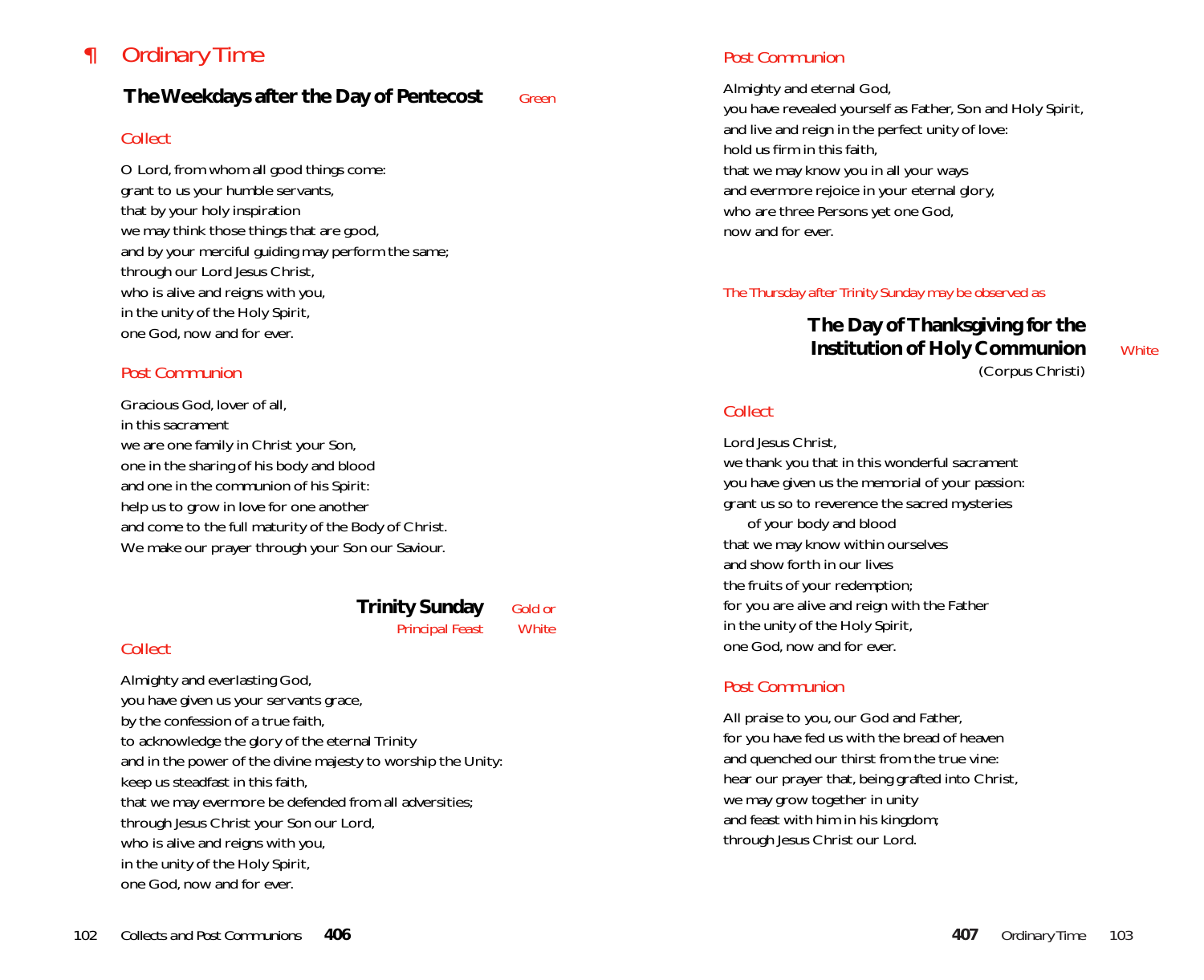#### O God,

the strength of all those who put their trust in you, mercifully accept our prayers and, because through the weakness of our mortal nature we can do no good thing without you, grant us the help of your grace, that in the keeping of your commandments we may please you both in will and deed; through Jesus Christ your Son our Lord, who is alive and reigns with you, in the unity of the Holy Spirit, one God, now and for ever.

## *Post Communion*

Eternal Father, we thank you for nourishing us with these heavenly gifts: may our communion strengthen us in faith, build us up in hope, and make us grow in love; for the sake of Jesus Christ our Lord.

## **The Second Sunday after Trinity** *Green*

## *Collect*

Lord, you have taught us that all our doings without love are nothing worth: send your Holy Spirit and pour into our hearts that most excellent gift of love, the true bond of peace and of all virtues, without which whoever lives is counted dead before you. Grant this for your only Son Jesus Christ's sake, who is alive and reigns with you, in the unity of the Holy Spirit, one God, now and for ever.

## *Post Communion*

#### Loving Father,

we thank you for feeding us at the supper of your Son: sustain us with your Spirit, that we may serve you here on earth until our joy is complete in heaven, and we share in the eternal banquet with Jesus Christ our Lord.

## **The Third Sunday after Trinity** *Green*

## *Collect*

Almighty God, you have broken the tyranny of sin and have sent the Spirit of your Son into our hearts whereby we call you Father: give us grace to dedicate our freedom to your service, that we and all creation may be brought to the glorious liberty of the children of God; through Jesus Christ your Son our Lord, who is alive and reigns with you, in the unity of the Holy Spirit, one God, now and for ever.

## *Post Communion*

O God, whose beauty is beyond our imagining and whose power we cannot comprehend: show us your glory as far as we can grasp it, and shield us from knowing more than we can bear until we may look upon you without fear; through Jesus Christ our Saviour.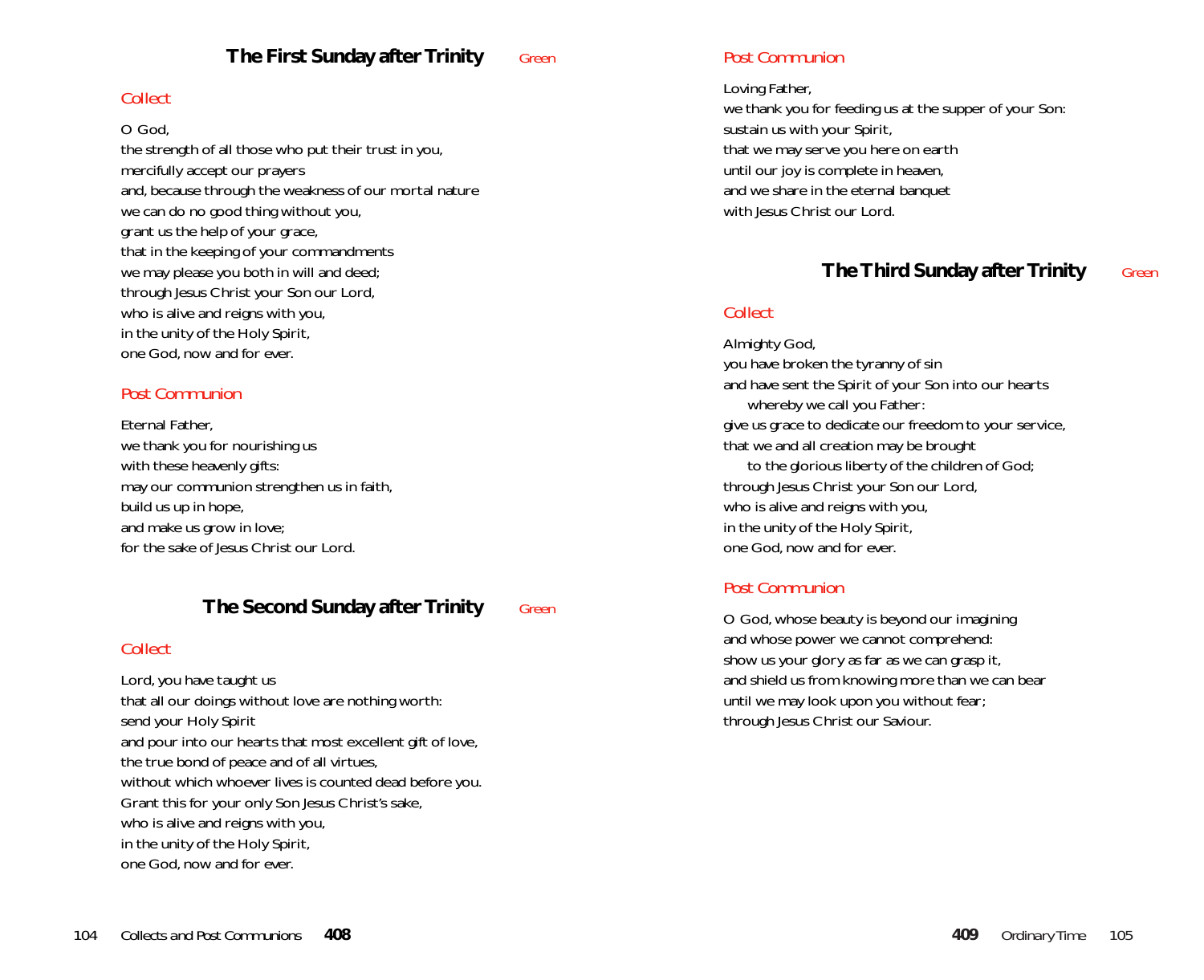O God, the protector of all who trust in you, without whom nothing is strong, nothing is holy: increase and multiply upon us your mercy; that with you as our ruler and guide we may so pass through things temporal that we lose not our hold on things eternal; grant this, heavenly Father, for our Lord Jesus Christ's sake, who is alive and reigns with you, in the unity of the Holy Spirit, one God, now and for ever.

#### *Post Communion*

Eternal God, comfort of the afflicted and healer of the broken, you have fed us at the table of life and hope: teach us the ways of gentleness and peace, that all the world may acknowledge the kingdom of your Son Jesus Christ our Lord.

## **The Fifth Sunday after Trinity** *Green*

#### *Collect*

Almighty and everlasting God, by whose Spirit the whole body of the Church is governed and sanctified: hear our prayer which we offer for all your faithful people, that in their vocation and ministry they may serve you in holiness and truth to the glory of your name; through our Lord and Saviour Jesus Christ, who is alive and reigns with you, in the unity of the Holy Spirit, one God, now and for ever.

Grant, O Lord, we beseech you, that the course of this world may be so peaceably ordered by your governance, that your Church may joyfully serve you in all godly quietness; through Jesus Christ our Lord.

## **The Sixth Sunday after Trinity** *Green*

## *Collect*

Merciful God, you have prepared for those who love you such good things as pass our understanding: pour into our hearts such love toward you that we, loving you in all things and above all things, may obtain your promises, which exceed all that we can desire; through Jesus Christ your Son our Lord, who is alive and reigns with you, in the unity of the Holy Spirit, one God, now and for ever.

## *Post Communion*

God of our pilgrimage, you have led us to the living water: refresh and sustain us as we go forward on our journey, in the name of Jesus Christ our Lord.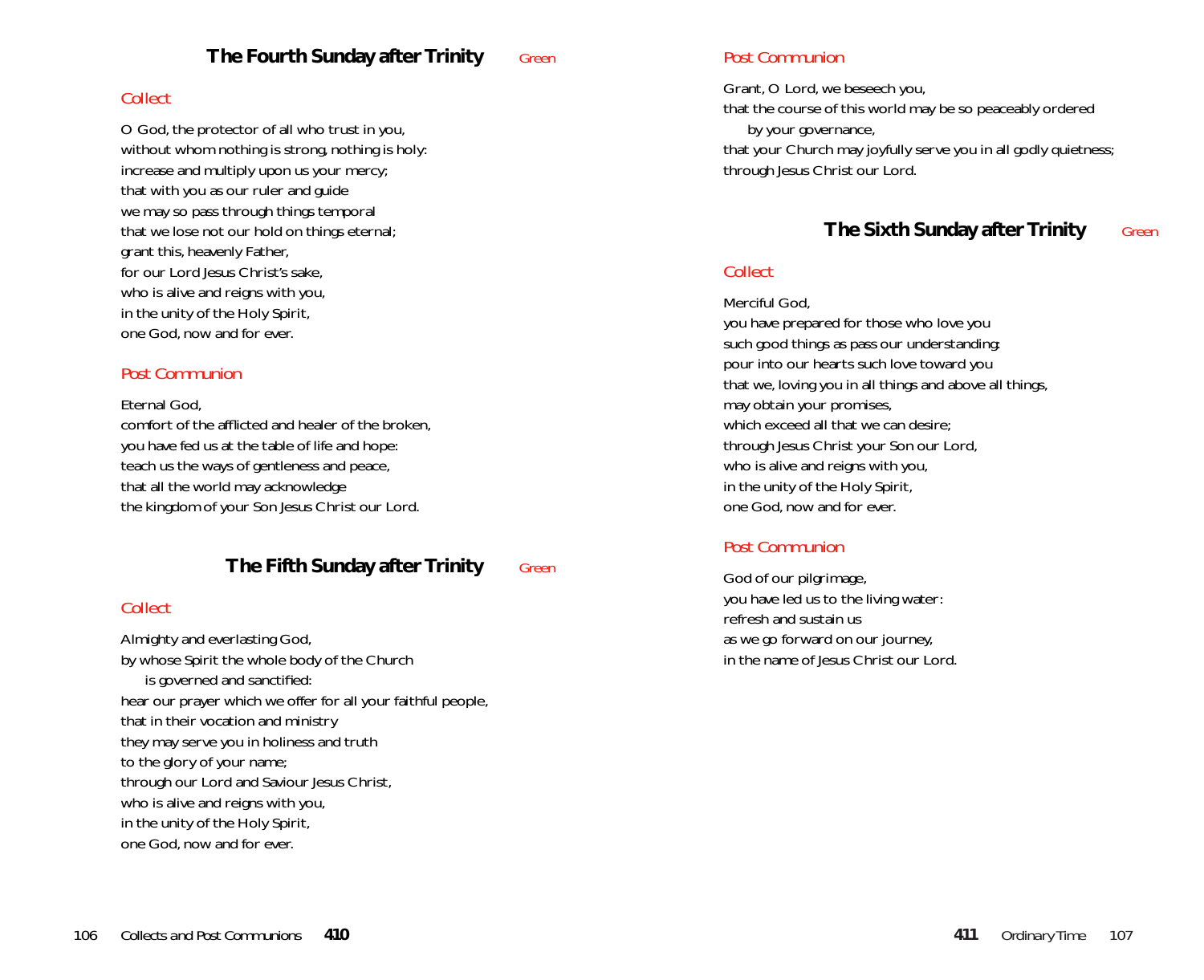Lord of all power and might, the author and giver of all good things: graft in our hearts the love of your name, increase in us true religion, nourish us with all goodness, and of your great mercy keep us in the same; through Jesus Christ your Son our Lord, who is alive and reigns with you, in the unity of the Holy Spirit, one God, now and for ever.

#### *Post Communion*

Lord God, whose Son is the true vine and the source of life, ever giving himself that the world may live: may we so receive within ourselves the power of his death and passion that, in his saving cup,

we may share his glory and be made perfect in his love; for he is alive and reigns, now and for ever.

## **The Eighth Sunday after Trinity** *Green*

#### *Collect*

Almighty Lord and everlasting God, we beseech you to direct, sanctify and govern both our hearts and bodies in the ways of your laws and the works of your commandments; that through your most mighty protection, both here and ever, we may be preserved in body and soul; through our Lord and Saviour Jesus Christ, who is alive and reigns with you, in the unity of the Holy Spirit, one God, now and for ever.

Strengthen for service, Lord, the hands that have taken holy things; may the ears which have heard your word be deaf to clamour and dispute; may the tongues which have sung your praise be free from deceit; may the eyes which have seen the tokens of your love shine with the light of hope; and may the bodies which have been fed with your body be refreshed with the fullness of your life; glory to you for ever.

## **The Ninth Sunday after Trinity** *Green*

#### *Collect*

Almighty God, who sent your Holy Spirit to be the life and light of your Church: open our hearts to the riches of your grace, that we may bring forth the fruit of the Spirit in love and joy and peace; through Jesus Christ your Son our Lord, who is alive and reigns with you, in the unity of the Holy Spirit, one God, now and for ever.

#### *Post Communion*

Holy Father,

who gathered us here around the table of your Son to share this meal with the whole household of God: in that new world where you reveal the fullness of your peace, gather people of every race and language

to share in the eternal banquet of Jesus Christ our Lord.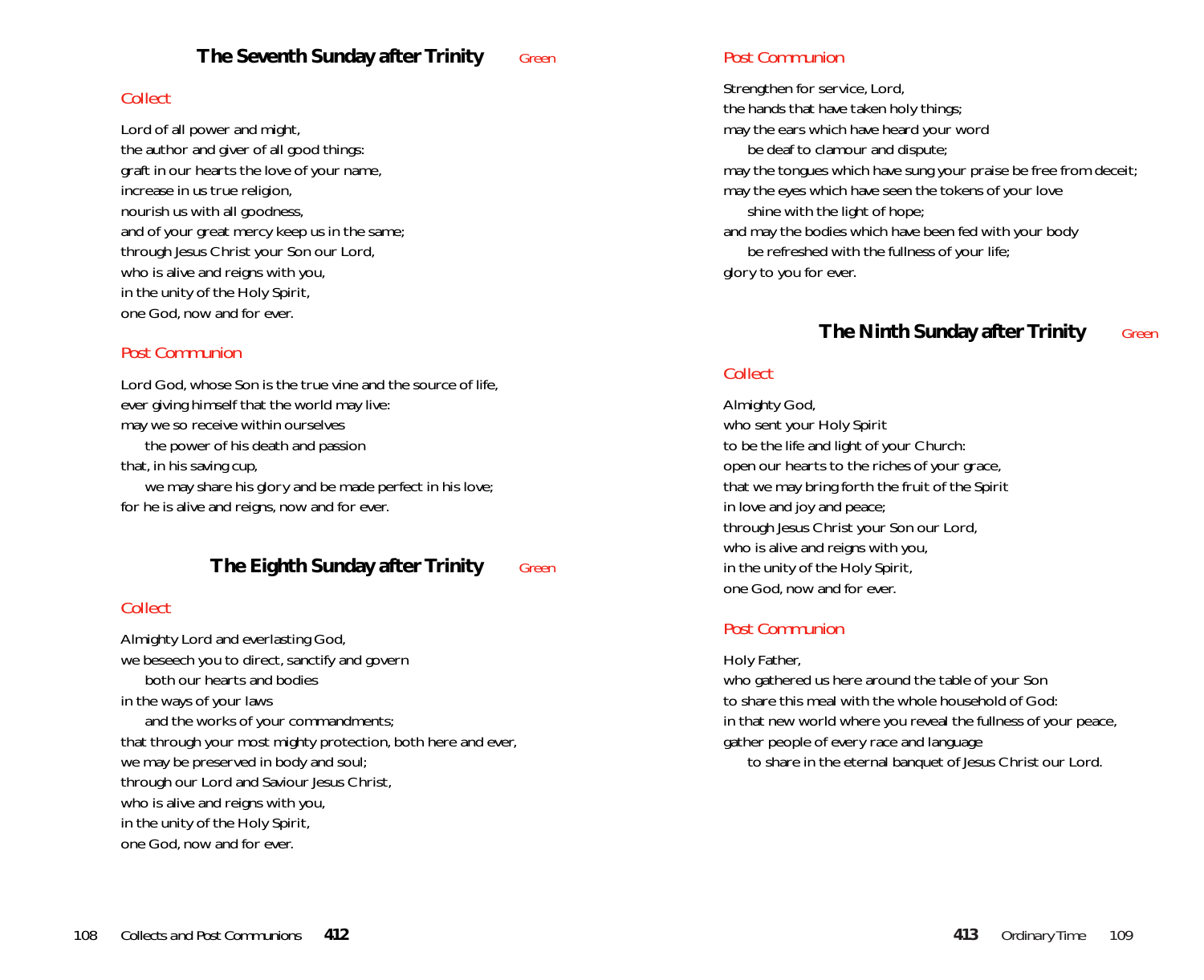Let your merciful ears, O Lord, be open to the prayers of your humble servants; and that they may obtain their petitions make them to ask such things as shall please you; through Jesus Christ your Son our Lord, who is alive and reigns with you, in the unity of the Holy Spirit, one God, now and for ever.

## *Post Communion*

God of our pilgrimage, you have willed that the gate of mercy should stand open for those who trust in you: look upon us with your favour that we who follow the path of your will may never wander from the way of life; through Jesus Christ our Lord.

## **The Eleventh Sunday after Trinity** *Green*

#### *Collect*

O God, you declare your almighty power most chiefly in showing mercy and pity: mercifully grant to us such a measure of your grace, that we, running the way of your commandments, may receive your gracious promises, and be made partakers of your heavenly treasure; through Jesus Christ your Son our Lord, who is alive and reigns with you, in the unity of the Holy Spirit, one God, now and for ever.

## *Post Communion*

#### Lord of all mercy,

we your faithful people have celebrated that one true sacrifice which takes away our sins and brings pardon and peace: by our communion keep us firm on the foundation of the gospel and preserve us from all sin; through Jesus Christ our Lord.

## **The Twelfth Sunday after Trinity** *Green*

#### *Collect*

Almighty and everlasting God, you are always more ready to hear than we to pray and to give more than either we desire or deserve: pour down upon us the abundance of your mercy, forgiving us those things of which our conscience is afraid and giving us those good things which we are not worthy to ask but through the merits and mediation of Jesus Christ your Son our Lord, who is alive and reigns with you, in the unity of the Holy Spirit, one God, now and for ever.

## *Post Communion*

God of all mercy, in this eucharist you have set aside our sins and given us your healing: grant that we who are made whole in Christ may bring that healing to this broken world, in the name of Jesus Christ our Lord.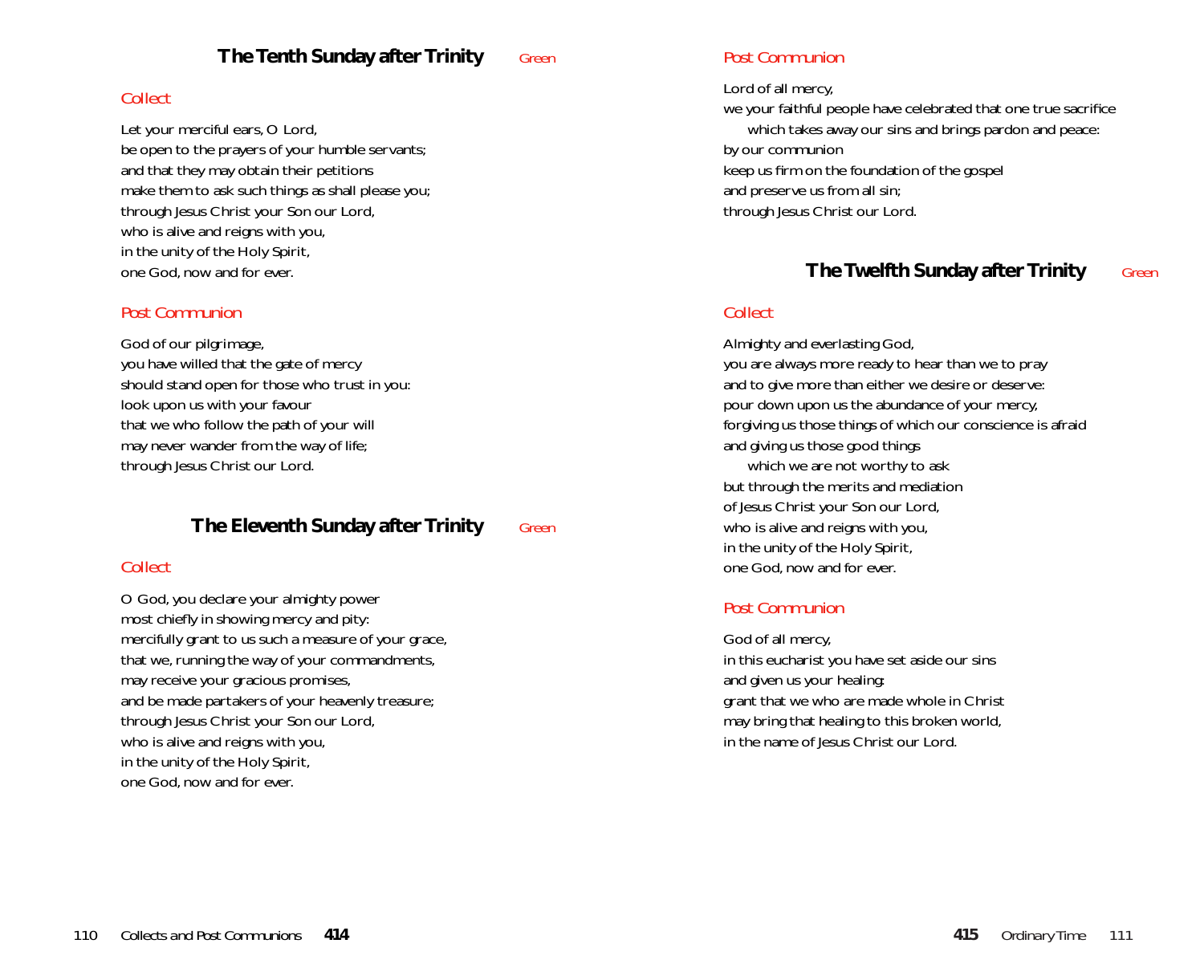## **The Thirteenth Sunday after Trinity** *Green*

#### *Collect*

Almighty God, who called your Church to bear witness that you were in Christ reconciling the world to yourself: help us to proclaim the good news of your love, that all who hear it may be drawn to you; through him who was lifted up on the cross, and reigns with you in the unity of the Holy Spirit, one God, now and for ever.

#### *Post Communion*

God our creator, you feed your children with the true manna, the living bread from heaven: let this holy food sustain us through our earthly pilgrimage until we come to that place where hunger and thirst are no more; through Jesus Christ our Lord.

## **The Fourteenth Sunday after Trinity** *Green*

#### *Collect*

Almighty God, whose only Son has opened for us a new and living way into your presence: give us pure hearts and steadfast wills to worship you in spirit and in truth; through Jesus Christ your Son our Lord, who is alive and reigns with you, in the unity of the Holy Spirit, one God, now and for ever.

#### *Post Communion*

Lord God, the source of truth and love, keep us faithful to the apostles' teaching and fellowship, united in prayer and the breaking of bread, and one in joy and simplicity of heart, in Jesus Christ our Lord.

## **The Fifteenth Sunday after Trinity** *Green*

#### *Collect*

God, who in generous mercy sent the Holy Spirit upon your Church in the burning fire of your love: grant that your people may be fervent in the fellowship of the gospel that, always abiding in you, they may be found steadfast in faith and active in service; through Jesus Christ your Son our Lord, who is alive and reigns with you, in the unity of the Holy Spirit, one God, now and for ever.

#### *Post Communion*

Keep, O Lord, your Church, with your perpetual mercy; and, because without you our human frailty cannot but fall, keep us ever by your help from all things hurtful, and lead us to all things profitable to our salvation; through Jesus Christ our Lord.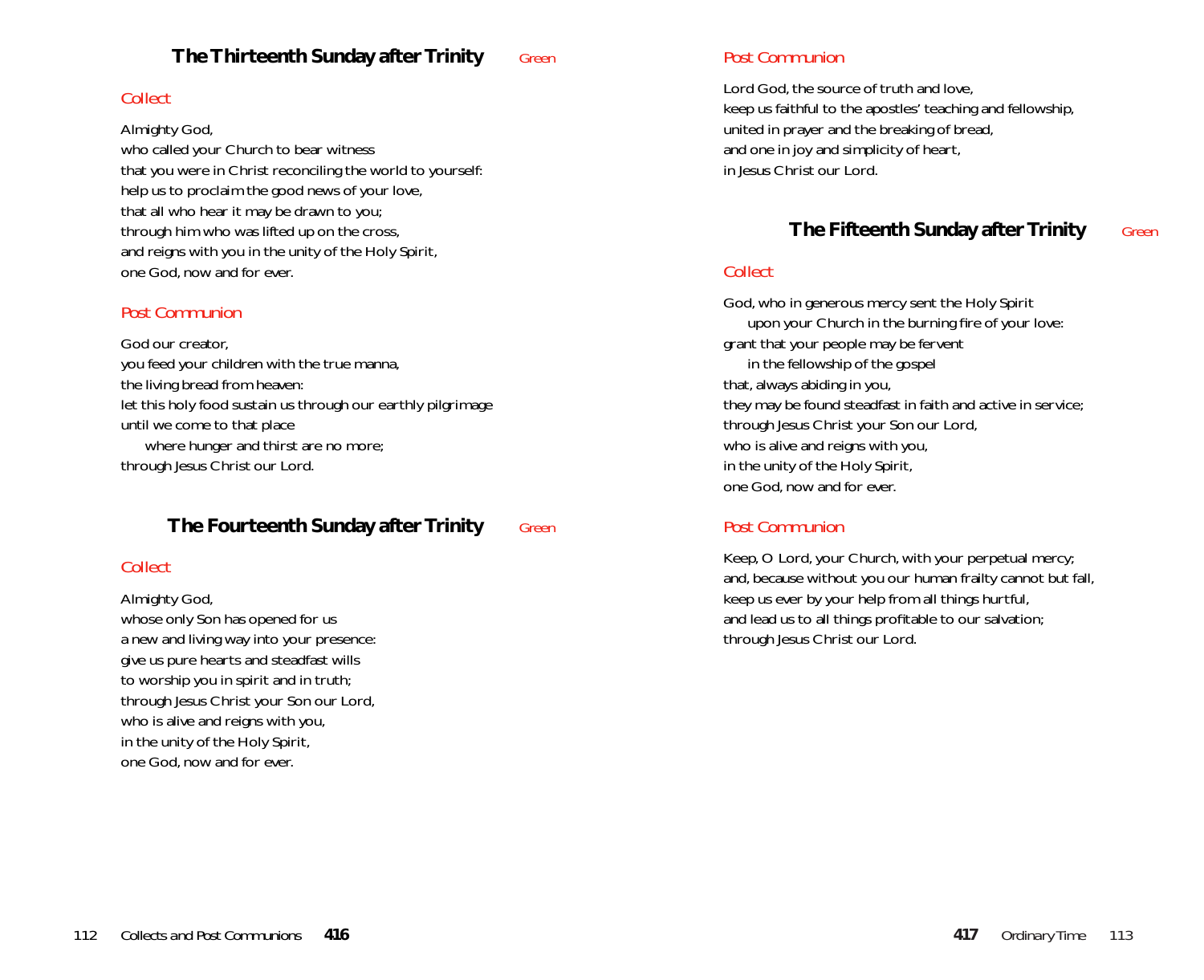O Lord, we beseech you mercifully to hear the prayers of your people who call upon you; and grant that they may both perceive and know what things they ought to do, and also may have grace and power faithfully to fulfil them; through Jesus Christ your Son our Lord, who is alive and reigns with you, in the unity of the Holy Spirit, one God, now and for ever.

#### *Post Communion*

Almighty God, you have taught us through your Son that love is the fulfilling of the law: grant that we may love you with our whole heart and our neighbours as ourselves; through Jesus Christ our Lord.

## **The Seventeenth Sunday after Trinity** *Green*

#### *Collect*

Almighty God, you have made us for yourself, and our hearts are restless till they find their rest in you: pour your love into our hearts and draw us to yourself, and so bring us at last to your heavenly city where we shall see you face to face; through Jesus Christ your Son our Lord, who is alive and reigns with you, in the unity of the Holy Spirit, one God, now and for ever.

#### *Post Communion*

Lord, we pray that your grace may always precede and follow us, and make us continually to be given to all good works; through Jesus Christ our Lord.

## **The Eighteenth Sunday after Trinity** *Green*

#### *Collect*

Almighty and everlasting God, increase in us your gift of faith that, forsaking what lies behind and reaching out to that which is before, we may run the way of your commandments and win the crown of everlasting joy; through Jesus Christ your Son our Lord, who is alive and reigns with you, in the unity of the Holy Spirit, one God, now and for ever.

#### *Post Communion*

We praise and thank you, O Christ, for this sacred feast: for here we receive you, here the memory of your passion is renewed, here our minds are filled with grace, and here a pledge of future glory is given, when we shall feast at that table where you reign with all your saints for ever.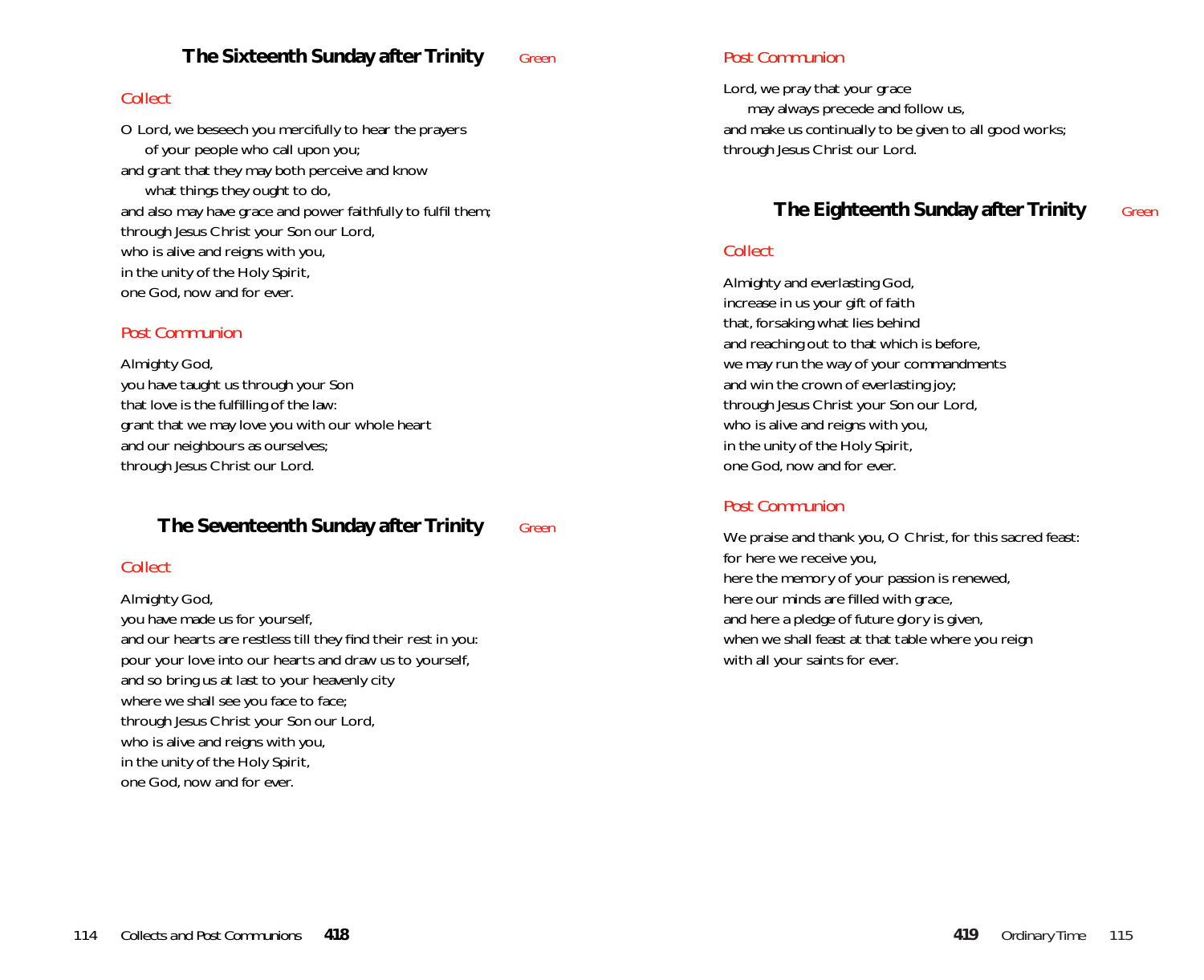O God, forasmuch as without you we are not able to please you; mercifully grant that your Holy Spirit may in all things direct and rule our hearts; through Jesus Christ your Son our Lord, who is alive and reigns with you, in the unity of the Holy Spirit, one God, now and for ever.

#### *Post Communion*

Holy and blessed God, you have fed us with the body and blood of your Son and filled us with your Holy Spirit: may we honour you, not only with our lips but in lives dedicated to the service of Jesus Christ our Lord.

## **The Twentieth Sunday after Trinity** *Green*

#### *Collect*

God, the giver of life, whose Holy Spirit wells up within your Church: by the Spirit's gifts equip us to live the gospel of Christ and make us eager to do your will, that we may share with the whole creation the joys of eternal life; through Jesus Christ your Son our Lord, who is alive and reigns with you, in the unity of the Holy Spirit, one God, now and for ever.

#### *Post Communion*

God our Father, whose Son, the light unfailing, has come from heaven to deliver the world from the darkness of ignorance: let these holy mysteries open the eyes of our understanding that we may know the way of life, and walk in it without stumbling; through Jesus Christ our Lord.

#### **The Twenty-first Sunday after Trinity** *Green*

#### *Collect*

Grant, we beseech you, merciful Lord, to your faithful people pardon and peace, that they may be cleansed from all their sins and serve you with a quiet mind; through Jesus Christ your Son our Lord, who is alive and reigns with you, in the unity of the Holy Spirit, one God, now and for ever.

#### *Post Communion*

#### Father of light,

in whom is no change or shadow of turning, you give us every good and perfect gift and have brought us to birth by your word of truth: may we be a living sign of that kingdom where your whole creation will be made perfect in Jesus Christ our Lord.

*If there are twenty-three Sundays after Trinity, the provision for the Third Sunday before Lent (page 85) is used on the Twenty-second Sunday after Trinity.*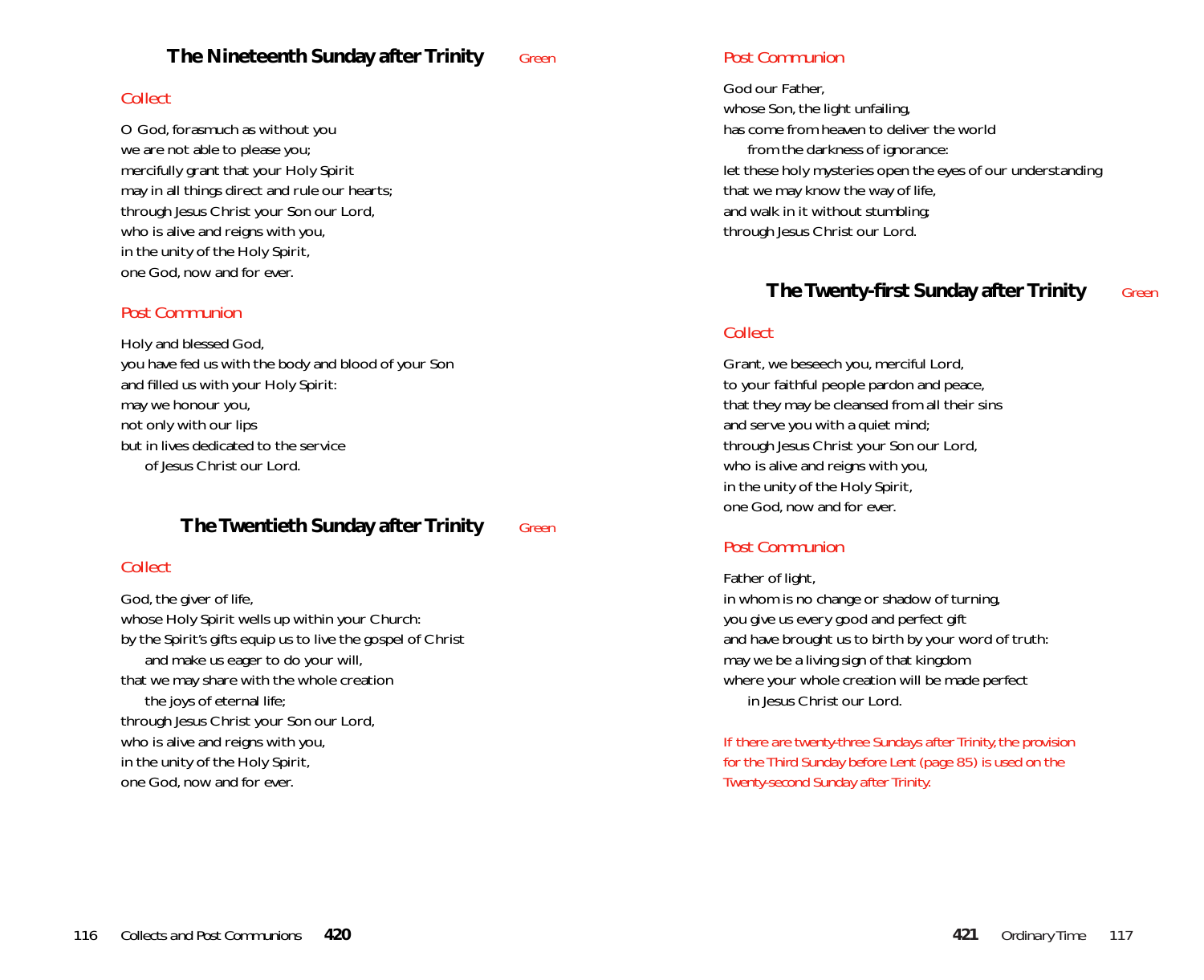Blessed Lord, who caused all holy Scriptures to be written for our learning: help us so to hear them, to read, mark, learn and inwardly digest them that, through patience, and the comfort of your holy word, we may embrace and for ever hold fast the hope of everlasting life, which you have given us in our Saviour Jesus Christ, who is alive and reigns with you, in the unity of the Holy Spirit, one God, now and for ever.

#### *Post Communion*

God of all grace, your Son Jesus Christ fed the hungry with the bread of his life and the word of his kingdom: renew your people with your heavenly grace, and in all our weakness sustain us by your true and living bread; who is alive and reigns, now and for ever.

#### *1 November* **All Saints' Day** *Gold or*

*Principal Feast White*

*Collect* Almighty God, you have knit together your elect in one communion and fellowship in the mystical body of your Son Christ our Lord: grant us grace so to follow your blessed saints in all virtuous and godly living that we may come to those inexpressible joys that you have prepared for those who truly love you; through Jesus Christ your Son our Lord, who is alive and reigns with you, in the unity of the Holy Spirit, one God, now and for ever.

## *Post Communion*

God, the source of all holiness and giver of all good things: may we who have shared at this table as strangers and pilgrims here on earth be welcomed with all your saints to the heavenly feast on the day of your kingdom; through Jesus Christ our Lord.

## **The Fourth Sunday before Advent** *Red or*

*Green*

#### *Collect*

Almighty and eternal God, you have kindled the flame of love in the hearts of the saints: grant to us the same faith and power of love, that, as we rejoice in their triumphs, we may be sustained by their example and fellowship; through Jesus Christ your Son our Lord, who is alive and reigns with you, in the unity of the Holy Spirit, one God, now and for ever.

## *Post Communion*

Lord of heaven, in this eucharist you have brought us near to an innumerable company of angels and to the spirits of the saints made perfect: as in this food of our earthly pilgrimage we have shared their fellowship, so may we come to share their joy in heaven; through Jesus Christ our Lord.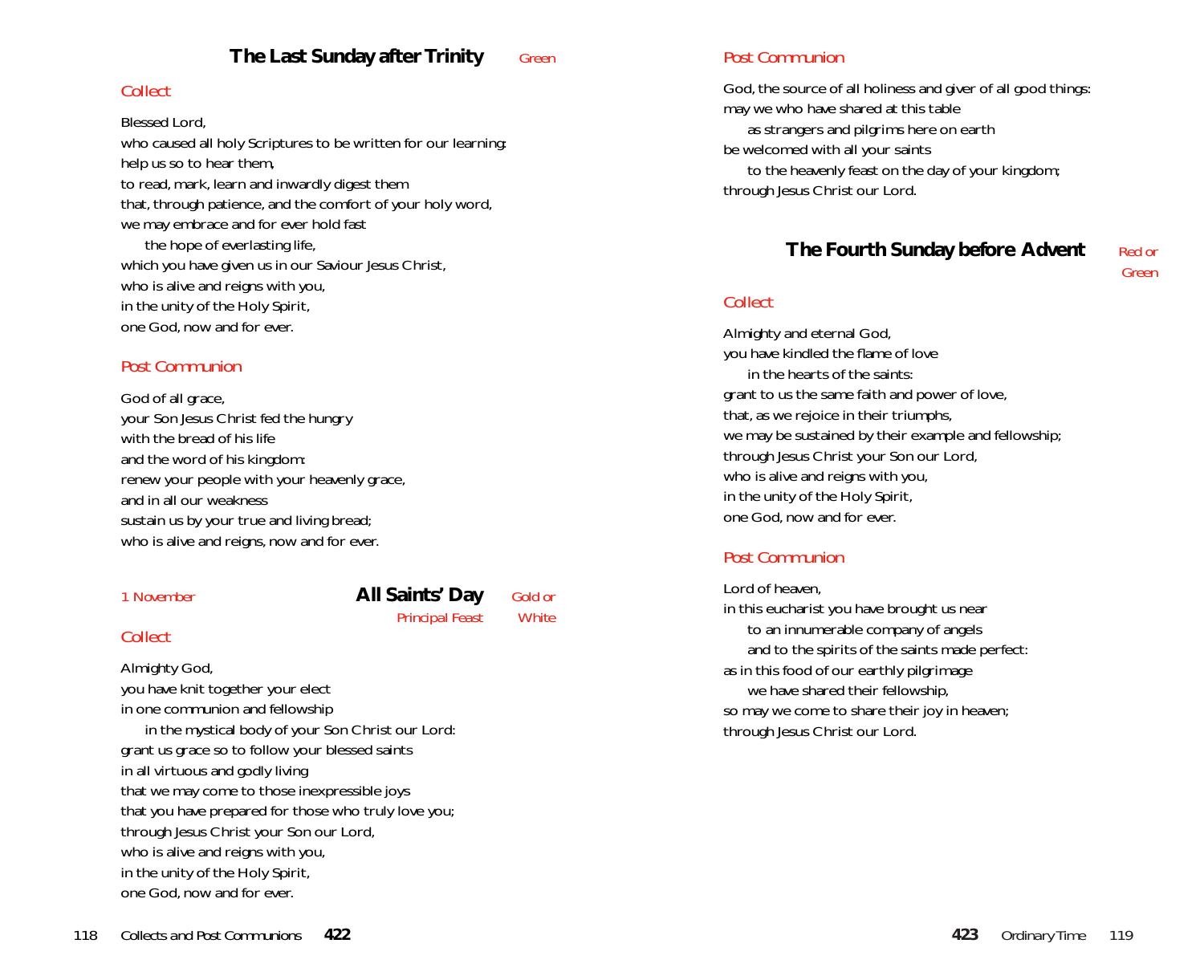*Green*

*Collect*

Almighty Father,

whose will is to restore all things in your beloved Son, the King of all: govern the hearts and minds of those in authority, and bring the families of the nations, divided and torn apart by the ravages of sin, to be subject to his just and gentle rule; who is alive and reigns with you, in the unity of the Holy Spirit, one God, now and for ever.

#### *Post Communion*

God of peace, whose Son Jesus Christ proclaimed the kingdom and restored the broken to wholeness of life: look with compassion on the anguish of the world, and by your healing power make whole both people and nations; through our Lord and Saviour Jesus Christ.

*In years when Remembrance Sunday is observed on the Second Sunday before Advent, the Collect and Post Communion for the Third Sunday before Advent may be used on Remembrance Sunday and the Collect and Post Communion for the Second Sunday before Advent may be used on the Third Sunday before Advent.*

## *Collect*

Heavenly Father, whose blessed Son was revealed to destroy the works of the devil and to make us the children of God and heirs of eternal life: grant that we, having this hope, may purify ourselves even as he is pure; that when he shall appear in power and great glory we may be made like him in his eternal and glorious kingdom; where he is alive and reigns with you, in the unity of the Holy Spirit, one God, now and for ever.

## *Post Communion*

Gracious Lord, in this holy sacrament you give substance to our hope: bring us at the last to that fullness of life for which we long; through Jesus Christ our Saviour.

*In years when Remembrance Sunday is observed on the Second Sunday before Advent, the Collect and Post Communion for the Third Sunday before Advent may be used on Remembrance Sunday and the Collect and Post Communion for the Second Sunday before Advent may be used on the Third Sunday before Advent.*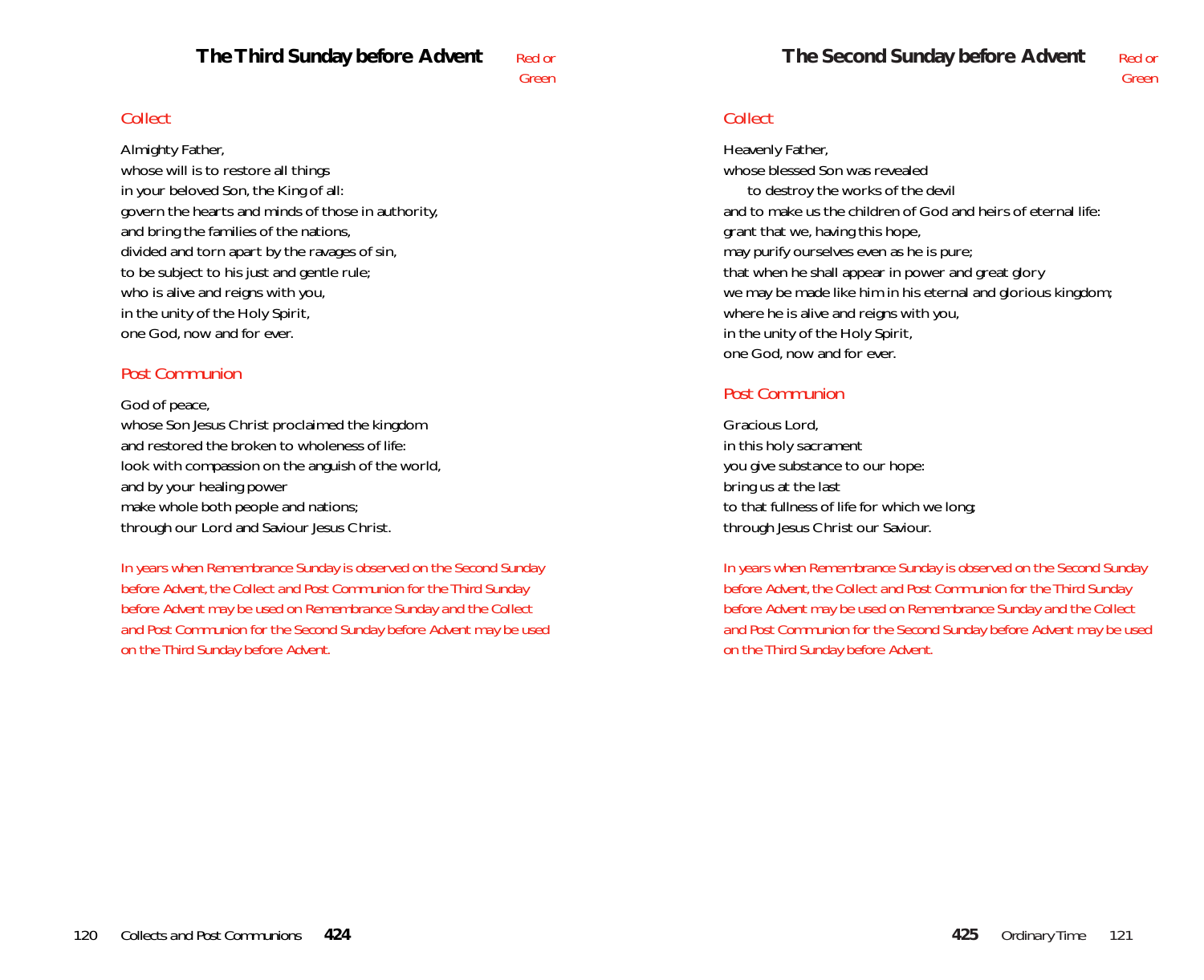#### **Christ the King** *Red or* The Sunday next before Advent *White*

## *Collect*

#### Eternal Father,

whose Son Jesus Christ ascended to the throne of heaven that he might rule over all things as Lord and King: keep the Church in the unity of the Spirit and in the bond of peace, and bring the whole created order to worship at his feet; who is alive and reigns with you, in the unity of the Holy Spirit, one God, now and for ever.

#### *Post Communion*

Stir up, O Lord, the wills of your faithful people; that they, plenteously bringing forth the fruit of good works, may by you be plenteously rewarded; through Jesus Christ our Lord.

*This Post Communion may be used as the Collect at Morning and Evening Prayer during this week.*

# *¶ Festivals*

**The Naming and Circumcision of Jesus** *White 1 January*

#### *Collect*

Almighty God, whose blessed Son was circumcised in obedience to the law for our sake and given the Name that is above every name: give us grace faithfully to bear his Name, to worship him in the freedom of the Spirit, and to proclaim him as the Saviour of the world; who is alive and reigns with you, in the unity of the Holy Spirit, one God, now and for ever.

## *Post Communion*

Eternal God, whose incarnate Son was given the Name of Saviour: grant that we who have shared in this sacrament of our salvation may live out our years in the power of the Name above all other names, Jesus Christ our Lord.

#### *25 January* **The Conversion of Paul** *White*

#### *Collect*

Almighty God, who caused the light of the gospel to shine throughout the world through the preaching of your servant Saint Paul: grant that we who celebrate his wonderful conversion may follow him in bearing witness to your truth; through Jesus Christ your Son our Lord, who is alive and reigns with you, in the unity of the Holy Spirit, one God, now and for ever.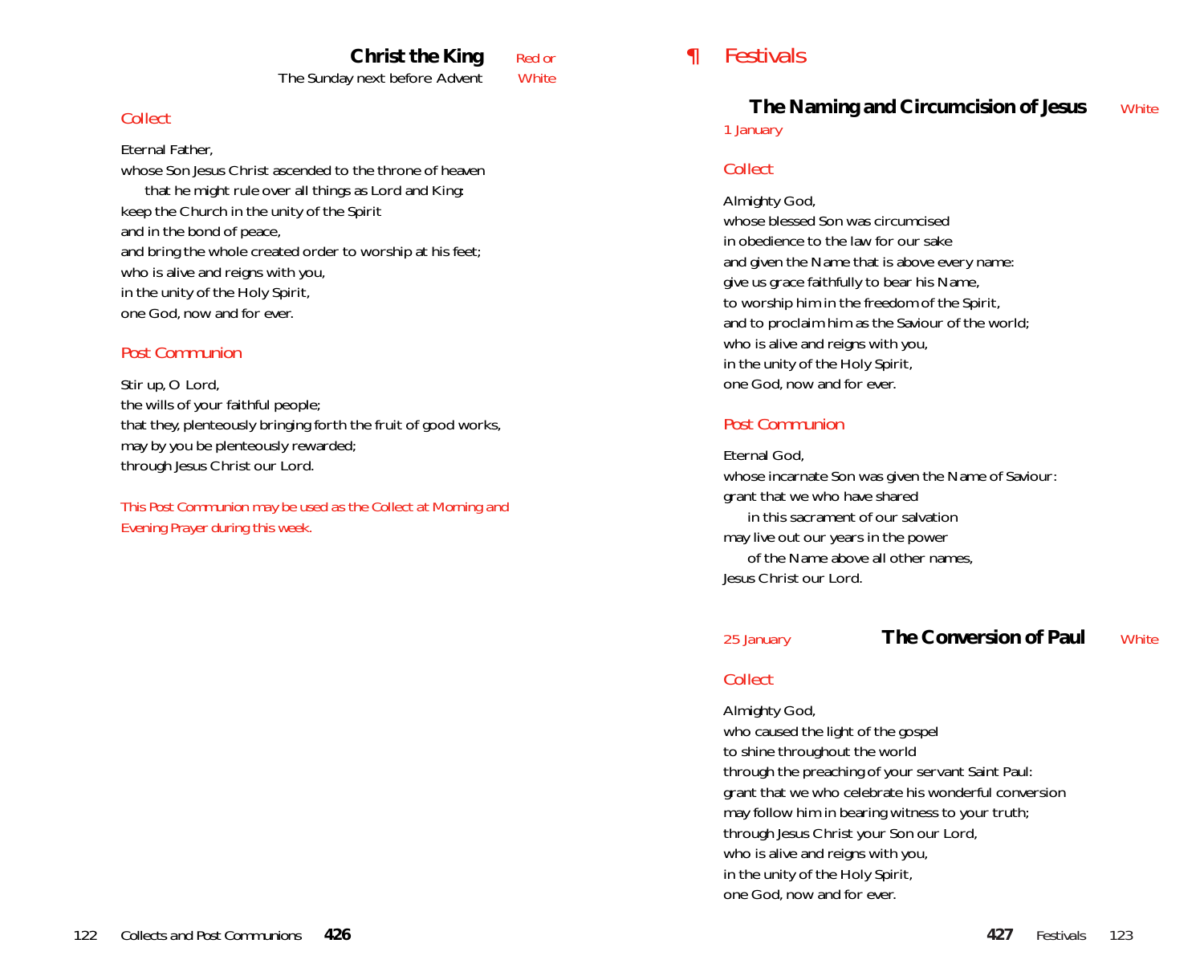*Post Communion of Apostles and Evangelists*

Almighty God, who on the day of Pentecost sent your Holy Spirit to the apostles with the wind from heaven and in tongues of flame, filling them with joy and boldness to preach the gospel: by the power of the same Spirit strengthen us to witness to your truth and to draw everyone to the fire of your love; through Jesus Christ our Lord.

#### *(or)*

Lord God, the source of truth and love, keep us faithful to the apostles' teaching and fellowship, united in prayer and the breaking of bread, and one in joy and simplicity of heart, in Jesus Christ our Lord.

#### *19 March* **Joseph of Nazareth** *White*

#### *Collect*

God our Father, who from the family of your servant David raised up Joseph the carpenter to be the guardian of your incarnate Son and husband of the Blessed Virgin Mary: give us grace to follow him in faithful obedience to your commands; through Jesus Christ your Son our Lord, who is alive and reigns with you, in the unity of the Holy Spirit, one God, now and for ever.

## *Post Communion*

Heavenly Father, whose Son grew in wisdom and stature in the home of Joseph the carpenter of Nazareth and on the wood of the cross perfected the work of the world's salvation: help us, strengthened by this sacrament of his passion, to count the wisdom of the world as foolishness, and to walk with him in simplicity and trust; through Jesus Christ our Lord.

| 25 March | The Annunciation of Our Lord | Gold or |
|----------|------------------------------|---------|
|          | <b>Principal Feast</b>       | White   |

## *Collect*

We beseech you, O Lord, pour your grace into our hearts, that as we have known the incarnation of your Son Jesus Christ by the message of an angel, so by his cross and passion we may be brought to the glory of his resurrection; through Jesus Christ your Son our Lord, who is alive and reigns with you, in the unity of the Holy Spirit, one God, now and for ever.

## *Post Communion*

God most high, whose handmaid bore the Word made flesh: we thank you that in this sacrament of our redemption you visit us with your Holy Spirit and overshadow us by your power; strengthen us to walk with Mary the joyful path of obedience and so to bring forth the fruits of holiness; through Jesus Christ our Lord.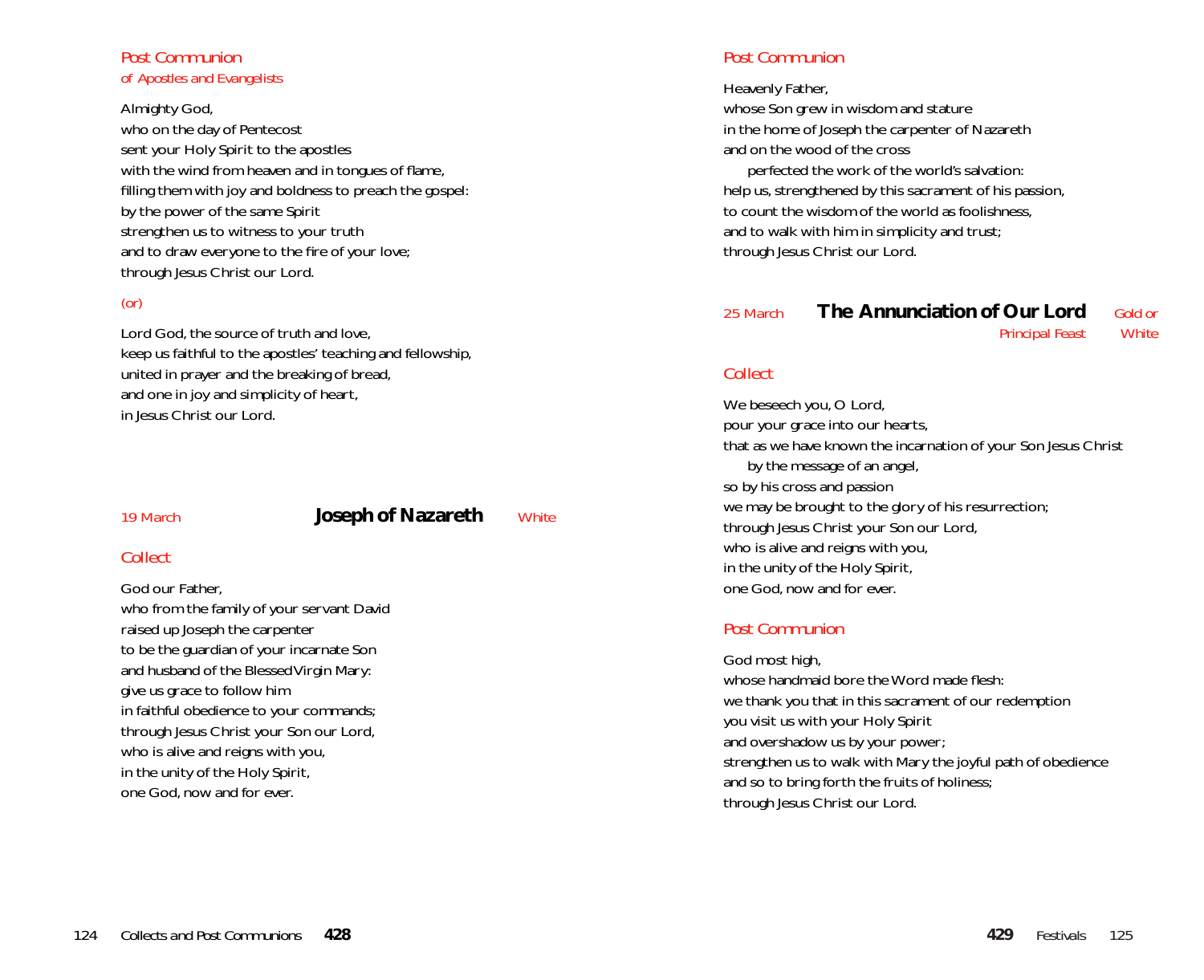### *23 April* **George** *Red* Martyr, Patron of England, c.304

*25 April* **Mark** *Red* Evangelist

## *Collect*

God of hosts,

who so kindled the flame of love in the heart of your servant George that he bore witness to the risen Lord by his life and by his death: give us the same faith and power of love that we who rejoice in his triumphs may come to share with him the fullness of the resurrection; through Jesus Christ your Son our Lord, who is alive and reigns with you, in the unity of the Holy Spirit, one God, now and for ever.

#### *Post Communion*

Eternal God, who gave us this holy meal in which we have celebrated the glory of the cross and the victory of your martyr George: by our communion with Christ in his saving death and resurrection, give us with all your saints the courage to conquer evil and so to share the fruit of the tree of life; through Jesus Christ our Lord.

#### *(or)*

God our redeemer, whose Church was strengthened by the blood of your martyr George: so bind us, in life and death, to Christ's sacrifice that our lives, broken and offered with his, may carry his death and proclaim his resurrection in the world; through Jesus Christ our Lord.

## *Collect*

Almighty God, who enlightened your holy Church through the inspired witness of your evangelist Saint Mark: grant that we, being firmly grounded in the truth of the gospel, may be faithful to its teaching both in word and deed; through Jesus Christ your Son our Lord, who is alive and reigns with you, in the unity of the Holy Spirit, one God, now and for ever.

## *Post Communion*

*One of the Post Communions of Apostles and Evangelists is used (page 124).*

#### *1 May* **Philip and James** *Red* Apostles

#### *Collect*

Almighty Father, whom truly to know is eternal life: teach us to know your Son Jesus Christ as the way, the truth, and the life; that we may follow the steps of your holy apostles Philip and James, and walk steadfastly in the way that leads to your glory; through Jesus Christ your Son our Lord, who is alive and reigns with you, in the unity of the Holy Spirit, one God, now and for ever.

## *Post Communion*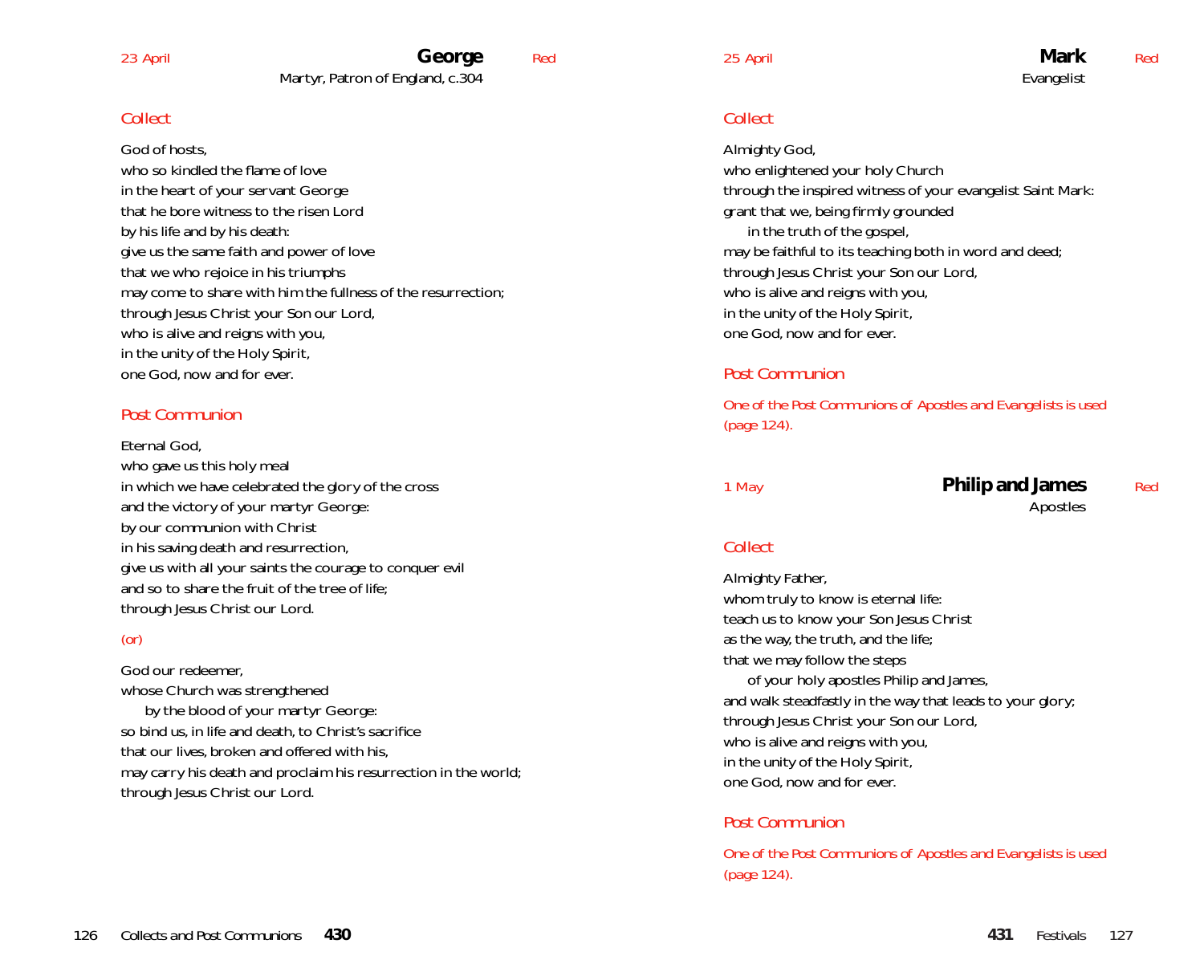#### *14 May* **Matthias** *Red*

Apostle

## *Collect*

Almighty God,

who in the place of the traitor Judas chose your faithful servant Matthias to be of the number of the Twelve: preserve your Church from false apostles and, by the ministry of faithful pastors and teachers, keep us steadfast in your truth; through Jesus Christ your Son our Lord, who is alive and reigns with you, in the unity of the Holy Spirit, one God, now and for ever.

## *Post Communion*

*One of the Post Communions of Apostles and Evangelists is used (page 124).*

*31 May* **The Visit of** *White* **the Blessed Virgin Mary to Elizabeth**

## *Collect*

Mighty God,

by whose grace Elizabeth rejoiced with Mary and greeted her as the mother of the Lord: look with favour on your lowly servants that, with Mary, we may magnify your holy name and rejoice to acclaim her Son our Saviour, who is alive and reigns with you, in the unity of the Holy Spirit, one God, now and for ever.

## *Post Communion*

Gracious God, who gave joy to Elizabeth and Mary as they recognized the signs of redemption at work within them: help us, who have shared in the joy of this eucharist, to know the Lord deep within us and his love shining out in our lives, that the world may rejoice in your salvation; through Jesus Christ our Lord.

*11 June* **Barnabas** *Red* Apostle

## *Collect*

Bountiful God, giver of all gifts, who poured your Spirit upon your servant Barnabas and gave him grace to encourage others: help us, by his example, to be generous in our judgements and unselfish in our service; through Jesus Christ your Son our Lord, who is alive and reigns with you, in the unity of the Holy Spirit, one God, now and for ever.

#### *Post Communion*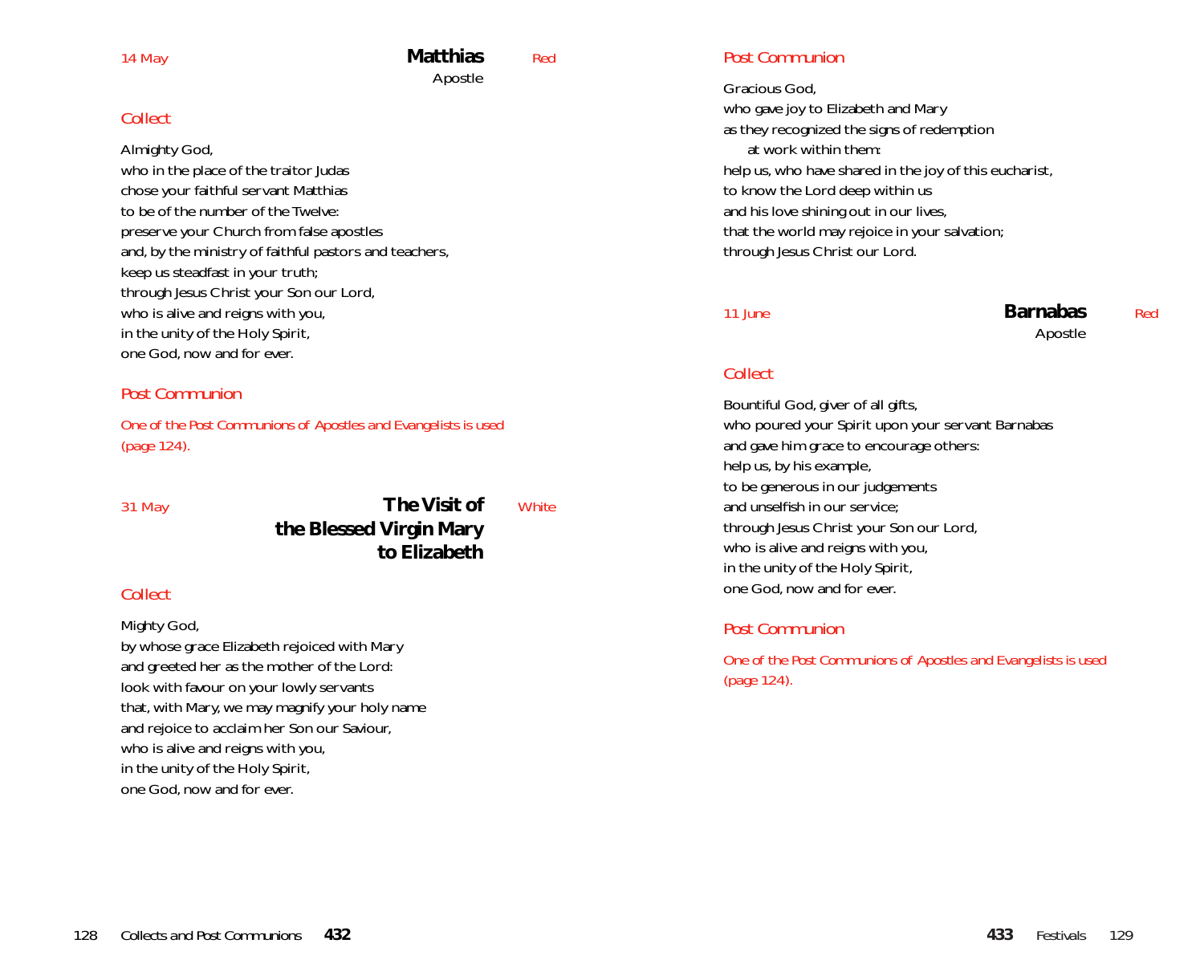Almighty God, by whose providence your servant John the Baptist was wonderfully born, and sent to prepare the way of your Son our Saviour by the preaching of repentance: lead us to repent according to his preaching and, after his example, constantly to speak the truth, boldly to rebuke vice, and patiently to suffer for the truth's sake; through Jesus Christ your Son our Lord, who is alive and reigns with you, in the unity of the Holy Spirit, one God, now and for ever.

## *Post Communion*

Merciful Lord, whose prophet John the Baptist proclaimed your Son as the Lamb of God who takes away the sin of the world: grant that we who in this sacrament have known your forgiveness and your life-giving love may ever tell of your mercy and your peace; through Jesus Christ our Lord.

## *Collect*

Almighty God, whose blessed apostles Peter and Paul glorified you in their death as in their life: grant that your Church, inspired by their teaching and example, and made one by your Spirit, may ever stand firm upon the one foundation, Jesus Christ your Son our Lord, who is alive and reigns with you, in the unity of the Holy Spirit, one God, now and for ever.

#### *or, where Peter is celebrated alone*

#### Almighty God,

who inspired your apostle Saint Peter to confess Jesus as Christ and Son of the living God: build up your Church upon this rock, that in unity and peace it may proclaim one truth and follow one Lord, your Son our Saviour Christ, who is alive and reigns with you, in the unity of the Holy Spirit, one God, now and for ever.

## *Post Communion*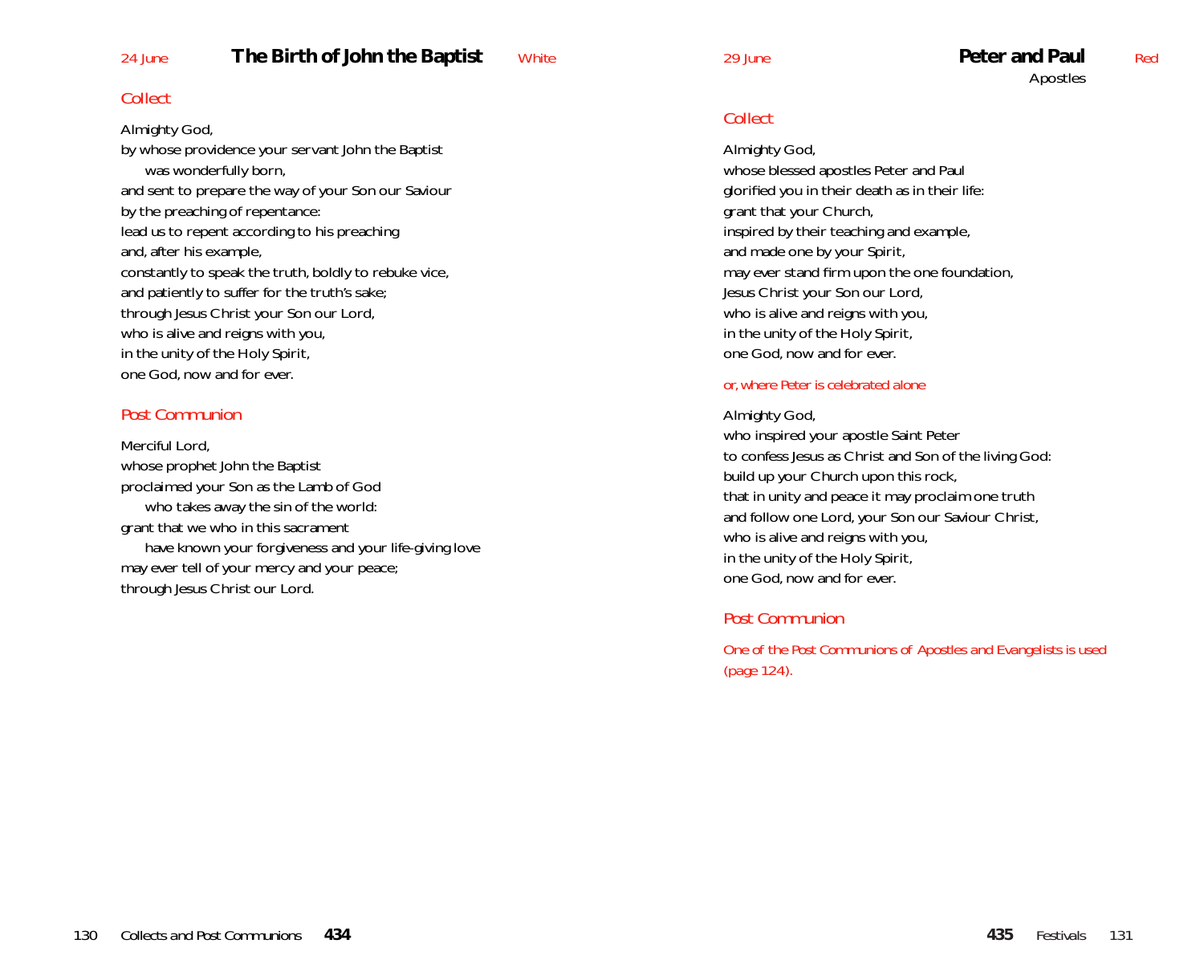#### *3 July* **Thomas** *Red*

Apostle

## *Collect*

Almighty and eternal God, who, for the firmer foundation of our faith, allowed your holy apostle Thomas to doubt the resurrection of your Son till word and sight convinced him: grant to us, who have not seen, that we also may believe and so confess Christ as our Lord and our God; who is alive and reigns with you, in the unity of the Holy Spirit, one God, now and for ever.

## *Post Communion*

*One of the Post Communions of Apostles and Evangelists is used (page 124).*

*22 July* **Mary Magdalene** *White*

## *Collect*

Almighty God, whose Son restored Mary Magdalene to health of mind and body and called her to be a witness to his resurrection: forgive our sins and heal us by your grace, that we may serve you in the power of his risen life; who is alive and reigns with you, in the unity of the Holy Spirit, one God, now and for ever.

## *Post Communion*

God of life and love, whose risen Son called Mary Magdalene by name and sent her to tell of his resurrection to his apostles: in your mercy, help us, who have been united with him in this eucharist, to proclaim the good news that he is alive and reigns, now and for ever.

*25 July* **James** *Red* Apostle

## *Collect*

Merciful God, whose holy apostle Saint James, leaving his father and all that he had, was obedient to the calling of your Son Jesus Christ and followed him even to death: help us, forsaking the false attractions of the world, to be ready at all times to answer your call without delay; through Jesus Christ your Son our Lord, who is alive and reigns with you, in the unity of the Holy Spirit, one God, now and for ever.

## *Post Communion*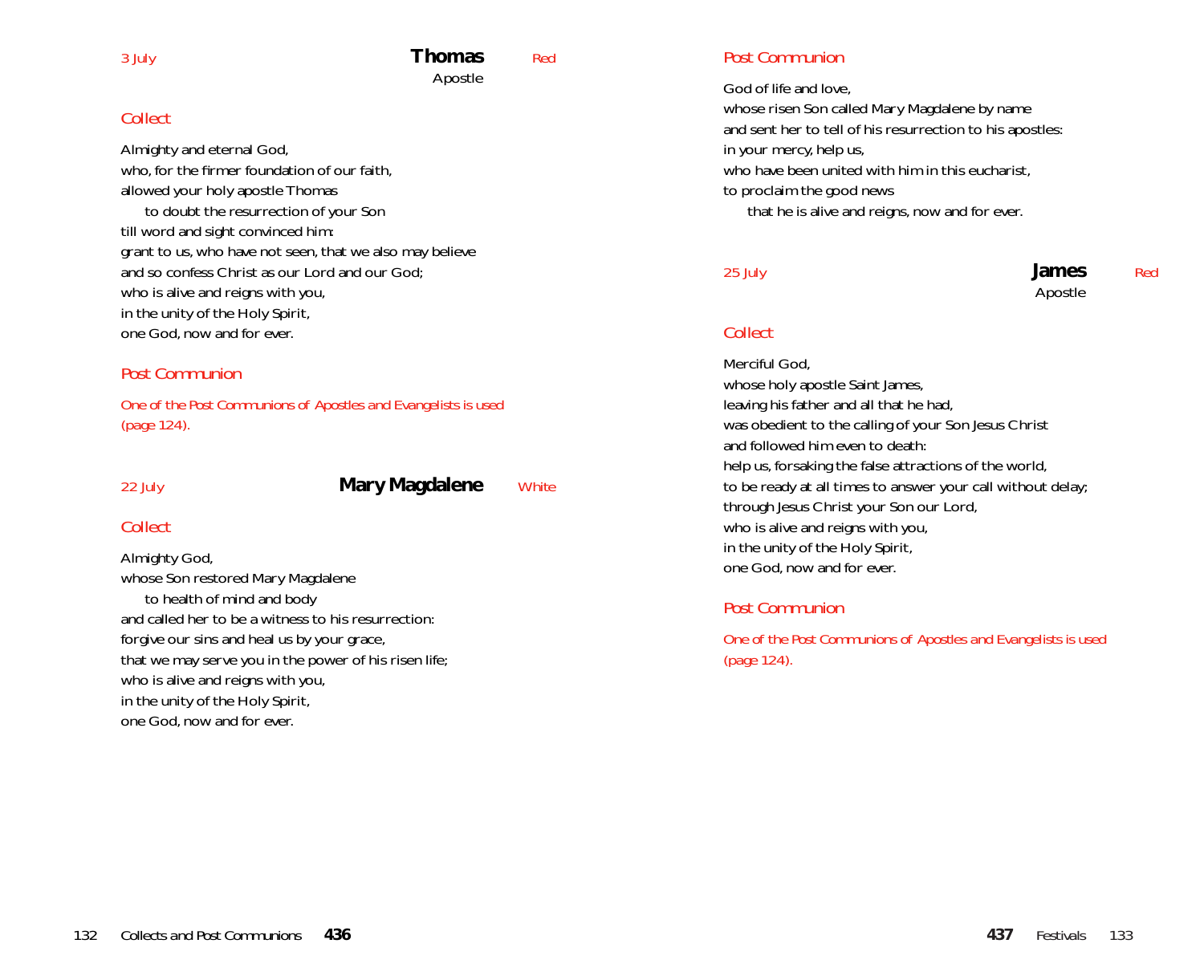## *6 August* **The Transfiguration of Our Lord** *Gold or*

*White*

## *Collect*

Father in heaven,

whose Son Jesus Christ was wonderfully transfigured before chosen witnesses upon the holy mountain, and spoke of the exodus he would accomplish at Jerusalem: give us strength so to hear his voice and bear our cross that in the world to come we may see him as he is; who is alive and reigns with you, in the unity of the Holy Spirit, one God, now and for ever.

## *Post Communion*

Holy God, we see your glory in the face of Jesus Christ: may we who are partakers at his table reflect his life in word and deed, that all the world may know his power to change and save. This we ask through Jesus Christ our Lord.

## *15 August* **The Blessed Virgin Mary** *White*

## *Collect*

Almighty God,

who looked upon the lowliness of the Blessed Virgin Mary and chose her to be the mother of your only Son: grant that we who are redeemed by his blood may share with her in the glory of your eternal kingdom; through Jesus Christ your Son our Lord, who is alive and reigns with you, in the unity of the Holy Spirit, one God, now and for ever.

## *Post Communion*

God most high,

whose handmaid bore the Word made flesh: we thank you that in this sacrament of our redemption you visit us with your Holy Spirit and overshadow us by your power; strengthen us to walk with Mary the joyful path of obedience and so to bring forth the fruits of holiness; through Jesus Christ our Lord.

*24 August* **Bartholomew** *Red* Apostle

## *Collect*

Almighty and everlasting God, who gave to your apostle Bartholomew grace truly to believe and to preach your word: grant that your Church may love that word which he believed and may faithfully preach and receive the same; through Jesus Christ your Son our Lord, who is alive and reigns with you, in the unity of the Holy Spirit, one God, now and for ever.

## *Post Communion*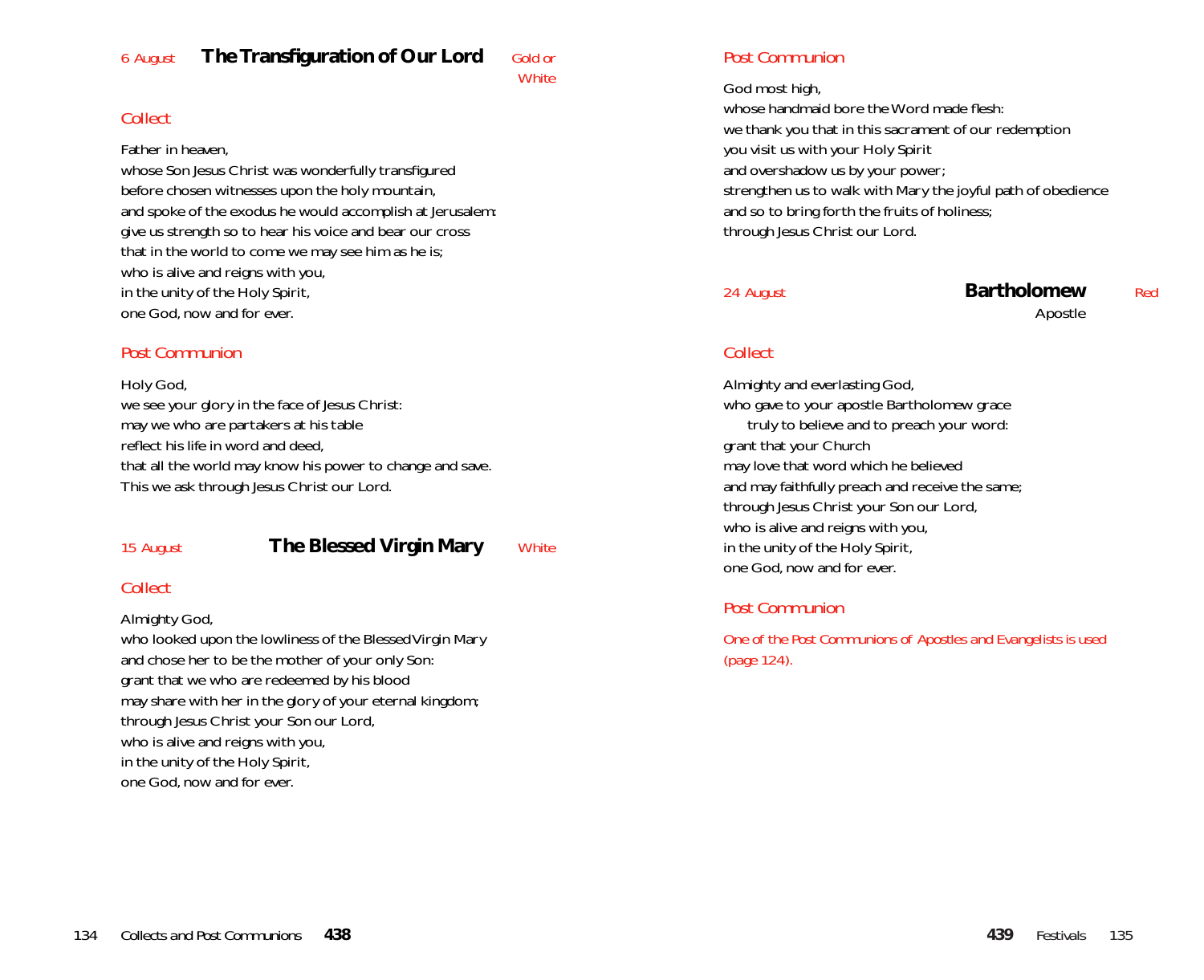#### *14 September* **Holy Cross Day** *Red*

### *Collect*

#### Almighty God,

who in the passion of your blessed Son made an instrument of painful death to be for us the means of life and peace: grant us so to glory in the cross of Christ that we may gladly suffer for his sake; who is alive and reigns with you, in the unity of the Holy Spirit, one God, now and for ever.

#### *Post Communion*

#### Faithful God,

whose Son bore our sins in his body on the tree and gave us this sacrament to show forth his death until he comes: give us grace to glory in the cross of our Lord Jesus Christ, for he is our salvation, our life and our hope, who reigns as Lord, now and for ever.

*21 September* **Matthew** *Red* Apostle and Evangelist

## *Collect*

O Almighty God, whose blessed Son called Matthew the tax collector to be an apostle and evangelist: give us grace to forsake the selfish pursuit of gain and the possessive love of riches that we may follow in the way of your Son Jesus Christ, who is alive and reigns with you, in the unity of the Holy Spirit, one God, now and for ever.

## *Post Communion*

*One of the Post Communions of Apostles and Evangelists is used (page 124).*

### *Collect*

Everlasting God, you have ordained and constituted

the ministries of angels and mortals in a wonderful order: grant that as your holy angels always serve you in heaven, so, at your command, they may help and defend us on earth; through Jesus Christ your Son our Lord, who is alive and reigns with you, in the unity of the Holy Spirit, one God, now and for ever.

## *Post Communion*

#### Lord of heaven,

in this eucharist you have brought us near to an innumerable company of angels and to the spirits of the saints made perfect: as in this food of our earthly pilgrimage we have shared their fellowship, so may we come to share their joy in heaven; through Jesus Christ our Lord.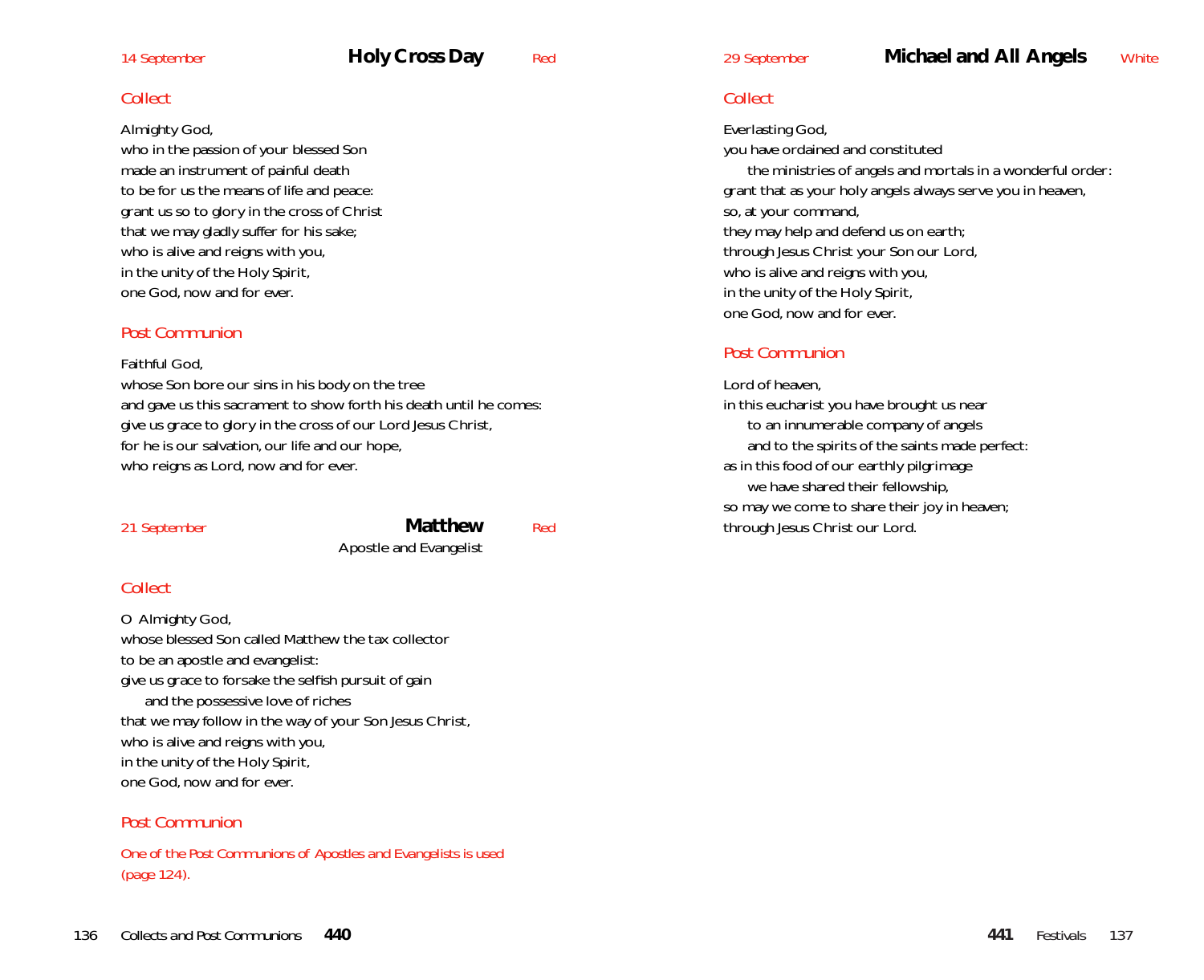## *18 October* **Luke** *Red*

Evangelist

## *Collect*

Almighty God, you called Luke the physician, whose praise is in the gospel, to be an evangelist and physician of the soul: by the grace of the Spirit and through the wholesome medicine of the gospel, give your Church the same love and power to heal; through Jesus Christ your Son our Lord, who is alive and reigns with you, in the unity of the Holy Spirit, one God, now and for ever.

#### *Post Communion*

*One of the Post Communions of Apostles and Evangelists is used (page 124).*

*Collect*

*28 October* **Simon and Jude** *Red* Apostles

Almighty God, who built your Church upon the foundation of the apostles and prophets, with Jesus Christ himself as the chief cornerstone: so join us together in unity of spirit by their doctrine, that we may be made a holy temple acceptable to you; through Jesus Christ your Son our Lord, who is alive and reigns with you, in the unity of the Holy Spirit, one God, now and for ever.

## *Post Communion*

*One of the Post Communions of Apostles and Evangelists is used (page 124).*

## *Collect*

Almighty God, who gave such grace to your apostle Saint Andrew that he readily obeyed the call of your Son Jesus Christ and brought his brother with him: call us by your holy word, and give us grace to follow you without delay and to tell the good news of your kingdom; through Jesus Christ your Son our Lord, who is alive and reigns with you, in the unity of the Holy Spirit, one God, now and for ever.

## *Post Communion*

*One of the Post Communions of Apostles and Evangelists is used (page 124).*

*26 December* **Stephen** *Red* Deacon, First Martyr

*Collect*

Gracious Father, who gave the first martyr Stephen grace to pray for those who took up stones against him: grant that in all our sufferings for the truth we may learn to love even our enemies and to seek forgiveness for those who desire our hurt, looking up to heaven to him who was crucified for us, Jesus Christ, our mediator and advocate, who is alive and reigns with you, in the unity of the Holy Spirit, one God, now and for ever.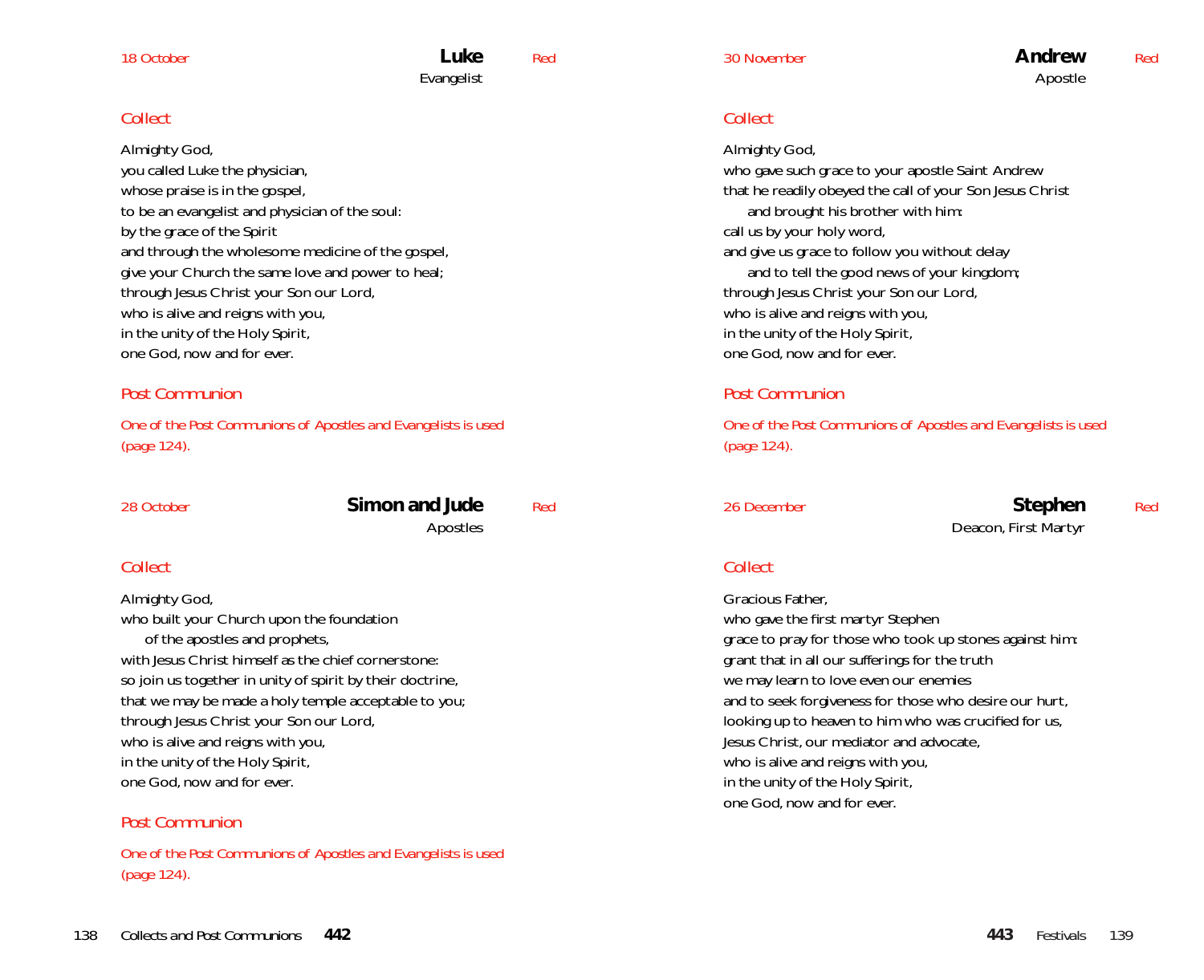Merciful Lord, we thank you for the signs of your mercy revealed in birth and death: save us by the coming of your Son, and give us joy in honouring Stephen, first martyr of the new Israel; through Jesus Christ our Lord.

#### *27 December* **John** *White*

Apostle and Evangelist

#### *Collect*

Merciful Lord, cast your bright beams of light upon the Church: that, being enlightened by the teaching of your blessed apostle and evangelist Saint John, we may so walk in the light of your truth that we may at last attain to the light of everlasting life; through Jesus Christ your incarnate Son our Lord, who is alive and reigns with you, in the unity of the Holy Spirit, one God, now and for ever.

#### *Post Communion*

Grant, O Lord, we pray, that the Word made flesh proclaimed by your apostle John may, by the celebration of these holy mysteries, ever abide and live within us; through Jesus Christ our Lord.

*28 December* **The Holy Innocents** *Red*

#### *Collect*

Heavenly Father, whose children suffered at the hands of Herod, though they had done no wrong: by the suffering of your Son and by the innocence of our lives frustrate all evil designs and establish your reign of justice and peace; through Jesus Christ your Son our Lord, who is alive and reigns with you, in the unity of the Holy Spirit, one God, now and for ever.

## *Post Communion*

#### Lord Jesus Christ,

in your humility you have stooped to share our human life with the most defenceless of your children: may we who have received these gifts of your passion rejoice in celebrating the witness of the Holy Innocents to the purity of your sacrifice made once for all upon the cross; for you are alive and reign, now and for ever.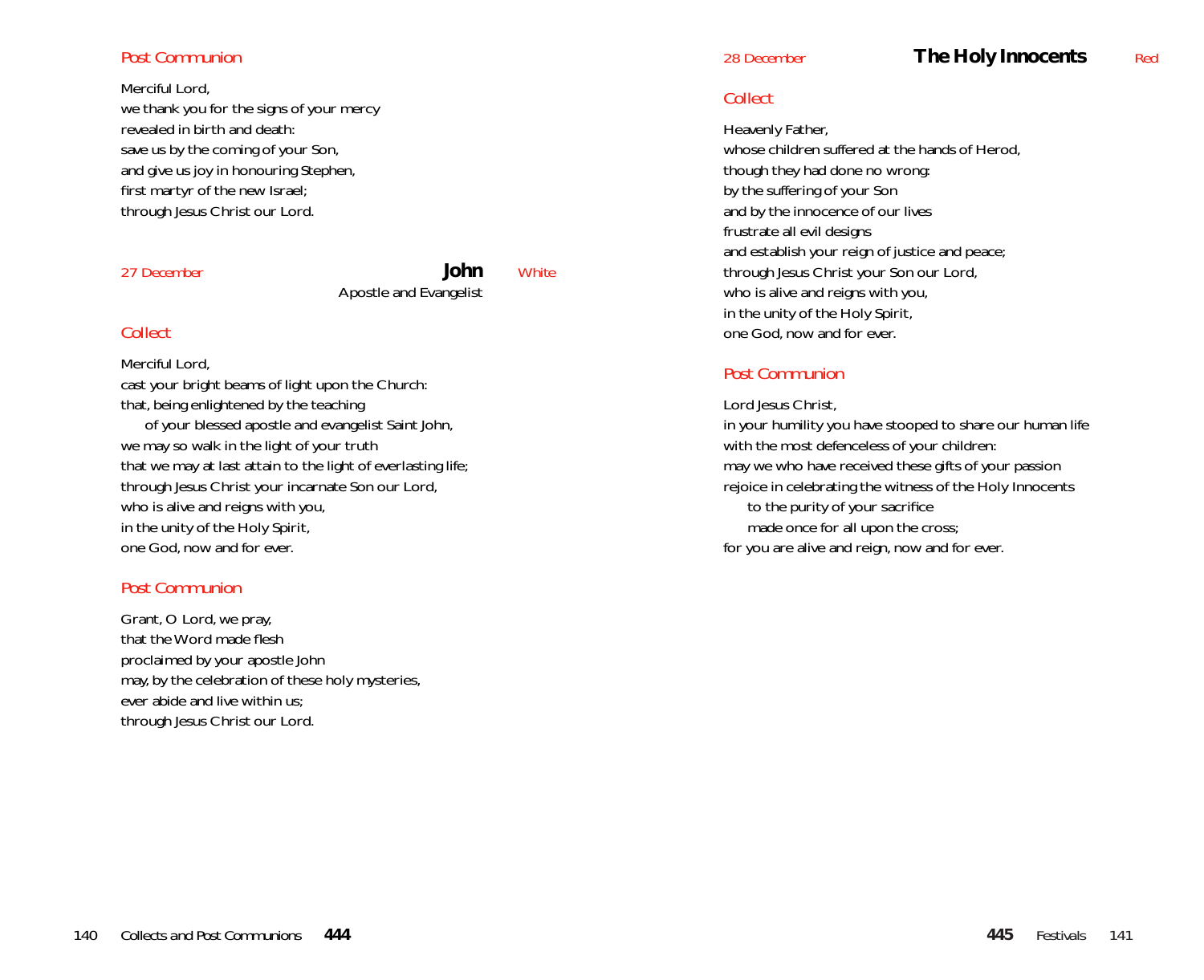#### **Dedication Festival** *Gold or*

#### *Collect*

Almighty God, to whose glory we celebrate the dedication of this house of prayer: we praise you for the many blessings you have given to those who worship you here: and we pray that all who seek you in this place may find you, and, being filled with the Holy Spirit, may become a living temple acceptable to you; through Jesus Christ your Son our Lord, who is alive and reigns with you, in the unity of the Holy Spirit, one God, now and for ever.

#### *Post Communion*

Father in heaven, whose Church on earth is a sign of your heavenly peace, an image of the new and eternal Jerusalem: grant to us in the days of our pilgrimage that, fed with the living bread of heaven, and united in the body of your Son, we may be the temple of your presence, the place of your glory on earth, and a sign of your peace in the world; through Jesus Christ our Lord.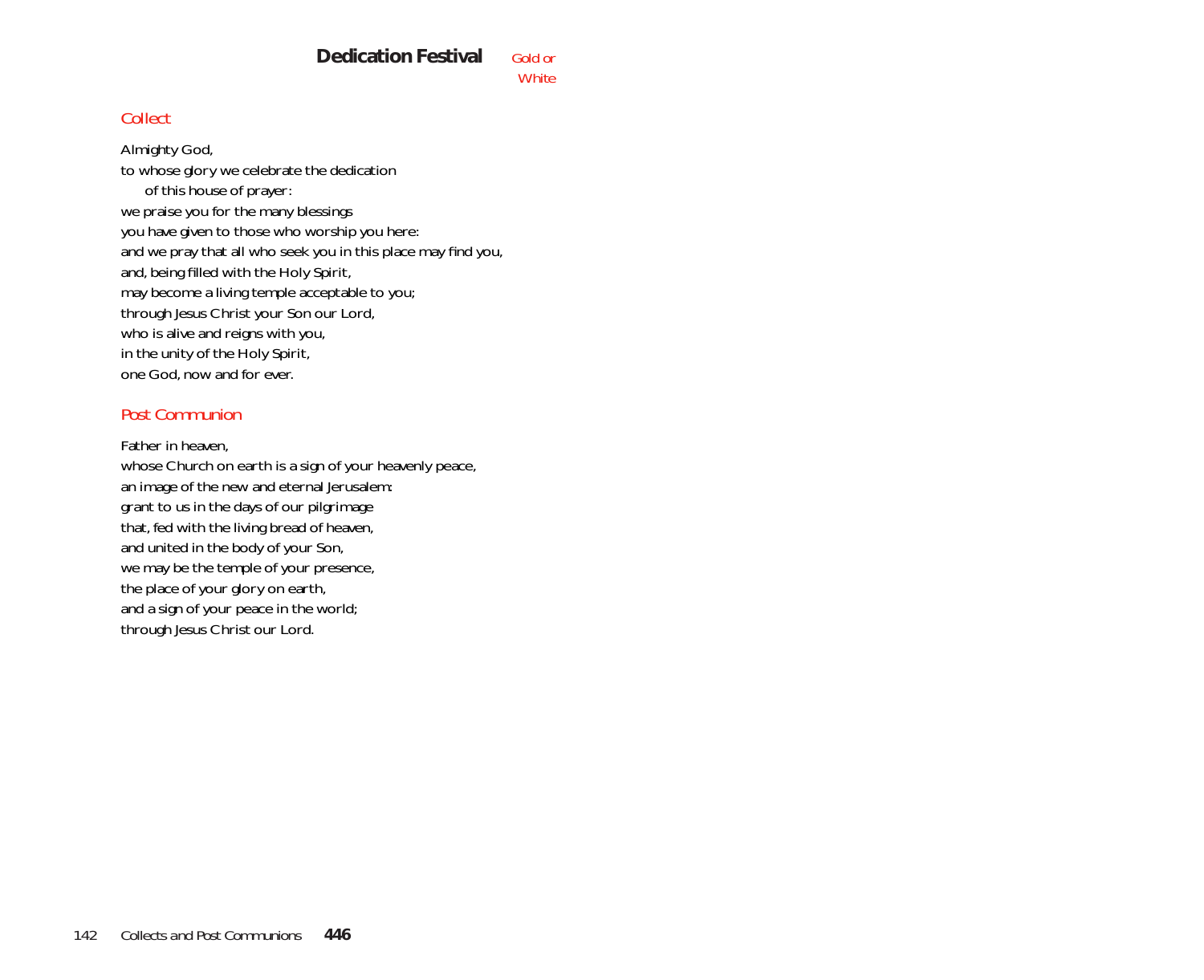# *¶ Lesser Festivals*

*2 January* **Basil the Great** *White* **and Gregory of Nazianzus** *Bishops, Teachers of the Faith, 379 and 389* 

# *Collect*

Lord God, whose servants Basil and Gregory proclaimed the mystery of your Word made flesh, to build up your Church in wisdom and strength: grant that we may rejoice in his presence among us, and so be brought with them to know the power of your unending love; through Jesus Christ your Son our Lord, who is alive and reigns with you, in the unity of the Holy Spirit, one God, now and for ever.

#### *Post Communion*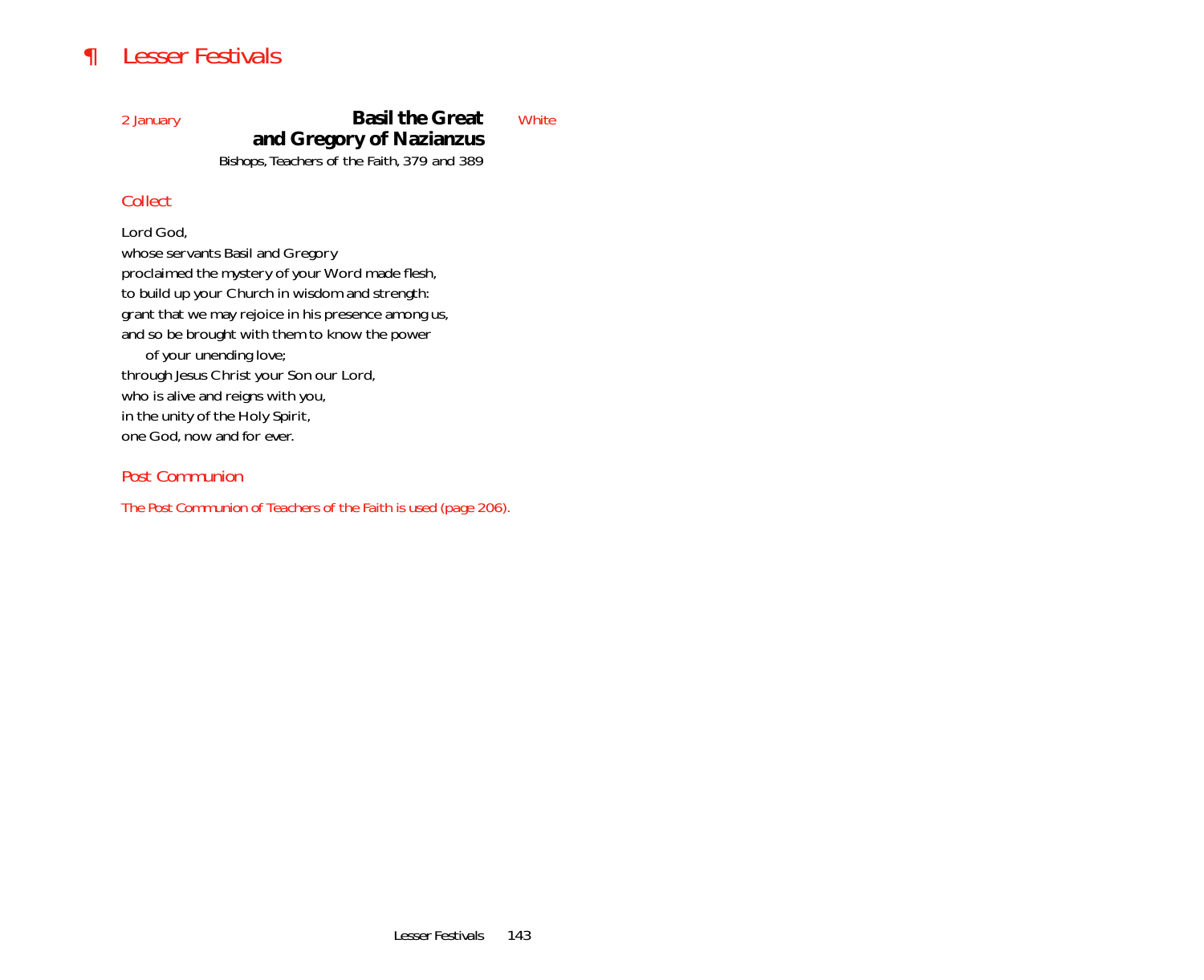#### *Collect*

Almighty God, who endowed Aelred the abbot with the gift of Christian friendship and the wisdom to lead others in the way of holiness: grant to your people that same spirit of mutual affection, so that, in loving one another, we may know the love of Christ and rejoice in the eternal possession of your supreme goodness; through Jesus Christ your Son our Lord, who is alive and reigns with you, in the unity of the Holy Spirit, one God, now and for ever.

#### *Post Communion*

*The Post Communion of Members of Religious Communities is used (page 208).*

*13 January* **Hilary** *White*

*Bishop of Poitiers, Teacher of the Faith, 367*

## *Collect*

Everlasting God, whose servant Hilary steadfastly confessed your Son Jesus Christ to be both human and divine: grant us his gentle courtesy to bring to all the message of redemption in the incarnate Christ, who is alive and reigns with you, in the unity of the Holy Spirit, one God, now and for ever.

## *Post Communion*

*The Post Communion of Teachers of the Faith is used (page 206).*

Most gracious God, who called your servant Antony to sell all that he had and to serve you in the solitude of the desert: by his example may we learn to deny ourselves and to love you before all things; through Jesus Christ your Son our Lord, who is alive and reigns with you, in the unity of the Holy Spirit, one God, now and for ever.

# *Post Communion*

*The Post Communion of Members of Religious Communities is used (page 208).*

*19 January* **Wulfstan** *White Bishop of Worcester, 1095*

*Collect*

Lord God, who raised up Wulfstan to be a bishop among your people and a leader of your Church: help us, after his example, to live simply, to work diligently and to make your kingdom known; through Jesus Christ your Son our Lord, who is alive and reigns with you, in the unity of the Holy Spirit, one God, now and for ever.

## *Post Communion*

*The Post Communion of Bishops is used (page 207).*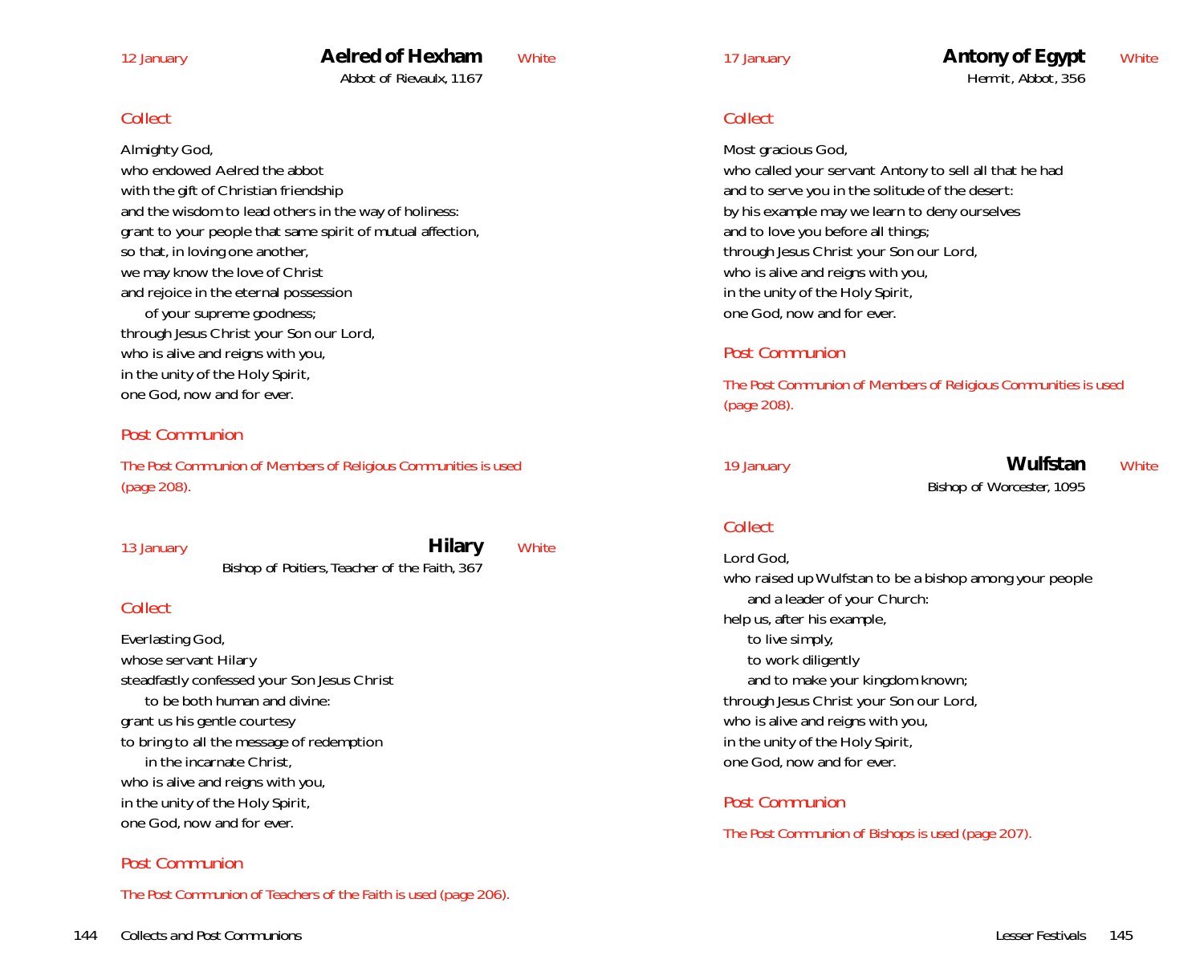#### *21 January* **Agnes** *Red Child Martyr at Rome, 304*

#### *Collect*

Eternal God, shepherd of your sheep, whose child Agnes was strengthened to bear witness in her living and her dying to the true love of her redeemer: grant us the power to understand, with all your saints, what is the breadth and length and height and depth and to know the love that surpasses knowledge, even Jesus Christ your Son our Lord, who is alive and reigns with you, in the unity of the Holy Spirit, one God, now and for ever.

#### *Post Communion*

*One of the Post Communions of Martyrs is used (page 205).*

| 24 January | <b>Francis de Sales</b>                      |  |
|------------|----------------------------------------------|--|
|            | Bishop of Geneva, Teacher of the Faith, 1622 |  |

## *Collect*

Holy God, who called your bishop Francis de Sales to bring many to Christ through his devout life and to renew your Church with patience and understanding: grant that we may, by word and example, reflect your gentleness and love to all we meet; through Jesus Christ our Saviour, who is alive and reigns with you, in the unity of the Holy Spirit, one God, now and for ever.

#### *Post Communion*

*The Post Communion of Teachers of the Faith is used (page 206).*

# *Collect*

Heavenly Father, who sent your apostle Paul to preach the gospel, and gave him Timothy and Titus to be his companions in faith: grant that our fellowship in the Holy Spirit may bear witness to the name of Jesus, who is alive and reigns with you, in the unity of the Holy Spirit, one God, now and for ever.

#### *Post Communion*

*The Post Communion of Missionaries is used (page 209).*

*28 January* **Thomas Aquinas** *White*

*Priest, Philosopher, Teacher of the Faith, 1274*

#### *Collect*

Eternal God, who enriched your Church with the learning and holiness of your servant Thomas Aquinas: give to all who seek you a humble mind and a pure heart that they may know your Son Jesus Christ as the way, the truth and the life; who is alive and reigns with you, in the unity of the Holy Spirit, one God, now and for ever.

## *Post Communion*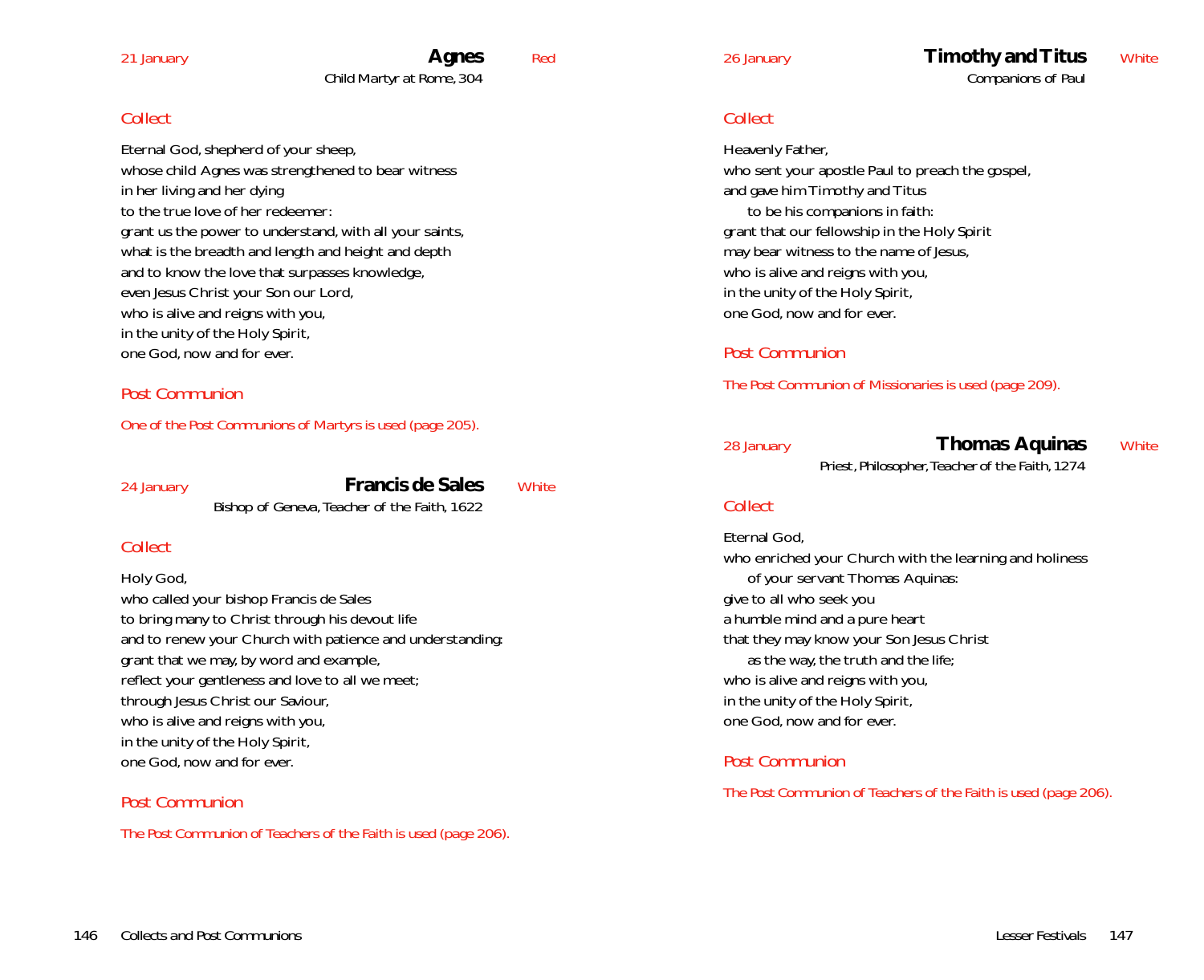# *30 January* **Charles** *Red*

*King and Martyr, 1649*

## *Collect*

King of kings and Lord of lords, whose faithful servant Charles prayed for those who persecuted him and died in the living hope of your eternal kingdom: grant us by your grace so to follow his example that we may love and bless our enemies, through the intercession of your Son, our Lord Jesus Christ, who is alive and reigns with you, in the unity of the Holy Spirit, one God, now and for ever.

#### *Post Communion*

*One of the Post Communions of Martyrs is used (page 205).*

# *3 February* **Anskar** *White*

*Archbishop of Hamburg, Missionary in Denmark and Sweden, 865*

# *Collect*

God of grace and might, who sent your servant Anskar to spread the gospel to the Nordic peoples: raise up, we pray, in our generation messengers of your good news and heralds of your kingdom that the world may come to know the immeasurable riches of our Saviour Jesus Christ, who is alive and reigns with you, in the unity of the Holy Spirit, one God, now and for ever.

*Post Communion*

*The Post Communion of Missionaries is used (page 209).*

# *Collect*

#### Lord of all,

who gave to your servants Cyril and Methodius the gift of tongues to proclaim the gospel to the Slavs: make your whole Church one as you are one that all Christians may honour one another, and east and west acknowledge one Lord, one faith, one baptism, and you, the God and Father of all; through Jesus Christ your Son our Lord, who is alive and reigns with you,

in the unity of the Holy Spirit, one God, now and for ever.

# *Post Communion*

*The Post Communion of Missionaries is used (page 209).*

*17 February* **Janani Luwum** *Red Archbishop of Uganda, Martyr, 1977*

# *Collect*

God of truth, whose servant Janani Luwum walked in the light, and in his death defied the powers of darkness: free us from fear of those who kill the body, that we too may walk as children of light, through him who overcame darkness by the power of the cross, Jesus Christ your Son our Lord, who is alive and reigns with you, in the unity of the Holy Spirit, one God, now and for ever.

# *Post Communion*

*One of the Post Communions of Martyrs is used (page 205).*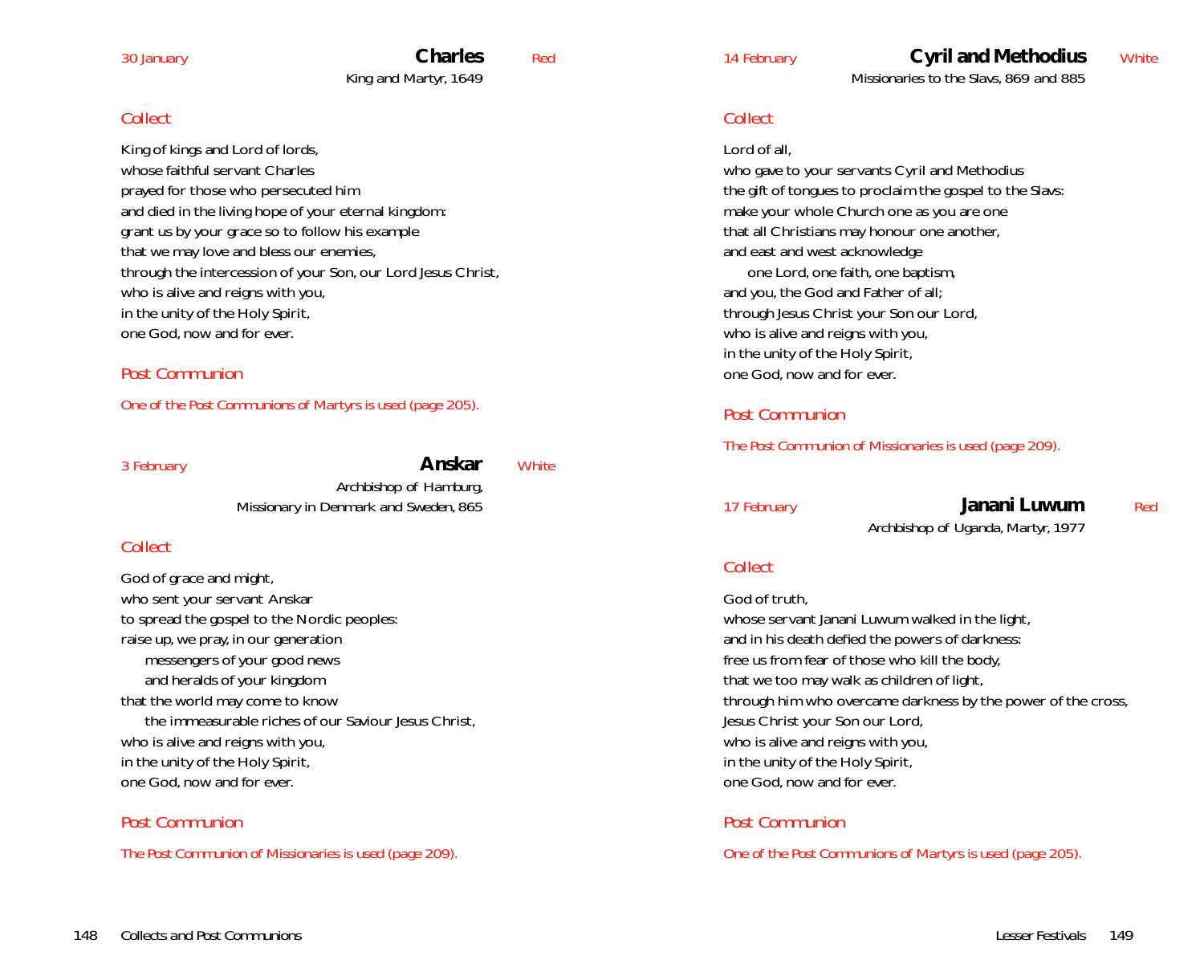#### *23 February* **Polycarp** *Red Bishop of Smyrna, Martyr, c.155*

*Collect*

Almighty God, who gave to your servant Polycarp boldness to confess the name of our Saviour Jesus Christ before the rulers of this world and courage to die for his faith: grant that we also may be ready to give an answer for the faith that is in us and to suffer gladly for the sake of our Lord Jesus Christ, who is alive and reigns with you, in the unity of the Holy Spirit, one God, now and for ever.

#### *Post Communion*

*One of the Post Communions of Martyrs is used (page 205).*

*27 February* **George Herbert** *White Priest, Poet, 1633*

## *Collect*

King of glory, king of peace, who called your servant George Herbert from the pursuit of worldly honours to be a priest in the temple of his God and king: grant us also the grace to offer ourselves with singleness of heart in humble obedience to your service; through Jesus Christ your Son our Lord, who is alive and reigns with you, in the unity of the Holy Spirit, one God, now and for ever.

#### *Post Communion*

*The Post Communion of Pastors is used (page 207).*

# *1 March* **David** *White*

#### *Bishop of Menevia, Patron of Wales, c.601*

#### *Collect*

Almighty God, who called your servant David to be a faithful and wise steward of your mysteries for the people of Wales: in your mercy, grant that, following his purity of life and zeal for the gospel of Christ, we may with him receive the crown of everlasting life; through Jesus Christ your Son our Lord, who is alive and reigns with you, in the unity of the Holy Spirit, one God, now and for ever.

#### *Post Communion*

*The Post Communion of Bishops is used (page 207).*

*2 March* **Chad** *White Bishop of Lichfield, Missionary, 672*

#### *Collect*

Almighty God, from the first fruits of the English nation who turned to Christ, you called your servant Chad to be an evangelist and bishop of his own people: give us grace so to follow his peaceable nature, humble spirit and prayerful life, that we may truly commend to others the faith which we ourselves profess; through Jesus Christ your Son our Lord, who is alive and reigns with you, in the unity of the Holy Spirit, one God, now and for ever.

## *Post Communion*

*The Post Communion of Missionaries is used (page 209).*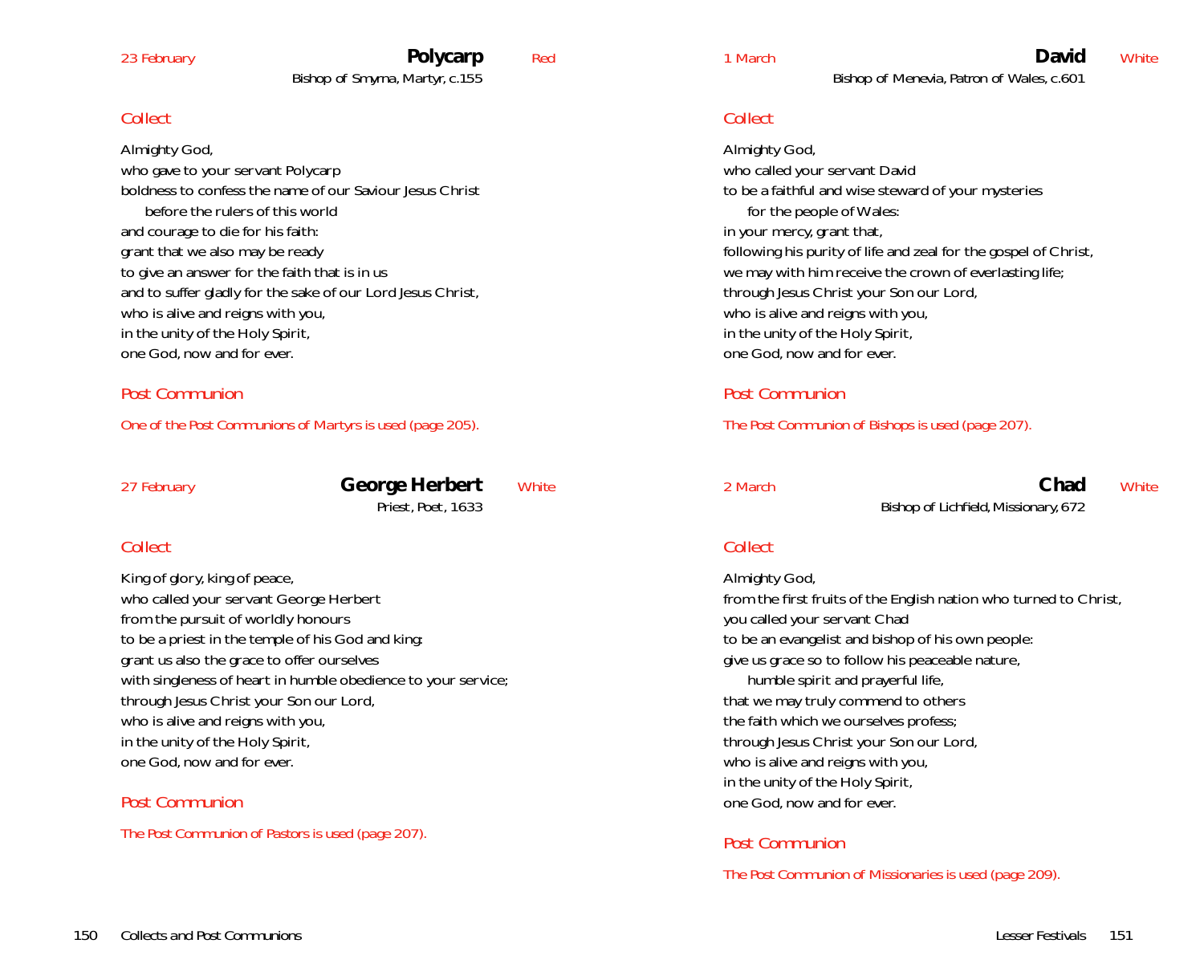## *Collect*

#### Holy God,

who gave great courage to Perpetua, Felicity and their companions: grant that we may be worthy to climb the ladder of sacrifice and be received into the garden of peace; through Jesus Christ your Son our Lord, who is alive and reigns with you, in the unity of the Holy Spirit, one God, now and for ever.

#### *Post Communion*

*One of the Post Communions of Martyrs is used (page 205).*

*8 March* **Edward King** *White Bishop of Lincoln, 1910*

## *Collect*

God of peace, who gave such grace to your servant Edward King that whomever he met he drew to Christ: fill us, we pray, with tender sympathy and joyful faith, that we also may win others to know the love that passes knowledge; through him who is the shepherd and guardian of our souls, Jesus Christ your Son our Lord, who is alive and reigns with you, in the unity of the Holy Spirit, one God, now and for ever.

*Post Communion*

*The Post Communion of Bishops is used (page 207).*

# *17 March* **Patrick** *White*

*Bishop, Missionary, Patron of Ireland, c.460*

# *Collect*

Almighty God, who in your providence chose your servant Patrick to be the apostle of the Irish people: keep alive in us the fire of the faith he kindled and strengthen us in our pilgrimage towards the light of everlasting life; through Jesus Christ your Son our Lord, who is alive and reigns with you, in the unity of the Holy Spirit, one God, now and for ever.

# *Post Communion*

*The Post Communion of Missionaries is used (page 209).*

*20 March* **Cuthbert** *White Bishop of Lindisfarne, Missionary, 687*

# *Collect*

#### Almighty God,

who called your servant Cuthbert from following the flock to follow your Son and to be a shepherd of your people: in your mercy, grant that we, following his example, may bring those who are lost home to your fold; through Jesus Christ your Son our Lord, who is alive and reigns with you, in the unity of the Holy Spirit, one God, now and for ever.

# *Post Communion*

*The Post Communion of Missionaries is used (page 209).*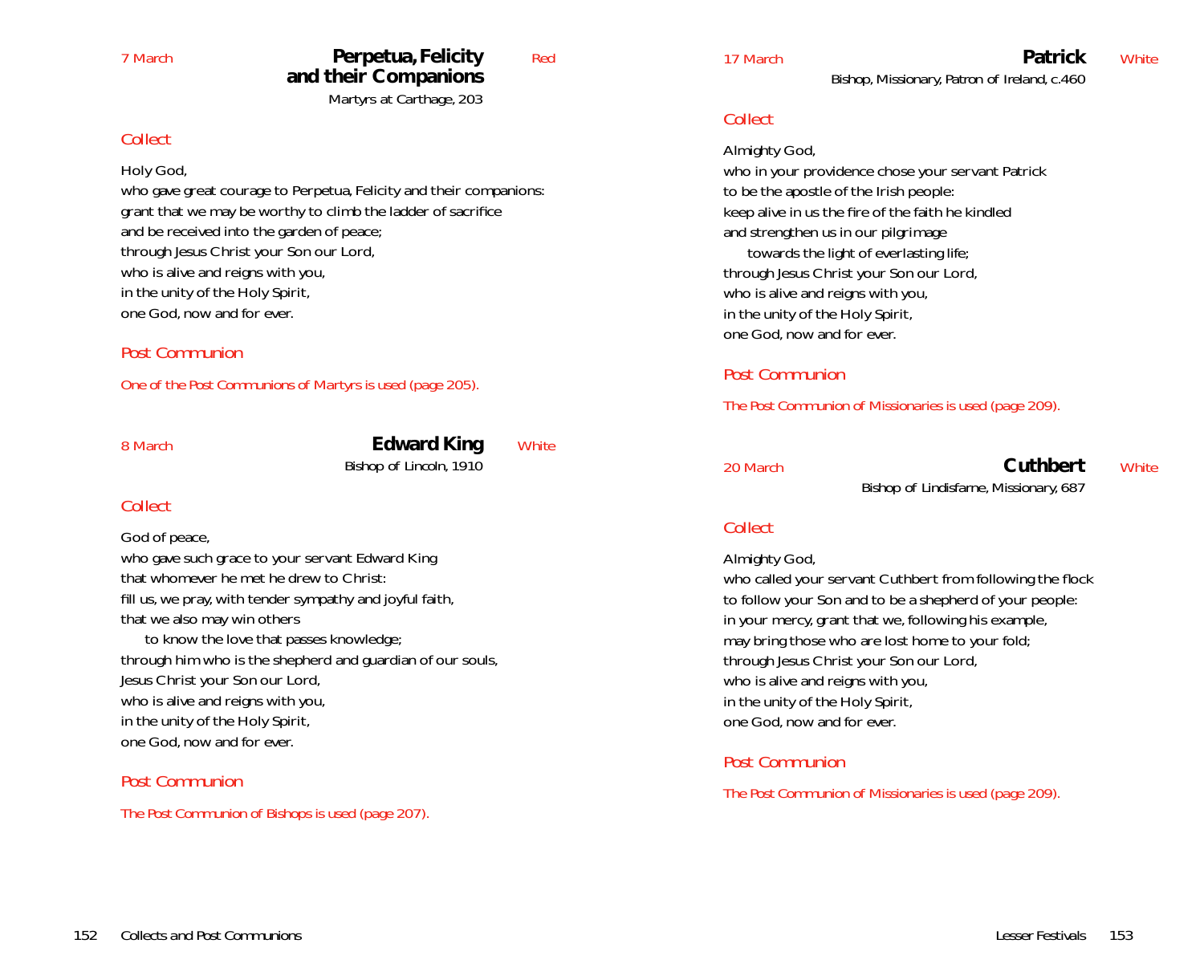#### *21 March* **Thomas Cranmer** *Red*

*Archbishop of Canterbury, Reformation Martyr, 1556*

#### *Collect*

Father of all mercies, who through the work of your servant Thomas Cranmer renewed the worship of your Church and through his death revealed your strength in human weakness: by your grace strengthen us to worship you in spirit and in truth and so to come to the joys of your everlasting kingdom; through Jesus Christ our Mediator and Advocate, who is alive and reigns with you, in the unity of the Holy Spirit, one God, now and for ever.

#### *Post Communion*

*One of the Post Communions of Martyrs is used (page 205).*

*10 April* **William Law** *White*

*Priest, Spiritual Writer, 1761*

## *Collect*

Almighty God, who called your servant William Law to a devout and holy life: grant that by your spirit of love and through faithfulness in prayer we may find the way to divine knowledge and so come to see the hidden things of God; through Jesus Christ your Son our Lord, who is alive and reigns with you, in the unity of the Holy Spirit, one God, now and for ever.

#### *Post Communion*

*The Post Communion of Teachers of the Faith is used (page 206).*

# *Collect*

Merciful God, who raised up your servant Alphege to be a pastor of your people and gave him grace to suffer for justice and true religion: grant that we who celebrate his martyrdom may know the power of the risen Christ in our hearts and share his peace in lives offered to your service; through Jesus Christ your Son our Lord, who is alive and reigns with you, in the unity of the Holy Spirit, one God, now and for ever.

# *Post Communion*

*One of the Post Communions of Martyrs is used (page 205).*

*21 April* **Anselm** *White*

*Abbot of Le Bec, Archbishop of Canterbury, Teacher of the Faith, 1109*

## *Collect*

Eternal God, who gave great gifts to your servant Anselm as a pastor and teacher: grant that we, like him, may desire you with our whole heart and, so desiring, may seek you and, seeking, may find you; through Jesus Christ your Son our Lord, who is alive and reigns with you, in the unity of the Holy Spirit, one God, now and for ever.

# *Post Communion*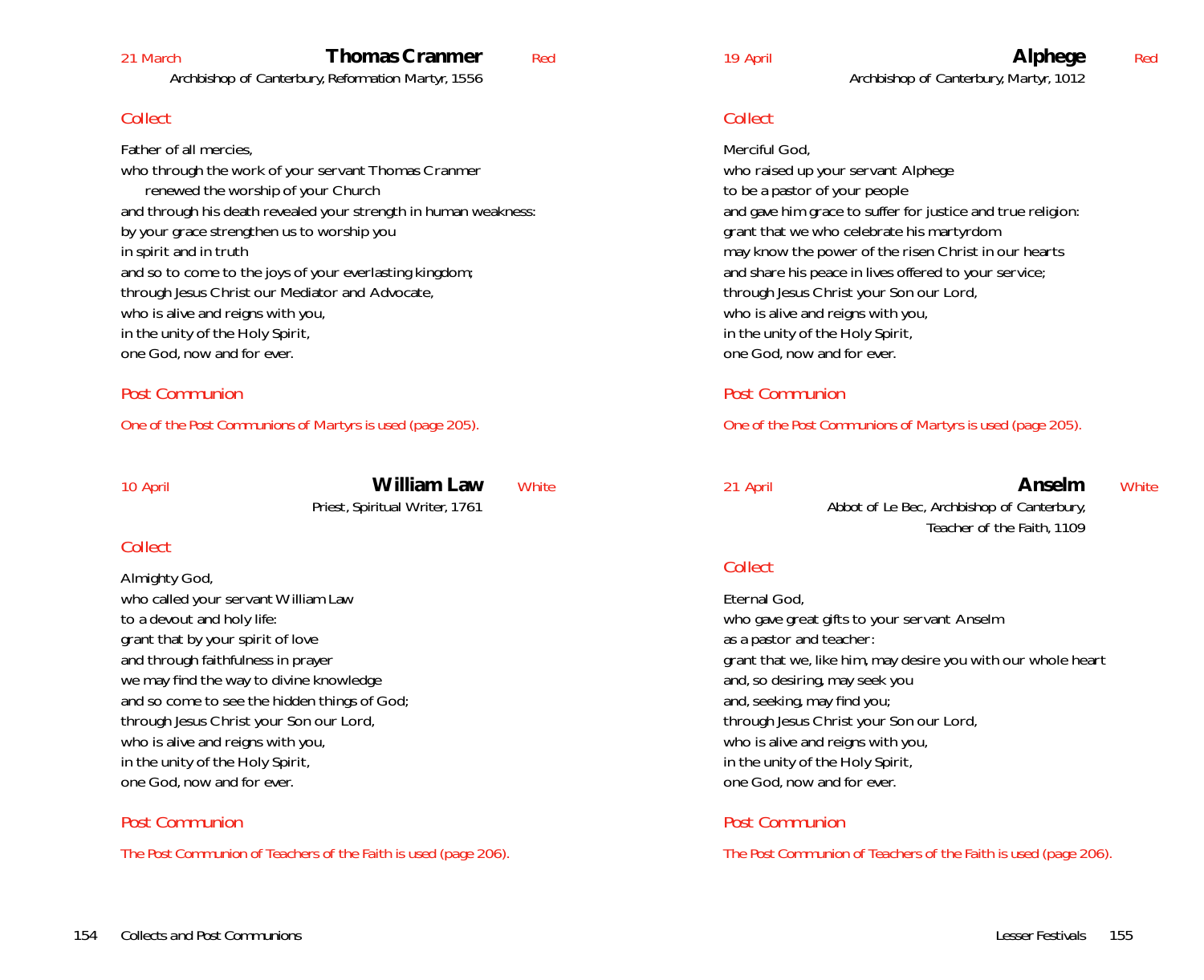*Collect*

God of compassion, who gave your servant Catherine of Siena a wondrous love of the passion of Christ: grant that your people may be united to him in his majesty and rejoice for ever in the revelation of his glory; who is alive and reigns with you, in the unity of the Holy Spirit, one God, now and for ever.

*Post Communion*

*The Post Communion of Teachers of the Faith is used (page 206).*

#### *2 May* **Athanasius** *White Bishop of Alexandria, Teacher of the Faith, 373*

## *Collect*

Ever-living God, whose servant Athanasius testified to the mystery of the Word made flesh for our salvation: help us, with all your saints, to contend for the truth and to grow into the likeness of your Son, Jesus Christ our Lord, who is alive and reigns with you, in the unity of the Holy Spirit, one God, now and for ever.

## *Post Communion*

*The Post Communion of Teachers of the Faith is used (page 206).*

*4 May* **English Saints and Martyrs** *White* **of the Reformation Era**

# *Collect*

Merciful God, who, when your Church on earth was torn apart by the ravages of sin, raised up men and women in this land who witnessed to their faith with courage and constancy: give to your Church that peace which is your will, and grant that those who have been divided on earth may be reconciled in heaven and share together in the vision of your glory; through Jesus Christ your Son our Lord, who is alive and reigns with you, in the unity of the Holy Spirit, one God, now and for ever.

# *Post Communion*

God, the source of all holiness and giver of all good things: may we who have shared at this table as strangers and pilgrims here on earth be welcomed with all your saints to the heavenly feast on the day of your kingdom; through Jesus Christ our Lord.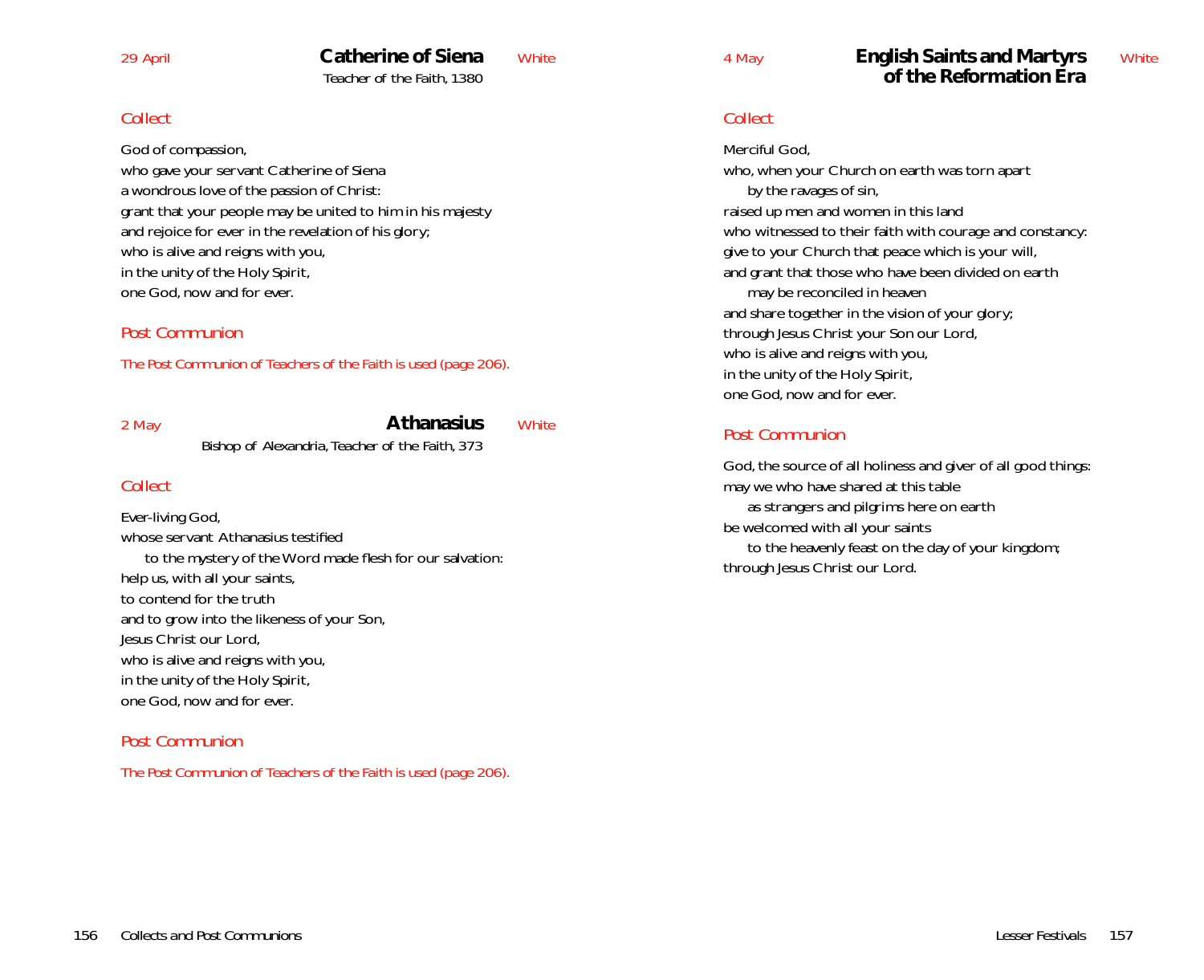# *8 May* **Julian of Norwich** *White*

*Spiritual Writer, c.1417*

# *Collect*

Most holy God, the ground of our beseeching, who through your servant Julian revealed the wonders of your love: grant that as we are created in your nature and restored by your grace, our wills may be so made one with yours that we may come to see you face to face and gaze on you for ever; through Jesus Christ your Son our Lord, who is alive and reigns with you, in the unity of the Holy Spirit, one God, now and for ever.

#### *Post Communion*

*The Post Communion of Members of Religious Communities is used (page 208).*

*19 May* **Dunstan** *White*

*Archbishop of Canterbury, Restorer of Monastic Life, 988*

## *Collect*

Almighty God, who raised up Dunstan to be a true shepherd of the flock, a restorer of monastic life and a faithful counsellor to those in authority: give to all pastors the same gifts of your Holy Spirit that they may be true servants of Christ and of all his people; through Jesus Christ your Son our Lord, who is alive and reigns with you, in the unity of the Holy Spirit, one God, now and for ever.

*Post Communion*

*The Post Communion of Bishops is used (page 207).*

*20 May* **Alcuin ofYork** *White Deacon, Abbot of Tours, 804*

# *Collect*

God of wisdom, eternal light, who shone in the heart of your servant Alcuin, revealing to him your power and pity: scatter the darkness of our ignorance that, with all our heart and mind and strength, we may seek your face and be brought with all your saints to your holy presence; through Jesus Christ your Son our Lord, who is alive and reigns with you, in the unity of the Holy Spirit, one God, now and for ever.

## *Post Communion*

*The Post Communion of Members of Religious Communities is used (page 208).*

*24 May* **John and Charles Wesley** *White Evangelists, Hymn Writers, 1791 and 1788*

## *Collect*

God of mercy,

who inspired John and Charles Wesley with zeal for your gospel: grant to all people boldness to proclaim your word and a heart ever to rejoice in singing your praises; through Jesus Christ your Son our Lord, who is alive and reigns with you, in the unity of the Holy Spirit, one God, now and for ever.

# *Post Communion*

*The Post Communion of Pastors is used (page 207).*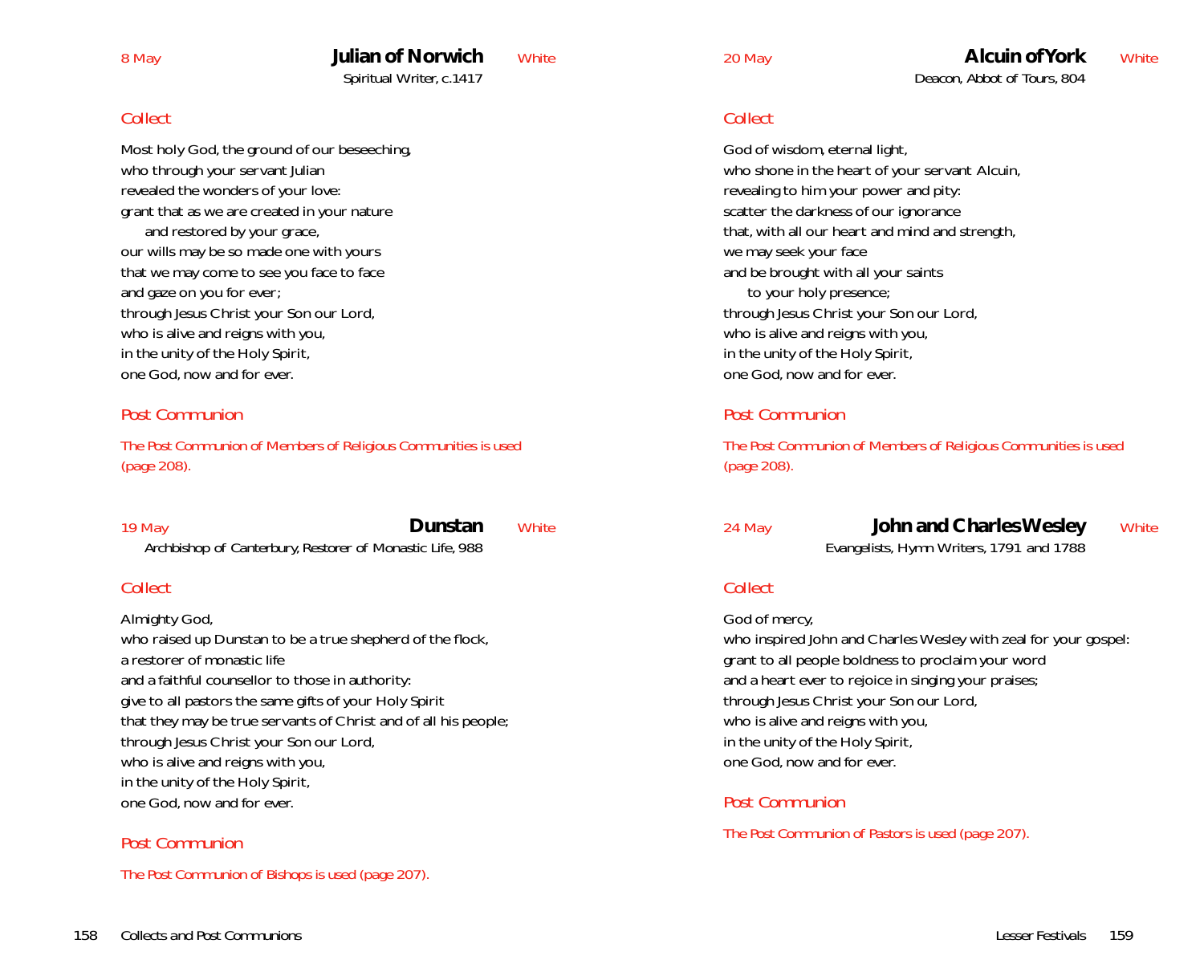*Monk at Jarrow, Scholar, Historian, 735*

# *Collect*

God our maker, whose Son Jesus Christ gave to your servant Bede grace to drink in with joy the word that leads us to know you and to love you: in your goodness grant that we also may come at length to you, the source of all wisdom, and stand before your face; through Jesus Christ your Son our Lord, who is alive and reigns with you, in the unity of the Holy Spirit, one God, now and for ever.

#### *Post Communion*

*The Post Communion of Members of Religious Communities is used (page 208).*

*26 May* **Augustine of Canterbury** *White First Archbishop of Canterbury, 605*

## *Collect*

Almighty God, whose servant Augustine was sent as the apostle of the English people: grant that as he laboured in the Spirit to preach Christ's gospel in this land, so all who hear the good news may strive to make your truth known in all the world; through Jesus Christ your Son our Lord, who is alive and reigns with you, in the unity of the Holy Spirit, one God, now and for ever.

## *Post Communion*

*The Post Communion of Bishops is used (page 207).*

# *Collect*

God of compassion and love, by whose grace your servant Josephine Butler followed in the way of your Son in caring for those in need: help us like her to work with strength for the restoration of all to the dignity and freedom of those created in your image; through Jesus Christ our Saviour, who is alive and reigns with you, in the unity of the Holy Spirit, one God, now and for ever.

# *Post Communion*

#### God our redeemer,

who inspired Josephine Butler to witness to your love and to work for the coming of your kingdom: may we, who in this sacrament share the bread of heaven, be fired by your Spirit to proclaim the gospel in our daily living and never to rest content until your kingdom come, on earth as it is in heaven; through Jesus Christ our Lord.

*Or another Post Communion of 'Any Saint' (pages 211–212) is used.*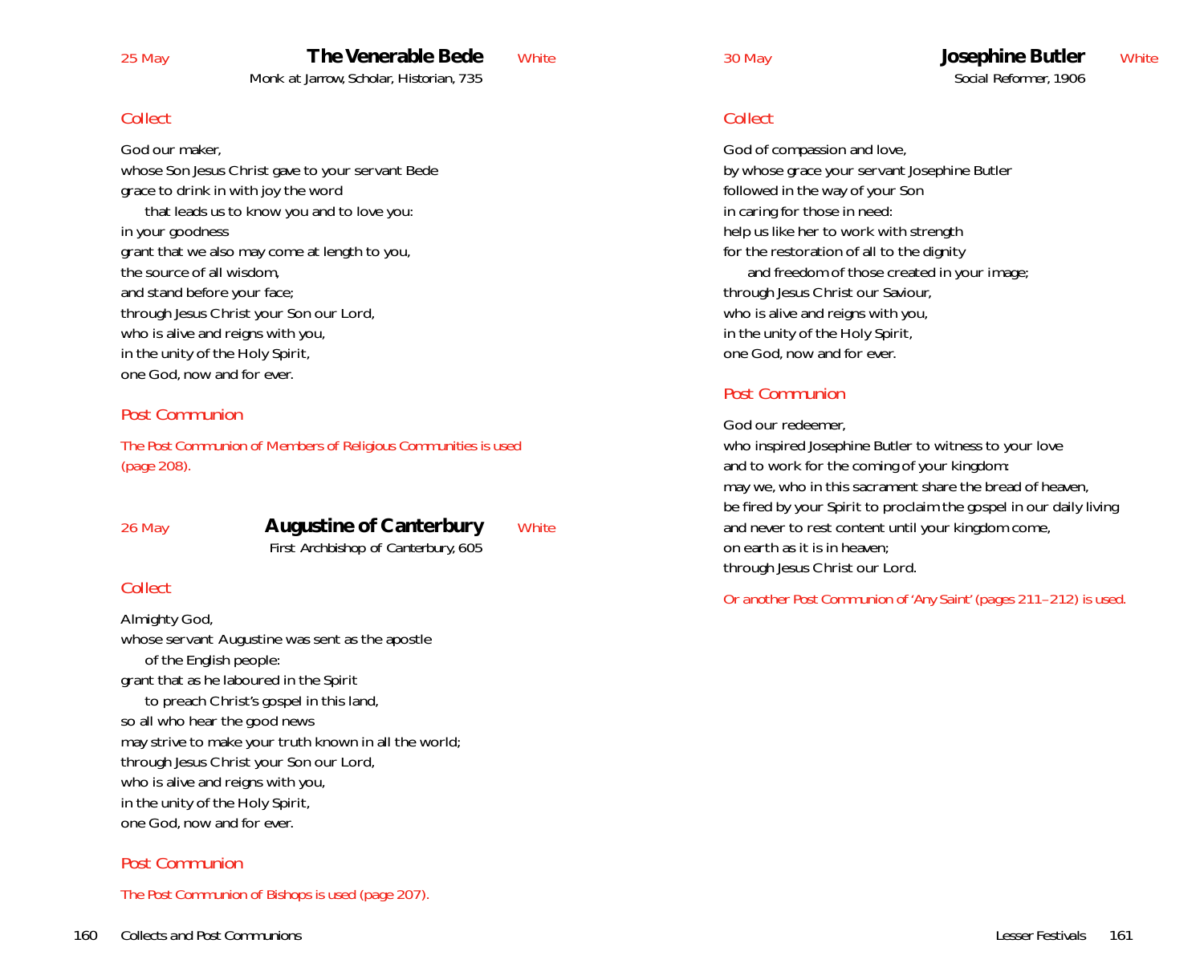# *1 June* **Justin** *Red*

*Martyr at Rome, c.165*

# *Collect*

God our redeemer, who through the folly of the cross taught your martyr Justin the surpassing knowledge of Jesus Christ: remove from us every kind of error that we, like him, may be firmly grounded in the faith, and make your name known to all peoples; through Jesus Christ your Son our Lord, who is alive and reigns with you, in the unity of the Holy Spirit, one God, now and for ever.

# *Post Communion*

*One of the Post Communions of Martyrs is used (page 205).*

*5 June* **Boniface (Wynfrith) of Crediton** *Red Bishop, Apostle of Germany, Martyr, 754* 

# *Collect*

God our redeemer, who called your servant Boniface to preach the gospel among the German people and to build up your Church in holiness: grant that we may preserve in our hearts that faith which he taught with his words and sealed with his blood, and profess it in lives dedicated to your Son Jesus Christ our Lord, who is alive and reigns with you, in the unity of the Holy Spirit, one God, now and for ever.

# *Post Communion*

*One of the Post Communions of Martyrs is used (page 205).*

# *8 June* **Thomas Ken** *White*

*Bishop of Bath and Wells, Nonjuror, Hymn Writer, 1711*

# *Collect*

O God, from whom all blessings flow, by whose providence we are kept and by whose grace we are directed: help us, through the example of your servant Thomas Ken, faithfully to keep your word, humbly to accept adversity and steadfastly to worship you; through Jesus Christ your Son our Lord, who is alive and reigns with you, in the unity of the Holy Spirit, one God, now and for ever.

# *Post Communion*

*The Post Communion of Bishops is used (page 207).*

*9 June* **Columba** *White Abbot of Iona, Missionary, 597*

# *Collect*

Almighty God, who filled the heart of Columba with the joy of the Holy Spirit and with deep love for those in his care: may your pilgrim people follow him, strong in faith, sustained by hope, and one in the love that binds us to you; through Jesus Christ your Son our Lord, who is alive and reigns with you, in the unity of the Holy Spirit, one God, now and for ever.

# *Post Communion*

*The Post Communion of Missionaries is used (page 209).*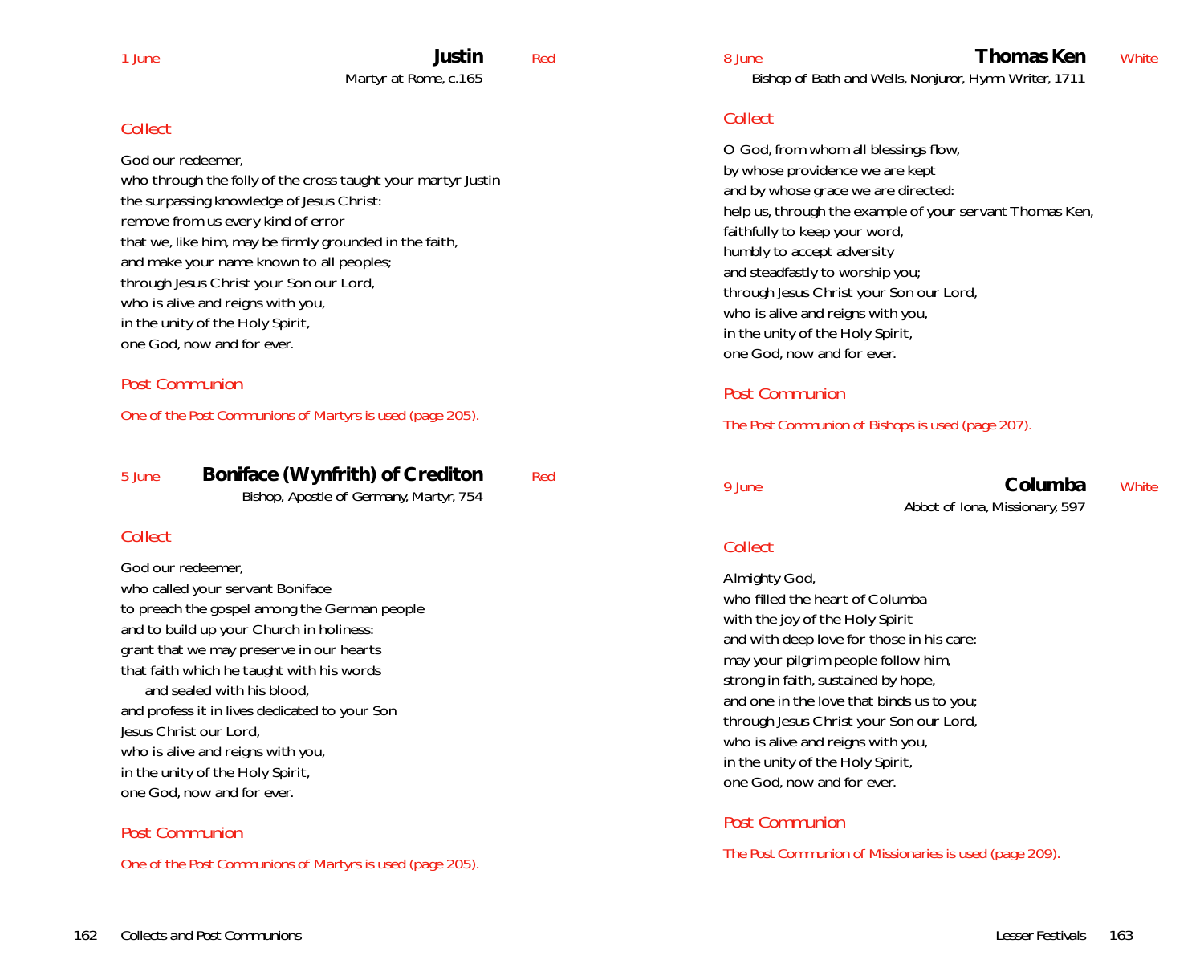# *16 June* **Richard** *White*

*Bishop of Chichester, 1253*

# *Collect*

Most merciful redeemer, who gave to your bishop Richard a love of learning, a zeal for souls and a devotion to the poor: grant that, encouraged by his example, we may know you more clearly, love you more dearly, and follow you more nearly, day by day, who with the Father and the Holy Spirit are alive and reign, one God, now and for ever.

#### *Post Communion*

*The Post Communion of Bishops is used (page 207).*

|  | . |  |
|--|---|--|

*22 June* **Alban** *Red*

*First Martyr of Britain, c.250*

# *Collect*

Eternal Father, when the gospel of Christ first came to our land you gloriously confirmed the faith of Alban by making him the first to win a martyr's crown: grant that, following his example, in the fellowship of the saints we may worship you, the living God, and give true witness to Jesus Christ your Son our Lord, who is alive and reigns with you, in the unity of the Holy Spirit, one God, now and for ever.

## *Post Communion*

*One of the Post Communions of Martyrs is used (page 205).*

# *Collect*

Eternal God, who bestowed such grace upon your servant Etheldreda that she gave herself wholly to the life of prayer and to the service of your true religion: grant that we, like her, may so live our lives on earth seeking your kingdom that by your guiding we may be joined to the glorious fellowship of your saints; through Jesus Christ your Son our Lord, who is alive and reigns with you, in the unity of the Holy Spirit, one God, now and for ever.

# *Post Communion*

*The Post Communion of Members of Religious Communities is used (page 208).*

*28 June* **Irenæus** *White Bishop of Lyons, Teacher of the Faith, c.200*

## *Collect*

God of peace, who through the ministry of your servant Irenæus strengthened the true faith and brought harmony to your Church: keep us steadfast in your true religion, and renew us in faith and love, that we may always walk in the way that leads to eternal life; through Jesus Christ your Son our Lord, who is alive and reigns with you, in the unity of the Holy Spirit, one God, now and for ever.

# *Post Communion*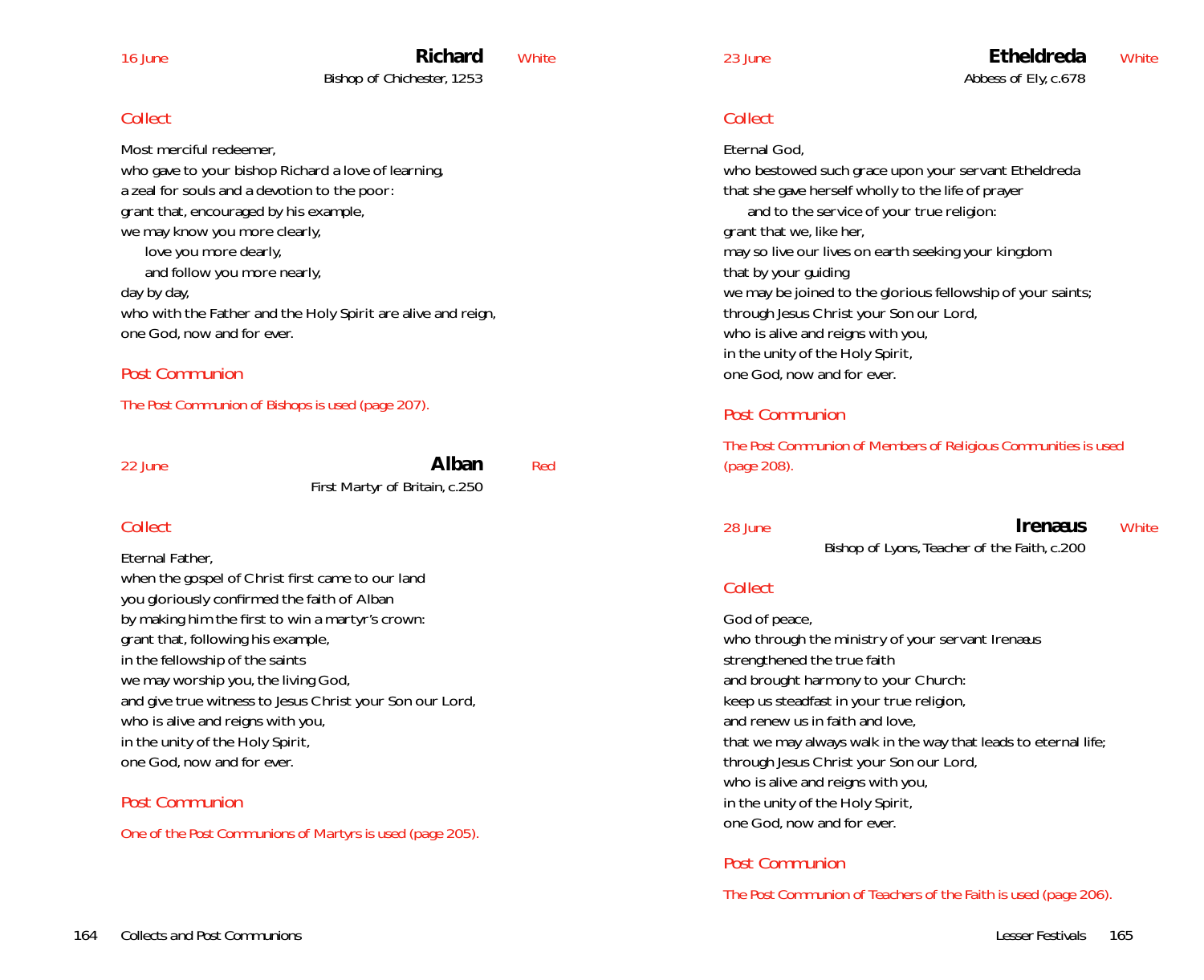# *11 July* **Benedict of Nursia** *White*

*Abbot of Monte Cassino, Father of Western Monasticism, c.550* 

#### *Collect*

Eternal God, who made Benedict a wise master in the school of your service and a guide to many called into community to follow the rule of Christ: grant that we may put your love before all else and seek with joy the way of your commandments; through Jesus Christ your Son our Lord, who is alive and reigns with you, in the unity of the Holy Spirit, one God, now and for ever.

#### *Post Communion*

*The Post Communion of Members of Religious Communities is used (page 208).*

#### *14 July* **John Keble** *White Priest, Tractarian, Poet, 1866*

#### *Collect*

Father of the eternal Word, in whose encompassing love all things in peace and order move: grant that, as your servant John Keble adored you in all creation, so we may have a humble heart of love for the mysteries of your Church and know your love to be new every morning, in Jesus Christ your Son our Lord, who is alive and reigns with you, in the unity of the Holy Spirit, one God, now and for ever.

## *Post Communion*

*The Post Communion of Pastors is used (page 207).*

# *Collect*

Almighty God, by whose grace we celebrate again the feast of your servant Swithun: grant that, as he governed with gentleness the people committed to his care, so we, rejoicing in our Christian inheritance, may always seek to build up your Church in unity and love; through Jesus Christ your Son our Lord, who is alive and reigns with you, in the unity of the Holy Spirit, one God, now and for ever.

## *Post Communion*

*The Post Communion of Bishops is used (page 207).*

*19 July* **Gregory and Macrina** *White Gregory, Bishop of Nyssa, and his sister Macrina, Deaconess, Teachers of the Faith, c.394 and c.379*

#### *Collect*

Lord of eternity, creator of all things, in your Son Jesus Christ you open for us the way to resurrection that we may enjoy your bountiful goodness: may we who celebrate your servants Gregory and Macrina press onwards in faith to your boundless love and ever wonder at the miracle of your presence among us; through Jesus Christ your Son our Lord, who is alive and reigns with you, in the unity of the Holy Spirit, one God, now and for ever.

# *Post Communion*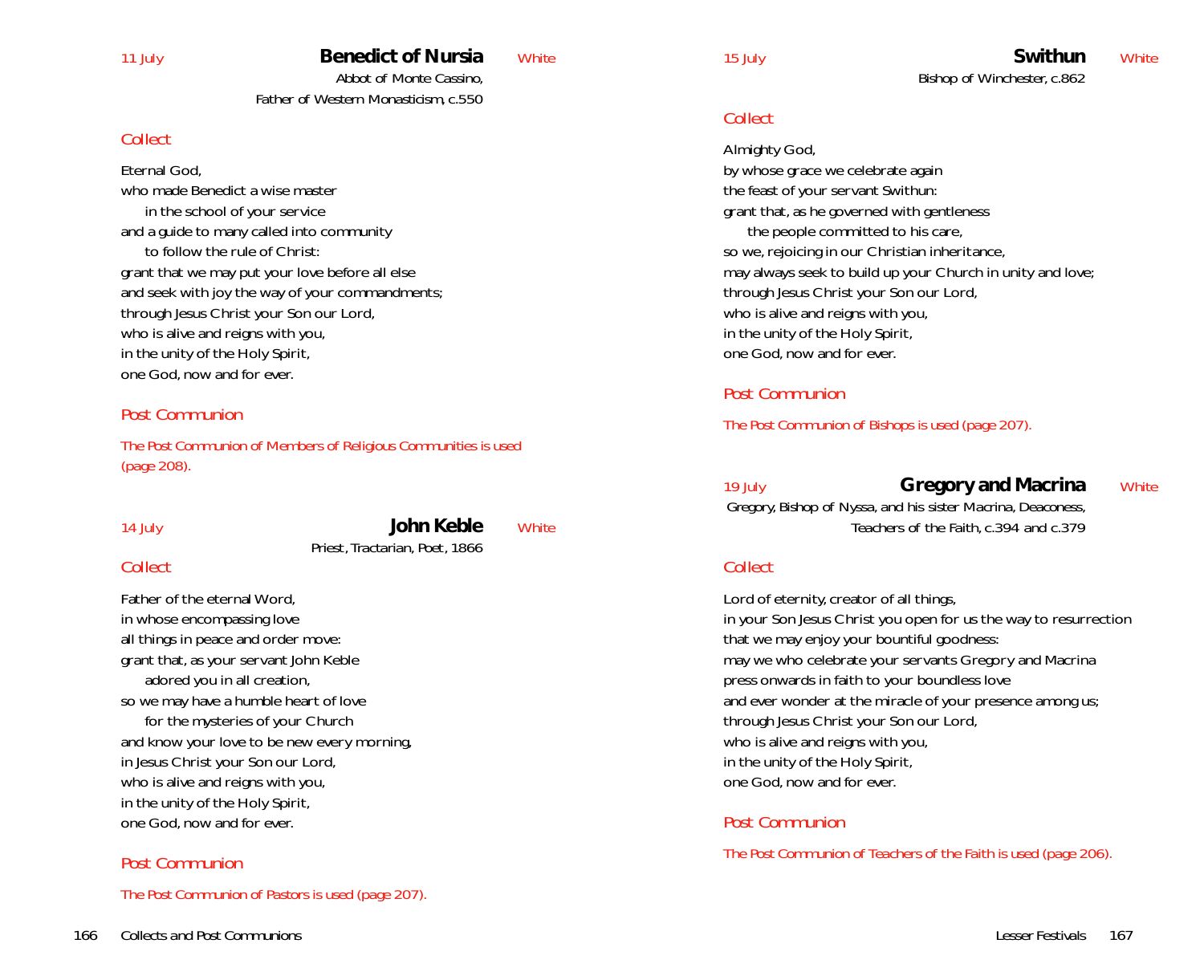*Parents of the Blessed Virgin Mary*

# *Collect*

Lord God of Israel,

who bestowed such grace on Anne and Joachim that their daughter Mary grew up obedient to your word and made ready to be the mother of your Son: help us to commit ourselves in all things to your keeping and grant us the salvation you promised to your people; through Jesus Christ your Son our Lord, who is alive and reigns with you, in the unity of the Holy Spirit, one God, now and for ever.

#### *Post Communion*

#### Father,

from whom every family in heaven and on earth takes its name, your servants Anne and Joachim revealed your goodness

in a life of tranquillity and service: grant that we who have gathered in faith around this table may like them know the love of Christ that surpasses knowledge and be filled with all your fullness; through Jesus Christ our Lord.

*Or another Post Communion for 'Any Saint' (pages 211–212) is used.*

# *Collect*

God our Father, whose Son enjoyed the love of his friends, Mary, Martha and Lazarus, in learning, argument and hospitality: may we so rejoice in your love that the world may come to know the depths of your wisdom, the wonder of your compassion, and your power to bring life out of death; through the merits of Jesus Christ, our friend and brother, who is alive and reigns with you, in the unity of the Holy Spirit, one God, now and for ever.

# *Post Communion*

#### Father,

from whom every family in heaven and on earth takes its name, your servants Mary, Martha and Lazarus revealed your goodness in a life of tranquillity and service: grant that we who have gathered in faith around this table may like them know the love of Christ that surpasses knowledge and be filled with all your fullness; through Jesus Christ our Lord.

*Or another Post Communion for 'Any Saint' (pages 211–212) is used.*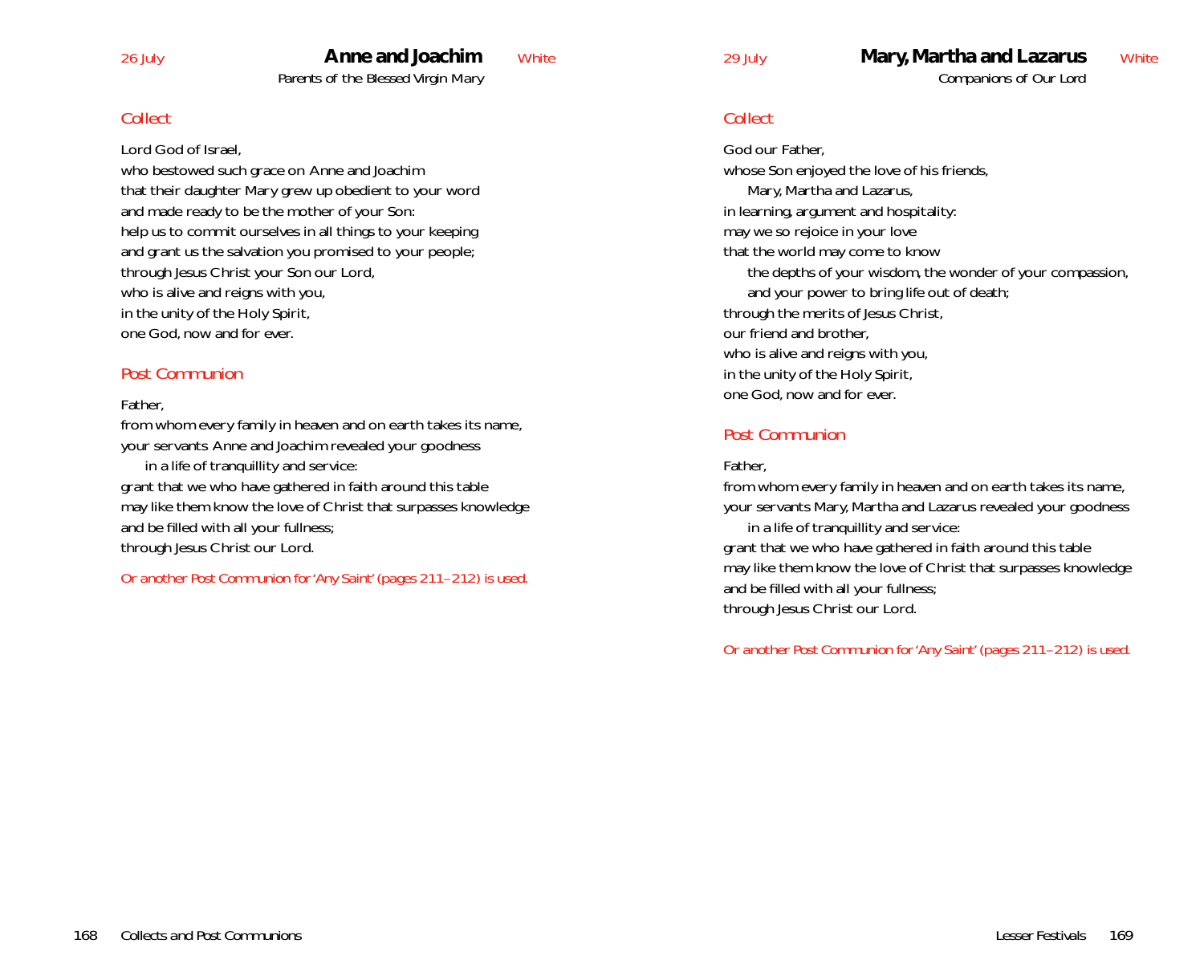#### *30 July* **William Wilberforce** *White*

*Social Reformer, 1833*

# *Collect*

God our deliverer, who sent your Son Jesus Christ to set your people free from the slavery of sin: grant that, as your servant William Wilberforce toiled against the sin of slavery, so we may bring compassion to all and work for the freedom of all the children of God; through Jesus Christ your Son our Lord, who is alive and reigns with you, in the unity of the Holy Spirit, one God, now and for ever.

#### *Post Communion*

God our redeemer, who inspired William Wilberforce to witness to your love and to work for the coming of your kingdom: may we, who in this sacrament share the bread of heaven, be fired by your Spirit to proclaim the gospel in our daily living and never to rest content until your kingdom come, on earth as it is in heaven; through Jesus Christ our Lord.

*Or another Post Communion for 'Any Saint' (pages 211–212) is used.*

*5 August* **Oswald** *Red King of Northumbria, Martyr, 642*

# *Collect*

Lord God almighty,

who so kindled the faith of King Oswald with your Spirit that he set up the sign of the cross in his kingdom and turned his people to the light of Christ: grant that we, being fired by the same Spirit, may always bear our cross before the world and be found faithful servants of the gospel; through Jesus Christ your Son our Lord, who is alive and reigns with you, in the unity of the Holy Spirit, one God, now and for ever.

# *Post Communion*

*One of the Post Communions of Martyrs is used (page 205).*

*8 August* **Dominic** *White Priest, Founder of the Order of Preachers, 1221*

*Collect*

#### Almighty God,

whose servant Dominic grew in the knowledge of your truth and formed an order of preachers to proclaim the faith of Christ: by your grace give to all your people a love for your word and a longing to share the gospel, so that the whole world may come to know you and your Son Jesus Christ our Lord, who is alive and reigns with you, in the unity of the Holy Spirit, one God, now and for ever.

# *Post Communion*

*The Post Communion of Members of Religious Communities is used (page 208).*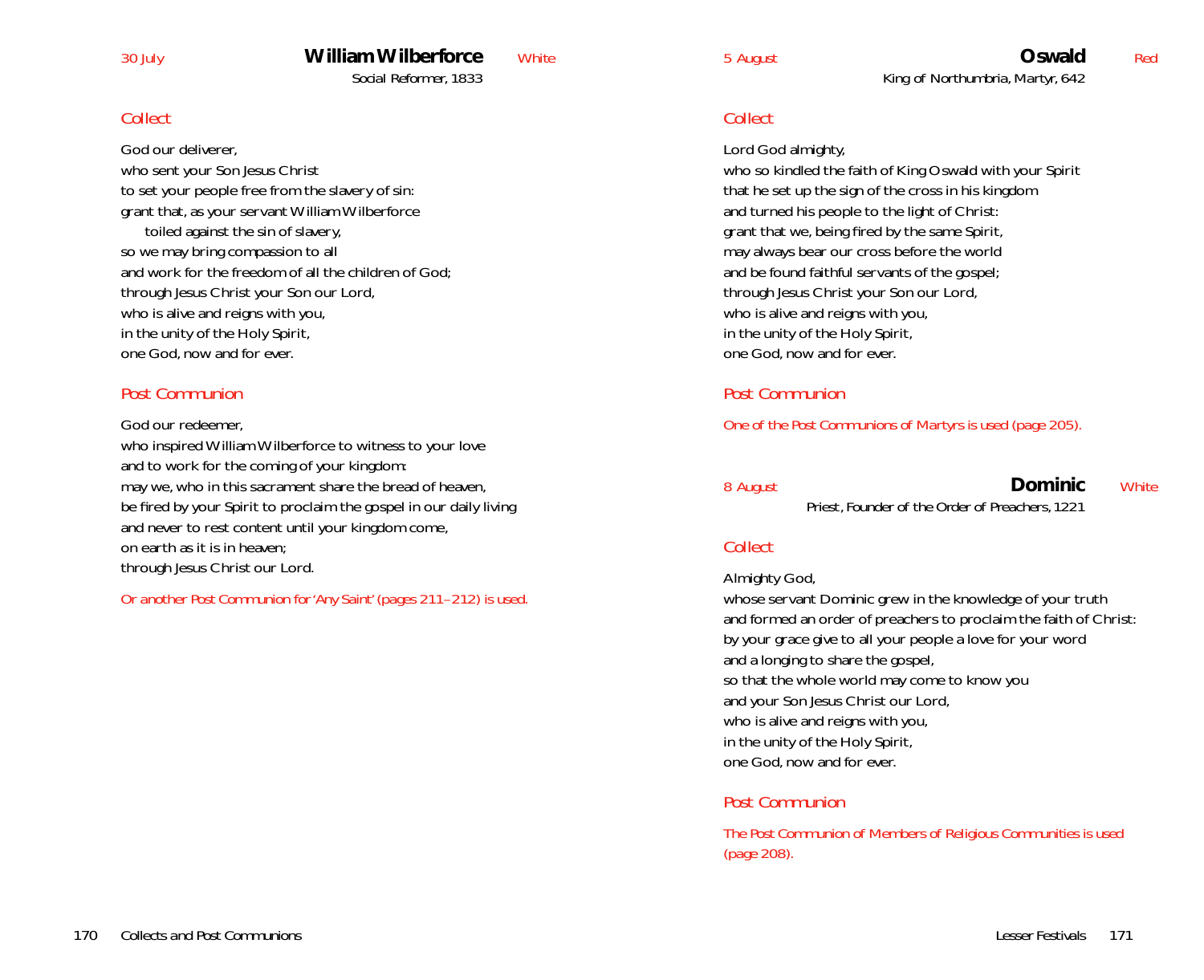#### *9 August* **Mary Sumner** *White Founder of the Mothers' Union, 1921*

*Collect*

Faithful and loving God, who called Mary Sumner to strive for the renewal of family life: give us the gift of your Holy Spirit, that through word, prayer and deed your family may be strengthened and your people served; through Jesus Christ your Son our Lord, who is alive and reigns with you, in the unity of the Holy Spirit, one God, now and for ever.

#### *Post Communion*

#### Father,

from whom every family in heaven and on earth takes its name, your servant Mary Sumner revealed your goodness

in a life of tranquillity and service: grant that we who have gathered in faith around this table may like her know the love of Christ that surpasses knowledge and be filled with all your fullness; through Jesus Christ our Lord.

*Or another Post Communion for 'Any Saint' (pages 211–212) is used.*

*10 August* **Laurence** *Red Deacon at Rome, Martyr, 258*

# *Collect*

#### Almighty God,

who made Laurence a loving servant of your people and a wise steward of the treasures of your Church: fire us with his example to love as he loved and to walk in the way that leads to eternal life; through Jesus Christ your Son our Lord, who is alive and reigns with you, in the unity of the Holy Spirit, one God, now and for ever.

#### *Post Communion*

*One of the Post Communions of Martyrs is used (page 205).*

*11 August* **Clare of Assisi** *White*

*Founder of the Minoresses (Poor Clares), 1253*

#### *Collect*

God of peace, who in the poverty of the blessed Clare gave us a clear light to shine in the darkness of this world: give us grace so to follow in her footsteps that we may, at the last, rejoice with her in your eternal glory; through Jesus Christ your Son our Lord, who is alive and reigns with you, in the unity of the Holy Spirit, one God, now and for ever.

#### *Post Communion*

*The Post Communion of Members of Religious Communities is used (page 208).*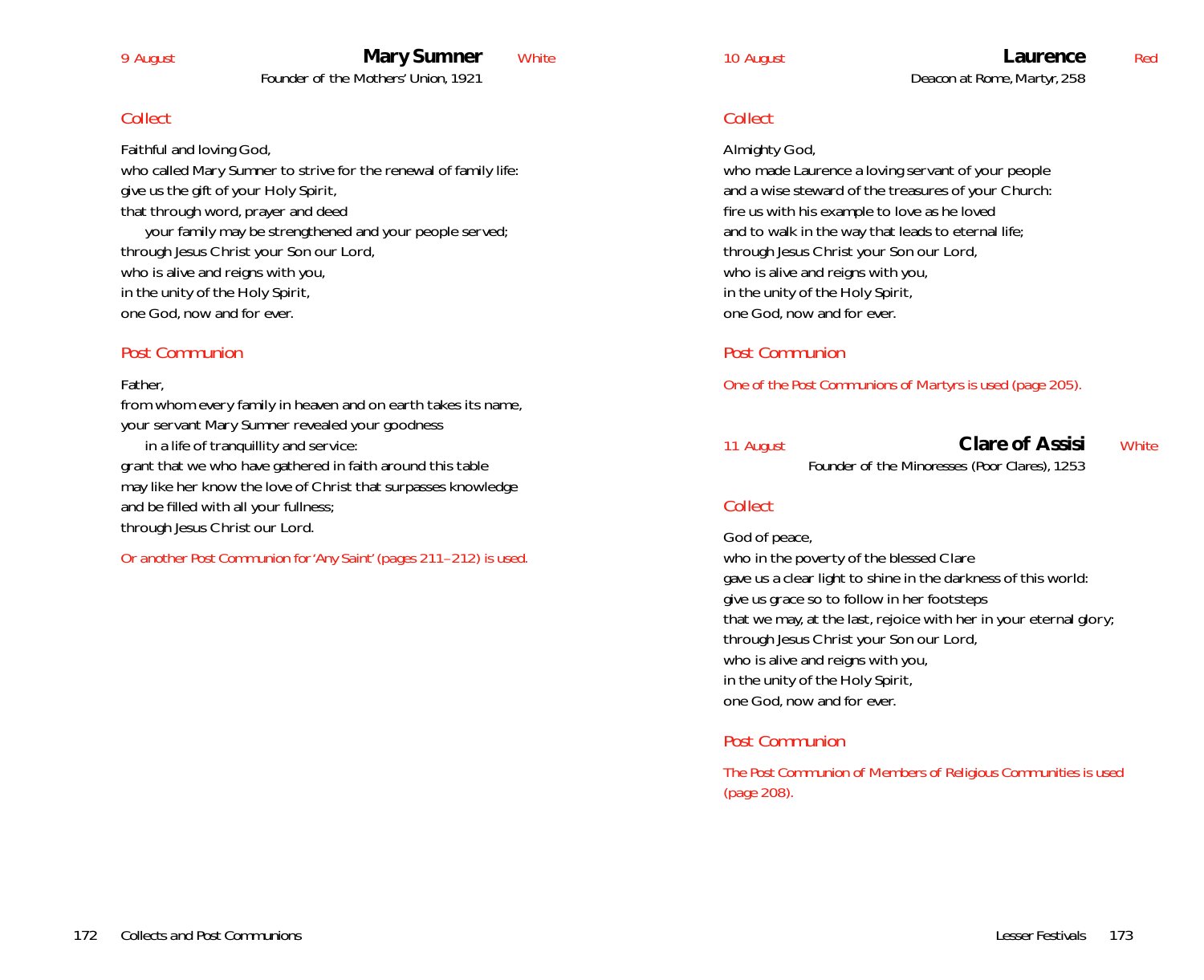# *13 August* **Jeremy Taylor** *White*

*Bishop of Down and Connor, Teacher of the Faith, 1667*

# *Collect*

Holy and loving God, you dwell in the human heart and make us partakers of the divine nature in Christ our great high priest: help us who remember your servant Jeremy Taylor to put our trust in your heavenly promises and follow a holy life in virtue and true godliness; through Jesus Christ your Son our Lord, who is alive and reigns with you, in the unity of the Holy Spirit, one God, now and for ever.

# *Post Communion*

*The Post Communion of Teachers of the Faith is used (page 206).*

*20 August* **Bernard** *White*

*Abbot of Clairvaux, Teacher of the Faith, 1153*

# *Collect*

Merciful redeemer, who, by the life and preaching of your servant Bernard, rekindled the radiant light of your Church: grant us, in our generation, to be inflamed with the same spirit of discipline and love and ever to walk before you as children of light; through Jesus Christ your Son our Lord, who is alive and reigns with you, in the unity of the Holy Spirit, one God, now and for ever.

## *Post Communion*

*The Post Communion of Teachers of the Faith is used (page 206).*

#### *Collect*

Faithful God, who strengthened Monica, the mother of Augustine, with wisdom, and through her patient endurance encouraged him to seek after you: give us the will to persist in prayer that those who stray from you may be brought to faith in your Son Jesus Christ our Lord, who is alive and reigns with you, in the unity of the Holy Spirit, one God, now and for ever.

*Mother of Augustine of Hippo, 387*

# *Post Communion*

#### Father,

from whom every family in heaven and on earth takes its name, your servant Monica revealed your goodness in a life of tranquillity and service: grant that we who have gathered in faith around this table may like her know the love of Christ that surpasses knowledge and be filled with all your fullness; through Jesus Christ our Lord.

*Or another Post Communion for 'Any Saint' (pages 211–212) is used.*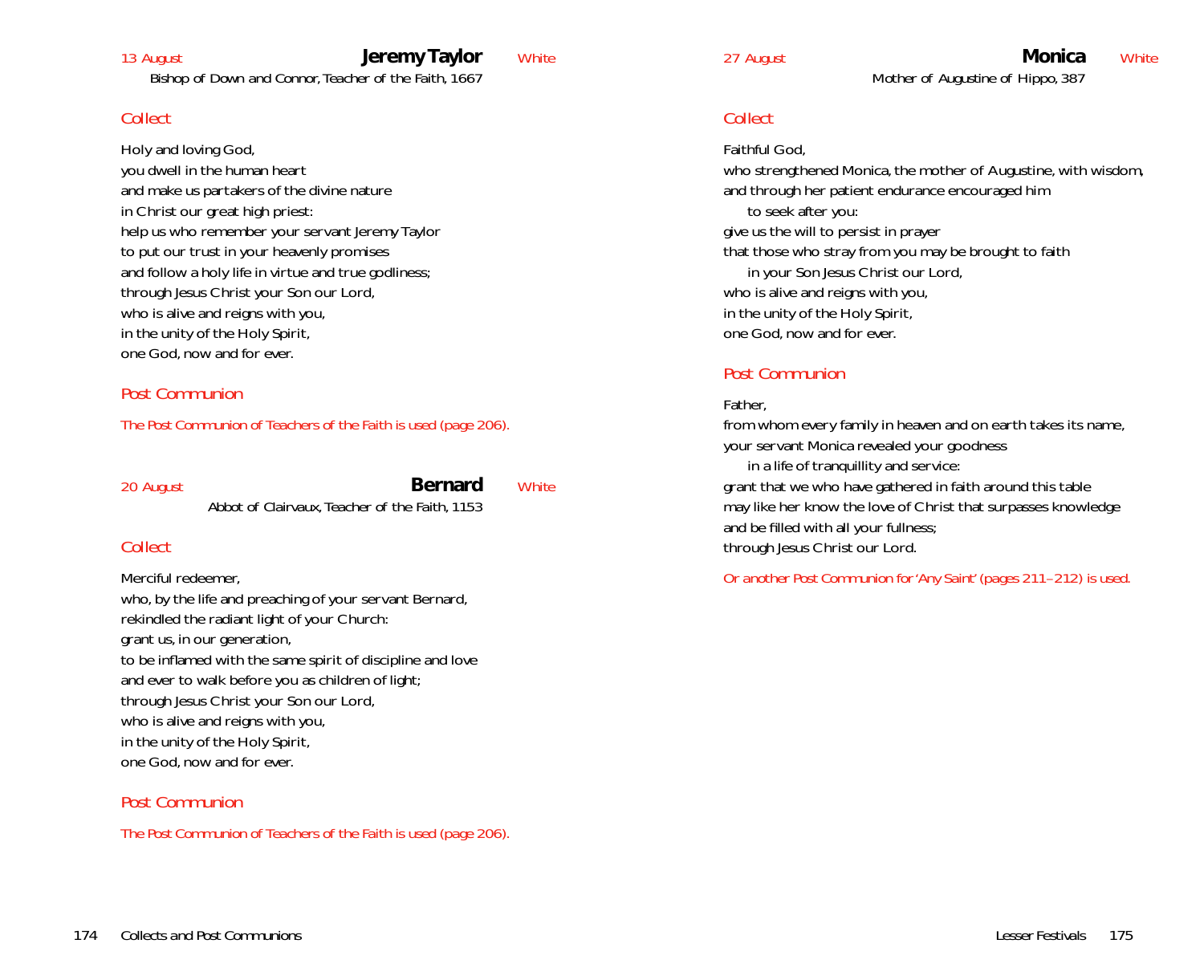# *28 August* **Augustine of Hippo** *White*

*Bishop of Hippo, Teacher of the Faith, 430*

# *Collect*

Merciful Lord, who turned Augustine from his sins to be a faithful bishop and teacher: grant that we may follow him in penitence and discipline till our restless hearts find their rest in you; through Jesus Christ your Son our Lord, who is alive and reigns with you, in the unity of the Holy Spirit, one God, now and for ever.

## *Post Communion*

*The Post Communion of Teachers of the Faith is used (page 206).*

#### *29 August* **The Beheading of** *Red* **John the Baptist**

#### *Collect*

Almighty God, who called your servant John the Baptist to be the forerunner of your Son in birth and death: strengthen us by your grace that, as he suffered for the truth, so we may boldly resist corruption and vice and receive with him the unfading crown of glory; through Jesus Christ your Son our Lord, who is alive and reigns with you, in the unity of the Holy Spirit, one God, now and for ever.

# *Post Communion*

Merciful Lord, whose prophet John the Baptist proclaimed your Son as the Lamb of God who takes away the sin of the world: grant that we who in this sacrament have known your forgiveness and your life-giving love may ever tell of your mercy and your peace; through Jesus Christ our Lord.

# *30 August* **John Bunyan** *White*

*Spiritual Writer, 1688*

# *Collect*

God of peace, who called your servant John Bunyan to be valiant for truth: grant that as strangers and pilgrims we may at the last rejoice with all Christian people in your heavenly city; through Jesus Christ your Son our Lord, who is alive and reigns with you, in the unity of the Holy Spirit, one God, now and for ever.

## *Post Communion*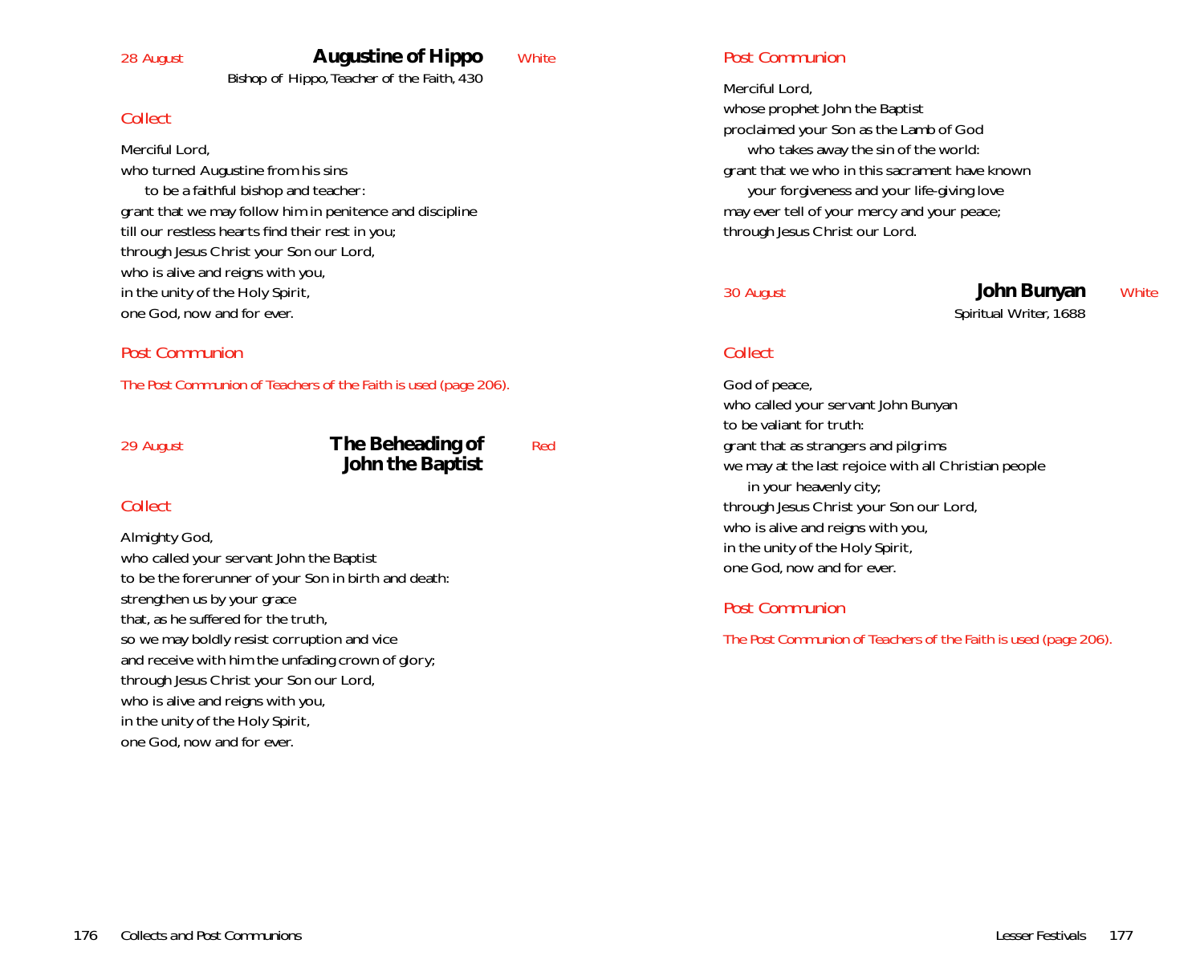# *31 August* **Aidan** *White*

*Bishop of Lindisfarne, Missionary, 651*

#### *Collect*

Everlasting God, you sent the gentle bishop Aidan to proclaim the gospel in this land: grant us to live as he taught in simplicity, humility and love for the poor; through Jesus Christ your Son our Lord, who is alive and reigns with you, in the unity of the Holy Spirit, one God, now and for ever.

#### *Post Communion*

*The Post Communion of Missionaries is used (page 209).*

|  | 3 September |  |
|--|-------------|--|
|  |             |  |

**3 Gregory the Great** *White* 

*Bishop of Rome, Teacher of the Faith, 604*

#### *Collect*

Merciful Father, who chose your bishop Gregory to be a servant of the servants of God: grant that, like him, we may ever long to serve you by proclaiming your gospel to the nations, and may ever rejoice to sing your praises; through Jesus Christ your Son our Lord, who is alive and reigns with you, in the unity of the Holy Spirit, one God, now and for ever.

## *Post Communion*

*The Post Communion of Teachers of the Faith is used (page 206).*

*8 September* **The Birth of the** *White* **Blessed Virgin Mary**

# *Collect*

Almighty and everlasting God, who stooped to raise fallen humanity through the child-bearing of blessed Mary: grant that we, who have seen your glory revealed in our human nature and your love made perfect in our weakness, may daily be renewed in your image and conformed to the pattern of your Son, Jesus Christ our Lord, who is alive and reigns with you, in the unity of the Holy Spirit, one God, now and for ever.

# *Post Communion*

God most high, whose handmaid bore the Word made flesh: we thank you that in this sacrament of our redemption you visit us with your Holy Spirit and overshadow us by your power; strengthen us to walk with Mary the joyful path of obedience and so to bring forth the fruits of holiness; through Jesus Christ our Lord.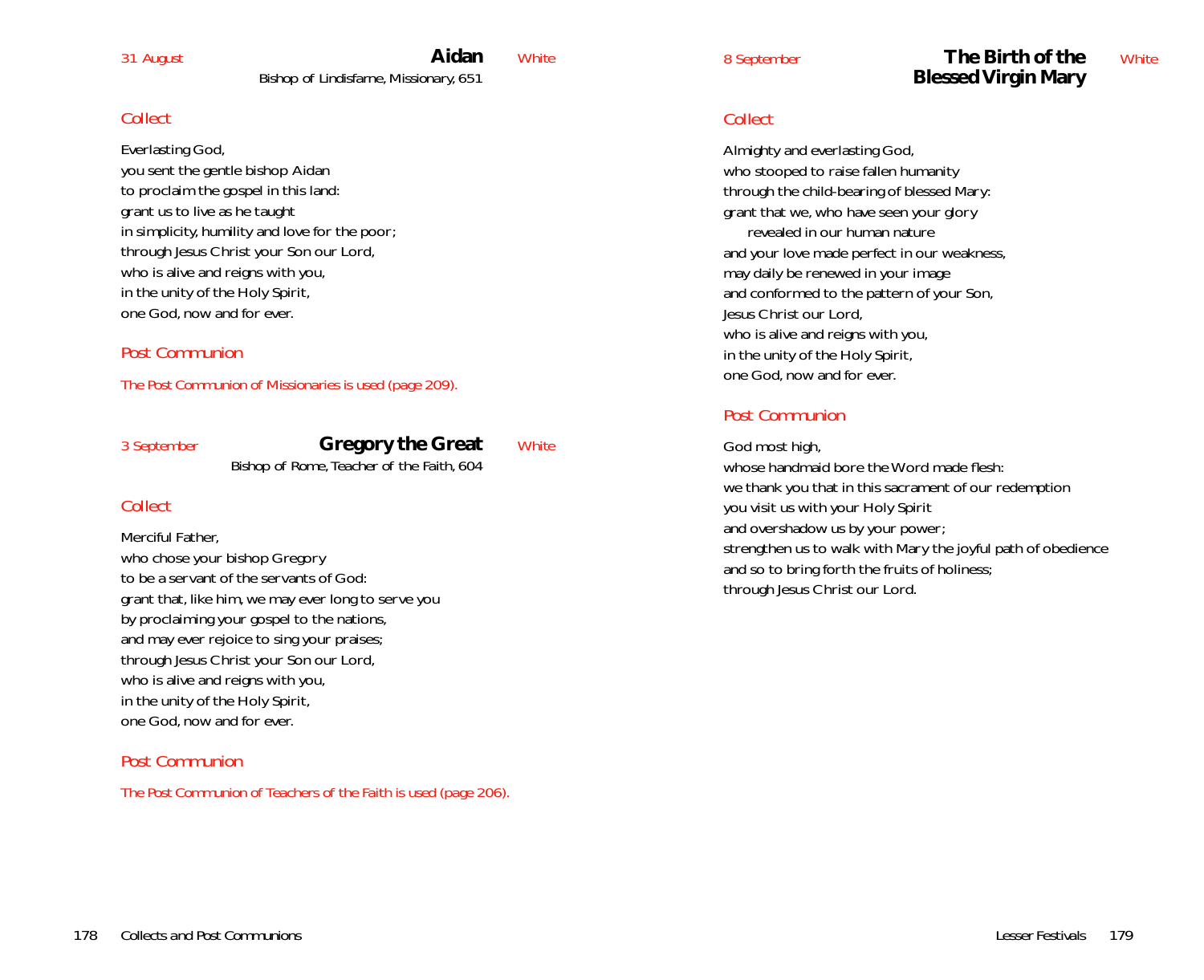#### *13 September* **John Chrysostom** *White*

*Bishop of Constantinople, Teacher of the Faith, 407*

#### *Collect*

God of truth and love, who gave to your servant John Chrysostom eloquence to declare your righteousness in the great congregation and courage to bear reproach for the honour of your name: mercifully grant to those who minister your word such excellence in preaching, that all people may share with them in the glory that shall be revealed; through Jesus Christ your Son our Lord, who is alive and reigns with you, in the unity of the Holy Spirit, one God, now and for ever.

#### *Post Communion*

*The Post Communion of Teachers of the Faith is used (page 206).*

*15 September* **Cyprian** *Red*

*Bishop of Carthage, Martyr, 258*

#### *Collect*

Holy God, who brought Cyprian to faith in Christ, made him a bishop in the Church and crowned his witness with a martyr's death: grant that, after his example, we may love the Church and her teachings, find your forgiveness within her fellowship and so come to share the heavenly banquet you have prepared for us; through Jesus Christ your Son our Lord, who is alive and reigns with you, in the unity of the Holy Spirit, one God, now and for ever.

#### *Post Communion*

*One of the Post Communions of Martyrs is used (page 205).*

*Bishop of Galloway, Apostle of the Picts, c.432*

## *Collect*

Almighty and everlasting God, who called your servant Ninian to preach the gospel to the people of northern Britain: raise up in this and every land heralds and evangelists of your kingdom, that your Church may make known the immeasurable riches of your Son our Saviour Jesus Christ, who is alive and reigns with you, in the unity of the Holy Spirit, one God, now and for ever.

#### *Post Communion*

*The Post Communion of Missionaries is used (page 209).*

*17 September* **Hildegard** *White*

*Abbess of Bingen, Visionary, 1179*

## *Collect*

Most glorious and holy God, whose servant Hildegard, strong in the faith, was caught up in the vision of your heavenly courts: by the breath of your Spirit open our eyes to glimpse your glory and our lips to sing your praises with all the angels; through Jesus Christ your Son our Lord, who is alive and reigns with you, in the unity of the Holy Spirit, one God, now and for ever.

#### *Post Communion*

*The Post Communion of Members of Religious Communities is used (page 208).*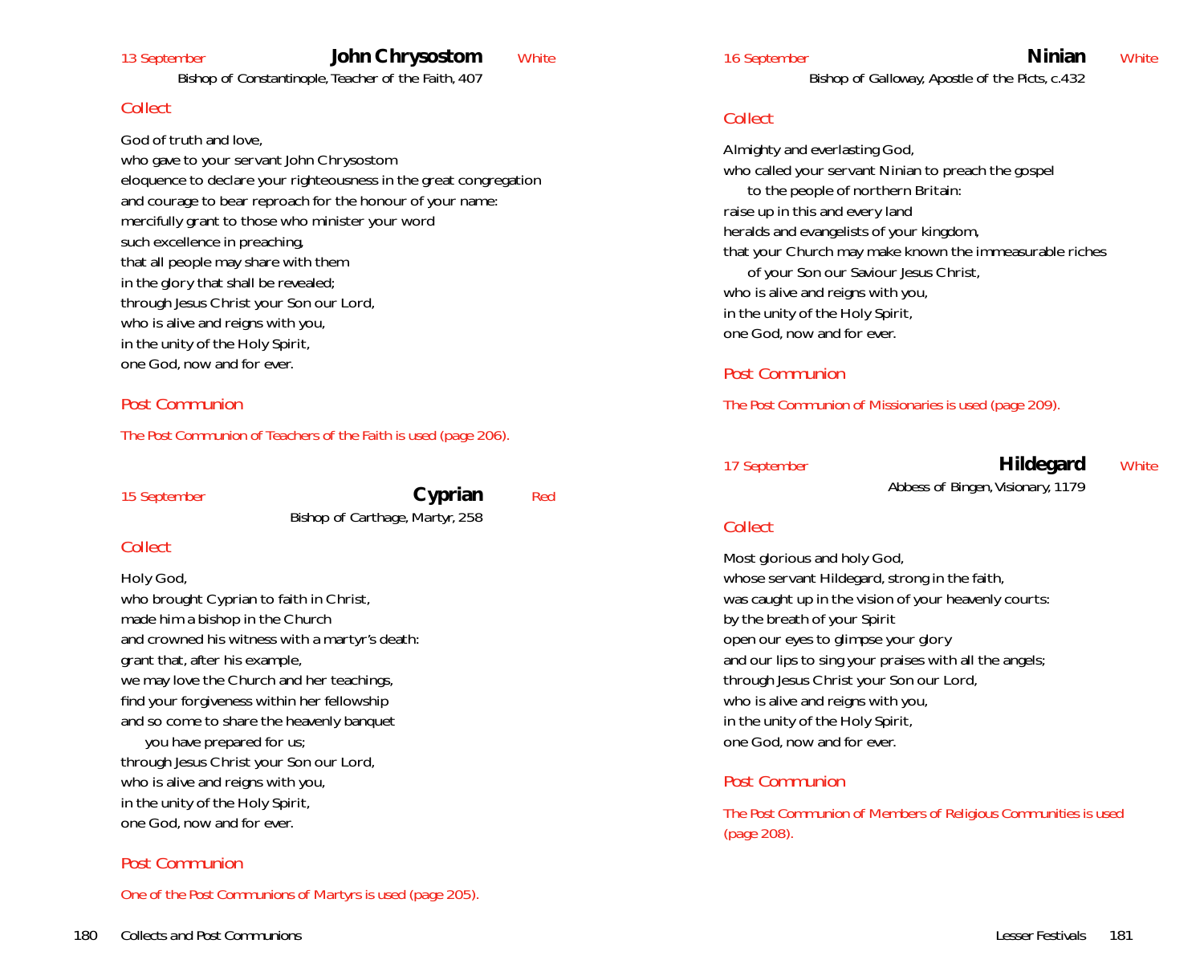#### *20 September* **John Coleridge Patteson** *Red*

*First Bishop of Melanesia, and his Companions, Martyrs, 1871*

# *Collect*

God of all tribes and peoples and tongues, who called your servant John Coleridge Patteson to witness in life and death to the gospel of Christ amongst the peoples of Melanesia: grant us to hear your call to service and to respond trustfully and joyfully to Jesus Christ our redeemer, who is alive and reigns with you, in the unity of the Holy Spirit, one God, now and for ever.

#### *Post Communion*

*One of the Post Communions of Martyrs is used (page 205).*

*25 September* **Lancelot Andrewes** *White*

*Bishop of Winchester, Spiritual Writer, 1626*

## *Collect*

#### Lord God,

who gave to Lancelot Andrewes many gifts of your Holy Spirit, making him a man of prayer and a pastor of your people: perfect in us that which is lacking in your gifts,

of faith, to increase it, of hope, to establish it, of love, to kindle it, that we may live in the light of your grace and glory; through Jesus Christ your Son our Lord, who is alive and reigns with you, in the unity of the Holy Spirit, one God, now and for ever.

## *Post Communion*

*The Post Communion of Bishops is used (page 207).*

*27 September* **Vincent de Paul** *White Founder of the Congregation of the Mission (Lazarists), 1660*

# *Collect*

Merciful God, whose servant Vincent de Paul, by his ministry of preaching and pastoral care, brought your love to the sick and the poor: give to all your people a heart of compassion that by word and action they may serve you in serving others in their need; through Jesus Christ your Son our Lord, who is alive and reigns with you, in the unity of the Holy Spirit, one God, now and for ever.

# *Post Communion*

*The Post Communion of Members of Religious Communities is used (page 208).*

*4 October* **Francis of Assisi** *White Friar, Deacon, Founder of the Friars Minor, 1226*

## *Collect*

O God, you ever delight to reveal yourself to the childlike and lowly of heart: grant that, following the example of the blessed Francis, we may count the wisdom of this world as foolishness and know only Jesus Christ and him crucified, who is alive and reigns with you, in the unity of the Holy Spirit, one God, now and for ever.

## *Post Communion*

*The Post Communion of Members of Religious Communities is used (page 208).*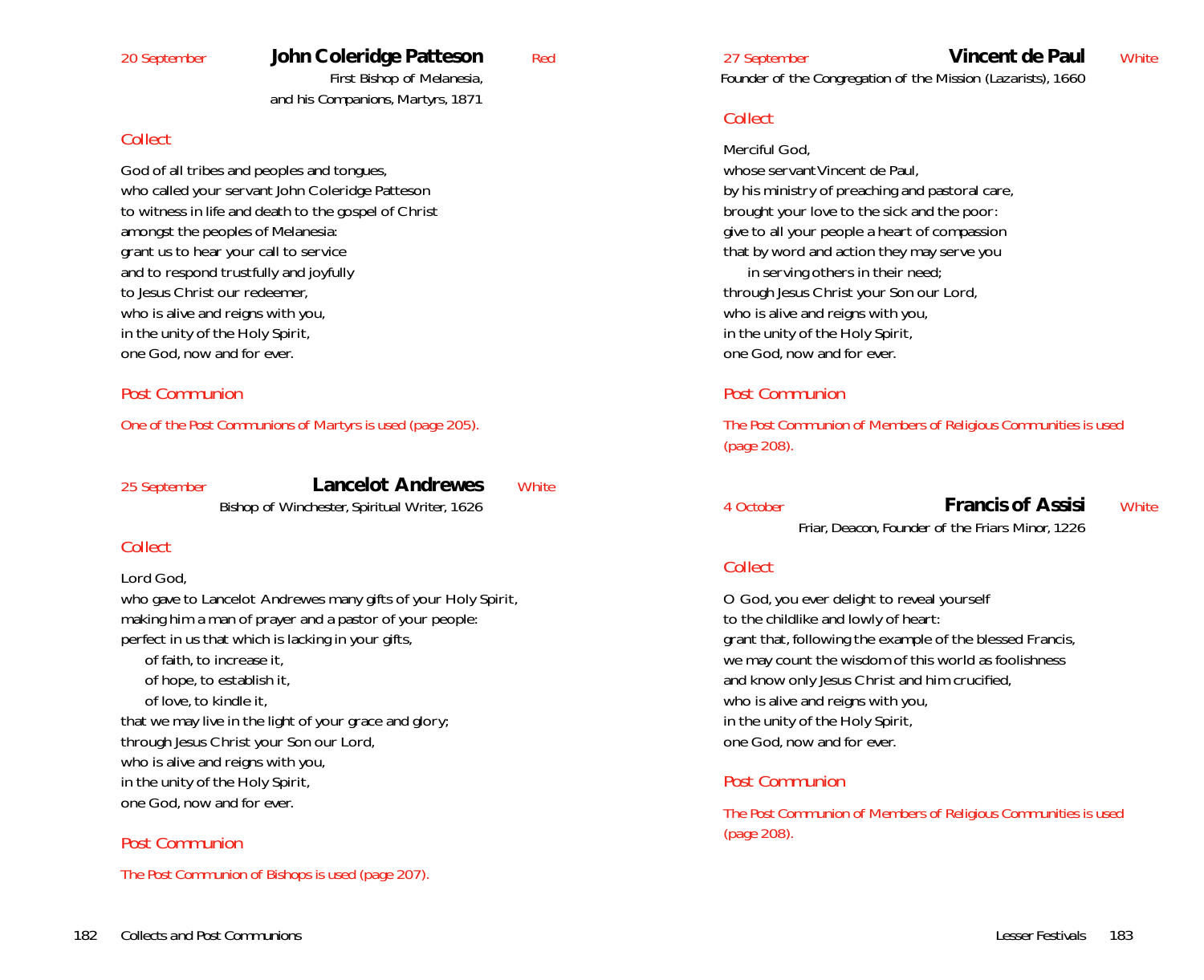*6 October* **William Tyndale** *Red*

*Translator of the Scriptures, Reformation Martyr, 1536*

# *Collect*

Lord, give to your people grace to hear and keep your word that, after the example of your servant William Tyndale, we may not only profess your gospel but also be ready to suffer and die for it, to the honour of your name; through Jesus Christ your Son our Lord, who is alive and reigns with you, in the unity of the Holy Spirit, one God, now and for ever.

## *Post Communion*

*One of the Post Communions of Martyrs is used (page 205).*

| 10 October |  |  |  |
|------------|--|--|--|
|            |  |  |  |

**Paulinus** *White Bishop of York, Missionary, 644*

## *Collect*

God our Saviour, who sent Paulinus to preach and to baptize, and so to build up your Church in this land: grant that, inspired by his example, we may tell all the world of your truth, that with him we may receive the reward you prepare for all your faithful servants; through Jesus Christ your Son our Lord, who is alive and reigns with you, in the unity of the Holy Spirit, one God, now and for ever.

*Post Communion*

*The Post Communion of Missionaries is used (page 209).*

## *Collect*

Almighty God, who called our forebears to the light of the gospel by the preaching of your servant Wilfrid: help us, who keep his life and labour in remembrance, to glorify your name by following the example of his zeal and perseverance; through Jesus Christ your Son our Lord, who is alive and reigns with you, in the unity of the Holy Spirit, one God, now and for ever.

# *Post Communion*

*The Post Communion of Missionaries is used (page 209).*

*Bishop, Missionary, 709*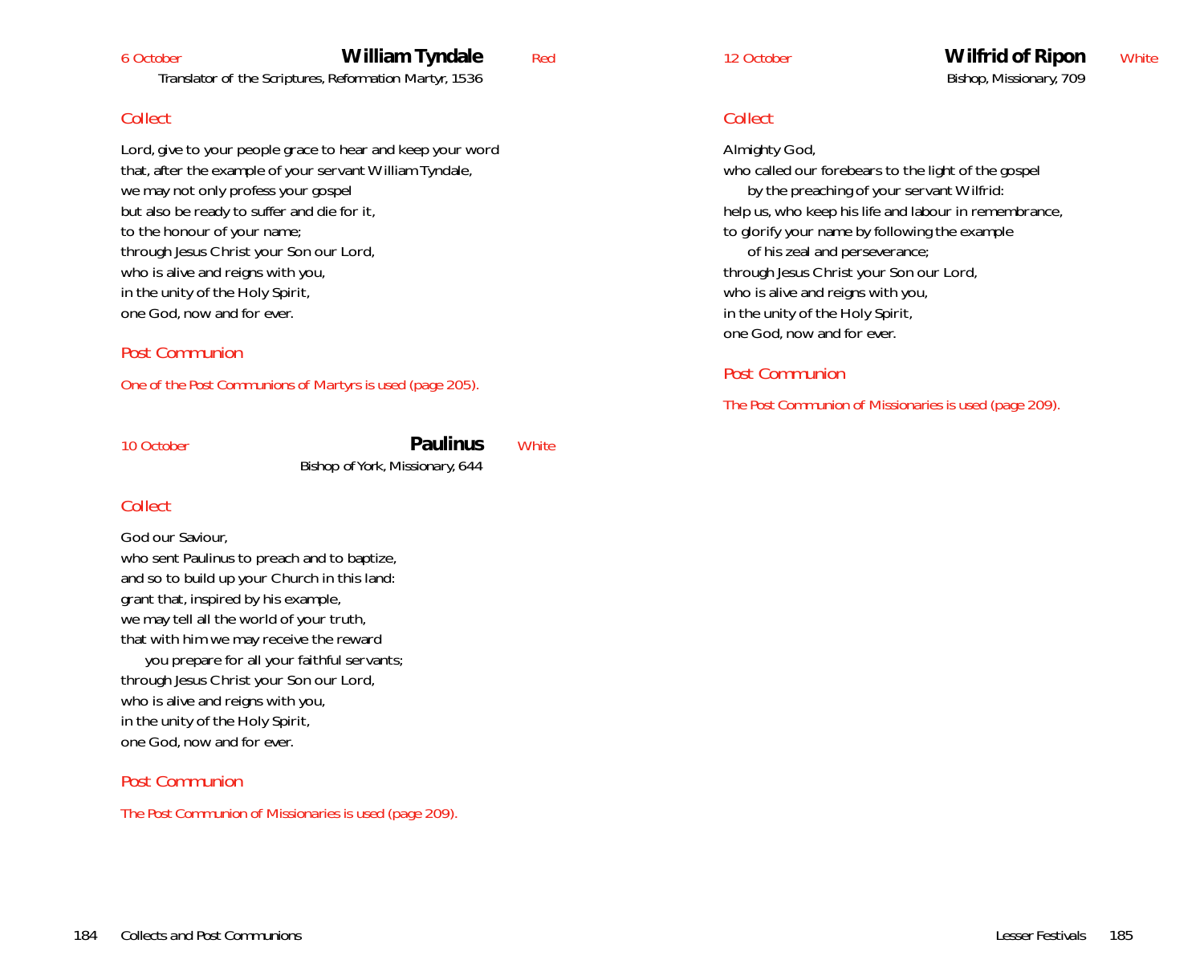*King of England, 1066*

## *Collect*

Sovereign God, who set your servant Edward upon the throne of an earthly kingdom and inspired him with zeal for the kingdom of heaven: grant that we may so confess the faith of Christ by word and deed, that we may, with all your saints, inherit your eternal glory; through Jesus Christ your Son our Lord, who is alive and reigns with you, in the unity of the Holy Spirit, one God, now and for ever.

#### *Post Communion*

God our redeemer, who inspired Edward to witness to your love and to work for the coming of your kingdom: may we, who in this sacrament share the bread of heaven, be fired by your Spirit to proclaim the gospel in our daily living and never to rest content until your kingdom come, on earth as it is in heaven; through Jesus Christ our Lord.

*Or another Post Communion for 'Any Saint' (pages 211–212) is used.*

#### *Collect*

Merciful God, who by your Spirit raised up your servant Teresa of Avila to reveal to your Church the way of perfection: grant that her teaching may awaken in us a longing for holiness, until we attain to the perfect union of love in Jesus Christ your Son our Lord, who is alive and reigns with you, in the unity of the Holy Spirit, one God, now and for ever.

#### *Post Communion*

*The Post Communion of Teachers of the Faith is used (page 206).*

#### *17 October* **Ignatius** *Red*

*Bishop of Antioch, Martyr, c.107*

#### *Collect*

Feed us, O Lord, with the living bread and make us drink deep of the cup of salvation that, following the teaching of your bishop Ignatius and rejoicing in the faith with which he embraced a martyr's death, we may be nourished for that eternal life for which he longed; through Jesus Christ your Son our Lord, who is alive and reigns with you, in the unity of the Holy Spirit, one God, now and for ever.

#### *Post Communion*

*One of the Post Communions of Martyrs is used (page 205).*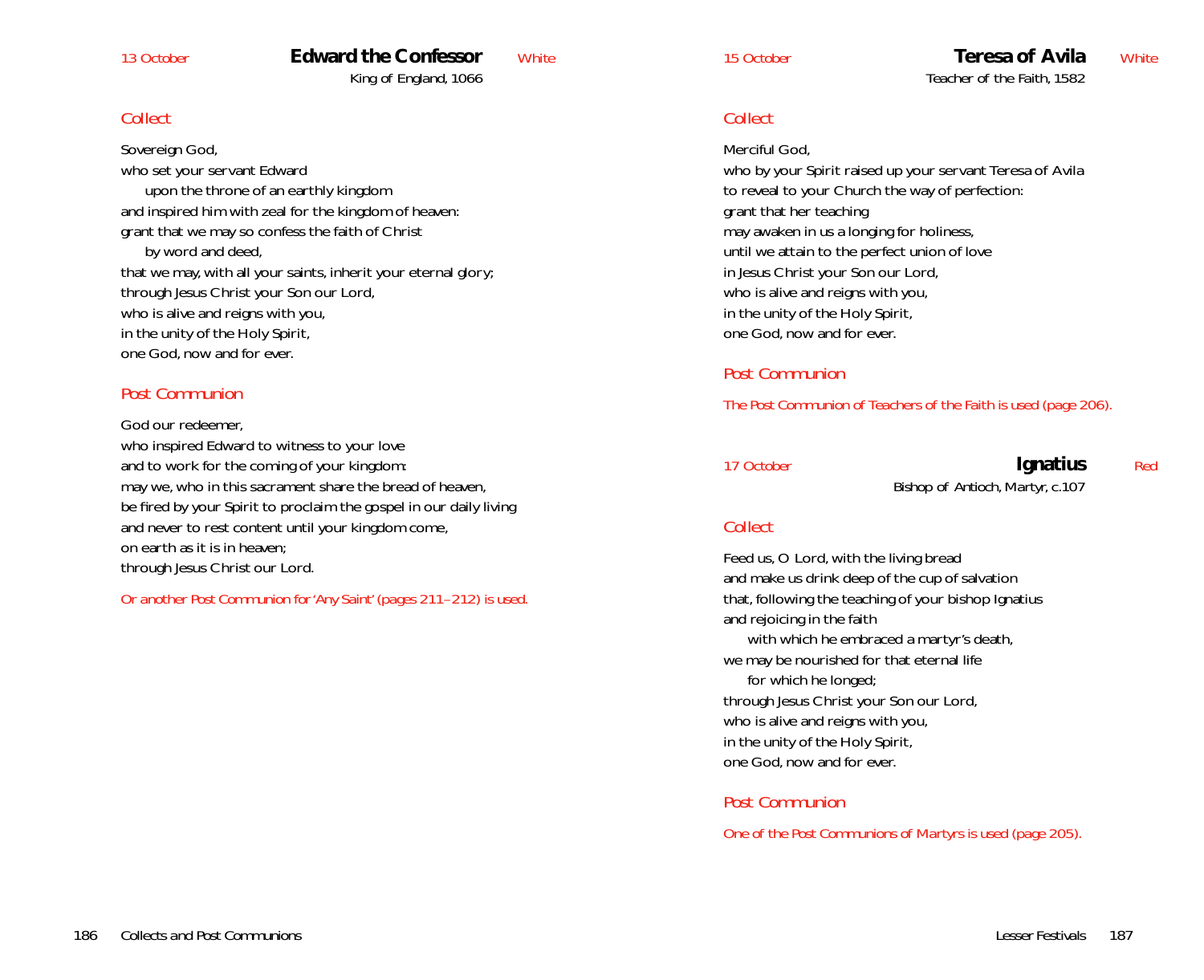#### *19 October* **Henry Martyn** *White*

*Translator of the Scriptures, Missionary in India and Persia, 1812*

#### *Collect*

Almighty God, who by your Holy Spirit gave Henry Martyn a longing to tell the good news of Christ and skill to translate the Scriptures: by the same Spirit give us grace to offer you our gifts, wherever you may lead, at whatever the cost; through Jesus Christ your Son our Lord, who is alive and reigns with you, in the unity of the Holy Spirit, one God, now and for ever.

#### *Post Communion*

*The Post Communion of Missionaries is used (page 209).*

*26 October* **Alfred the Great** *White*

*King of the West Saxons, Scholar, 899*

#### *Collect*

God, our maker and redeemer, we pray you of your great mercy and by the power of your holy cross to guide us by your will and to shield us from our foes: that, after the example of your servant Alfred, we may inwardly love you above all things; through Jesus Christ your Son our Lord, who is alive and reigns with you, in the unity of the Holy Spirit, one God, now and for ever.

## *Post Communion*

God our redeemer,

who inspired Alfred to witness to your love and to work for the coming of your kingdom: may we, who in this sacrament share the bread of heaven, be fired by your Spirit to proclaim the gospel in our daily living and never to rest content until your kingdom come, on earth as it is in heaven; through Jesus Christ our Lord.

#### *Or another Post Communion for 'Any Saint' (pages 211–212) is used.*

*29 October* **James Hannington** *Red Bishop of Eastern Equatorial Africa,*

*Martyr in Uganda, 1885*

#### *Collect*

Most merciful God, who strengthened your Church by the steadfast courage of your martyr James Hannington: grant that we also, thankfully remembering his victory of faith, may overcome what is evil and glorify your holy name; through Jesus Christ your Son our Lord, who is alive and reigns with you, in the unity of the Holy Spirit, one God, now and for ever.

#### *Post Communion*

*One of the Post Communions of Martyrs is used (page 205).*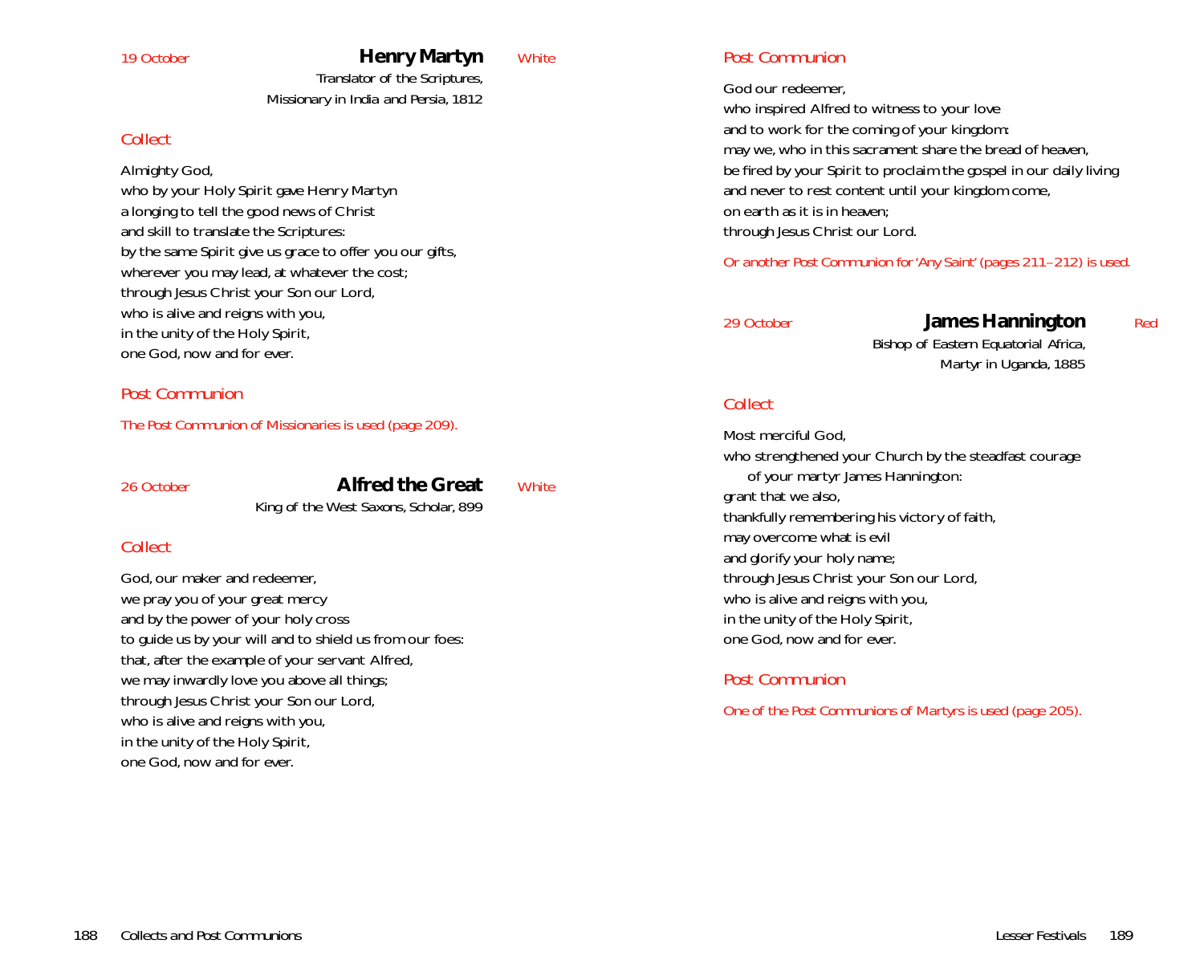# *2 November* **Commemoration of the** *Purple* **Faithful Departed**

# *Collect*

Eternal God, our maker and redeemer, grant us, with all the faithful departed, the sure benefits of your Son's saving passion and glorious resurrection that, in the last day, when you gather up all things in Christ, we may with them enjoy the fullness of your promises; through Jesus Christ your Son our Lord, who is alive and reigns with you, in the unity of the Holy Spirit, one God, now and for ever.

#### *Post Communion*

#### God of love,

may the death and resurrection of Christ which we have celebrated in this eucharist bring us, with all the faithful departed, into the peace of your eternal home. We ask this in the name of Jesus Christ. our rock and our salvation, to whom be glory for time and for eternity.

# *3 November* **Richard Hooker** *White*

*Priest, Anglican Apologist, Teacher of the Faith, 1600*

# *Collect*

God of peace, the bond of all love, who in your Son Jesus Christ have made the human race your inseparable dwelling place: after the example of your servant Richard Hooker, give grace to us your servants ever to rejoice in the true inheritance of your adopted children and to show forth your praises now and ever; through Jesus Christ your Son our Lord, who is alive and reigns with you, in the unity of the Holy Spirit, one God, now and for ever.

# *Post Communion*

*The Post Communion of Teachers of the Faith is used (page 206).*

*7 November* **Willibrord ofYork** *White Bishop, Apostle of Frisia, 739* 

## *Collect*

God, the Saviour of all, you sent your bishop Willibrord from this land to proclaim the good news to many peoples and confirm them in their faith: help us also to witness to your steadfast love by word and deed so that your Church may increase and grow strong in holiness; through Jesus Christ your Son our Lord, who is alive and reigns with you, in the unity of the Holy Spirit, one God, now and for ever.

# *Post Communion*

*The Post Communion of Missionaries is used (page 209).*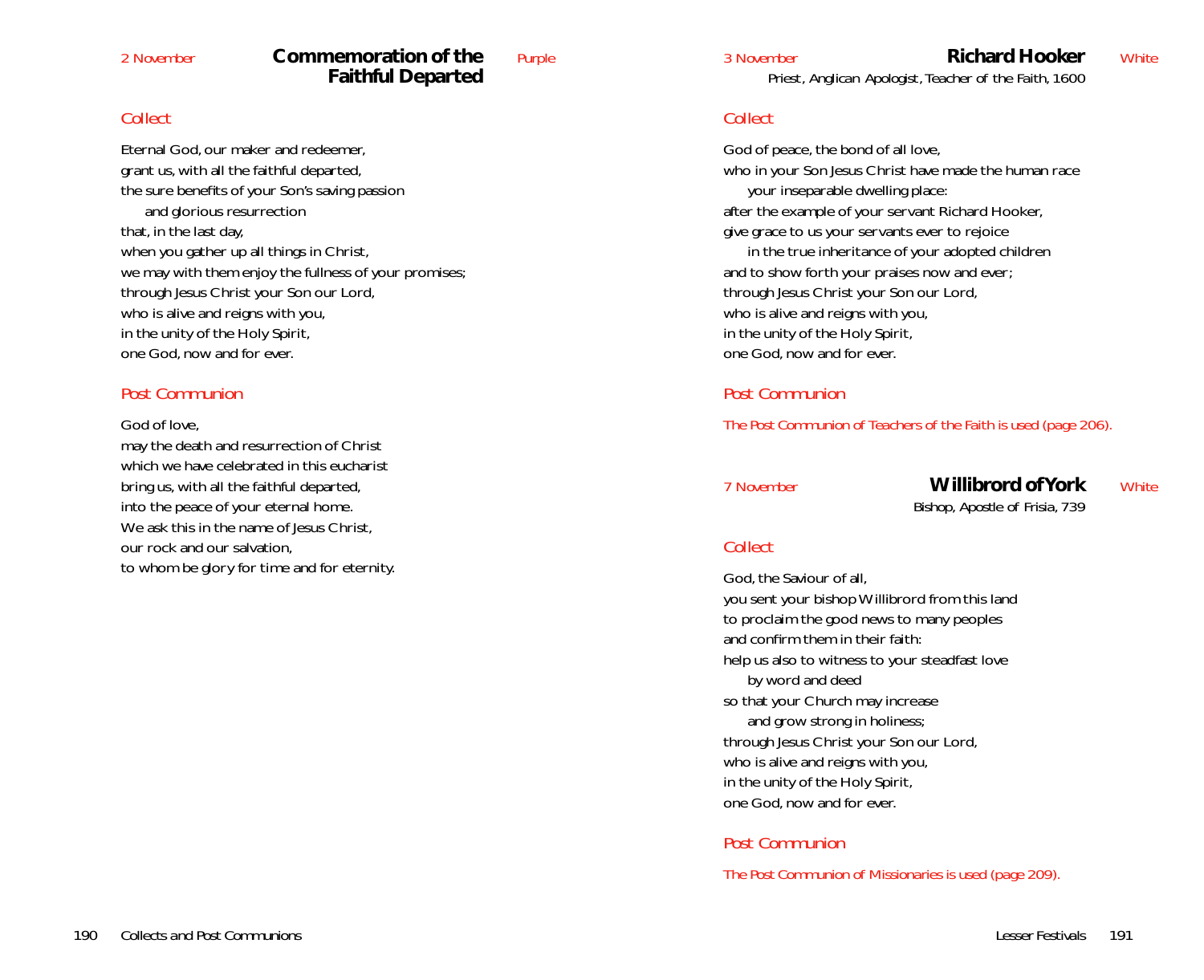# *8 November* **The Saints and Martyrs** *White* **of England**

*Collect*

God, whom the glorious company of the redeemed adore, assembled from all times and places of your dominion: we praise you for the saints of our own land and for the many lamps their holiness has lit; and we pray that we also may be numbered at last with those who have done your will and declared your righteousness; through Jesus Christ your Son our Lord, who is alive and reigns with you, in the unity of the Holy Spirit, one God, now and for ever.

#### *Post Communion*

God, the source of all holiness and giver of all good things: may we who have shared at this table as strangers and pilgrims here on earth be welcomed with all your saints to the heavenly feast on the day of your kingdom; through Jesus Christ our Lord.

## *10 November* **Leo the Great** *White*

*Bishop of Rome, Teacher of the Faith, 461*

## *Collect*

God our Father,

who made your servant Leo strong in the defence of the faith: fill your Church with the spirit of truth that, guided by humility and governed by love, she may prevail against the powers of evil; through Jesus Christ your Son our Lord, who is alive and reigns with you, in the unity of the Holy Spirit, one God, now and for ever.

# *Post Communion*

*The Post Communion of Teachers of the Faith is used (page 206).*

# *Collect*

God all powerful, who called Martin from the armies of this world to be a faithful soldier of Christ: give us grace to follow him in his love and compassion for the needy, and enable your Church to claim for all people their inheritance as children of God; through Jesus Christ your Son our Lord, who is alive and reigns with you, in the unity of the Holy Spirit, one God, now and for ever.

## *Post Communion*

*The Post Communion of Bishops is used (page 207).*

*13 November* **Charles Simeon** *White Priest, Evangelical Divine, 1836*

## *Collect*

Eternal God, who raised up Charles Simeon to preach the good news of Jesus Christ and inspire your people in service and mission: grant that we with all your Church may worship the Saviour, turn in sorrow from our sins and walk in the way of holiness; through Jesus Christ your Son our Lord, who is alive and reigns with you, in the unity of the Holy Spirit, one God, now and for ever.

## *Post Communion*

*The Post Communion of Pastors is used (page 207).*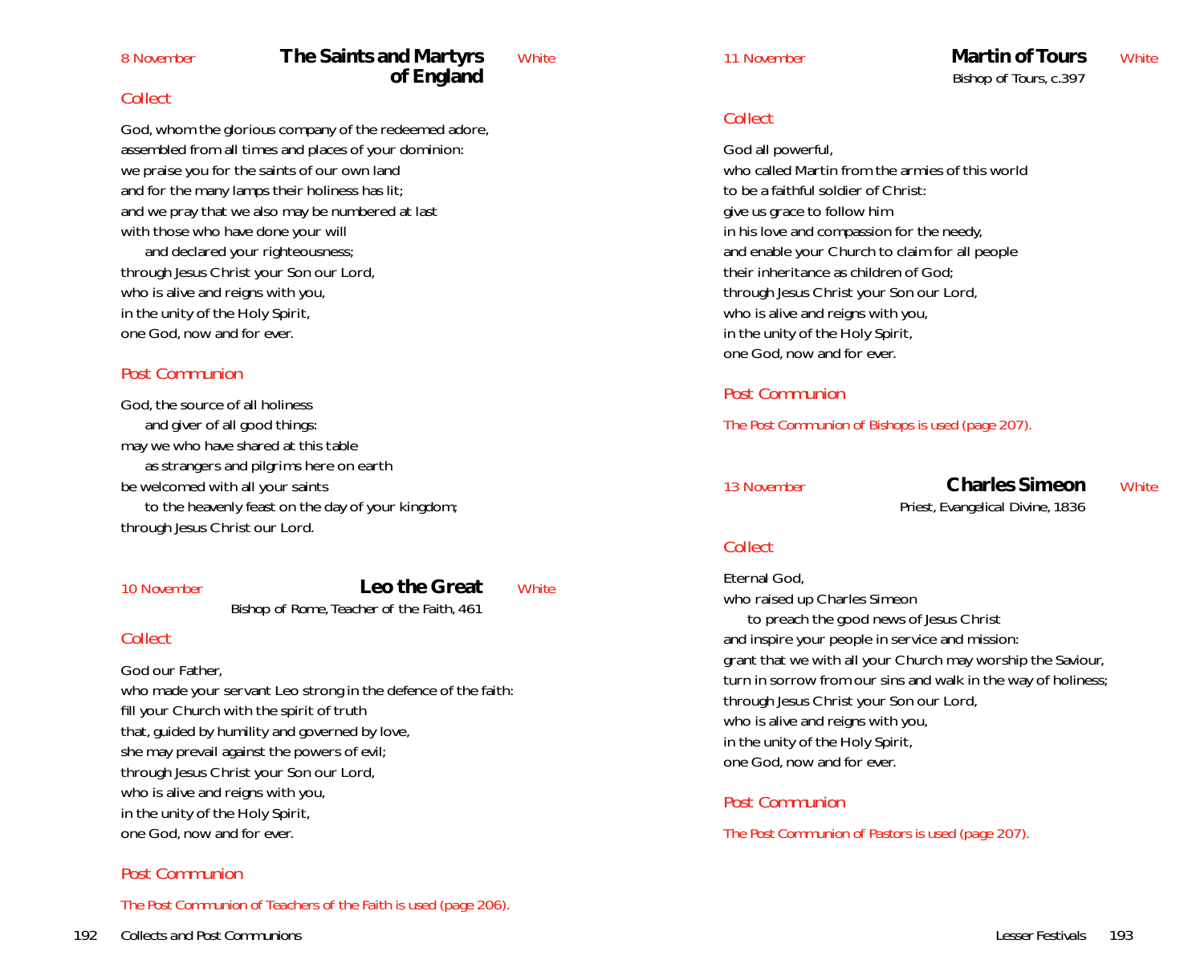*16 November* **Margaret of Scotland** *White*

*Queen of Scotland, Philanthropist, Reformer of the Church, 1093*

## *Collect*

God, the ruler of all,

who called your servant Margaret to an earthly throne and gave her zeal for your Church and love for your people that she might advance your heavenly kingdom: mercifully grant that we who commemorate her example may be fruitful in good works and attain to the glorious crown of your saints; through Jesus Christ your Son our Lord, who is alive and reigns with you, in the unity of the Holy Spirit, one God, now and for ever.

## *Post Communion*

God our redeemer, who inspired Margaret to witness to your love and to work for the coming of your kingdom: may we, who in this sacrament share the bread of heaven, be fired by your Spirit to proclaim the gospel in our daily living and never to rest content until your kingdom come, on earth as it is in heaven; through Jesus Christ our Lord.

*Or another Post Communion for 'Any Saint' (pages 211–212) is used.*

*17 November* **Hugh** *White Bishop of Lincoln, 1200*

# *Collect*

O God, who endowed your servant Hugh with a wise and cheerful boldness and taught him to commend to earthly rulers the discipline of a holy life: give us grace like him to be bold in the service of the gospel, putting our confidence in Christ alone, who is alive and reigns with you, in the unity of the Holy Spirit, one God, now and for ever.

# *Post Communion*

*The Post Communion of Bishops is used (page 207).*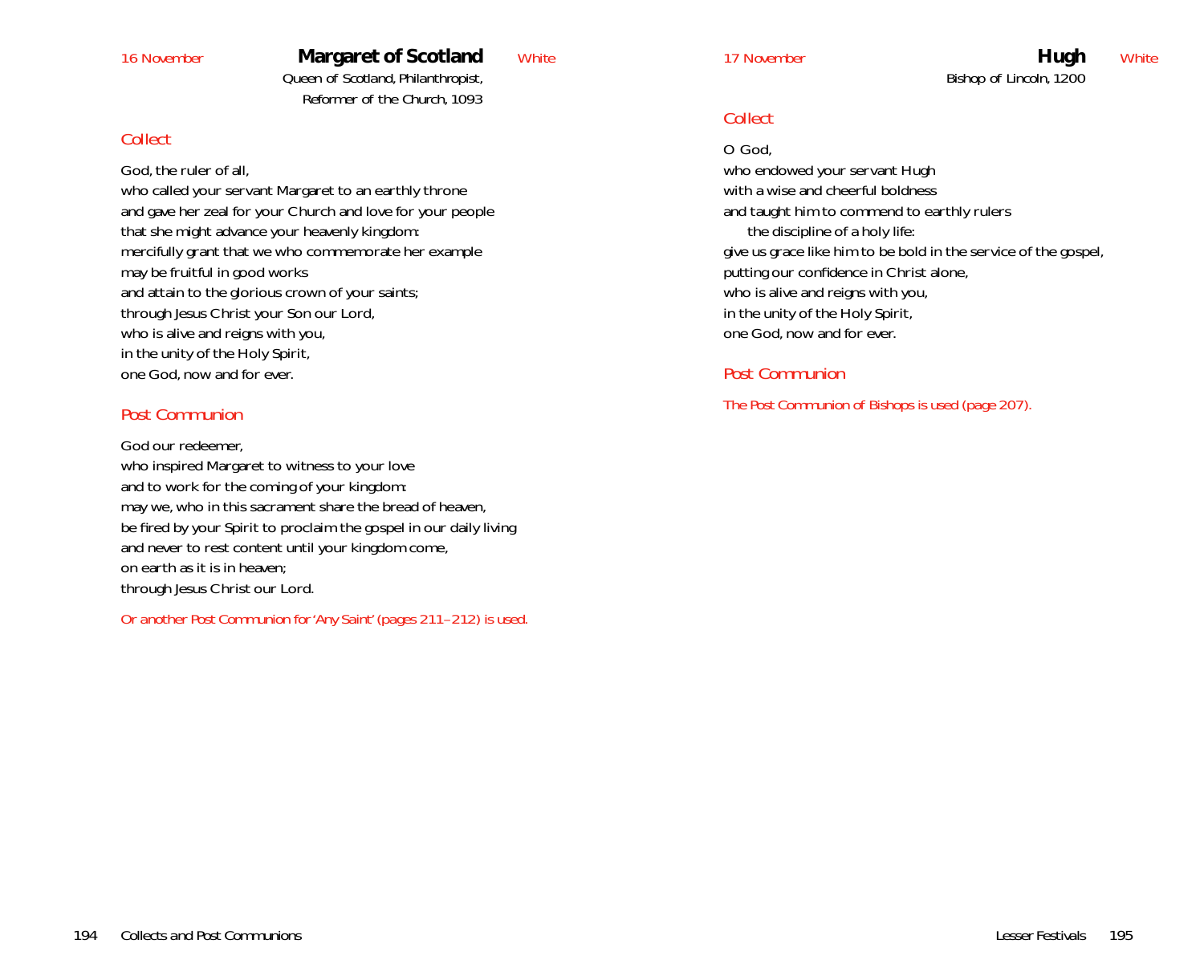*Princess of Thuringia, Philanthropist, 1231*

#### *Collect*

Lord God, who taught Elizabeth of Hungary to recognize and reverence Christ in the poor of this world: by her example strengthen us to love and serve the afflicted and the needy and so to honour your Son, the servant king, who is alive and reigns with you, in the unity of the Holy Spirit, one God, now and for ever.

#### *Post Communion*

Faithful God, who called Elizabeth of Hungary to serve you and gave her joy in walking the path of holiness: by this eucharist in which you renew within us the vision of your glory, strengthen us all to follow the way of perfection until we come to see you face to face; through Jesus Christ our Lord.

*Or another Post Communion for 'Any Saint' (pages 211–212) is used.*

*Abbess of Whitby, 680*

# *Collect*

#### Eternal God,

who made the abbess Hilda to shine like a jewel in our land and through her holiness and leadership

blessed your Church with new life and unity: help us, like her, to yearn for the gospel of Christ and to reconcile those who are divided; through him who is alive and reigns with you, in the unity of the Holy Spirit, one God, now and for ever.

#### *Post Communion*

*The Post Communion of Members of Religious Communities is used (page 208).*

*20 November* **Edmund** *Red King of the East Angles, Martyr, 870*

#### *Collect*

Eternal God, whose servant Edmund kept faith to the end, both with you and with his people, and glorified you by his death: grant us such steadfastness of faith that, with the noble army of martyrs, we may come to enjoy the fullness of the resurrection life; through Jesus Christ your Son our Lord, who is alive and reigns with you, in the unity of the Holy Spirit, one God, now and for ever.

#### *Post Communion*

*One of the Post Communions of Martyrs is used (page 205).*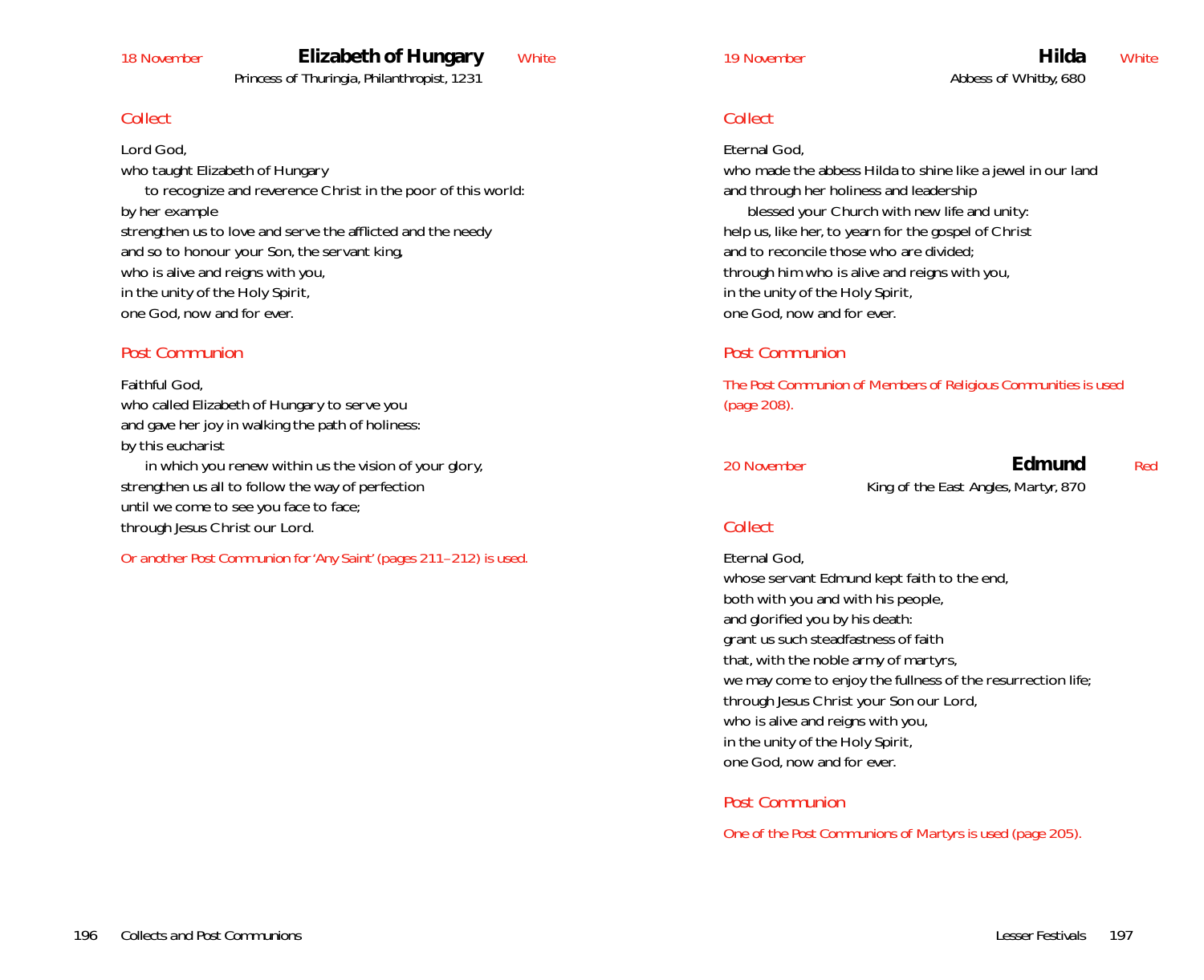# *23 November* **Clement** *Red*

*Bishop of Rome, Martyr, c.100*

#### *Collect*

Creator and Father of eternity, whose martyr Clement bore witness with his blood to the love he proclaimed and the gospel that he preached: give us thankful hearts as we celebrate your faithfulness, revealed to us in the lives of your saints, and strengthen us in our pilgrimage as we follow your Son, Jesus Christ our Lord, who is alive and reigns with you, in the unity of the Holy Spirit, one God, now and for ever.

#### *Post Communion*

*One of the Post Communions of Martyrs is used (page 205).*

*6 December* **Nicholas** *White Bishop of Myra, c.326*

#### *Collect*

Almighty Father, lover of souls, who chose your servant Nicholas to be a bishop in the Church, that he might give freely out of the treasures of your grace: make us mindful of the needs of others and, as we have received, so teach us also to give; through Jesus Christ your Son our Lord, who is alive and reigns with you, in the unity of the Holy Spirit, one God, now and for ever.

#### *Post Communion*

*The Post Communion of Bishops is used (page 207).*

*Bishop of Milan, Teacher of the Faith, 397*

## *Collect*

God of hosts, who called Ambrose from the governor's throne to be a bishop in your Church and an intrepid champion of your faithful people: mercifully grant that, as he did not fear to rebuke rulers, so we, with like courage,

may contend for the faith we have received; through Jesus Christ your Son our Lord, who is alive and reigns with you, in the unity of the Holy Spirit, one God, now and for ever.

#### *Post Communion*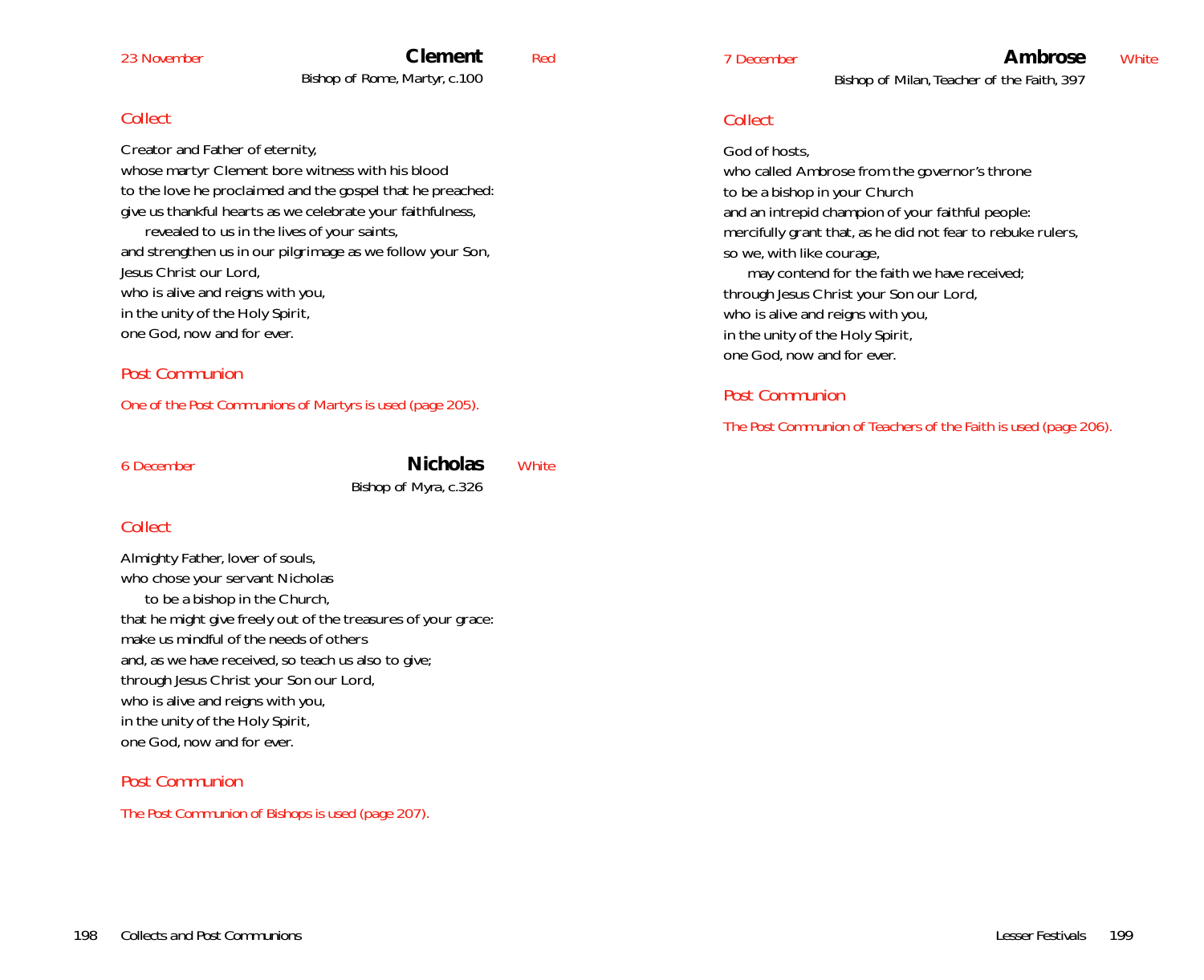# *8 December* **The Conception of the** *White* **Blessed Virgin Mary**

*13 December* **Lucy** *Red Martyr at Syracuse, 304*

## *Collect*

Almighty and everlasting God, who stooped to raise fallen humanity through the child-bearing of blessed Mary: grant that we, who have seen your glory revealed in our human nature and your love made perfect in our weakness, may daily be renewed in your image and conformed to the pattern of your Son Jesus Christ our Lord, who is alive and reigns with you, in the unity of the Holy Spirit, one God, now and for ever.

#### *Post Communion*

God most high, whose handmaid bore the Word made flesh: we thank you that in this sacrament of our redemption you visit us with your Holy Spirit and overshadow us by your power; strengthen us to walk with Mary the joyful path of obedience and so to bring forth the fruits of holiness; through Jesus Christ our Lord.

# *Collect*

God our redeemer, who gave light to the world that was in darkness by the healing power of the Saviour's cross: shed that light on us, we pray, that with your martyr Lucy we may, by the purity of our lives, reflect the light of Christ and, by the merits of his passion, come to the light of everlasting life; through Jesus Christ your Son our Lord, who is alive and reigns with you, in the unity of the Holy Spirit, one God, now and for ever.

#### *Post Communion*

*One of the Post Communions of Martyrs is used (page 205).*

*14 December* **John of the Cross** *White Poet, Teacher of the Faith, 1591*

## *Collect*

O God, the judge of all, who gave your servant John of the Cross a warmth of nature, a strength of purpose and a mystical faith that sustained him even in the darkness: shed your light on all who love you and grant them union of body and soul in your Son Jesus Christ our Lord, who is alive and reigns with you, in the unity of the Holy Spirit, one God, now and for ever.

# *Post Communion*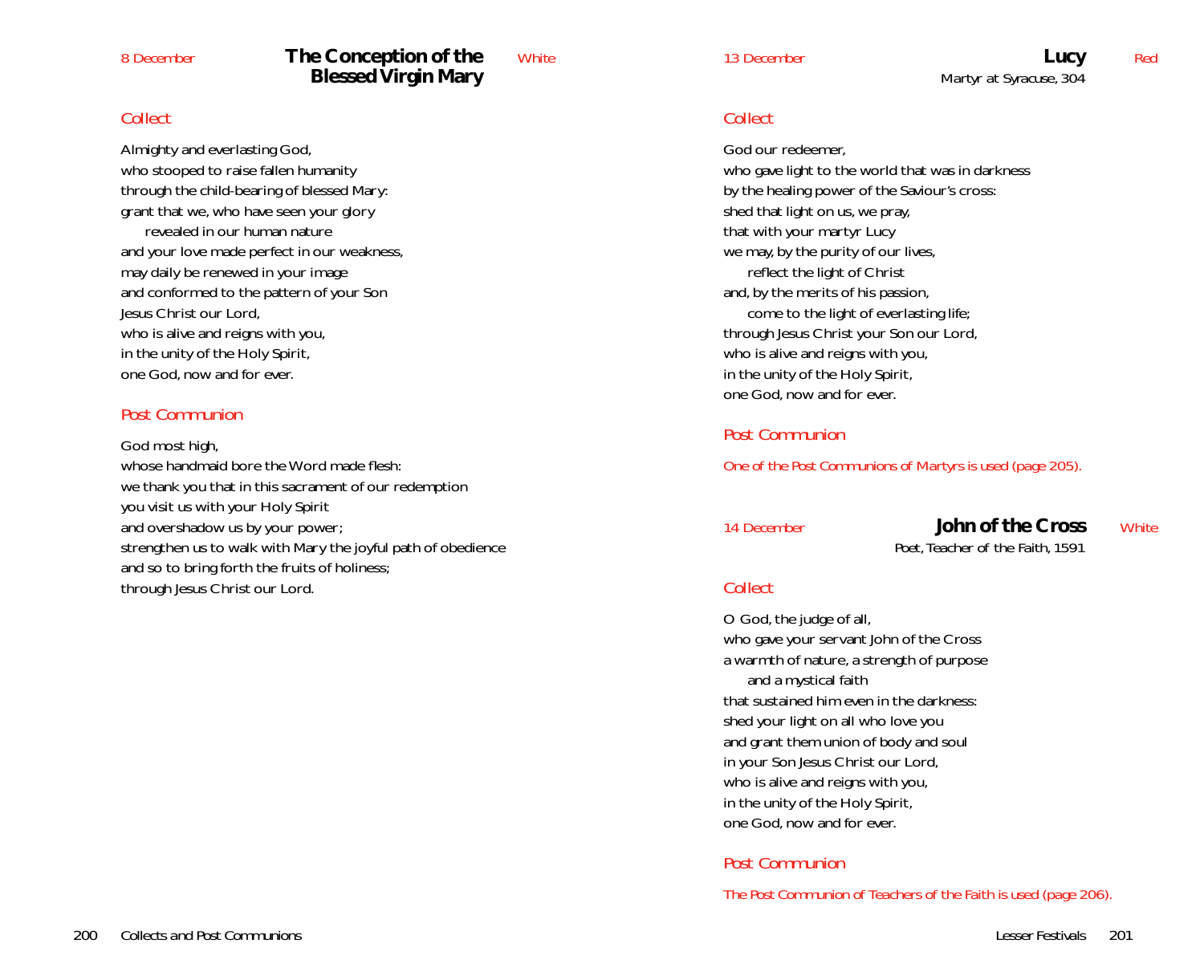*Archbishop of Canterbury, Martyr, 1170*

# *Collect*

Lord God, who gave grace to your servant Thomas Becket to put aside all earthly fear and be faithful even to death: grant that we, disregarding worldly esteem, may fight all wrong, uphold your rule, and serve you to our life's end; through Jesus Christ your Son our Lord, who is alive and reigns with you, in the unity of the Holy Spirit, one God, now and for ever.

#### *Post Communion*

*One of the Post Communions of Martyrs is used (page 205).*

# *¶ Common of the Saints*

**The Blessed Virgin Mary** *White*

#### *Collect*

Almighty and everlasting God, who stooped to raise fallen humanity through the child-bearing of blessed Mary; grant that we, who have seen your glory revealed in our human nature and your love made perfect in our weakness, may daily be renewed in your image and conformed to the pattern of your Son Jesus Christ our Lord, who is alive and reigns with you, in the unity of the Holy Spirit, one God, now and for ever.

# *Post Communion*

God most high, whose handmaid bore the Word made flesh: we thank you that in this sacrament of our redemption you visit us with your Holy Spirit and overshadow us by your power; strengthen us to walk with Mary the joyful path of obedience and so to bring forth the fruits of holiness; through Jesus Christ our Lord.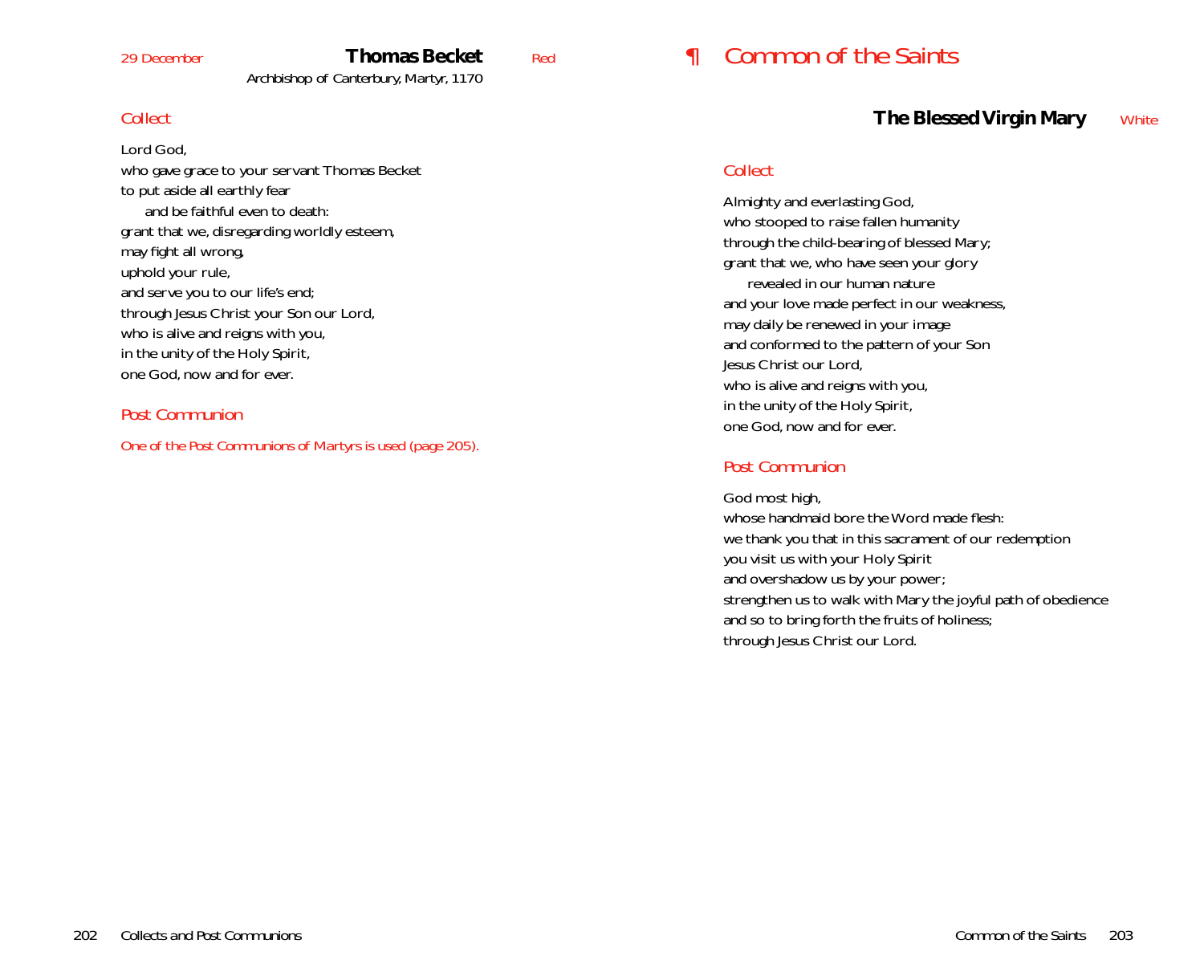## *Collect*

Almighty God, who built your Church upon the foundation of the apostles and prophets, with Jesus Christ himself as the chief cornerstone: so join us together in unity of spirit by their doctrine, that we may be made a holy temple acceptable to you; through Jesus Christ your Son our Lord, who is alive and reigns with you, in the unity of the Holy Spirit, one God, now and for ever.

## *Post Communion*

Almighty God, who on the day of Pentecost sent your Holy Spirit to the apostles with the wind from heaven and in tongues of flame, filling them with joy and boldness to preach the gospel: by the power of the same Spirit strengthen us to witness to your truth and to draw everyone to the fire of your love; through Jesus Christ our Lord.

## *(or)*

Lord God, the source of truth and love, keep us faithful to the apostles' teaching and fellowship, united in prayer and the breaking of bread, and one in joy and simplicity of heart, in Jesus Christ our Lord.

# *Collect*

Almighty God, by whose grace and power your holy martyr *N* triumphed over suffering and was faithful unto death: strengthen us with your grace, that we may endure reproach and persecution and faithfully bear witness to the name of Jesus Christ your Son our Lord, who is alive and reigns with you, in the unity of the Holy Spirit, one God, now and for ever.

# *Post Communion*

Eternal God, who gave us this holy meal in which we have celebrated the glory of the cross and the victory of your martyr *N*: by our communion with Christ in his saving death and resurrection, give us with all your saints the courage to conquer evil and so to share the fruit of the tree of life; through Jesus Christ our Lord.

# *(or)*

God our redeemer, whose Church was strengthened by the blood of your martyr *N*: so bind us, in life and death, to Christ's sacrifice that our lives, broken and offered with his, may carry his death and proclaim his resurrection in the world; through Jesus Christ our Lord.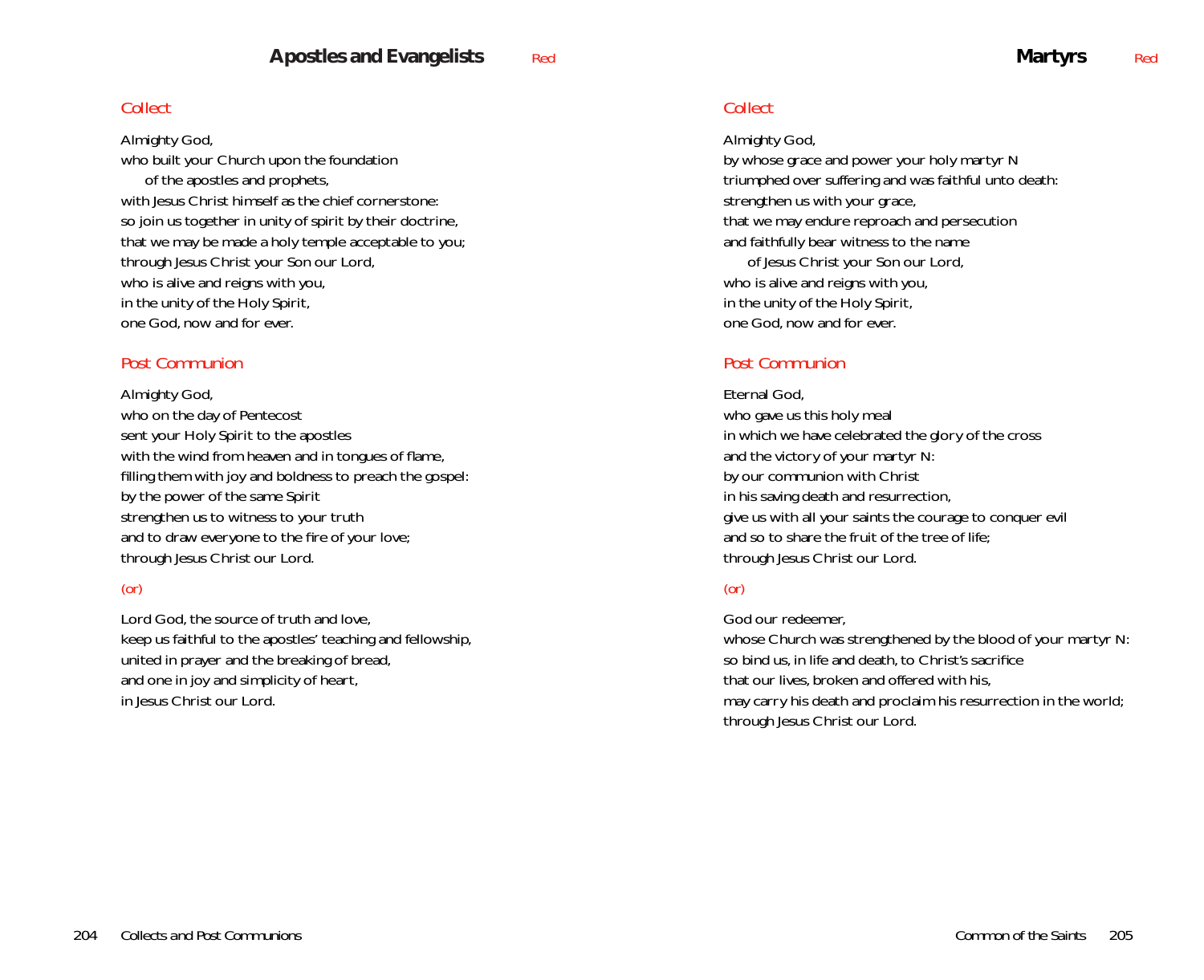#### *Collect*

Almighty God, who enlightened your Church by the teaching of your servant *N*: enrich it evermore with your heavenly grace and raise up faithful witnesses who, by their life and teaching, may proclaim the truth of your salvation; through Jesus Christ your Son our Lord, who is alive and reigns with you, in the unity of the Holy Spirit, one God, now and for ever.

#### *Post Communion*

God of truth, whose Wisdom set her table and invited us to eat the bread and drink the wine of the kingdom: help us to lay aside all foolishness and to live and walk in the way of insight, that we may come with *N* to the eternal feast of heaven; through Jesus Christ our Lord.

#### *Collect*

Eternal God, you called *N* to proclaim your glory in a life of prayer and pastoral zeal: keep the leaders of your Church faithful and bless your people through their ministry, that the Church may grow into the full stature of your Son Jesus Christ our Lord, who is alive and reigns with you, in the unity of the Holy Spirit, one God, now and for ever.

#### *or, for a bishop*

# Almighty God,

the light of the faithful and shepherd of souls, who set your servant *N* to be a bishop in the Church, to feed your sheep by the word of Christ and to guide them by good example: give us grace to keep the faith of the Church and to follow in the footsteps

of Jesus Christ your Son our Lord, who is alive and reigns with you, in the unity of the Holy Spirit, one God, now and for ever.

## *Post Communion*

God, shepherd of your people, whose servant *N* revealed the loving service of Christ in *his/her* ministry as a pastor of your people: by this eucharist in which we share awaken within us the love of Christ and keep us faithful to our Christian calling; through him who laid down his life for us, but is alive and reigns with you, now and for ever.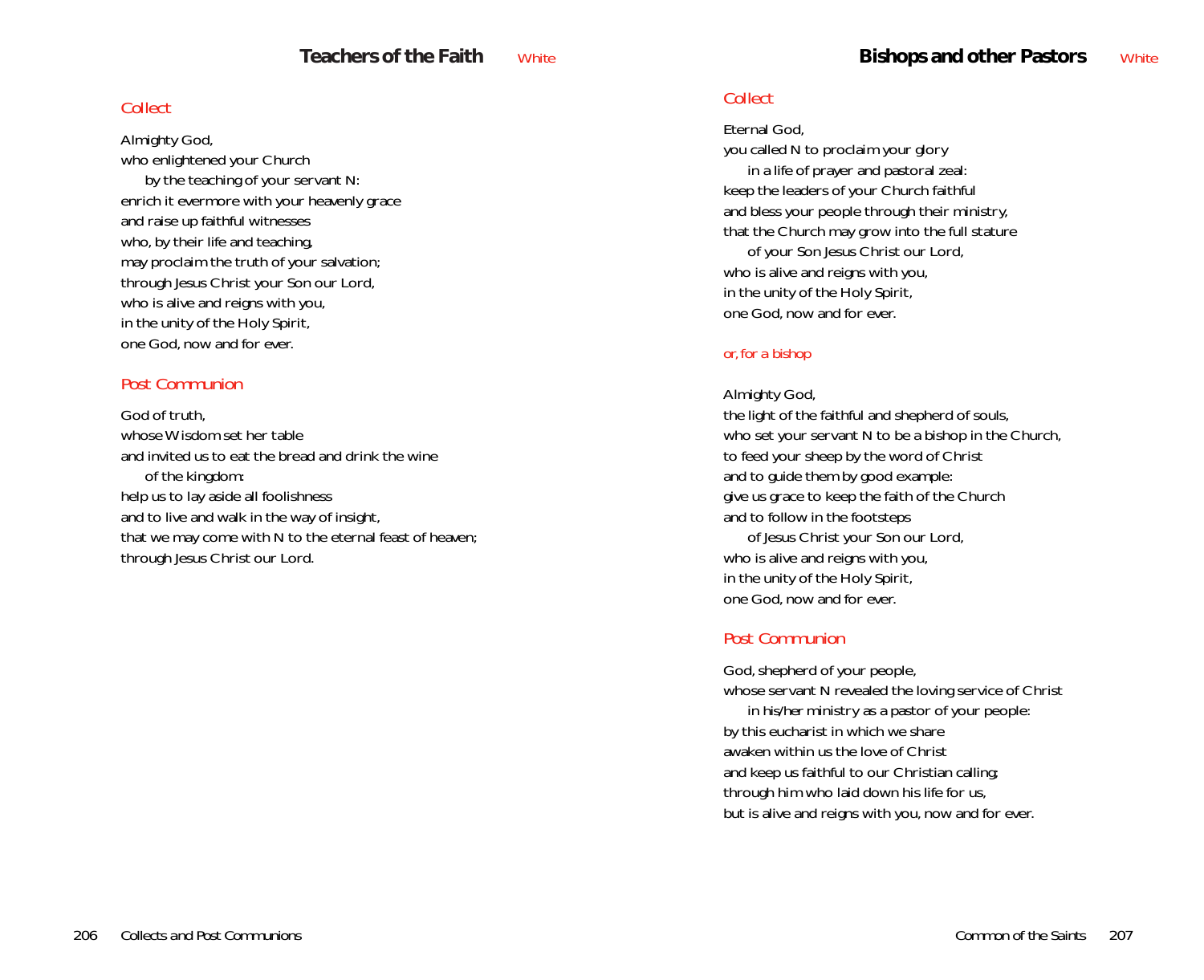## **Members of Religious Communities** *White*

#### *Collect*

#### Almighty God,

by whose grace *N*, kindled with the fire of your love, became a burning and a shining light in the Church: inflame us with the same spirit of discipline and love, that we may ever walk before you as children of light; through Jesus Christ your Son our Lord, who is alive and reigns with you, in the unity of the Holy Spirit, one God, now and for ever.

#### *Post Communion*

Merciful God, who gave such grace to your servant *N* that *he/she* served you with singleness of heart and loved you above all things: help us, whose communion with you has been renewed in this sacrament, to forsake all that holds us back from following Christ

and to grow into his likeness from glory to glory; through Jesus Christ our Lord.

#### *Collect*

Everlasting God, whose servant *N* carried the good news of your Son to the people of … : grant that we who commemorate *his/her* service may know the hope of the gospel in our hearts and manifest its light in all our ways; through Jesus Christ your Son our Lord, who is alive and reigns with you, in the unity of the Holy Spirit, one God, now and for ever.

#### *Post Communion*

#### Holy Father,

who gathered us here around the table of your Son to share this meal with the whole household of God: in that new world where you reveal the fullness of your peace, gather people of every race and language to share with *N* and all your saints in the eternal banquet of Jesus Christ our Lord.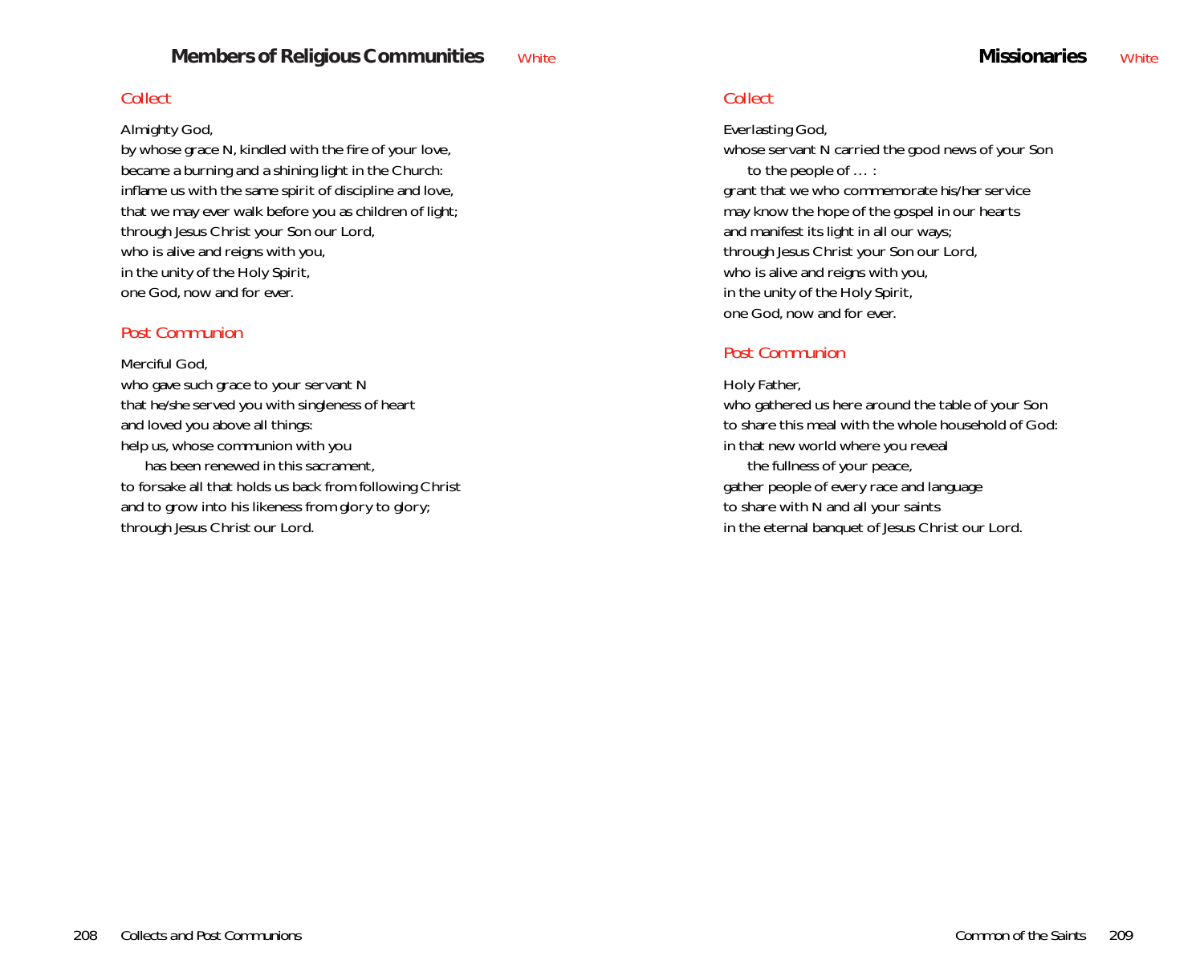#### **Any Saint** *White*

#### *Collect (general)*

Almighty Father, you have built up your Church through the love and devotion of your saints: inspire us to follow the example of *N*, whom we commemorate today, that we in our generation may rejoice with *him/her* in the vision of your glory; through Jesus Christ your Son our Lord, who is alive and reigns with you, in the unity of the Holy Spirit, one God, now and for ever.

#### *or (for Christian rulers)*

Sovereign God, who called *N* to be a ruler among *his/her* people and gave *him/her* grace to be their servant: help us, following our Saviour Christ in the path of humble service, to see his kingdom set forward on earth and to enjoy its fullness in heaven; through Jesus Christ your Son our Lord, who is alive and reigns with you, in the unity of the Holy Spirit, one God, now and for ever.

#### *or (for those working with the poor and underprivileged)*

#### Merciful God,

you have compassion on all that you have made and your whole creation is enfolded in your love: help us to stand firm for your truth, to struggle against poverty, and to share your love with our neighbour, that with your servant *N* we may be instruments of your peace; through Jesus Christ your Son our Lord, who is alive and reigns with you, in the unity of the Holy Spirit, one God, now and for ever.

#### *or (for men and women of learning)*

#### God our Father,

who gave wisdom and insight to your servant *N* to fathom the depths of your love and to understand your design for the world you have made: grant us the help of your Holy Spirit that we also may come to a full knowledge of your purposes revealed in your Son Jesus Christ, our wisdom and our life; who is alive and reigns with you, in the unity of the Holy Spirit, one God, now and for ever.

#### *or (for those whose holiness was revealed in marriage and family life)*

#### Eternal God,

whose love is revealed in the mystery of the Trinity: help us, like your servant *N*, to find in our human loving a mirror of your divine love and to see in all your children our brothers and sisters in Christ, who is alive and reigns with you, in the unity of the Holy Spirit, one God, now and for ever.

## *Post Communion*

Faithful God, who called *N* to serve you and gave *him/her* joy in walking the path of holiness: by this eucharist, in which you renew within us the vision of your glory, strengthen us all to follow the way of perfection until we come to see you face to face; through Jesus Christ our Lord.

*(or)*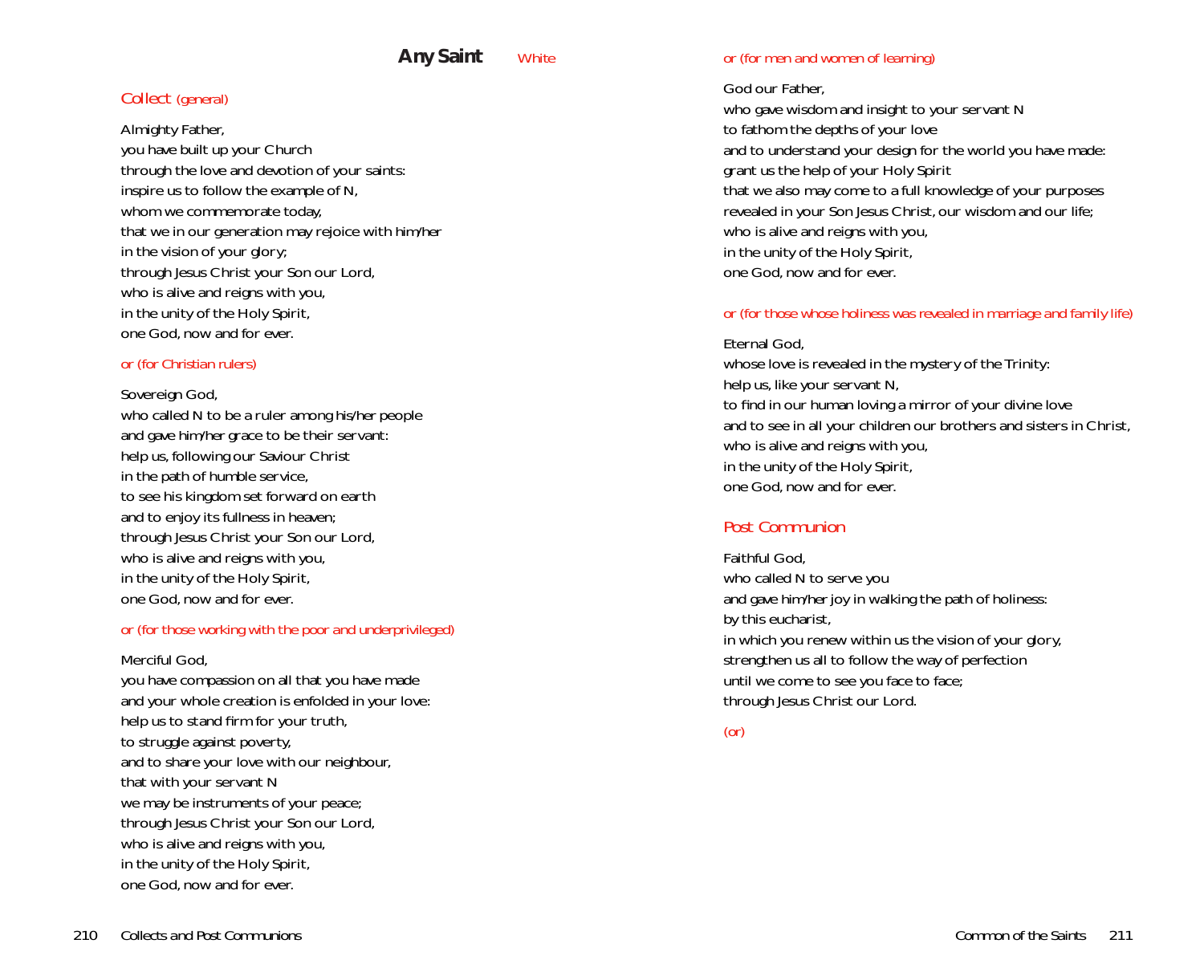God our redeemer, who inspired *N* to witness to your love and to work for the coming of your kingdom: may we, who in this sacrament share the bread of heaven, be fired by your Spirit to proclaim the gospel in our daily living and never to rest content until your kingdom come, on earth as it is in heaven; through Jesus Christ our Lord.

## *(or)*

#### Father,

from whom every family in heaven and on earth takes its name, your servant *N* revealed your goodness in a life of tranquillity and service: grant that we who have gathered in faith around this table may like *him/her* know the love of Christ that surpasses knowledge

and be filled with all your fullness; through Jesus Christ our Lord.

#### *(or)*

God, the source of all holiness and giver of all good things: may we who have shared at this table as strangers and pilgrims here on earth be welcomed with all your saints to the heavenly feast on the day of your kingdom; through Jesus Christ our Lord.

# *¶ Special Occasions*

*For Collects and Post Communions for Holy Baptism see pages 26 and 53–61, Wholeness and Healing see pages 609 and 612, Marriage see pages 614 and 616 and Funeral see pages 618 and 622.*

## **The Guidance of the Holy Spirit** *Red*

## *Collect*

God, who from of old taught the hearts of your faithful people by sending to them the light of your Holy Spirit: grant us by the same Spirit to have a right judgement in all things and evermore to rejoice in his holy comfort; through the merits of Christ Jesus our Saviour, who is alive and reigns with you, in the unity of the Holy Spirit, one God, now and for ever.

## *(or)*

Almighty God, you have given your Holy Spirit to the Church to lead us into all truth: bless with the Spirit's grace and presence the members of this *synod/PCC etc.*; keep *us/them* steadfast in faith and united in love, that *we/they* may manifest your glory and prepare the way of your kingdom; through Jesus Christ your Son our Lord, who is alive and reigns with you, in the unity of the Holy Spirit, one God, now and for ever.

## *Post Communion*

#### God of power,

whose Holy Spirit renews your people in the bread and wine we bless and share: may the boldness of the Spirit transform us, the gentleness of the Spirit lead us, and the gifts of the Spirit equip us to serve and worship you; through Jesus Christ our Lord.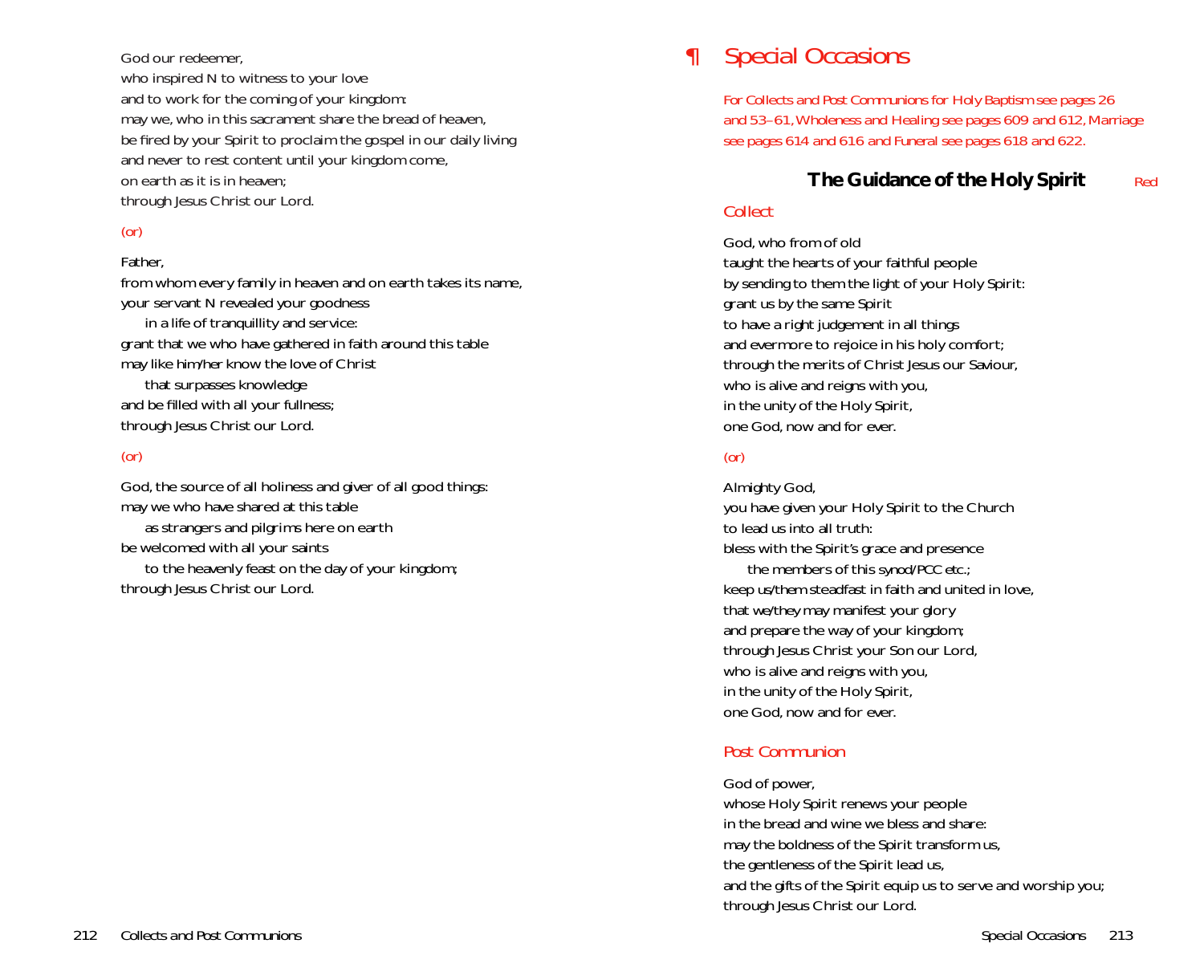## **Rogation Days** *White*

#### *Collect*

Almighty God, whose will it is that the earth and the sea should bear fruit in due season: bless the labours of those who work on land and sea, grant us a good harvest and the grace always to rejoice in your fatherly care; through Jesus Christ your Son our Lord, who is alive and reigns with you, in the unity of the Holy Spirit, one God, now and for ever.

#### *(or)*

Almighty God and Father, you have so ordered our life that we are dependent on one another: prosper those engaged in commerce and industry and direct their minds and hands that they may rightly use your gifts in the service of others; through Jesus Christ your Son our Lord, who is alive and reigns with you, in the unity of the Holy Spirit, one God, now and for ever.

#### *(or)*

God our Father, you never cease the work you have begun and prosper with your blessing all human labour: make us wise and faithful stewards of your gifts that we may serve the common good, maintain the fabric of our world and seek that justice where all may share

the good things you pour upon us; through Jesus Christ your Son our Lord, who is alive and reigns with you, in the unity of the Holy Spirit, one God, now and for ever.

#### *Post Communion*

#### God our creator,

you give seed for us to sow and bread for us to eat: as you have blessed the fruit of our labour in this eucharist, so we ask you to give all your children their daily bread, that the world may praise you for your goodness; through Jesus Christ our Lord.

## **Harvest Thanksgiving** *Green*

*Harvest Thanksgiving may be celebrated on a Sunday and may replace the provision for that day, provided it does not supersede any Principal Feast or Festival.*

## *Collect*

#### Eternal God, you crown the year with your goodness and you give us the fruits of the earth in their season: grant that we may use them to your glory, for the relief of those in need and for our own well-being; through Jesus Christ your Son our Lord, who is alive and reigns with you, in the unity of the Holy Spirit, one God, now and for ever.

## *Post Communion*

Lord of the harvest,

with joy we have offered thanksgiving for your love in creation and have shared in the bread and the wine of the kingdom: by your grace plant within us a reverence for all that you give us and make us generous and wise stewards

of the good things we enjoy; through Jesus Christ our Lord.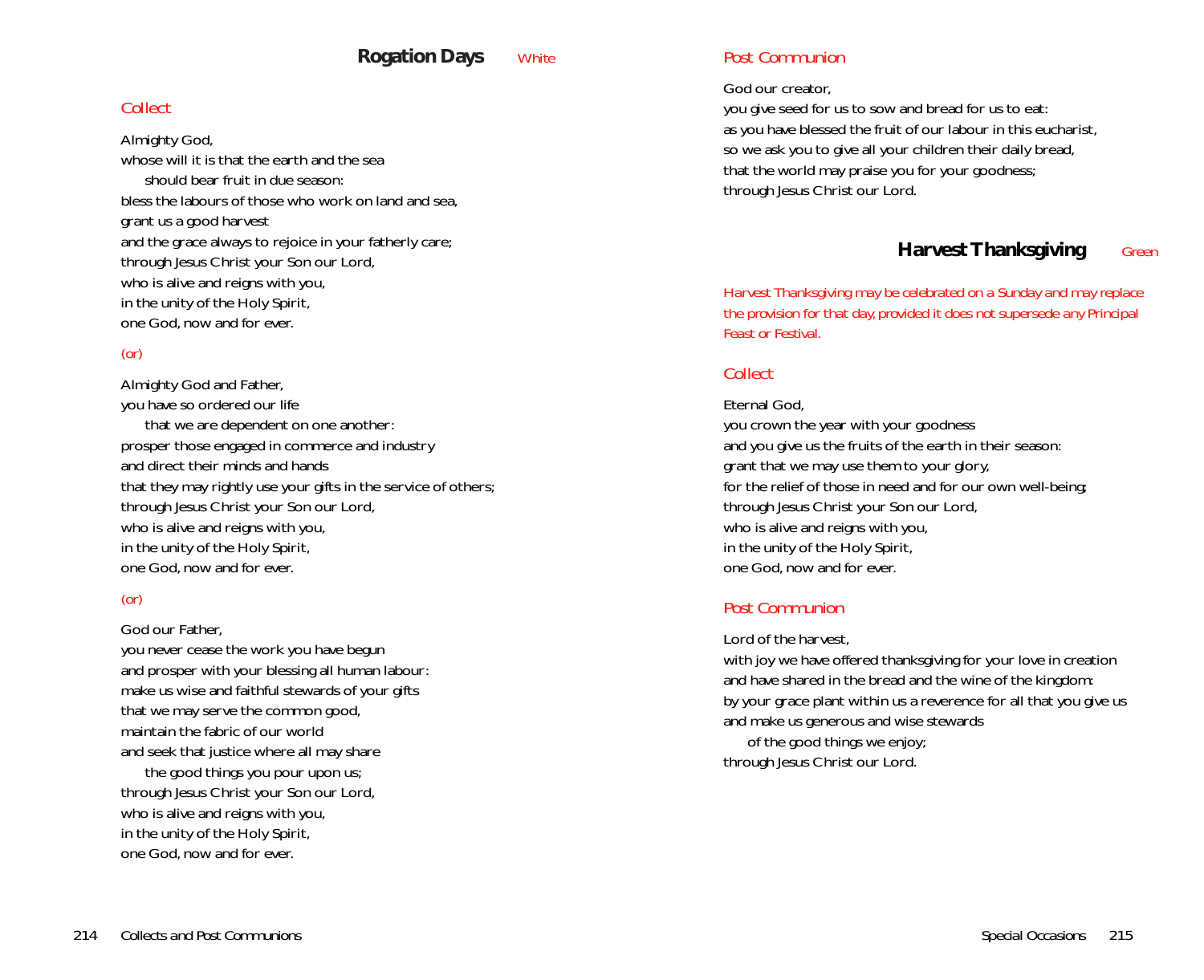#### **Mission and Evangelism** *Colour of the Season*

#### *Collect*

#### Almighty God,

who called your Church to witness that you were in Christ reconciling the world to yourself: help us to proclaim the good news of your love, that all who hear it may be drawn to you; through him who was lifted up on the cross, and reigns with you in the unity of the Holy Spirit, one God, now and for ever.

#### *Post Communion*

Eternal God, giver of love and power, your Son Jesus Christ has sent us into all the world to preach the gospel of his kingdom: confirm us in this mission, and help us to live the good news we proclaim; through Jesus Christ our Lord.

## *Collect*

Heavenly Father, you have called us in the Body of your Son Jesus Christ to continue his work of reconciliation and reveal you to the world: forgive us the sins which tear us apart; give us the courage to overcome our fears and to seek that unity which is your gift and your will; through Jesus Christ your Son our Lord, who is alive and reigns with you, in the unity of the Holy Spirit, one God, now and for ever.

### *(or)*

Lord Jesus Christ, who said to your apostles, 'Peace I leave with you, my peace I give to you': look not on our sins but on the faith of your Church and grant it the peace and unity of your kingdom; where you are alive and reign with the Father in the unity of the Holy Spirit, one God, now and for ever.

## *Post Communion*

Eternal God and Father, whose Son at supper prayed that his disciples might be one, as he is one with you: draw us closer to him, that in common love and obedience to you we may be united to one another in the fellowship of the one Spirit, that the world may believe that he is Lord, to your eternal glory; through Jesus Christ our Lord.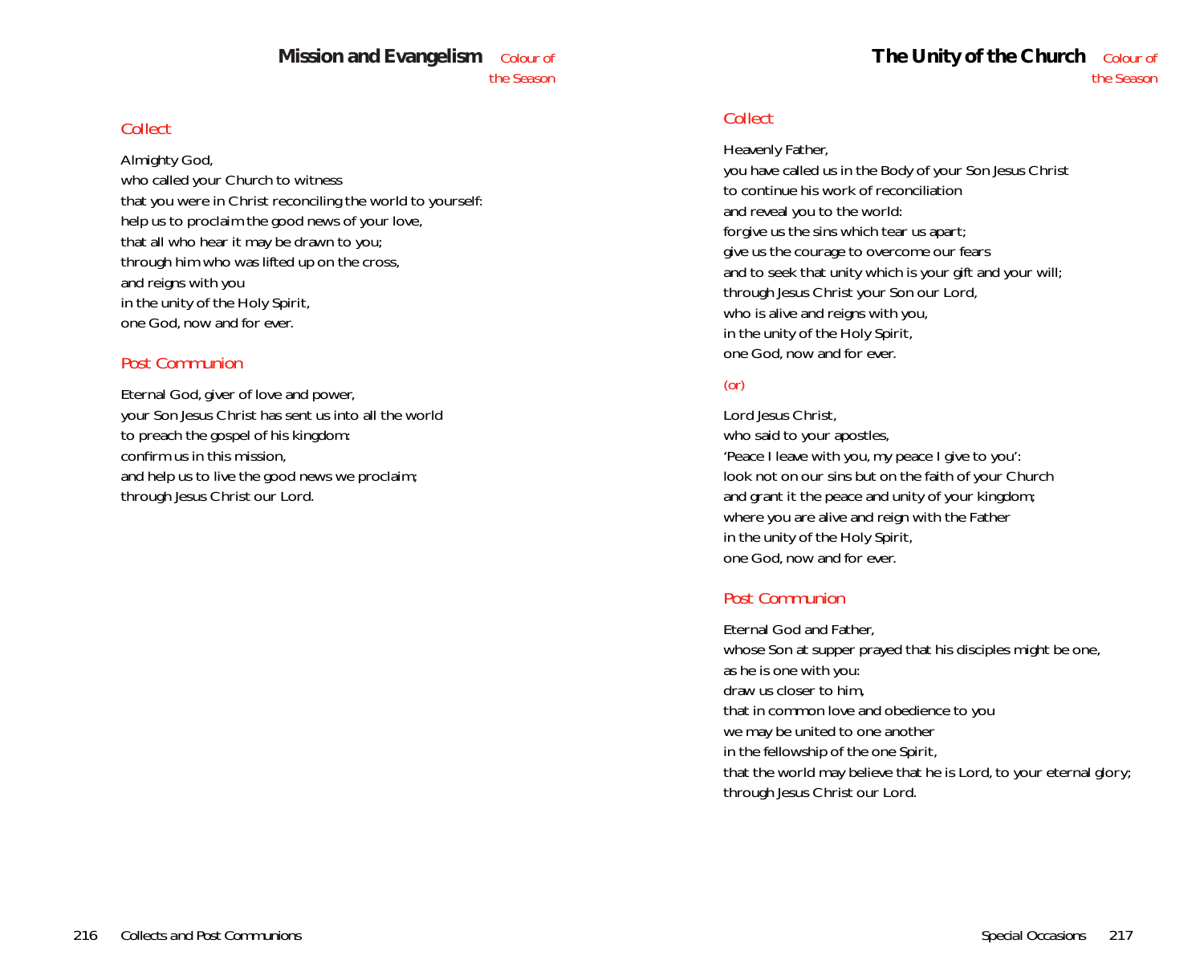### **The Peace of the World** *Colour of the Season*

## *Collect*

#### Almighty God,

from whom all thoughts of truth and peace proceed: kindle, we pray, in the hearts of all, the true love of peace and guide with your pure and peaceable wisdom those who take counsel for the nations of the earth that in tranquillity your kingdom may go forward, till the earth is filled with the knowledge of your love; through Jesus Christ your Son our Lord, who is alive and reigns with you, in the unity of the Holy Spirit, one God, now and for ever.

#### *Post Communion*

God our Father, your Son is our peace and his cross the sign of reconciliation: help us, who share the broken bread. to bring together what is scattered and to bind up what is wounded, that Christ may bring in the everlasting kingdom of his peace; who is alive and reigns, now and for ever.

## **Social Justice and Responsibility** *Colour of the Season*

## *Collect*

Eternal God, in whose perfect realm no sword is drawn but the sword of righteousness, and no strength known but the strength of love: so guide and inspire the work of those who seek your kingdom that all your people may find their security in that love which casts out fear and in the fellowship revealed to us in Jesus Christ our Saviour, who is alive and reigns with you, in the unity of the Holy Spirit, one God, now and for ever.

### *(or)*

Almighty and eternal God, to whom we must all give account: guide with your Spirit the … of this (*city, society, etc.*), that *we/they* may be faithful to the mind of Christ and seek in all *our/their* purposes to enrich our common life; through Jesus Christ your Son our Lord, who is alive and reigns with you, in the unity of the Holy Spirit, one God, now and for ever.

## *Post Communion*

#### Blessed God,

help us, whom you have fed and satisfied in this eucharist, to hunger and thirst for what is right; help us, who here have rejoiced and been glad, to stand with those who are persecuted and reviled; help us, who here have glimpsed the life of heaven, to strive for the cause of right and for the coming of the kingdom of Jesus Christ, who is alive and reigns, now and for ever.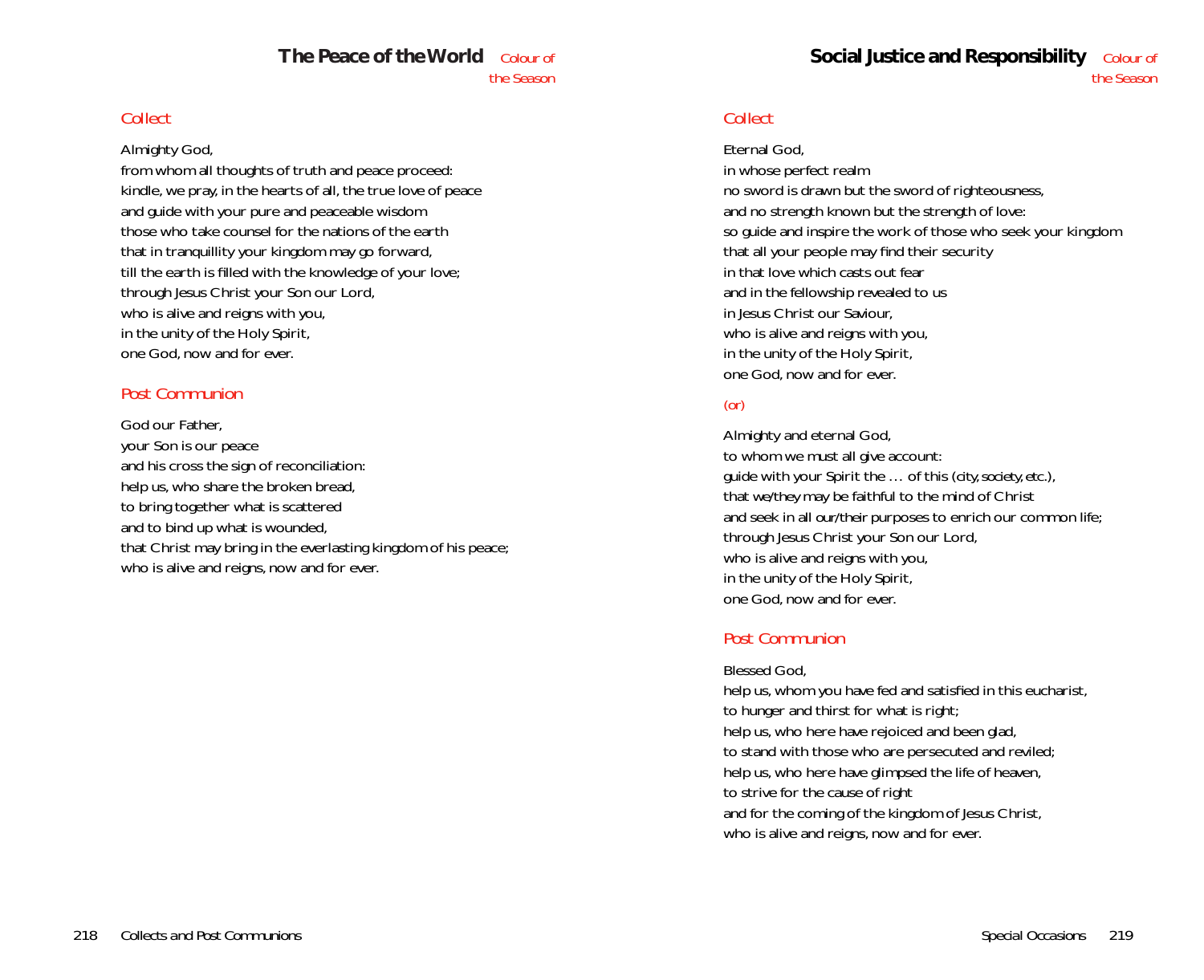*colour of*

*the Season*

## *Collect*

#### *(for the ministry of all Christian people)*

Almighty and everlasting God, by whose Spirit the whole body of the Church is governed and sanctified: hear our prayer which we offer for all your faithful people, that in their vocation and ministry they may serve you in holiness and truth to the glory of your name; through our Lord and Saviour Jesus Christ, who is alive and reigns with you, in the unity of the Holy Spirit, one God, now and for ever.

#### *or (for those to be ordained)*

Almighty God, the giver of all good gifts, by your Holy Spirit you have appointed various orders of ministry in the Church: look with mercy on your servants now called to be deacons and priests; maintain them in truth and renew them in holiness, that by word and good example they may faithfully serve you to the glory of your name and the benefit of your Church; through the merits of our Saviour Jesus Christ, who is alive and reigns with you, in the unity of the Holy Spirit, one God, now and for ever.

#### *or (for vocations)*

Almighty God, you have entrusted to your Church a share in the ministry of your Son our great high priest: inspire by your Holy Spirit the hearts of many to offer themselves for the ministry of your Church, that strengthened by his power,

they may work for the increase of your kingdom and set forward the eternal praise of your name; through Jesus Christ your Son our Lord, who is alive and reigns with you, in the unity of the Holy Spirit, one God, now and for ever.

#### *or (for the inauguration of a new ministry)*

God our Father, Lord of all the world, through your Son you have called us into the fellowship of your universal Church: hear our prayer for your faithful people that in their vocation and ministry each may be an instrument of your love, and give to your servant *N* now to be … *(installed, inducted, etc.)* the needful gifts of grace; through our Lord and Saviour Jesus Christ, who is alive and reigns with you, in the unity of the Holy Spirit, one God, now and for ever.

## *Post Communion*

Heavenly Father, whose ascended Son gave gifts of leadership and service to the Church: strengthen us who have received this holy food to be good stewards of your manifold grace; through him who came not to be served but to serve, and give his life as a ransom for many, Jesus Christ our Lord.

## *(or)*

Lord of the harvest, you have fed your people in this sacrament with the fruits of creation made holy by your Spirit: by your grace raise up among us faithful labourers to sow your word and reap the harvest of souls; through Jesus Christ our Lord.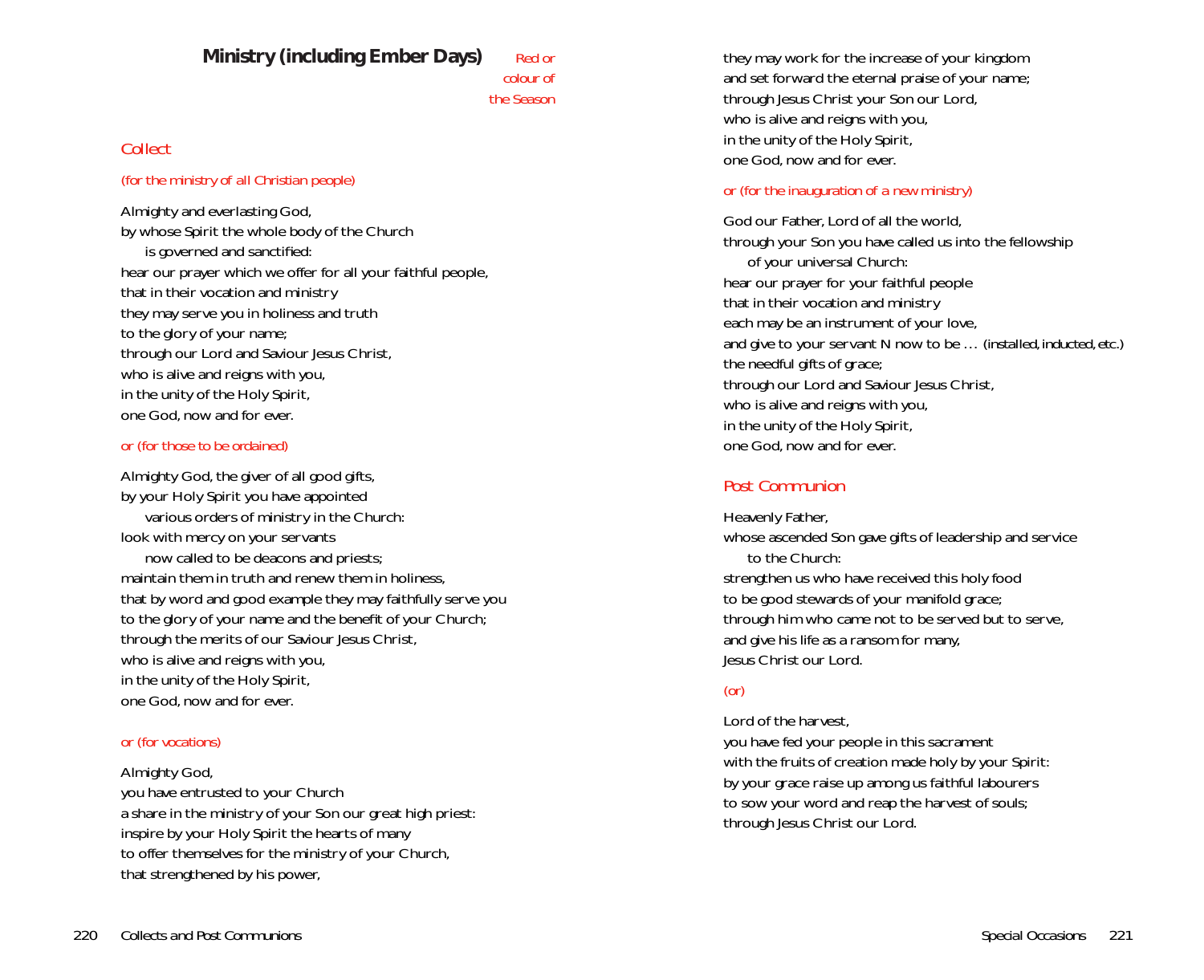## **In Time of Trouble** *Colour of the Season*

### *Collect*

#### Sovereign God,

the defence of those who trust in you and the strength of those who suffer: look with mercy on our affliction and deliver us through our mighty Saviour Jesus Christ, who is alive and reigns with you, in the unity of the Holy Spirit, one God, now and for ever.

#### *Post Communion*

#### Almighty God,

whose Son gave us in this meal a pledge of your saving love and a foretaste of your kingdom of justice and peace: strengthen your people in their faith that they may endure the sufferings of this present time in expectation of the glory to be revealed; through Jesus Christ our Lord.

## *Collect*

Almighty God, the fountain of all goodness, bless our Sovereign Lady, *Queen Elizabeth,* and all who are in authority under her; that they may order all things in wisdom and equity, righteousness and peace, to the honour and glory of your name and the good of your Church and people; through Jesus Christ your Son our Lord, who is alive and reigns with you, in the unity of the Holy Spirit, one God, now and for ever.

## *Post Communion*

O God, the Father of our Lord Jesus Christ, our only Saviour, the Prince of Peace: give us grace seriously to lay to heart the great dangers we are in by our unhappy divisions; take away our hatred and prejudice and whatever else may hinder us from godly union and concord, that, as there is but one body, one Spirit and one hope of our calling, one Lord, one faith, one baptism, one God and Father of us all, so may we henceforth be all of one heart and of one soul, united in one holy bond of truth and peace, of faith and charity, and may with one mind and one mouth glorify you; through Jesus Christ our Lord.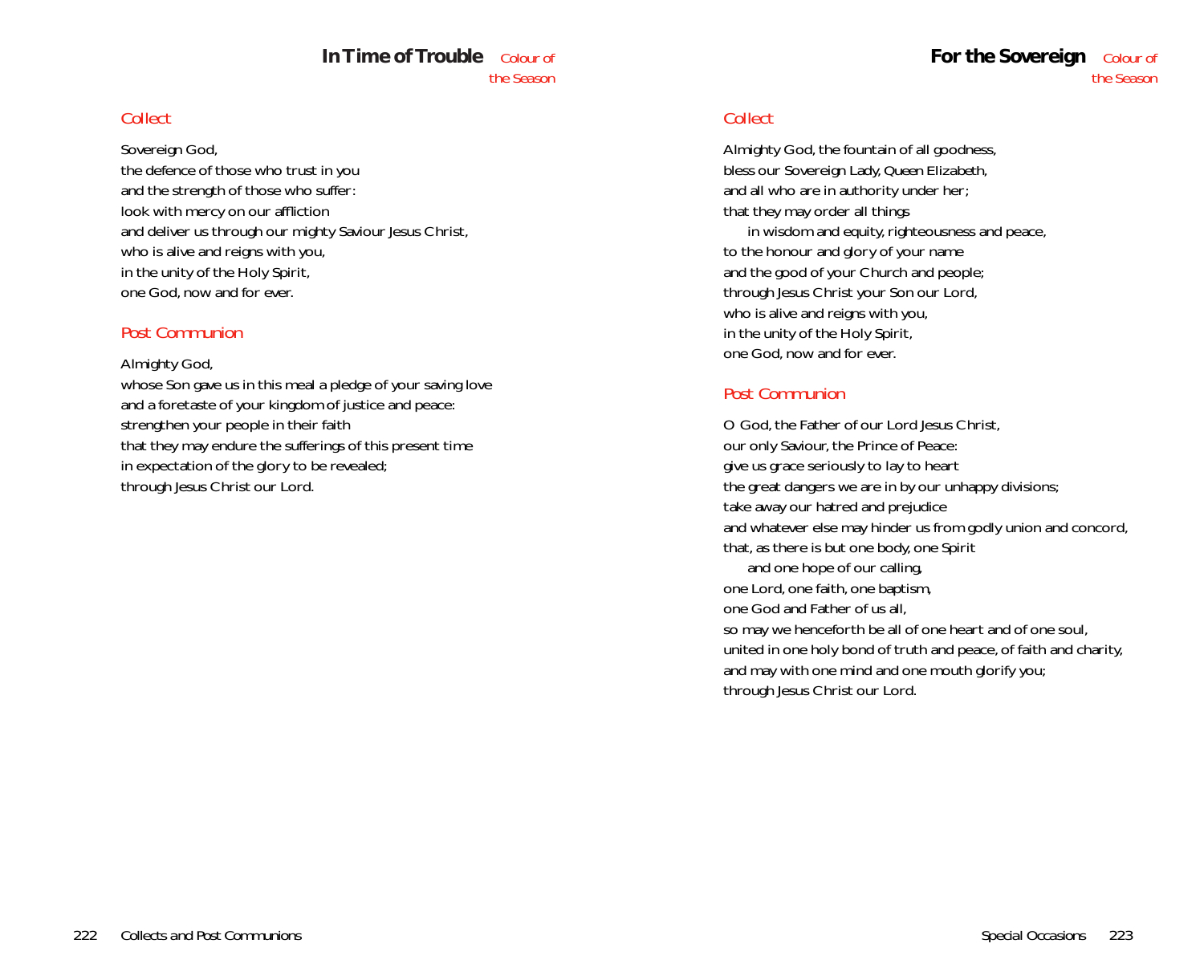# **Collects and Post Communions for Sundays, Principal Holy Days and Festivals in Traditional Language**

#### **Notes**

- **1** Normally on any occasion only one Collect is used.
- **2** The Collect for each Sunday is used on the following weekdays, except where other provision is made.
- **3** At Evening Prayer on Saturdays other than Easter Eve, Christmas Eve or Principal Feasts or Festivals, the Collect appointed for the ensuing Sunday shall be used.When Evening Prayer on the day before a Festival makes use of the lessons relating to that Festival, the Collect of that Festival shall be used.
- **4** Where a Collect ends 'Through Jesus Christ … now and for ever', the minister may use the shorter ending, 'Through Jesus Christ our Lord' to which the people respond 'Amen' and omit the longer Trinitarian ending. The longer ending is to be preferred at Holy Communion.

*For Rules, see pages 525–534 of* Common Worship: Services and Prayers for the Church of England.

#### **Contents**

Collects and Post Communions for the Seasons **225**

Collects and Post Communions for Festivals **275**

Collects and Post Communions for Lesser Festivals **297**

Collects and Post Communions: Common of the Saints **357**

Collects and Post Communions for Special Occasions **367**

*Much of this provision is taken from* The Book of Common Prayer*, with slight adaptation. The original form may be used in place of the text provided here. A table showing where the original may be found is on page 522 of the main volume,* Common Worship: Services and Prayers for the Church of England.

*For Collects and Post Communions in Contemporary Language, see page 71.*

# *¶ Advent*

## **The First Sunday of Advent** *Purple*

#### *Collect*

Almighty God, give us grace that we may cast away the works of darkness and put upon us the armour of light, now in the time of this mortal life, in which thy Son Jesus Christ came to visit us in great humility; that in the last day when he shall come again in his glorious majesty to judge both the quick and the dead, we may rise to the life immortal; through him who liveth and reigneth with thee and the Holy Spirit, now and for ever.

*This Collect may be used as the Post Communion on any day from the Second Sunday of Advent until Christmas Eve instead of the Post Communion provided.*

## *Post Communion*

O Lord our God, as we wait for the coming of thy Son our Lord, preserve us in watchfulness and faith, that when he shall appear he may not find us asleep in sin but active to serve him and joyful to praise him; through Jesus Christ our Lord.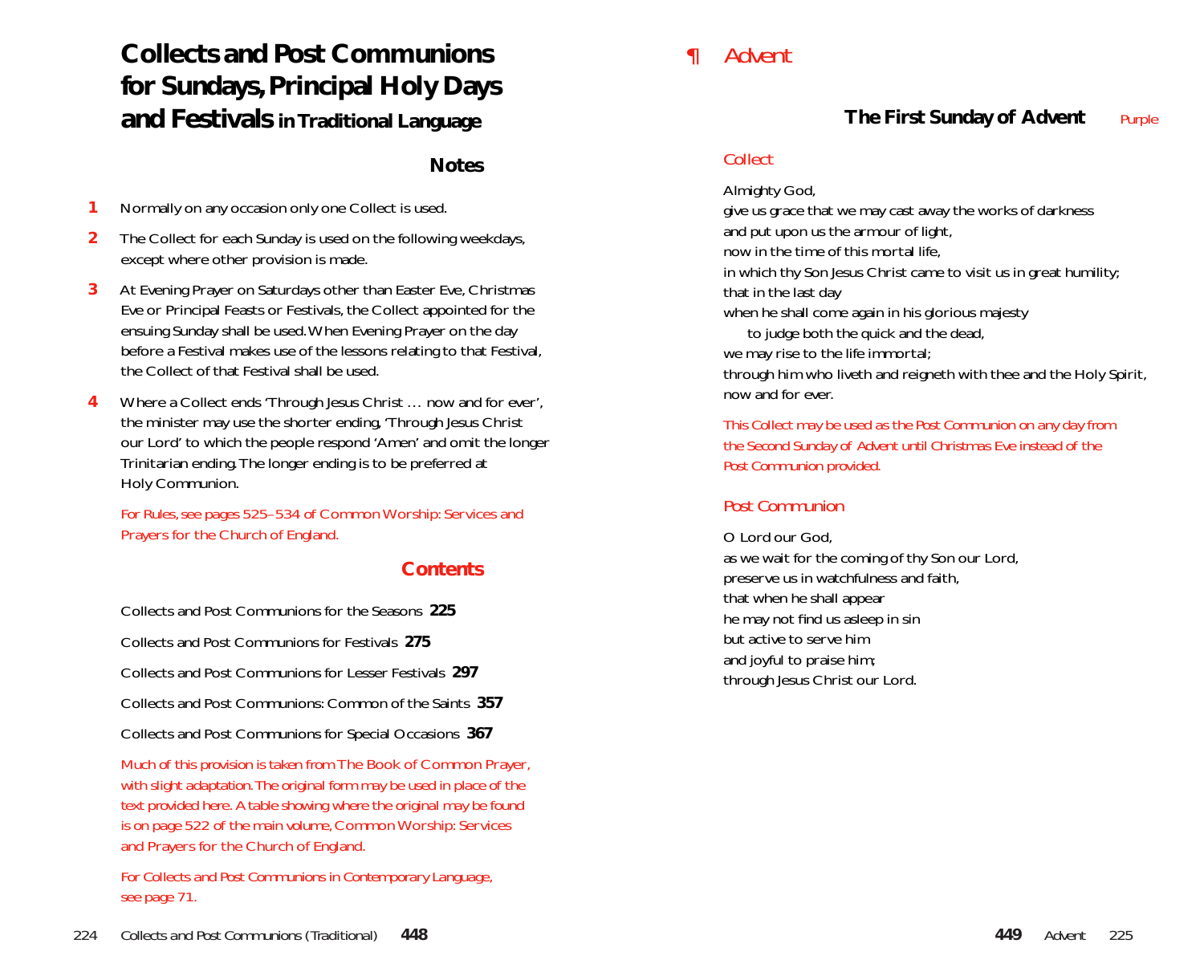O Lord, raise up we pray thee thy power and come among us, and with great might succour us; that whereas, through our sins and wickedness we are sore let and hindered in running the race that is set before us, thy bountiful grace and mercy may speedily help and deliver us; through the satisfaction of thy Son our Lord, to whom with thee and the Holy Spirit be honour and glory, now and for ever.

### *Post Communion*

Heavenly Father, who didst send thy Son to redeem the world and wilt send him again to be our judge: give us grace so to imitate him in the humility and purity of his first coming that when he shall come again, we may be found ready to greet him with joyful love and steadfast faith; through Jesus Christ our Lord.

## **The Third Sunday of Advent** *Purple*

## *Collect*

O Lord Jesus Christ, who at thy first coming didst send thy messenger to prepare thy way before thee: grant that the ministers and stewards of thy mysteries may likewise so prepare and make ready thy way by turning the hearts of the disobedient to the wisdom of the just, that at thy second coming to judge the world we may be found an acceptable people in thy sight; who livest and reignest with the Father and the Holy Spirit, one God, now and for ever.

#### *Post Communion*

We give thee thanks, O Lord, for these thy heavenly gifts; kindle in us the fire of thy Spirit that when our Saviour Christ shall come again we may shine as lights before his face; who liveth and reigneth now and for ever.

## **The Fourth Sunday of Advent** *Purple*

*This provision is not used on weekdays after 23 December.*

### *Collect*

O God our redeemer, who didst prepare the Blessed Virgin Mary to be the mother of thy Son: grant that, as she looked for his coming as our saviour, so we may be ready to greet him when he shall come again to be our judge; who liveth and reigneth with thee in the unity of the Holy Spirit, one God, now and for ever.

## *Post Communion*

Heavenly Father, who didst choose the Blessed Virgin Mary to be the mother of the promised saviour: fill us thy servants with thy grace, that in all things we may embrace thy holy will and with her rejoice in thy salvation; through Jesus Christ our Lord.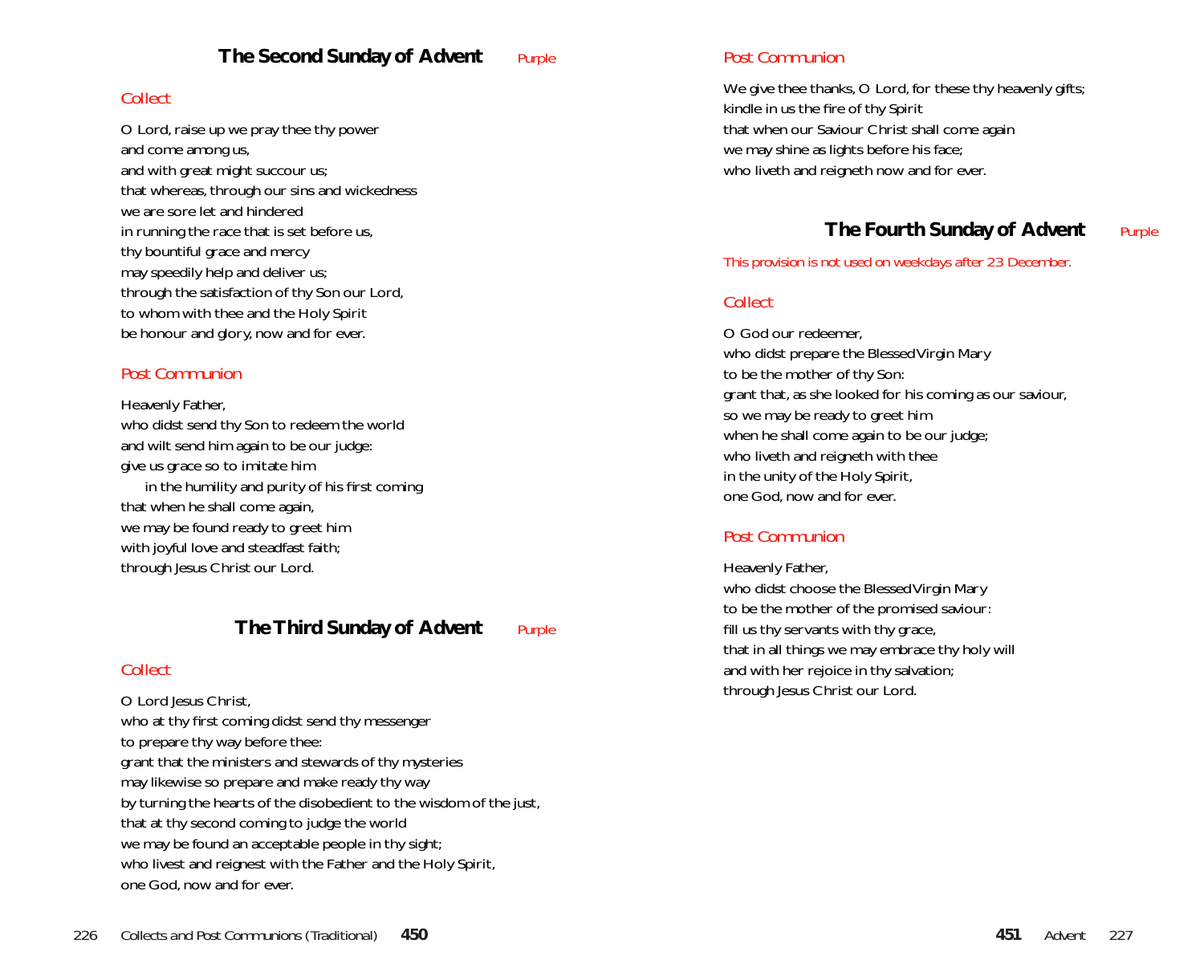#### *24 December* **Christmas Eve** *Purple*

### *Collect*

Almighty God, who makest us glad with the yearly remembrance of the birth of thy only Son Jesus Christ: grant that, as we joyfully receive him as our redeemer, so we may with sure confidence behold him when he shall come to be our judge; who liveth and reigneth with thee in the unity of the Holy Spirit, one God, now and for ever.

#### *Post Communion*

Eternal God, for whom we wait, who hast fed us with the bread of eternal life: we pray that thou wilt keep us ever watchful so that we may be ready to stand before the Son of man, Jesus Christ our Lord.

# *¶ Christmas*

#### *25 December* **Christmas Night** *Gold or Principal Feast White*

*Collect*

Eternal God, who made this most holy night to shine with the brightness of thy one true light: bring us, who have known the revelation of that light on earth, to see the radiance of thy heavenly glory; through Jesus Christ thy Son our Lord, who liveth and reigneth with thee, in the unity of the Holy Spirit, one God, now and for ever.

## *Post Communion*

God our Father, who in this night hast made known to us again the coming of our Lord Jesus Christ: confirm our faith and fix our eyes on him until the dawning of the day when Christ the Morning Star shall rise in our hearts; to whom be glory both now and for ever.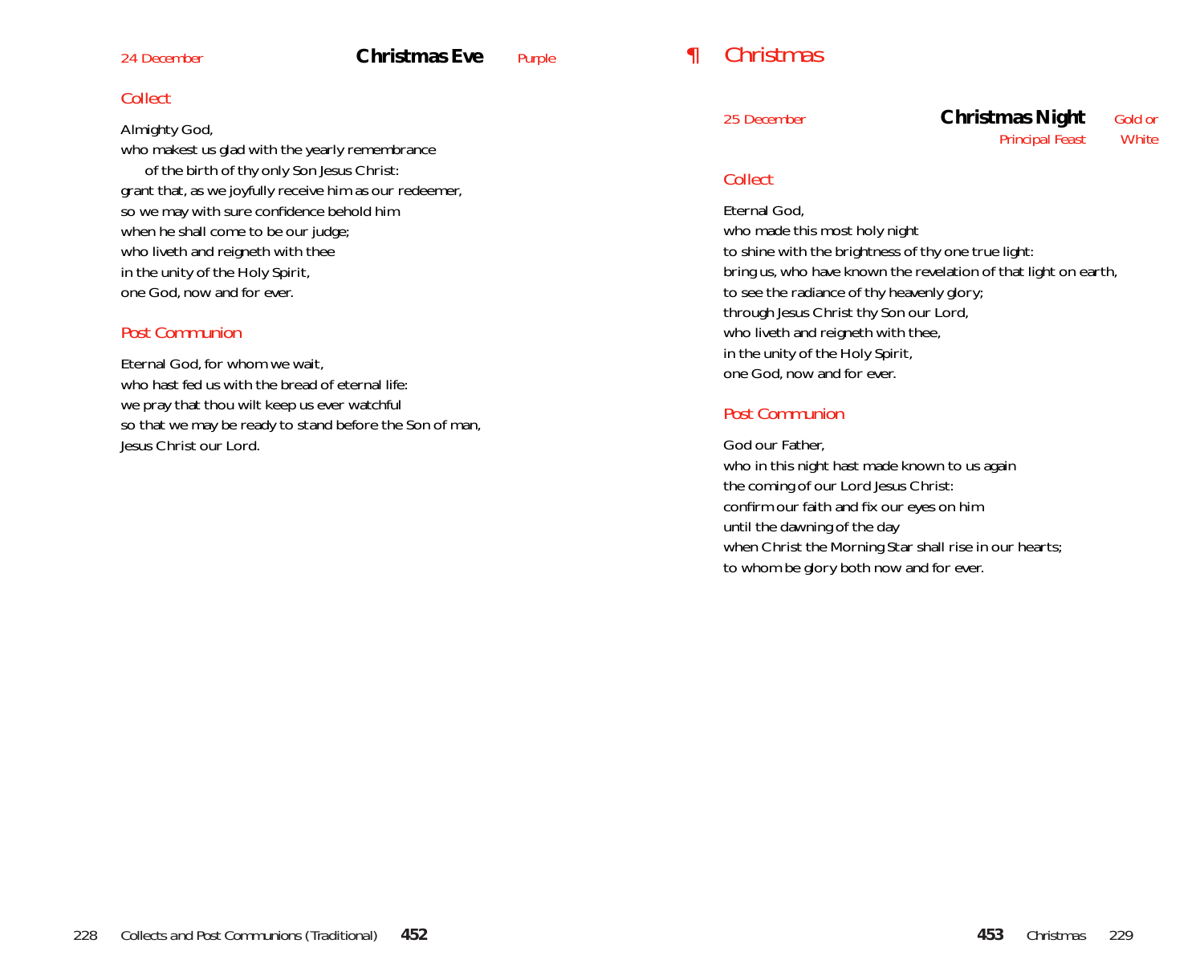Almighty God, who hast given us thy only-begotten Son to take our nature upon him and as at this time to be born of a pure virgin: grant that we, being regenerate and made thy children by adoption and grace, may daily be renewed by thy Holy Spirit; through Jesus Christ thy Son our Lord, who liveth and reigneth with thee and the same Spirit, now and for ever.

#### *Post Communion*

O God our Father, whose Word hath come among us in the Holy Child of Bethlehem: grant that the light of faith may illumine our hearts and shine in all our words and deeds; through him who is Christ the Lord.

## **The First Sunday of Christmas** *White*

#### *This provision is not used on weekdays after 5 January.*

#### *Collect*

Almighty God, who hast wonderfully created us in thine own image and hast yet more wonderfully restored us through thy Son Jesus Christ:

grant that, as he came to share in our humanity, so we may share the life of his divinity; who liveth and reigneth with thee, in the unity of the Holy Spirit, one God, now and for ever.

### *Post Communion*

#### Heavenly Father,

whose blessed Son shared at Nazareth the life of an earthly home: grant to thy Church grace to live as one family, united in love and obedience, and at the last bring us all to our home in heaven; through Jesus Christ our Lord.

## **The Second Sunday of Christmas** *White*

*This provision is not used on weekdays after 5 January.*

## *Collect*

Almighty God, who in the birth of thy Son hast poured upon us the new light of thine incarnate Word and revealed to us the fullness of thy love: help us so to walk in his light and dwell in his love that we may know the fullness of his joy; who liveth and reigneth with thee, in the unity of the Holy Spirit, one God, now and for ever.

## *Post Communion*

All praise to thee, almighty God and heavenly king, who hast sent thy Son into the world to take our nature upon him and to be born of a pure virgin: grant that, as we are born again in him, so he may continually dwell in us and reign on earth as he reigneth in heaven, now and for ever.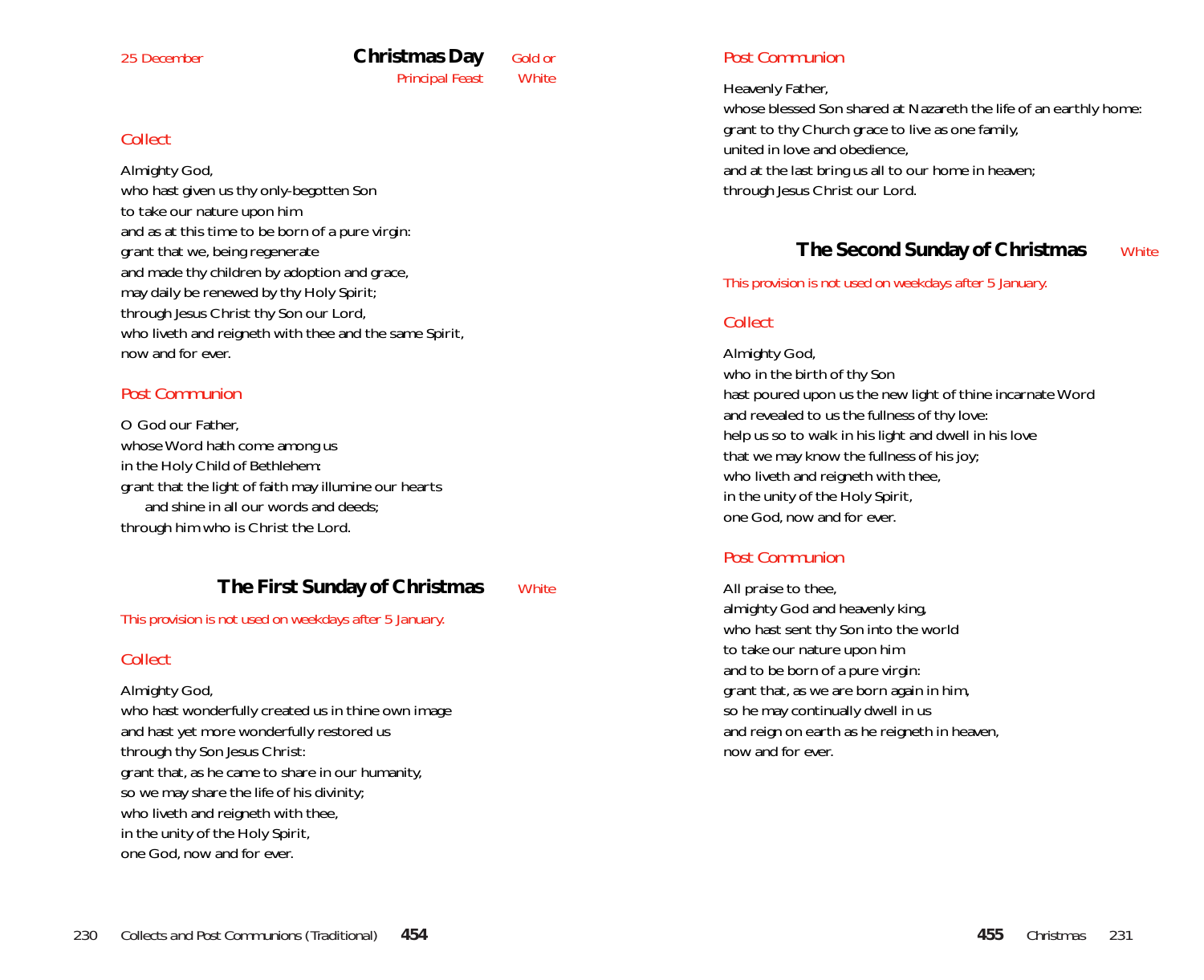# *¶ Epiphany*

*6 January* **The Epiphany** *Gold or Principal Feast White*

#### *Collect*

O God, who by the leading of a star didst manifest thy only-begotten Son to the Gentiles: mercifully grant that we, who know thee now by faith, may after this life have the fruition of thy glorious Godhead; through Jesus Christ thy Son our Lord, who liveth and reigneth with thee, in the unity of the Holy Spirit, one God, now and for ever.

#### *Post Communion*

O Lord our God, the bright splendour whom the nations seek: grant that we, who with the wise men have been drawn by thy light, may discern the glory of thy presence in thy Son, the Word made flesh, Jesus Christ our Lord.

**The Baptism of Christ** *Gold or*

The First Sunday of Epiphany *White*

#### *Collect*

Eternal Father, who at the baptism of Jesus didst reveal him to be thy Son, anointing him with the Holy Spirit: grant that we, being born again by water and the Spirit, may be faithful to our calling as thine adopted children; through Jesus Christ thy Son our Lord, who liveth and reigneth with thee, in the unity of the Holy Spirit, one God, now and for ever.

#### *Post Communion*

O Lord of all time and eternity, who in the baptism of Jesus thy beloved Son didst open the heavens and didst reveal thyself as Father: by the power of thy Spirit make perfect the heavenly work of our rebirth through the waters of the new creation; through Jesus Christ our Lord.

## **The Second Sunday of Epiphany** *White*

#### *Collect*

Almighty God, who in Christ makest all things new: transform the poverty of our nature by the riches of thy grace, and in the renewal of our lives make known thy heavenly glory; through Jesus Christ thy Son our Lord, who liveth and reigneth with thee, in the unity of the Holy Spirit, one God, now and for ever.

#### *Post Communion*

God of glory, as thou dost nourish us with thy Word who is the bread of life: fill us with thy Holy Spirit that through us the light of thy glory may shine in all the world; through Jesus Christ our Lord.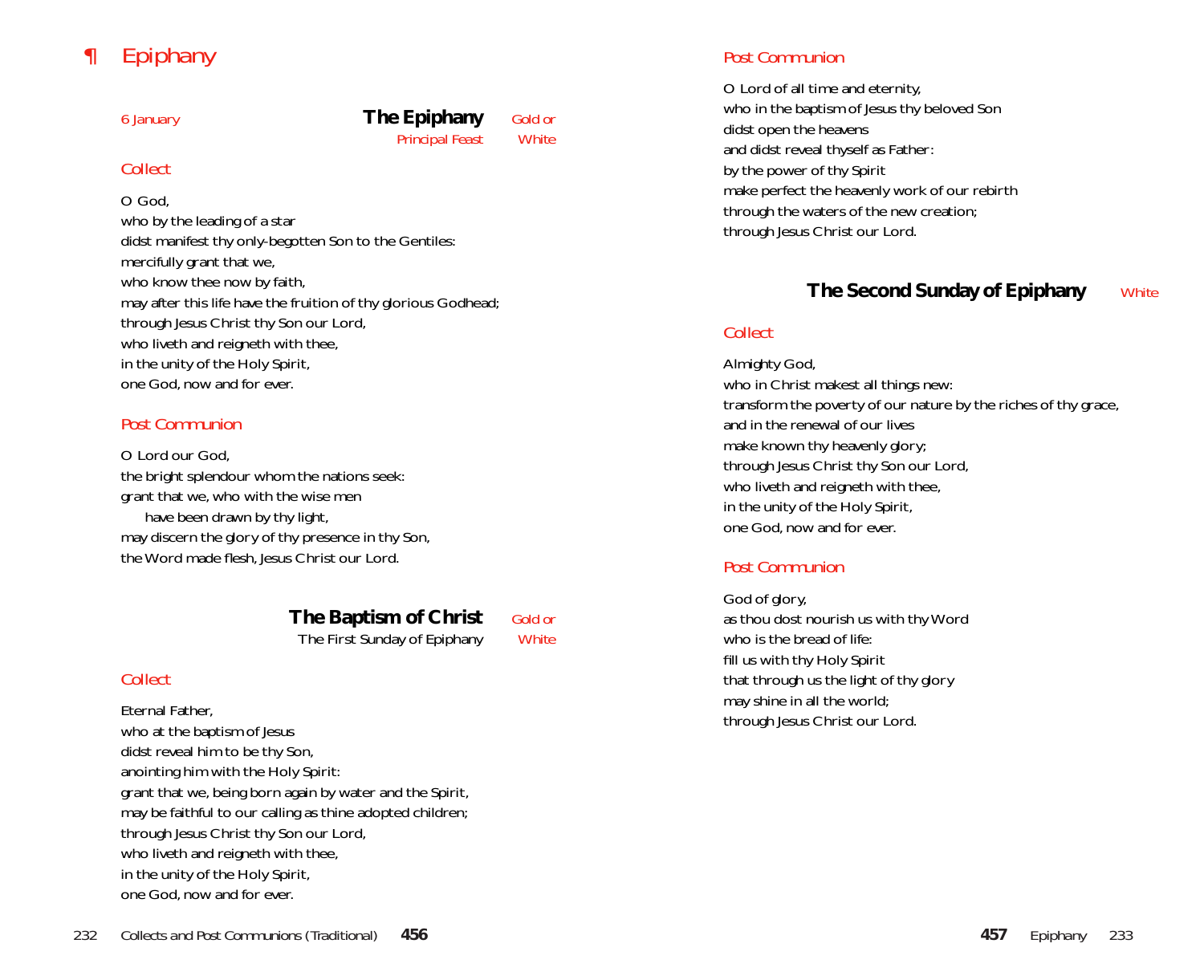Almighty God, whose Son revealed in signs and miracles the wonder of thy saving presence: renew thy people with thy heavenly grace, and in all our weakness sustain us by thy mighty power; through Jesus Christ thy Son our Lord, who liveth and reigneth with thee, in the unity of the Holy Spirit, one God, now and for ever.

## *Post Communion*

Almighty God, whose Son our Saviour Jesus Christ is the light of the world: grant that thy people, illumined by thy word and sacraments, may shine with the radiance of his glory, that he may be known, worshipped and obeyed to the ends of the earth, who liveth and reigneth, now and for ever.

## **The Fourth Sunday of Epiphany** *White*

## *Collect*

Almighty God, creator of all things, who in the beginning didst command the light to shine out of darkness: grant that the light of the glorious gospel of Christ may dispel the darkness of ignorance and unbelief, shine into the hearts of all thy people, and reveal the knowledge of thy glory in the face of Jesus Christ thy Son our Lord, who liveth and reigneth with thee,

in the unity of the Holy Spirit, one God, now and for ever.

## *Post Communion*

Gracious Lord,

by whose mercy we have proclaimed in word and sacrament the mystery of thy love: help us so to live our lives that we may show forth thy wonders in the world; through Jesus Christ our Saviour.

*2 February* **The Presentation of Christ** *Gold or*  **in the Temple** *White* Candlemas

*Principal Feast*

## *Collect*

Almighty and ever-living God, we humbly beseech thy majesty, that, as thy only-begotten Son was this day presented in the Temple, in substance of our flesh, so we may be presented unto thee with pure and clean hearts, by thy Son Jesus Christ our Lord, who liveth and reigneth with thee, in the unity of the Holy Spirit, one God, now and for ever.

## *Post Communion*

#### O Lord,

who didst fulfil the hope of Simeon and Anna that they might live to greet the coming of the Messiah: grant that we, who have received these inexpressible gifts, may be prepared to meet Christ Jesus when he shall come to bring us to eternal life; for he liveth and reigneth, now and for ever.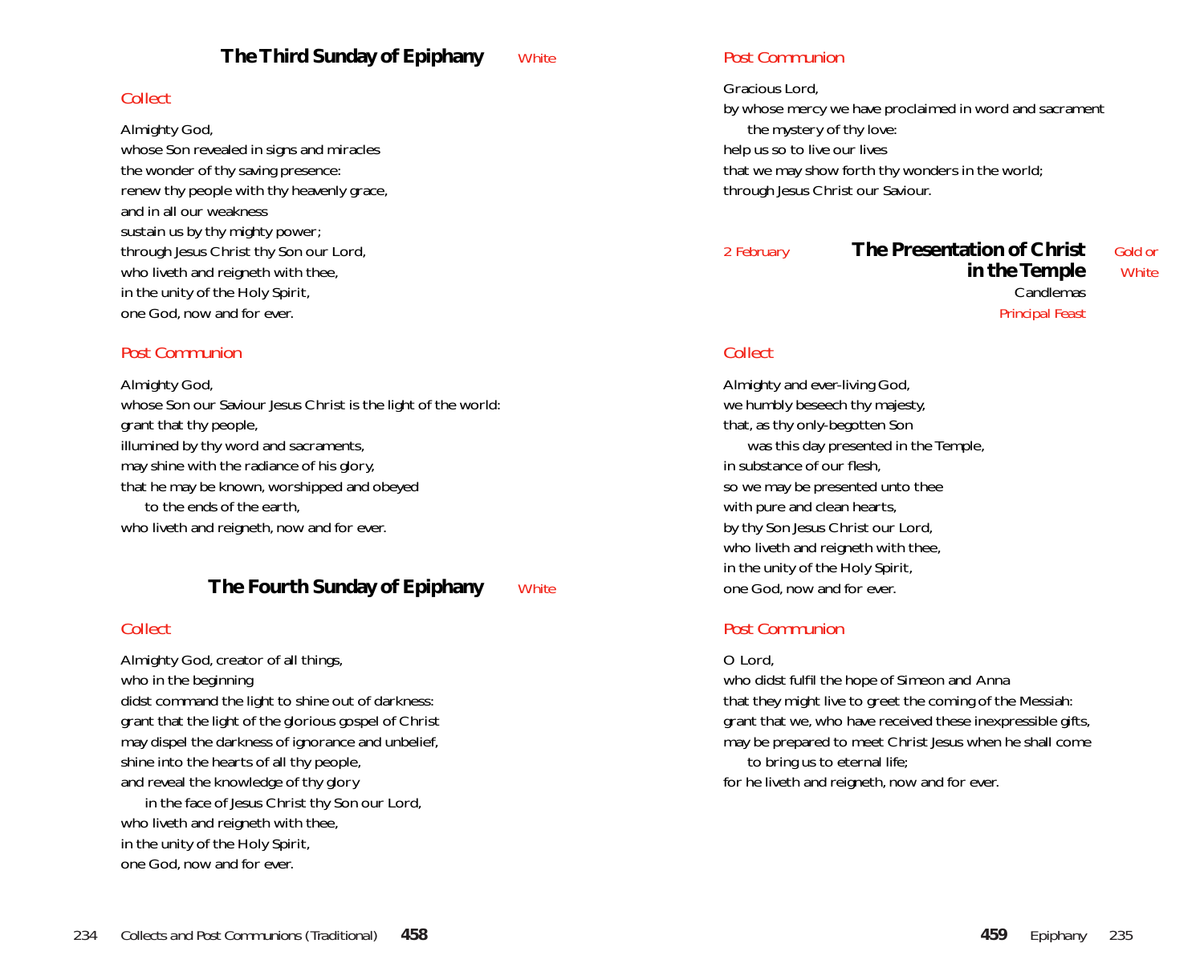# *¶ Ordinary Time*

## **The Fifth Sunday before Lent** *Green*

*This provision is always used from the day after the Presentation of Christ in the Temple until the first of the Sundays before Lent.*

#### *Collect*

Almighty God, by whose grace alone we are accepted and called to thy service: strengthen us by thy Holy Spirit and make us worthy of our calling; through Jesus Christ thy Son our Lord, who liveth and reigneth with thee, in the unity of the Holy Spirit, one God, now and for ever.

#### *Post Communion*

O God of truth, by whose grace we have seen with our eyes and touched with our hands the bread of life: strengthen our faith that we may grow in love for thee and for one another; through Jesus Christ our Lord.

#### **The Fourth Sunday before Lent** *Green*

#### *Collect*

O God, who knowest us to be set in the midst of so many and great dangers, that by reason of the frailty of our nature we cannot always stand upright: grant to us such strength and protection as may support us in all dangers and carry us through all temptations; through Jesus Christ thy Son our Lord, who liveth and reigneth with thee, in the unity of the Holy Spirit, one God, now and for ever.

#### *Post Communion*

Go before us, O Lord, in all our doings with thy most gracious favour, and further us with thy continual help, that in all our works begun, continued and ended in thee, we may glorify thy holy name, and finally by thy mercy obtain everlasting life; through Jesus Christ our Lord.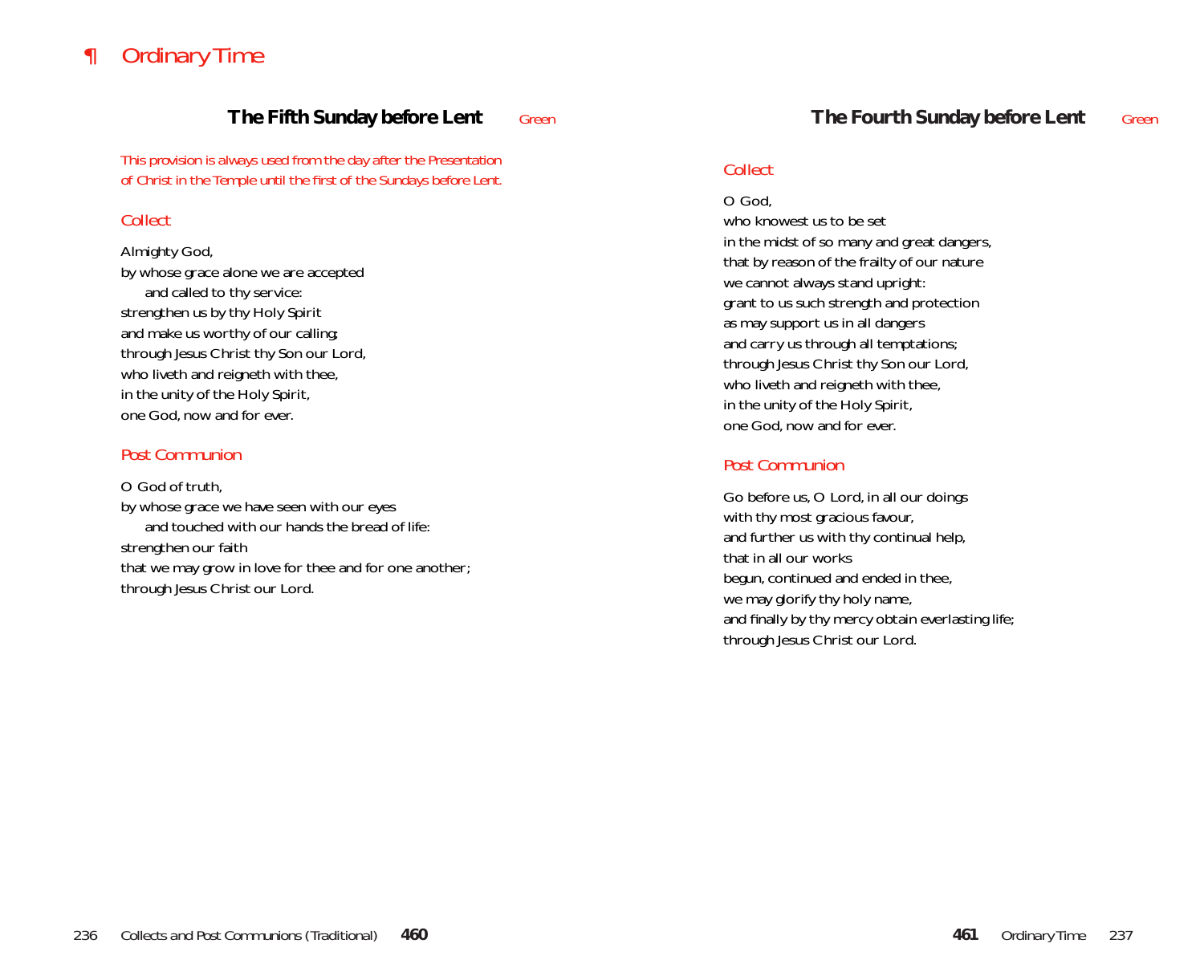O almighty God, who alone canst order the unruly wills and affections of the sinful: grant unto thy people that they may love the thing which thou commandest and desire that which thou dost promise, that so, among the sundry and manifold changes of the world, our hearts may surely there be fixed where true joys are to be found; through Jesus Christ thy Son our Lord, who liveth and reigneth with thee, in the unity of the Holy Spirit, one God, now and for ever.

### *Post Communion*

Merciful Father, who didst give thine only Son Jesus Christ to be for us the bread of life, that those who come to him should never hunger: draw us to him in faith and love, that we may eat and drink with him at his table in the kingdom, where he liveth and reigneth, now and for ever.

#### **The Second Sunday before Lent** *Green*

## *Collect*

Almighty God,

who hast created the heavens and the earth and hast made us in thine own image: teach us to discern thy hand in all thy works and thy likeness in all thy children; through Jesus Christ thy Son our Lord, who liveth and reigneth with thee, in the unity of the Holy Spirit, one God, now and for ever.

## *Post Communion*

O God our creator, by whose gift the tree of life was set at the heart of the earthly paradise, and the bread of life at the heart of thy Church: may we who have been nourished at thy table on earth be transformed by the glory of the Saviour's cross and enjoy the delights of eternity; through Jesus Christ our Lord.

## **The Sunday next before Lent** *Green*

#### *This provision is not used on or after Ash Wednesday.*

## *Collect*

Almighty Father, whose Son was revealed in majesty before he suffered death upon the cross: give us grace to perceive his glory, that we may be strengthened to suffer with him and be changed into his likeness, from glory to glory; who liveth and reigneth with thee, in the unity of the Holy Spirit, one God, now and for ever.

## *Post Communion*

O holy God, we behold thy glory in the face of Jesus Christ: grant that we who are partakers at his table may reflect his life in word and deed, that all the world may know his power to change and save; through Jesus Christ our Lord.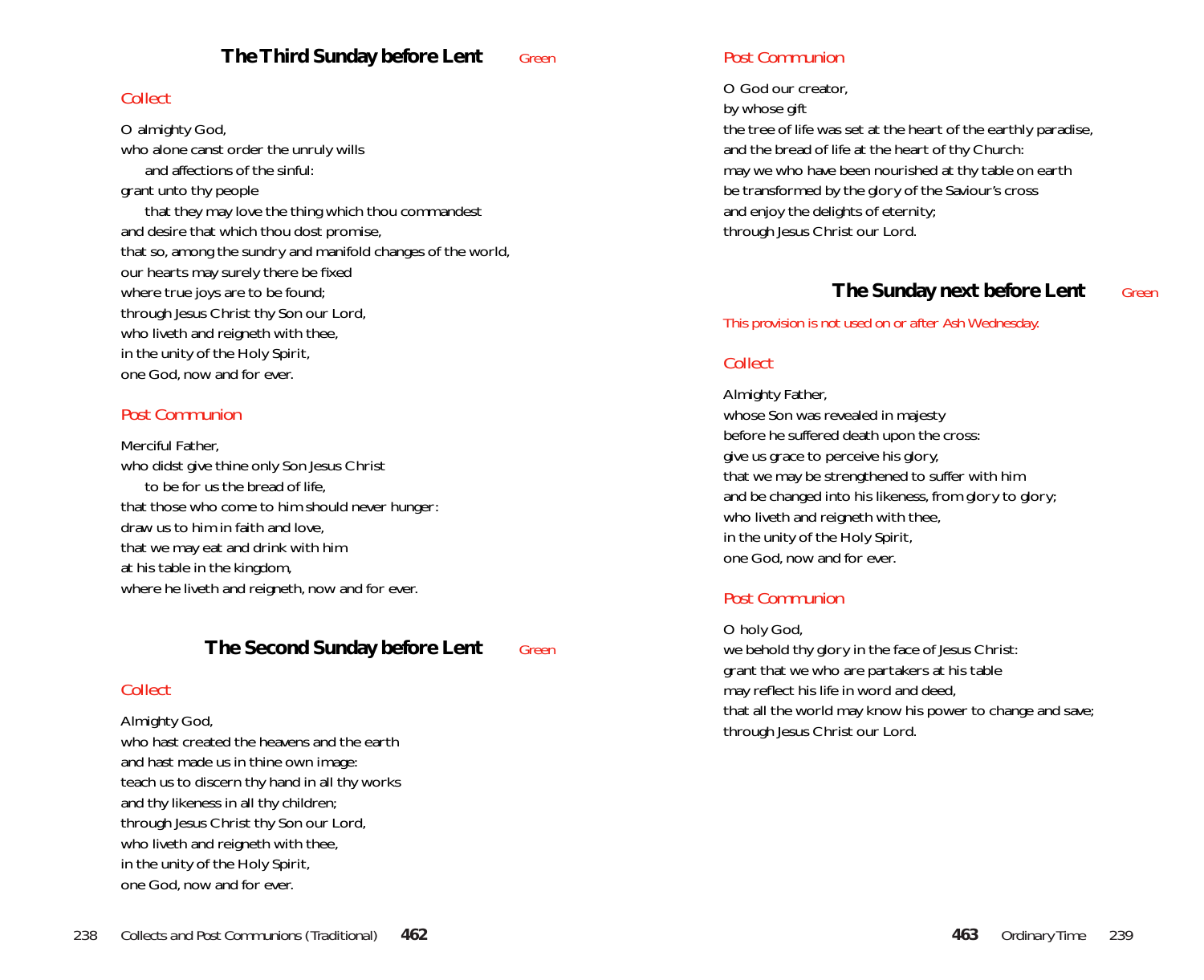#### **Ash Wednesday** *Purple or*

*Principal Holy Day Lent Array*

#### *Collect*

Almighty and everlasting God, who hatest nothing that thou hast made and dost forgive the sins of all them that are penitent: create and make in us new and contrite hearts that we, worthily lamenting our sins and acknowledging our wretchedness, may obtain of thee, the God of all mercy, perfect remission and forgiveness; through Jesus Christ thy Son our Lord, who liveth and reigneth with thee, in the unity of the Holy Spirit, one God, now and for ever.

*This Collect may be used as the Post Communion on any day from the First Sunday of Lent until the Saturday after the Fourth Sunday of Lent instead of the Post Communion provided.*

#### *Post Communion*

Almighty God, who hast given thine only Son to be unto us both a sacrifice for sin and also an example of godly life: give us grace that we may always most thankfully receive that his inestimable benefit, and also daily endeavour ourselves to follow the blessed steps of his most holy life; through Jesus Christ our Lord.

## **The First Sunday of Lent** *Purple or Lent Array*

#### *Collect*

Almighty God, whose Son Jesus Christ did fast forty days in the wilderness, and was tempted as we are, yet without sin: give us grace to discipline ourselves in obedience to thy Spirit; and, as thou knowest our weakness, so may we know thy power to save; through Jesus Christ thy Son our Lord, who liveth and reigneth with thee, in the unity of the Holy Spirit, one God, now and for ever.

## *Post Communion*

O Lord our God, who hast renewed us with the living bread from heaven, and dost thereby nourish our faith, increase our hope, and strengthen our love: incline our hearts always to hunger for him who is the true and living bread, and give us grace to live by every word that proceedeth out of thy mouth; through Jesus Christ our Lord.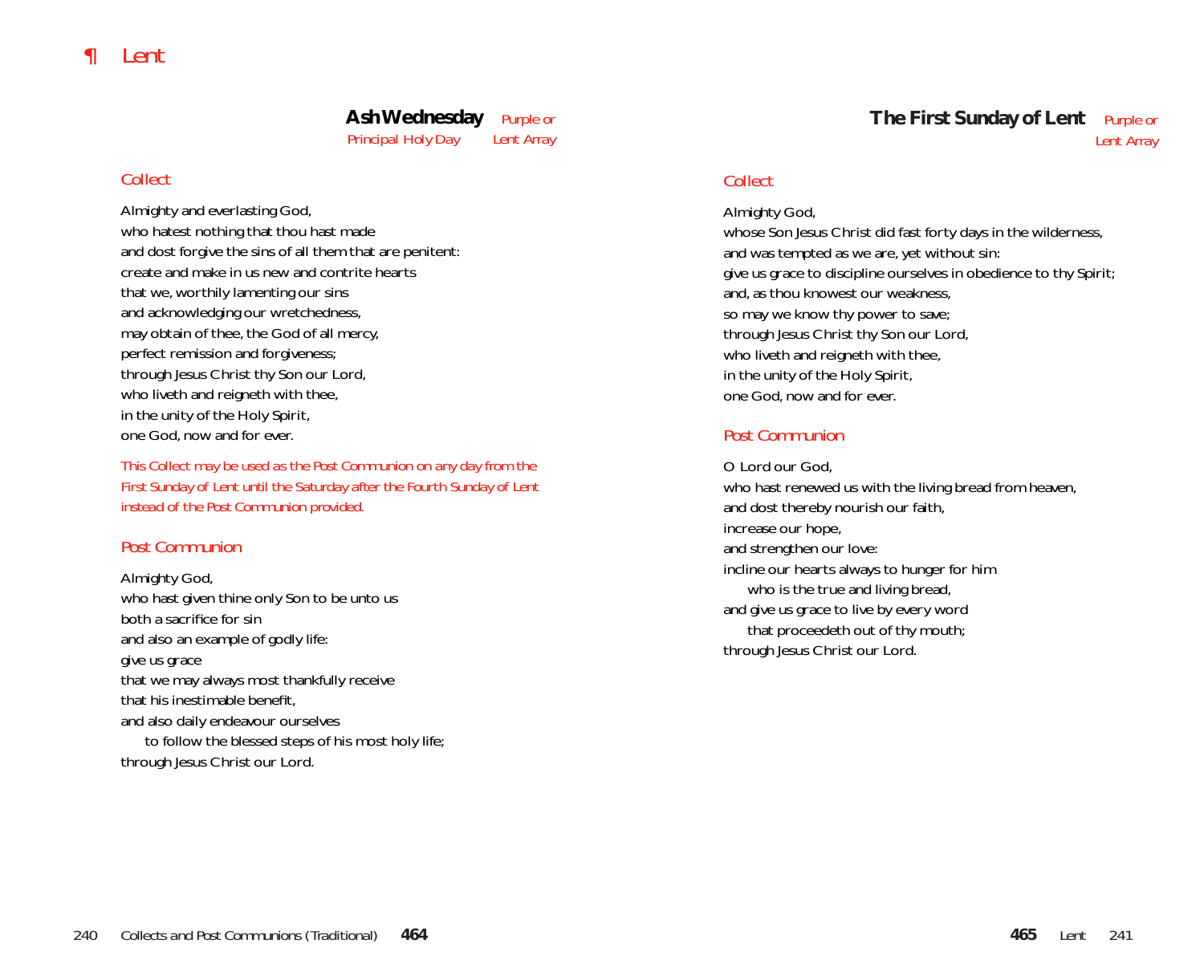## **The Second Sunday of Lent** *Purple or*

*Lent Array*

## *Collect*

#### Almighty God,

who showest to them that be in error the light of thy truth, to the intent that they may return into the way of righteousness: grant unto all them that are admitted into the fellowship of Christ's religion, that they may eschew those things that are contrary to their profession, and follow all such things as are agreeable to the same; through our Lord Jesus Christ, who liveth and reigneth with thee, in the unity of the Holy Spirit, one God, now and for ever.

### *Post Communion*

Almighty God, who seest that we have no power of ourselves to help ourselves: keep us both outwardly in our bodies, and inwardly in our souls; that we may be defended from all adversities which may happen to the body, and from all evil thoughts which may assault and hurt the soul; through Jesus Christ our Lord.

> **The Third Sunday of Lent** *Purple or Lent Array*

## *Collect*

#### Almighty God,

whose most dear Son went not up to joy but first he suffered pain, and entered not into glory before he was crucified: mercifully grant that we, walking in the way of the cross, may find it none other than the way of life and peace; through Jesus Christ thy Son our Lord, who liveth and reigneth with thee, in the unity of the Holy Spirit, one God, now and for ever.

## *Post Communion*

Lord, we beseech thee, grant thy people grace to withstand the temptations of the world, the flesh and the devil, and with pure hearts and minds to follow thee, the only God; through Jesus Christ our Lord.

## **The Fourth Sunday of Lent** *Purple or*

*Lent Array*

#### *Mothering Sunday may be celebrated in preference to the provision for the Fourth Sunday of Lent.*

#### *Collect*

O Lord, we beseech thee, absolve thy people from their offences, that through thy bountiful goodness we may all be delivered from the bands of those sins which by our frailty we have committed; grant this, O heavenly Father, for Jesus Christ's sake, our blessed Lord and Saviour, who liveth and reigneth with thee. in the unity of the Holy Spirit, one God, now and for ever.

## *Post Communion*

Lord God, whose blessed Son our Saviour gave his back to the smiters and hid not his face from shame: give us grace to endure the sufferings of this present time with sure confidence in the glory that shall be revealed; through Jesus Christ our Lord.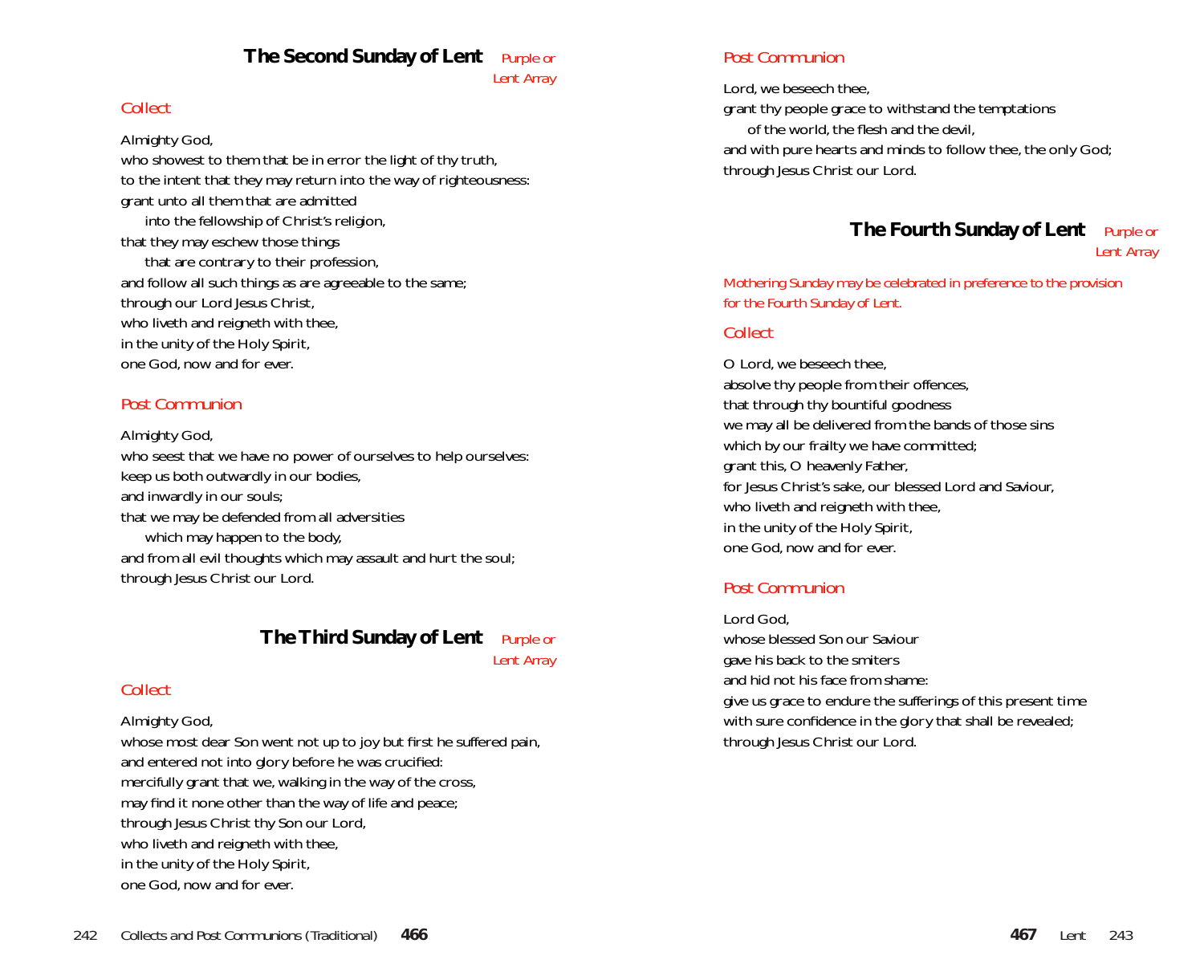## **Mothering Sunday** *Purple or*

*Lent Array*

*Mothering Sunday may be celebrated in preference to the provision for the Fourth Sunday of Lent.*

## *Collect*

Merciful God, whose Son Jesus Christ, the child of Mary, shared the life of a home in Nazareth and on the cross drew the whole human family to himself: strengthen us in our daily lives that in joy and sorrow we may know the power of thy presence to bind together and to heal; through Jesus Christ thy Son our Lord, who liveth and reigneth with thee, in the unity of the Holy Spirit, one God, now and for ever.

## *Post Communion*

God of love, who in this sacrament dost feed us with the food and drink of eternal life even as a mother feedeth her children at the breast: mercifully grant that we who have tasted thy goodness may grow in grace within the household of faith; through Jesus Christ our Lord.

## *Collect*

Most merciful God, who by the death and resurrection of thy Son Jesus Christ hast delivered and saved the world: grant that by faith in him who suffered on the cross we may triumph in the power of his victory; through Jesus Christ thy Son our Lord, who liveth and reigneth with thee, in the unity of the Holy Spirit, one God, now and for ever.

## *Post Communion*

Lord Jesus Christ, who hast taught us that what we do for the least of our brothers and sisters we do also for thee: give us the will to be the servant of others as thou wast the servant of all, who gavest up thy life and didst die for us, yet livest and reignest, now and for ever.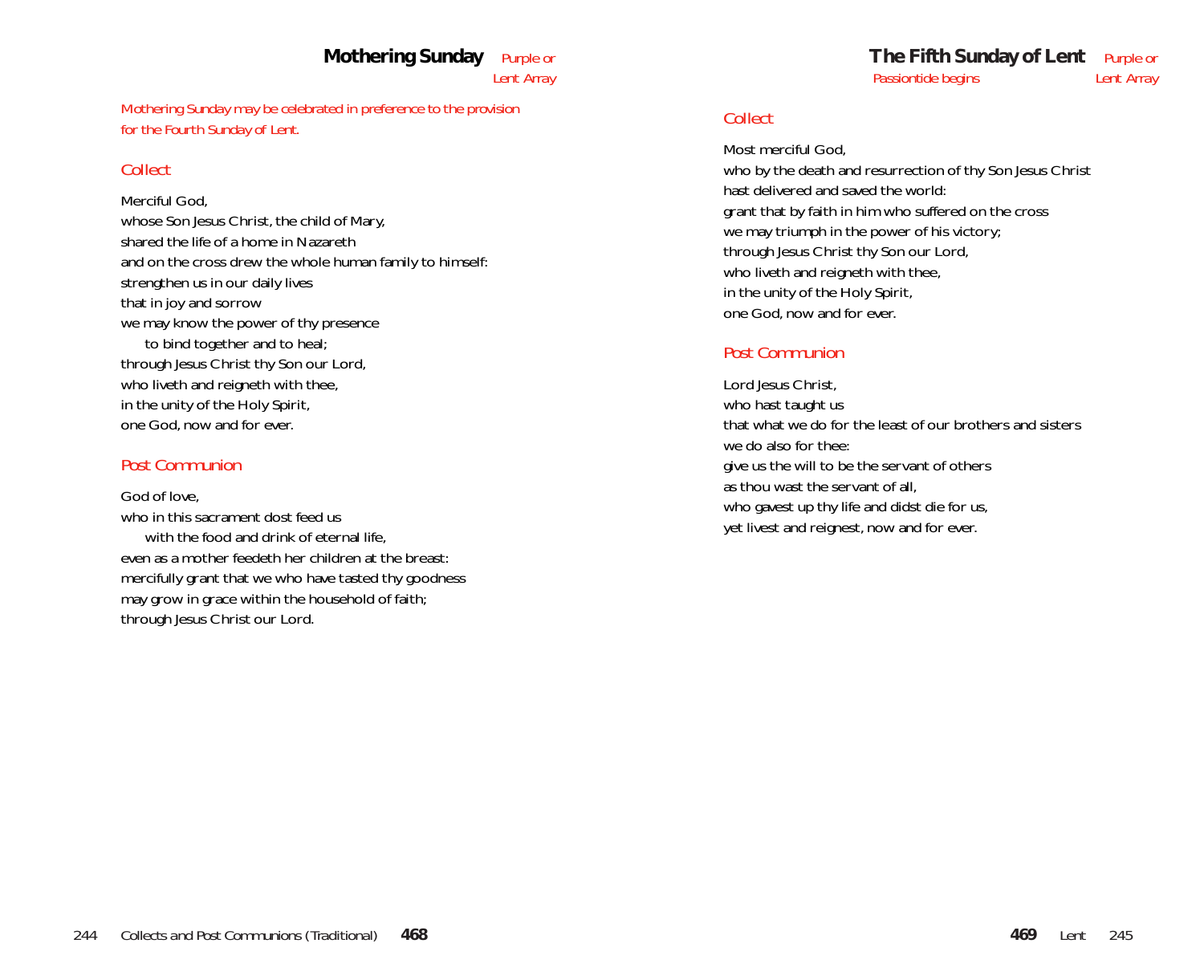### **Palm Sunday** *Red*

#### *Collect*

Almighty and everlasting God, who of thy tender love towards the world hast sent thy Son our Saviour Jesus Christ to take upon him our flesh and to suffer death upon the cross: grant that we may follow the example of his patience and humility, and also be made partakers of his resurrection; through Jesus Christ thy Son our Lord, who liveth and reigneth with thee, in the unity of the Holy Spirit, one God, now and for ever.

#### *Post Communion*

Lord Jesus Christ, who didst humble thyself by taking the form of a servant and wast obedient even unto the death of the cross for our salvation: grant us the mind to follow thee and to proclaim thee as Lord and King, to the glory of God the Father.

#### **Maundy Thursday** *White*

*Principal Holy Day*

*At Morning and Evening Prayer the Collect of Palm Sunday is used. At Holy Communion this Collect is used.*

#### *Collect*

God our Father, who hast invited us to share in the supper which thy Son hath given to his Church that it may proclaim his death until he comes: may he nourish us by his presence, and unite us in his love; who liveth and reigneth with thee, in the unity of the Holy Spirit, one God, now and for ever.

Lord Jesus Christ, we thank thee that in this wonderful sacrament thou hast given us a memorial of thy passion: grant us so to reverence the sacred mysteries of thy body and blood that we may know within ourselves and show forth in our lives the fruits of thy redemption; for thou livest and reignest, now and for ever.

#### **Good Friday** *Hangings*

*Principal Holy Day removed:*

*red for the liturgy*

#### *Collect*

Almighty God, we beseech thee graciously to behold this thy family for which our Lord Jesus Christ was contented to be betrayed and given up into the hands of sinners and to suffer death upon the cross; who now liveth and reigneth with thee, in the unity of the Holy Spirit, one God, now and for ever.

#### **Easter Eve** *Hangings removed*

*Collect*

Grant, O Lord, that as we are baptized into the death of thy blessed Son our Saviour Jesus Christ, so by continually mortifying our corrupt affections we may be buried with him; and that through the grave and gate of death we may pass to our joyful resurrection; for his merits, who died and was buried and rose again for us, thy Son Jesus Christ our Lord.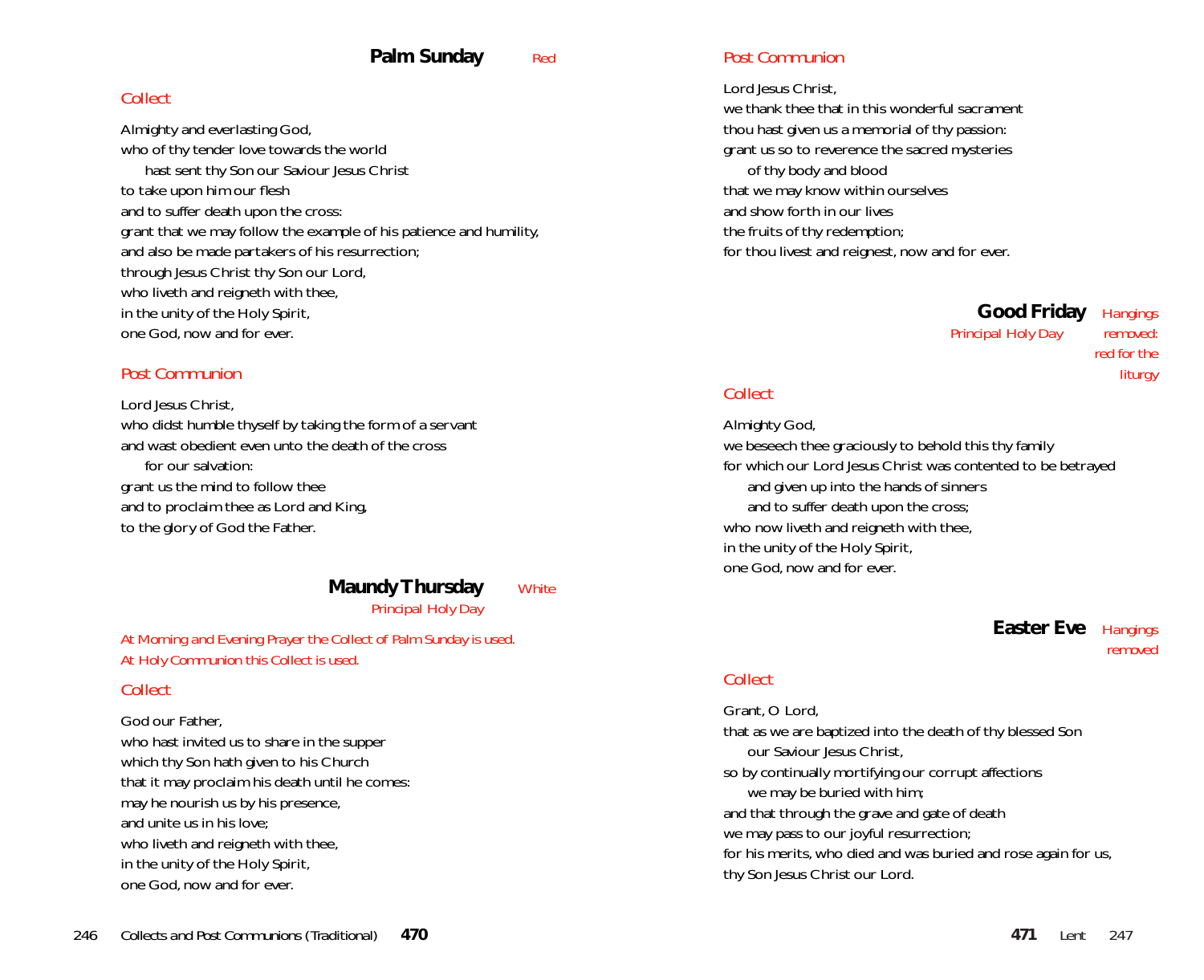# *¶ Easter*

**Easter Day** *Gold or*

*Principal Feast White*

#### *Collect*

Lord of all life and power, who through the mighty resurrection of thy Son hast overcome the old order of sin and death to make all things new in him: grant that we, being dead to sin and alive to thee in Jesus Christ, may reign with him in glory; to whom with thee and the Holy Spirit be praise and honour, glory and might, now and in all eternity.

#### *Post Communion*

God of Life, who for our redemption didst give thine only-begotten Son to the death of the cross, and by his glorious resurrection hast delivered us from the power of our enemy: grant us so to die daily unto sin that we may evermore live with him in the joy of his risen life; through Jesus Christ our Lord.

#### **The Second Sunday of Easter** *White*

## *Collect*

Almighty Father, who hast given thine only Son to die for our sins and to rise again for our justification: grant us so to put away the leaven of malice and wickedness that we may alway serve thee in pureness of living and truth; through the merits of Jesus Christ thy Son our Lord, who liveth and reigneth with thee, in the unity of the Holy Spirit, one God, now and for ever.

## *Post Communion*

Lord God our Father, who through our Saviour Jesus Christ hast assured us of eternal life and in baptism made us one with him: deliver us from the death of sin and raise us to new life in thy love, in the fellowship of the Holy Spirit, by the grace of our Lord Jesus Christ.

## **The Third Sunday of Easter** *White*

#### *Collect*

Almighty Father, who in thy great mercy gladdened the disciples with the sight of the risen Lord: give us such knowledge of his presence with us, that we may be strengthened and sustained by his risen life and serve thee continually in righteousness and truth; through Jesus Christ thy Son our Lord, who liveth and reigneth with thee, in the unity of the Holy Spirit, one God, now and for ever.

## *Post Communion*

O living God, whose Son made himself known to his disciples in the breaking of the bread: open the eyes of our faith, that we may see him in all his redeeming work; who liveth and reigneth, now and for ever.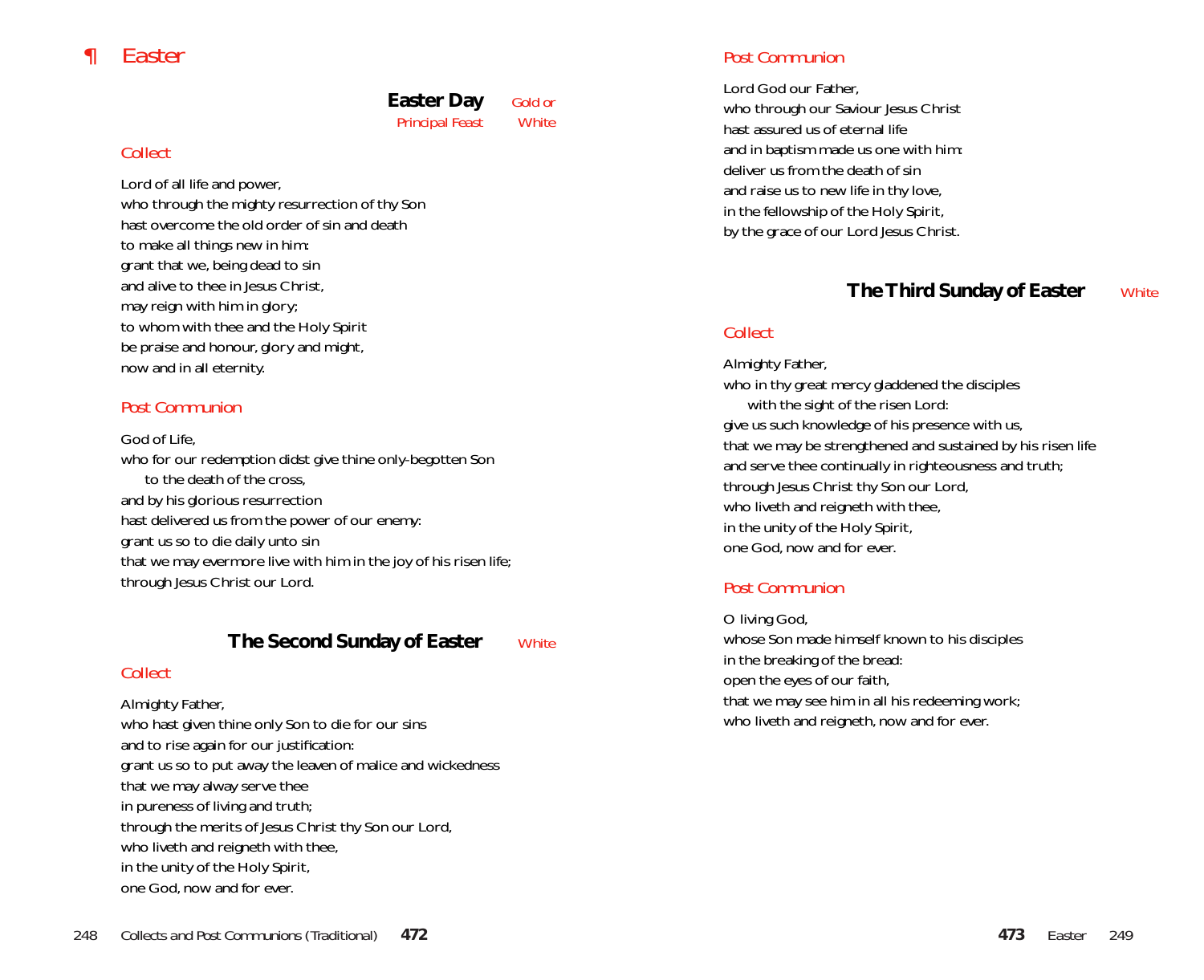Almighty God, whose Son Jesus Christ is the resurrection and the life: raise us, who trust in him, from the death of sin unto the life of righteousness, that we may seek those things which are above, where he liveth and reigneth with thee, in the unity of the Holy Spirit, one God, now and for ever.

## *Post Communion*

O merciful Father, who gavest thy Son Jesus Christ to be the good shepherd, and in his love for us to lay down his life and rise again: keep us ever under his protection, and give us grace to follow in his steps; through Jesus Christ our Lord.

## **The Fifth Sunday of Easter** *White*

## *Collect*

Almighty God, who through thine only-begotten Son Jesus Christ hast overcome death and opened unto us the gate of everlasting life: we humbly beseech thee that, as by thy grace preceding us thou dost put into our minds good desires, so by thy continual help we may bring the same to good effect; through Jesus Christ thy Son our Lord, who liveth and reigneth with thee, in the unity of the Holy Spirit, one God, now and for ever.

## *Post Communion*

Eternal God, whose Son Jesus Christ is the way, the truth and the life: grant us grace to walk in his way, to rejoice in his truth, and to share his risen life; who liveth and reigneth, now and for ever.

## **The Sixth Sunday of Easter** *White*

*This provision is not used on or after Ascension Day.*

## *Collect*

God our redeemer, who hast delivered us from the power of darkness and brought us into the kingdom of thy Son: grant, that as by his death he hath recalled us to life, so by his continual presence in us he may raise us to eternal joy; through Jesus Christ thy Son our Lord, who liveth and reigneth with thee, in the unity of the Holy Spirit, one God, now and for ever.

## *Post Communion*

O God our Father, whose Son Jesus Christ doth give the water of eternal life: may we ever thirst for thee, the spring of life and fountain of goodness, through him who liveth and reigneth, now and for ever.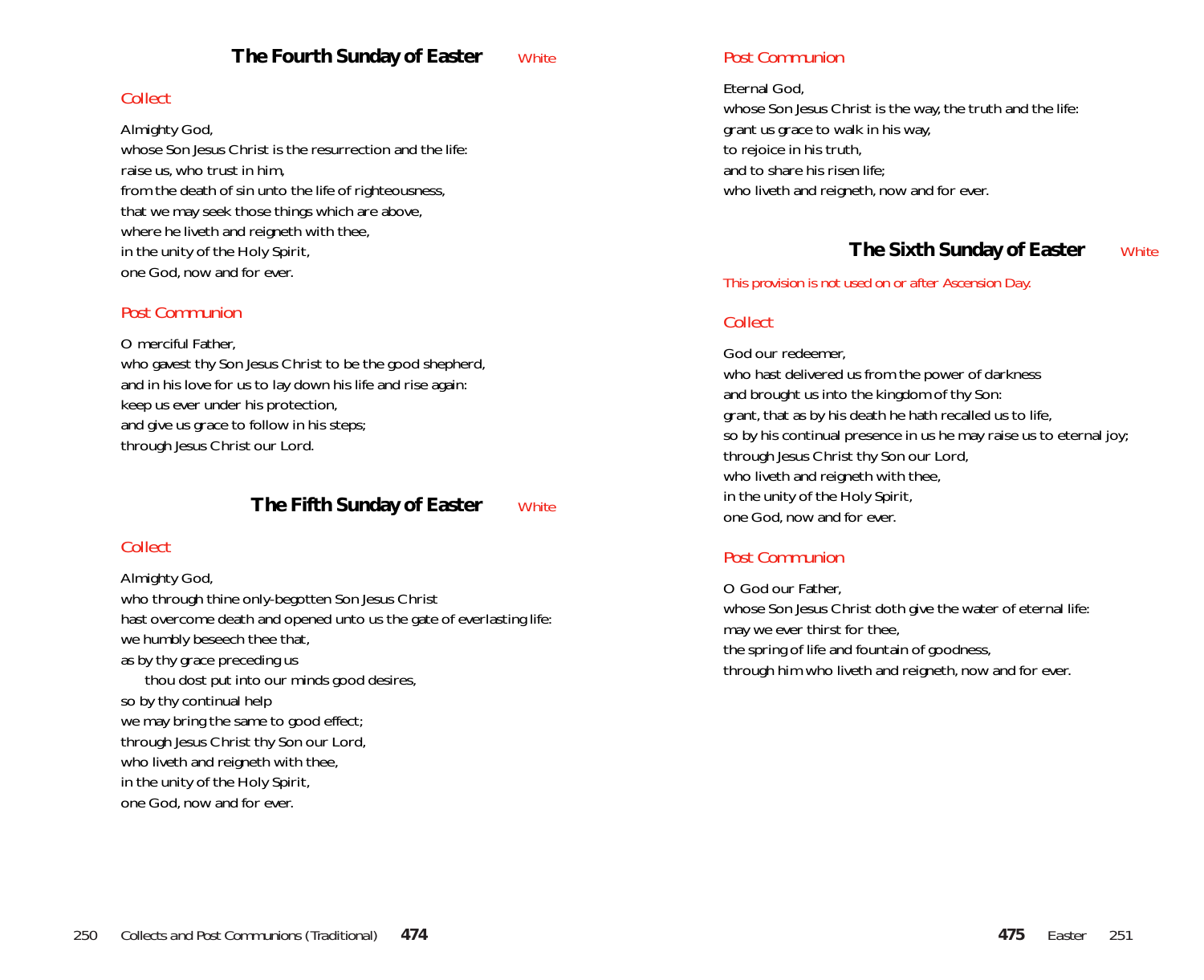## **Ascension Day** *Gold or Principal Feast White*

#### *Collect*

Grant, we beseech thee, almighty God, that like as we do believe thy only-begotten Son our Lord Jesus Christ to have ascended into the heavens; so we may also in heart and mind thither ascend and with him continually dwell, who liveth and reigneth with thee, in the unity of the Holy Spirit, one God, now and for ever.

#### *Post Communion*

O God our Father, who in Christ hast raised up our humanity and fed us with the bread of heaven: mercifully grant that, nourished with such spiritual blessings, we may set our hearts in the heavenly places; through Jesus Christ our Lord.

## **The Seventh Sunday of Easter** *White*

Sunday after Ascension Day

## *Collect*

O God the King of glory, who hast exalted thine only Son Jesus Christ with great triumph unto thy kingdom in heaven: we beseech thee, leave us not comfortless, but send to us thine Holy Spirit to comfort us and exalt us unto the same place

whither our Saviour Christ is gone before; who liveth and reigneth with thee, in the unity of the Holy Spirit, one God, now and for ever.

## *Post Communion*

Eternal God, giver of love and power, whose Son Jesus Christ hath sent us into all the world to preach the gospel of his kingdom: so confirm us in this mission that our lives may show forth the good news which we proclaim; through Jesus Christ our Lord.

> **Day of Pentecost** *Red* Whit Sunday *Principal Feast*

*This provision is not used on the weekdays after the Day of Pentecost.*

## *Collect*

God, who as at this time didst teach the hearts of thy faithful people by sending to them the light of thy Holy Spirit: grant us by the same Spirit to have a right judgement in all things and evermore to rejoice in his holy comfort; through the merits of Christ Jesus our Saviour, who liveth and reigneth with thee, in the unity of the same Spirit, one God, now and for ever.

## *Post Communion*

O faithful God, who didst fulfil the promise of Easter by sending to us thy Holy Spirit and opening to every race and nation the way of eternal life: open our lips by the same Spirit, that every tongue may tell of thy glory; through Jesus Christ our Lord.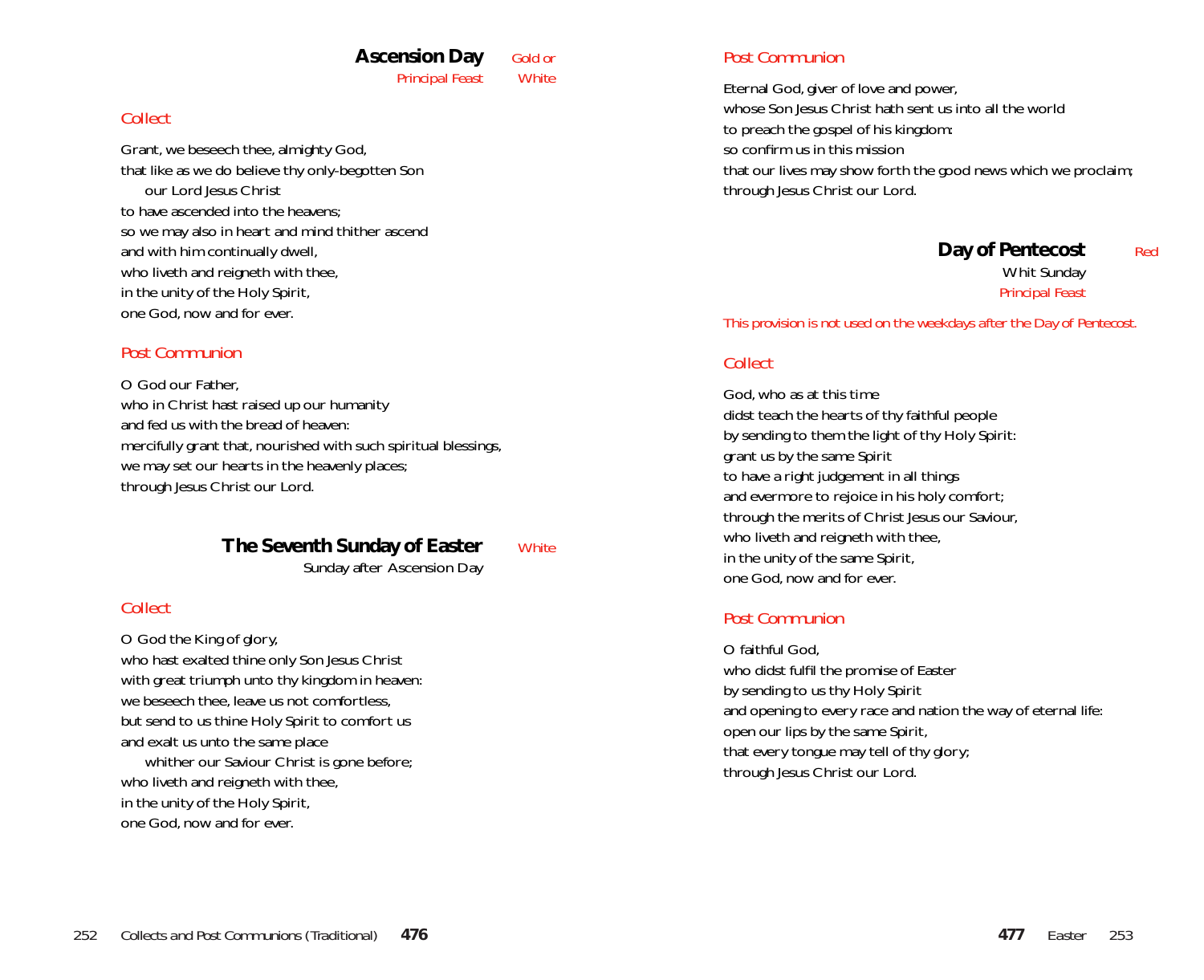# *¶ Ordinary Time*

## **The Weekdays after the Day of Pentecost** *Green*

#### *Collect*

O Lord, from whom all good things do come: grant to us thy humble servants, that by thy holy inspiration we may think those things that be good and, by thy merciful guiding may perform the same; through Jesus Christ thy Son our Lord, who liveth and reigneth with thee, in the unity of the Holy Spirit, one God, now and for ever.

#### *Post Communion*

O God of love, who in this sacrament dost make us one family in thy Son Jesus Christ, one in the sharing of his body and blood and one in the communion of his Spirit: help us so to grow in love for one another that we may come to the full maturity of the Body of Christ; through Jesus Christ our Saviour.

**Trinity Sunday** *Gold or*

*Principal Feast White*

#### *Collect*

Almighty and everlasting God, who hast given unto us thy servants grace, by the confession of a true faith, to acknowledge the glory of the eternal Trinity and, in the power of the divine majesty, to worship the Unity: we beseech thee that thou wouldest keep us steadfast in this faith and evermore defend us from all adversities; who livest and reignest, one God, now and for ever.

*Post Communion*

Almighty and eternal God, who hast revealed thyself as Father, Son and Holy Spirit, and dost ever live and reign in the perfect unity of love: hold us firm in this faith, that we may know thee in all thy ways and evermore rejoice in thy eternal glory; who art three Persons yet one God, now and for ever.

#### *The Thursday after Trinity Sunday may be observed as*

### **The Day of Thanksgiving for the** *White* **Institution of Holy Communion** (Corpus Christi)

#### *Collect*

Lord Jesus Christ, we thank thee that in this wonderful sacrament thou hast given us a memorial of thy passion: grant us so to reverence the sacred mysteries of thy body and blood that we may know within ourselves and show forth in our lives the fruits of thy redemption; who livest and reignest with the Father in the unity of the Holy Spirit, one God, now and for ever.

#### *Post Communion*

All praise be to thee, our God and Father, for that thou hast fed us with the bread of heaven and hast quenched our thirst from the true vine: grant that we, being grafted into Christ, may grow together in unity and be partakers of his heavenly feast; through Jesus Christ our Lord.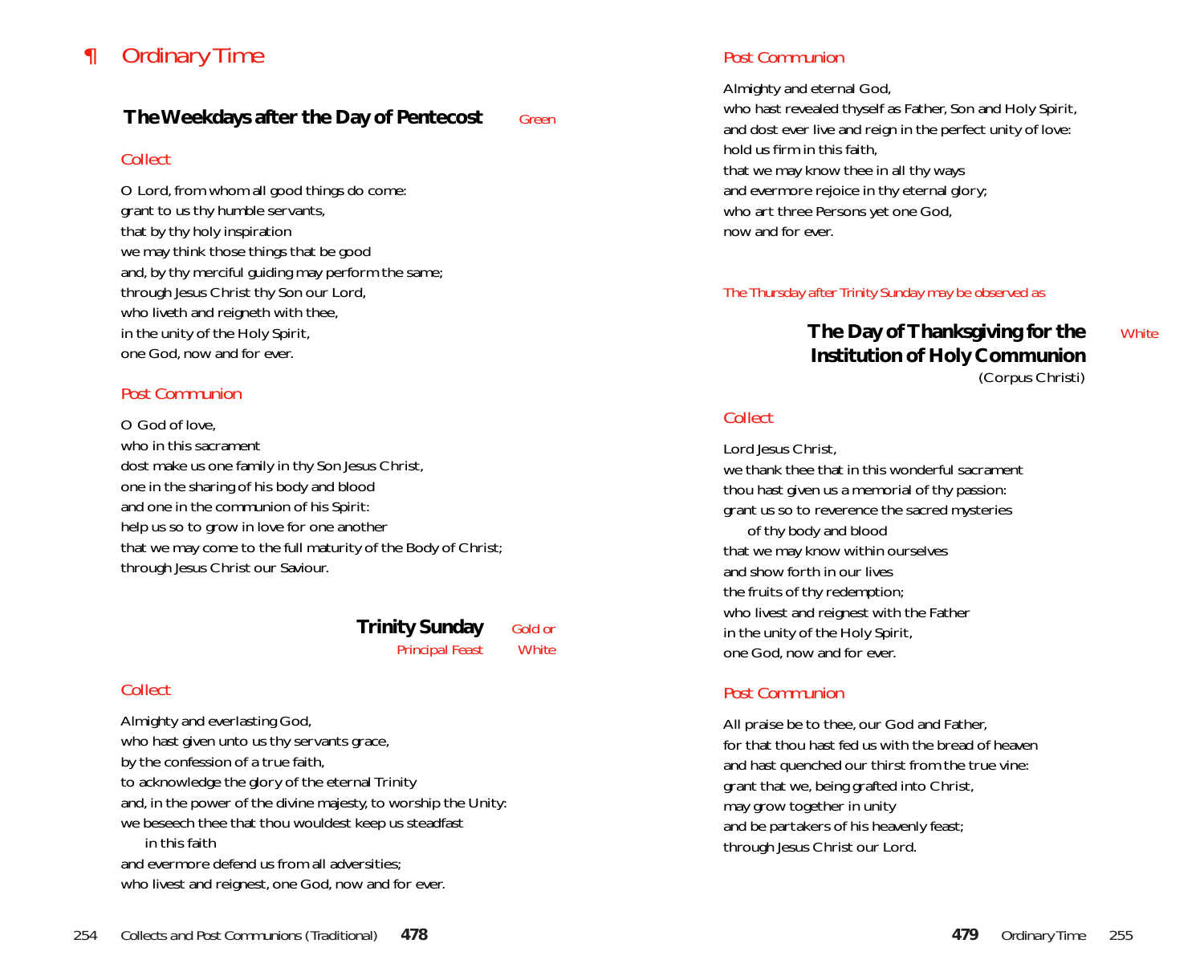#### O God,

the strength of all them that put their trust in thee, mercifully accept our prayers and, because through the weakness of our mortal nature we can do no good thing without thee, grant us the help of thy grace that, in keeping of thy commandments, we may please thee, both in will and deed; through Jesus Christ thy Son our Lord, who liveth and reigneth with thee, in the unity of the Holy Spirit, one God, now and for ever.

#### *Post Communion*

Everlasting Father, we thank thee that thou dost nourish us with these thy heavenly gifts: by this sacrament strengthen us in faith, build us up in hope and make us grow in love; for the sake of Jesus Christ our Lord.

## **The Second Sunday after Trinity** *Green*

#### *Collect*

O Lord, who hast taught us that all our doings without charity are nothing worth: send thy Holy Spirit and pour into our hearts that most excellent gift of charity, the very bond of peace and of all virtues without which whosoever liveth is counted dead before thee: grant this for thine only Son Jesus Christ's sake, who liveth and reigneth with thee, in the unity of the Holy Spirit, one God, now and for ever.

#### *Post Communion*

O loving Father, we thank thee for feeding us at the supper of thy Son: sustain us with thy Spirit that we, serving thee here on earth, may come at last to the fullness of thy joy in heaven and be partakers of thine eternal banquet with Jesus Christ our Lord.

## **The Third Sunday after Trinity** *Green*

#### *Collect*

Almighty God, who hast broken the tyranny of sin and hast sent the Spirit of thy Son into our hearts, whereby we call thee Father: give us grace to dedicate our freedom to thy service, that the whole world may be brought to the glorious liberty of the children of God; through Jesus Christ thy Son our Lord, who liveth and reigneth with thee, in the unity of the Holy Spirit, one God, now and for ever.

## *Post Communion*

O God, whose beauty is beyond our imagining and whose power we cannot comprehend: show us thy glory as far as we can grasp it, and shield us from knowing more than we can bear until we may look upon thee without fear; through Jesus Christ our Saviour.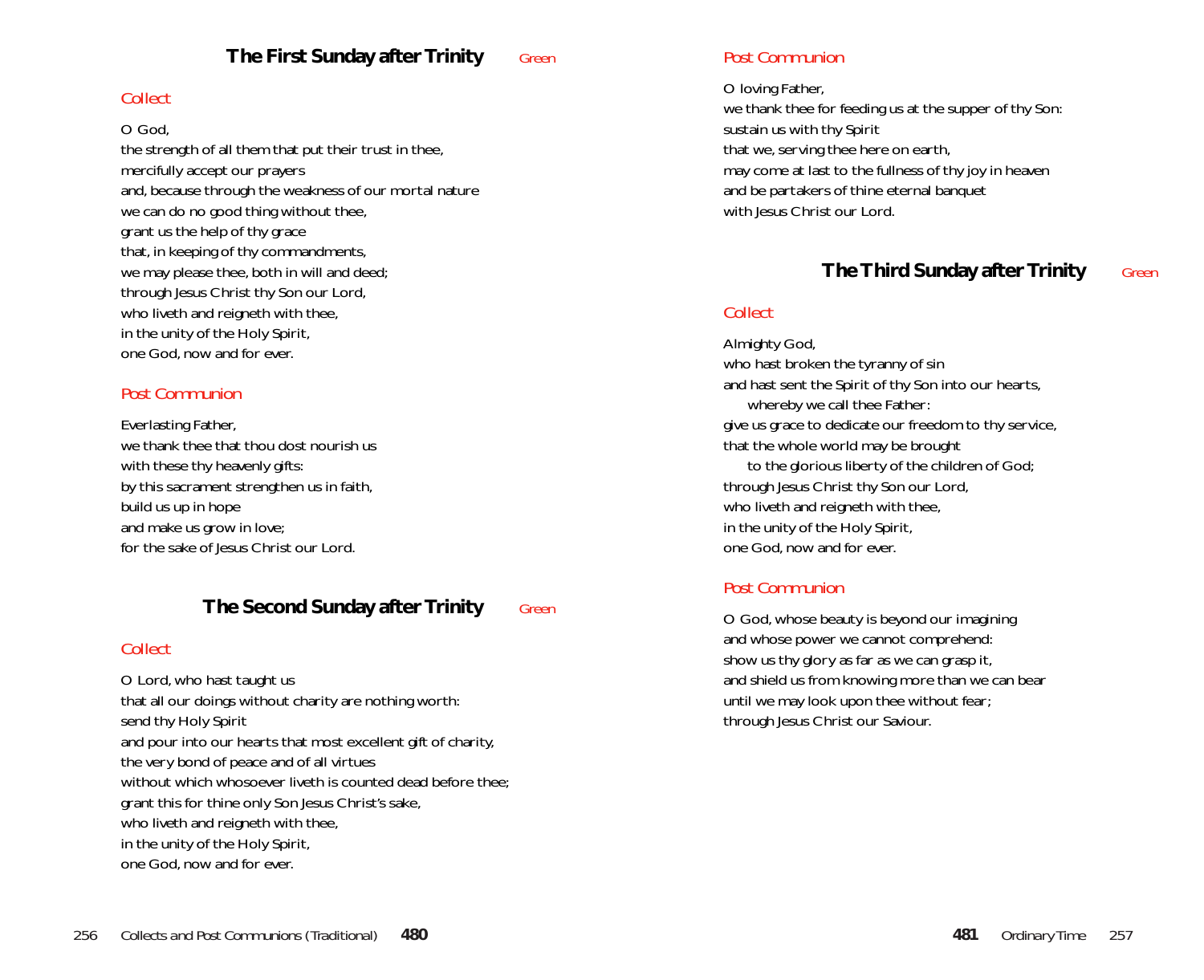O God, the protector of all that trust in thee, without whom nothing is strong, nothing is holy: increase and multiply upon us thy mercy that, thou being our ruler and guide, we may so pass through things temporal that we lose not our hold on things eternal; grant this, O heavenly Father, for Jesus Christ's sake our Lord, who liveth and reigneth with thee, in the unity of the Holy Spirit, one God, now and for ever.

#### *Post Communion*

Everlasting God, comforter to the afflicted and healer to the broken, who hast nourished us at the table of life and hope: teach us the ways of gentleness and peace that all the world may acknowledge the kingdom of thy Son Jesus Christ our Lord.

## **The Fifth Sunday after Trinity** *Green*

#### *Collect*

Almighty and everlasting God, by whose Spirit the whole body of the Church is governed and sanctified: hear our prayer which we offer for all thy faithful people, that in their vocation and ministry they may serve thee in holiness and truth, to the glory of thy name; through our Lord and Saviour Jesus Christ, who liveth and reigneth with thee, in the unity of the Holy Spirit, one God, now and for ever.

#### *Post Communion*

Grant, O Lord, we beseech thee, that the course of this world may be so peaceably ordered by thy governance that thy Church may joyfully serve thee in all godly quietness; through Jesus Christ our Lord.

## **The Sixth Sunday after Trinity** *Green*

#### *Collect*

O God, who hast prepared for them that love thee such good things as pass our understanding: pour into our hearts such love toward thee that we, loving thee in all things and above all things, may obtain thy promises which exceed all that we can desire; through Jesus Christ thy Son our Lord, who liveth and reigneth with thee, in the unity of the Holy Spirit, one God, now and for ever.

## *Post Communion*

O God of our pilgrimage, who hast led us to the living water: refresh and sustain us as we go forward on our journey, in the name of Jesus Christ our Lord.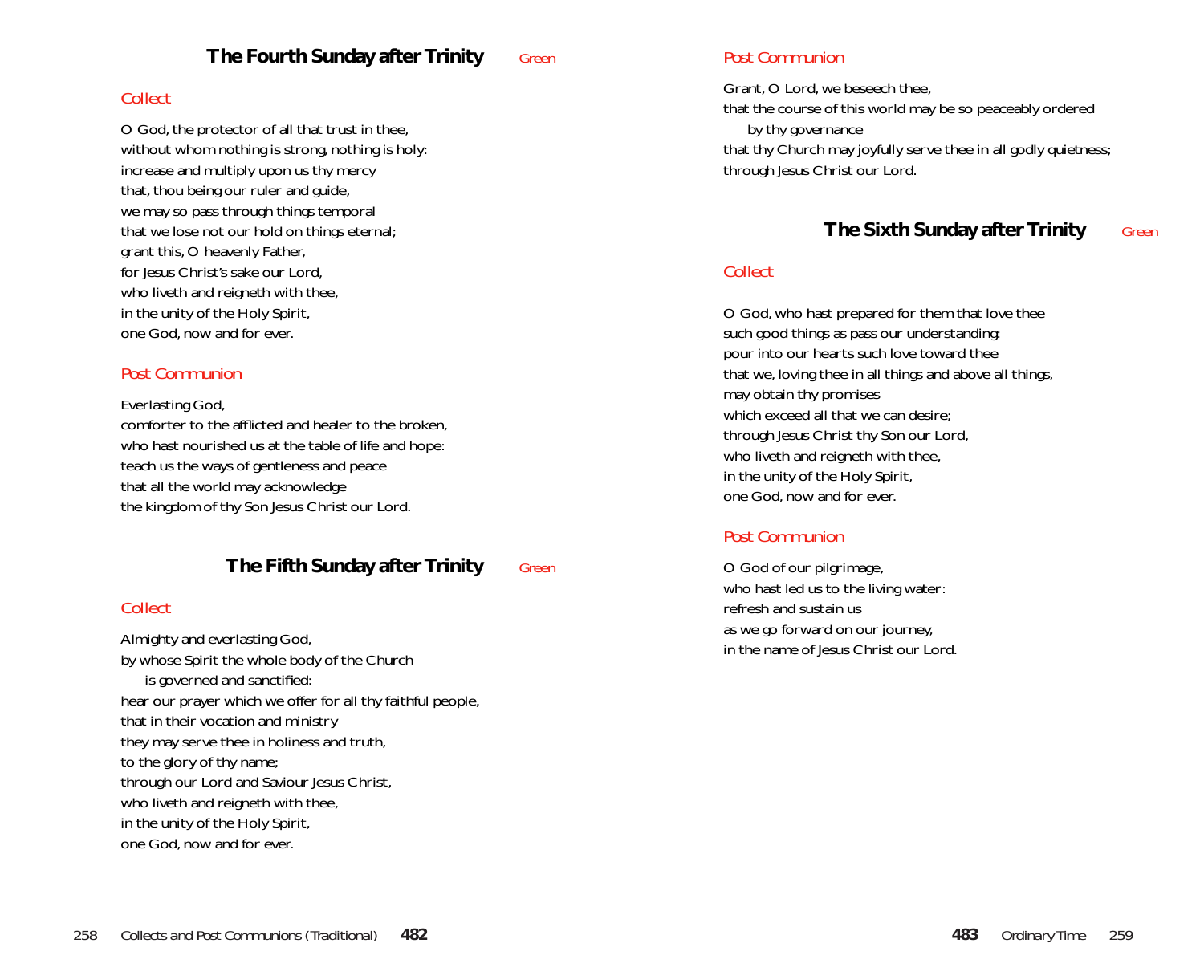Lord of all power and might, who art the author and giver of all good things: graft in our hearts the love of thy name, increase in us true religion, nourish us with all goodness, and of thy great mercy keep us in the same; through Jesus Christ thy Son our Lord, who liveth and reigneth with thee, in the unity of the Holy Spirit, one God, now and for ever.

### *Post Communion*

Lord God, whose Son is the true vine, the source of life, who ever giveth himself that the world may live: may we so receive within ourselves the power of his death and passion that in his cup of salvation we may partake of his glory and also be made perfect in his love; who liveth and reigneth, now and for ever.

## **The Eighth Sunday after Trinity** *Green*

## *Collect*

O almighty Lord and everlasting God, vouchsafe, we beseech thee, to direct, sanctify and govern both our hearts and bodies

in the ways of thy laws and in the works of thy commandments, that through thy most mighty protection, both here and ever, we may be preserved in body and soul; through our Lord and Saviour Jesus Christ, who liveth and reigneth with thee, in the unity of the Holy Spirit, one God, now and for ever.

## *Post Communion*

Strengthen for service, Lord, the hands that have taken holy things; may the ears which have heard thy word be deaf to clamour and dispute; may the tongues which have sung thy praise be free from deceit; may the eyes which have seen the tokens of thy love shine with the light of hope; and may the bodies which have been fed with thy body be refreshed with the fullness of thy life; glory be to thee for ever.

## **The Ninth Sunday after Trinity** *Green*

## *Collect*

Almighty God, who didst send thy Holy Spirit to be the life and light of thy Church: open our hearts to the riches of thy grace, that we may bring forth the fruit of the Spirit in love and joy and peace; through Jesus Christ thy Son our Lord, who liveth and reigneth with thee, in the unity of the Holy Spirit, one God, now and for ever.

## *Post Communion*

Holy Father, who didst gather us around the table of thy Son that we, with all thy household, might partake of this holy food: in that new world wherein the fullness of thy peace is revealed, gather people of every race and tongue to share in the eternal banquet of Jesus Christ our Lord.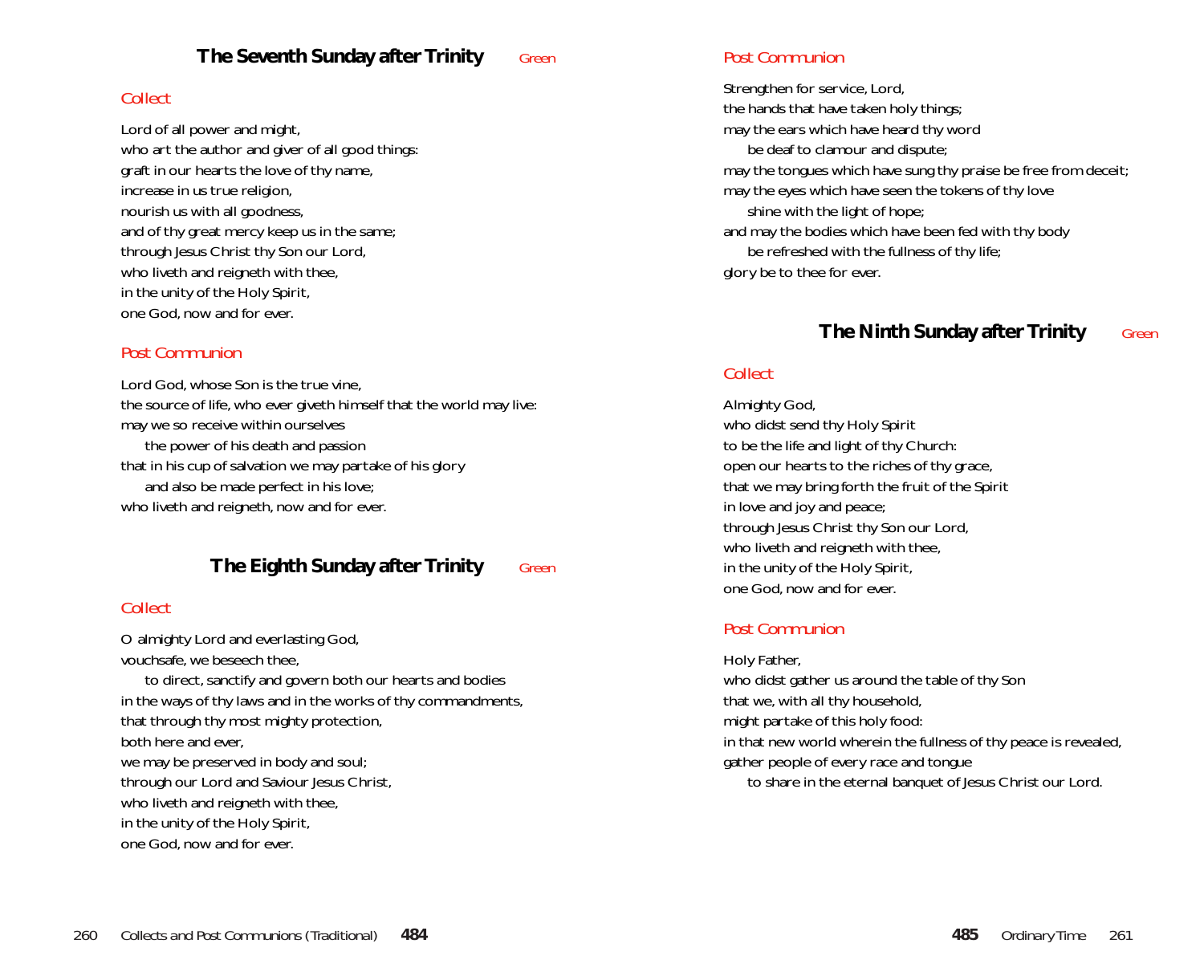Let thy merciful ears, O Lord, be open to the prayers of thy humble servants; and that they may obtain their petitions make them to ask such things as shall please thee; through Jesus Christ thy Son our Lord, who liveth and reigneth with thee, in the unity of the Holy Spirit, one God, now and for ever.

#### *Post Communion*

God of our pilgrimage, who hast willed that the gate of mercy should stand open for those who trust in thee: look upon us with thy favour that we, following in the path of thy will, may never wander from the way of life; through Jesus Christ our Lord.

## **The Eleventh Sunday after Trinity** *Green*

#### *Collect*

O God, who declarest thy almighty power most chiefly in showing mercy and pity: mercifully grant unto us such a measure of thy grace that we, running the way of thy commandments, may obtain thy gracious promises and be made partakers of thy heavenly treasure; through Jesus Christ thy Son our Lord, who liveth and reigneth with thee, in the unity of the Holy Spirit, one God, now and for ever.

## *Post Communion*

#### Merciful Lord,

whose faithful people have celebrated that one true sacrifice which taketh away our sins and bringeth pardon and peace: by our communion stablish us on the foundation of the gospel and preserve us from all sin; through Jesus Christ our Lord.

## **The Twelfth Sunday after Trinity** *Green*

#### *Collect*

Almighty and everlasting God, who art always more ready to hear than we to pray, and art wont to give more than either we desire or deserve: pour down upon us the abundance of thy mercy, forgiving us those things whereof our conscience is afraid and giving us those good things which we are not worthy to ask, but through the merits and mediation of Jesus Christ thy Son our Lord, who liveth and reigneth with thee, in the unity of the Holy Spirit, one God, now and for ever.

## *Post Communion*

Merciful God, who in this holy sacrament hast put away our sins and given us thy healing; grant that as we are made whole in Christ, so we may bring thy healing to this broken world, in the name of Jesus Christ our Lord.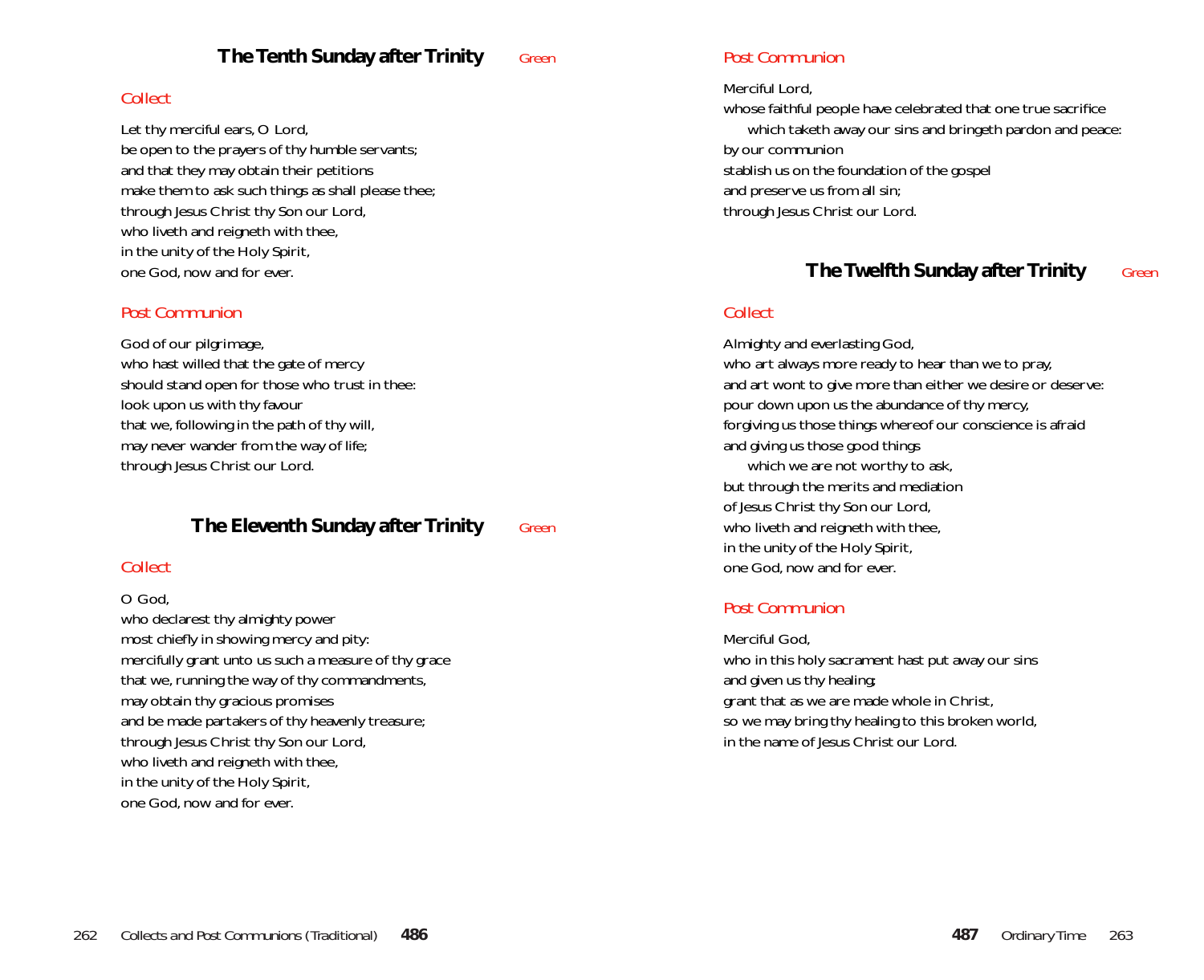## **The Thirteenth Sunday after Trinity** *Green*

#### *Collect*

Almighty God, who hast called thy Church to witness that thou wast in Christ reconciling the world to thyself: help us so to proclaim the good news of thy love that all who hear it may be drawn unto thee; through him who was lifted up on the cross, and reigneth with thee and the Holy Spirit, one God, now and for ever.

#### *Post Communion*

O God our creator, who dost feed thy children with the true manna which is the living bread from heaven: grant that, by this holy food, we may be sustained through our earthly pilgrimage until we come to that place where hunger and thirst shall be no more; through Jesus Christ our Lord.

## **The Fourteenth Sunday after Trinity** *Green*

## *Collect*

whose only Son hath opened for us a new and living way into thy presence: grant that, with pure hearts and constant wills, we may worship thee in spirit and in truth; through Jesus Christ thy Son our Lord, who liveth and reigneth with thee, in the unity of the Holy Spirit, one God, now and for ever.

## *Post Communion*

O Lord God,

who art the source of all truth and love. keep us faithful to the apostles' teaching and fellowship, united in prayer and in the breaking of bread, and one in joy and simplicity of heart, in Jesus Christ our Lord.

## **The Fifteenth Sunday after Trinity** *Green*

#### *Collect*

God, who of thy generous mercy didst send the Holy Spirit upon thy Church in the burning fire of thy love: grant that thy people may be fervent in the fellowship of the gospel that, ever abiding in thee, they may be found steadfast in faith and active in service; through Jesus Christ thy Son our Lord, who liveth and reigneth with thee, in the unity of the Holy Spirit, one God, now and for ever.

## *Post Communion*

Keep, we beseech thee, O Lord, thy Church with thy perpetual mercy; and, because our human frailty without thee cannot but fall, keep us ever by thy help from all things hurtful and lead us to all things profitable to our salvation; through Jesus Christ our Lord.

Almighty God,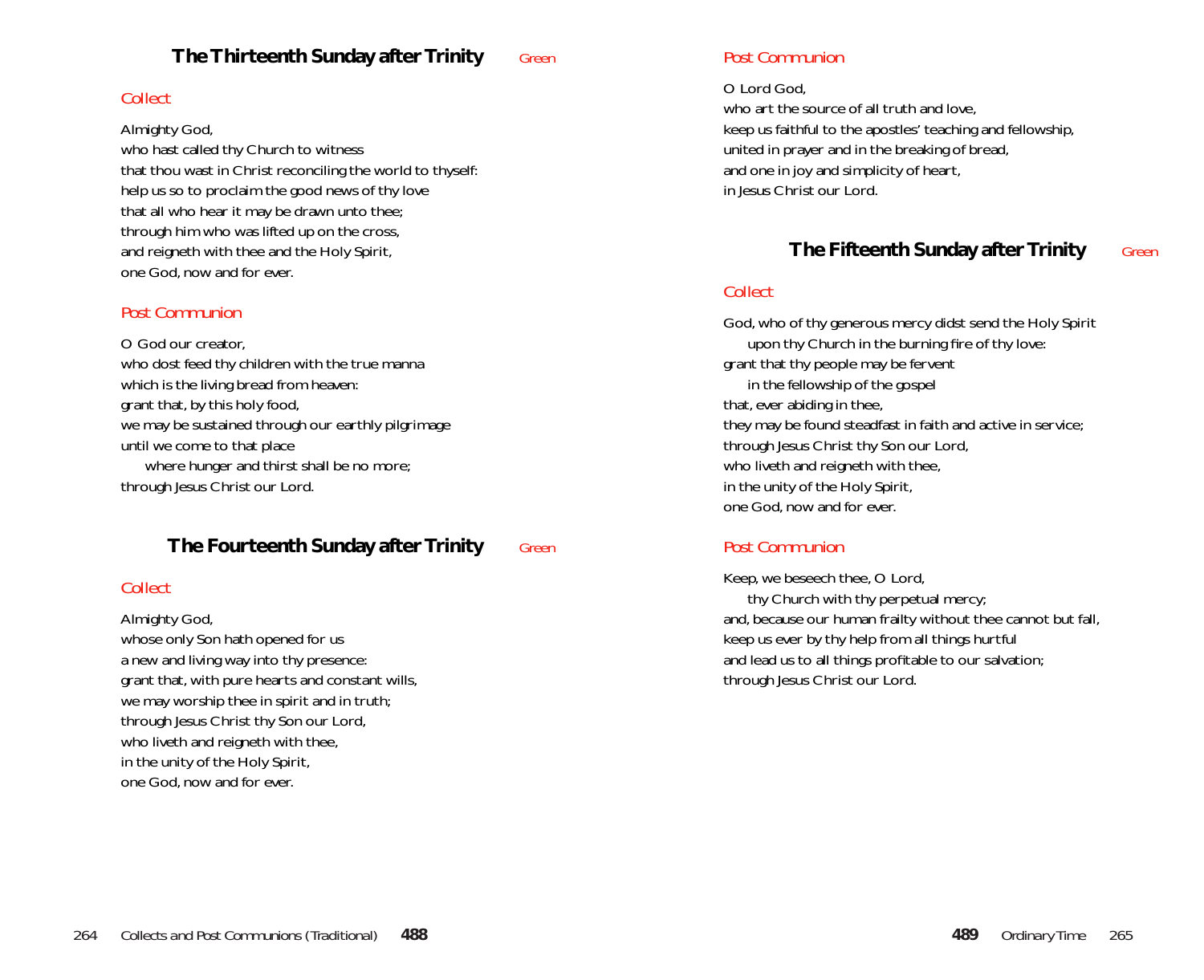O Lord, we beseech thee mercifully to receive the prayers of thy people which call upon thee; and grant that they may both perceive and know what things they ought to do, and also may have grace and power faithfully to fulfil the same; through Jesus Christ thy Son our Lord, who liveth and reigneth with thee, in the unity of the Holy Spirit, one God, now and for ever.

### *Post Communion*

Almighty God, who hast taught us through thy Son that love is the fulfilling of the law: grant that we may love thee with our whole heart and our neighbours as ourselves; through Jesus Christ our Lord.

## **The Seventeenth Sunday after Trinity** *Green*

## *Collect*

Almighty God, thou hast made us for thyself and our hearts are restless till they find their rest in thee: pour thy love into our hearts and draw us to thyself, and so bring us at the last to thy heavenly city where we shall see thee face to face; through Jesus Christ thy Son our Lord, who liveth and reigneth with thee, in the unity of the Holy Spirit, one God, now and for ever.

Lord, we pray thee that thy grace may always precede and follow us, and make us continually to be given to all good works; through Jesus Christ our Lord.

## **The Eighteenth Sunday after Trinity** *Green*

#### *Collect*

Almighty and everlasting God, increase in us thy gift of faith that, forsaking that which is behind and reaching out to that which is before, we may run the way of thy commandments and win the crown of everlasting joy; through Jesus Christ thy Son our Lord, who liveth and reigneth with thee, in the unity of the Holy Spirit, one God, now and for ever.

## *Post Communion*

We give thee praise and thanks, Lord Jesus Christ, for this sacred feast: for here we receive thee, here the memory of thy passion is renewed, here our minds are filled with grace, and here we are given a pledge of the glory to come, when we shall feast at that table where thou reignest with all thy saints for ever.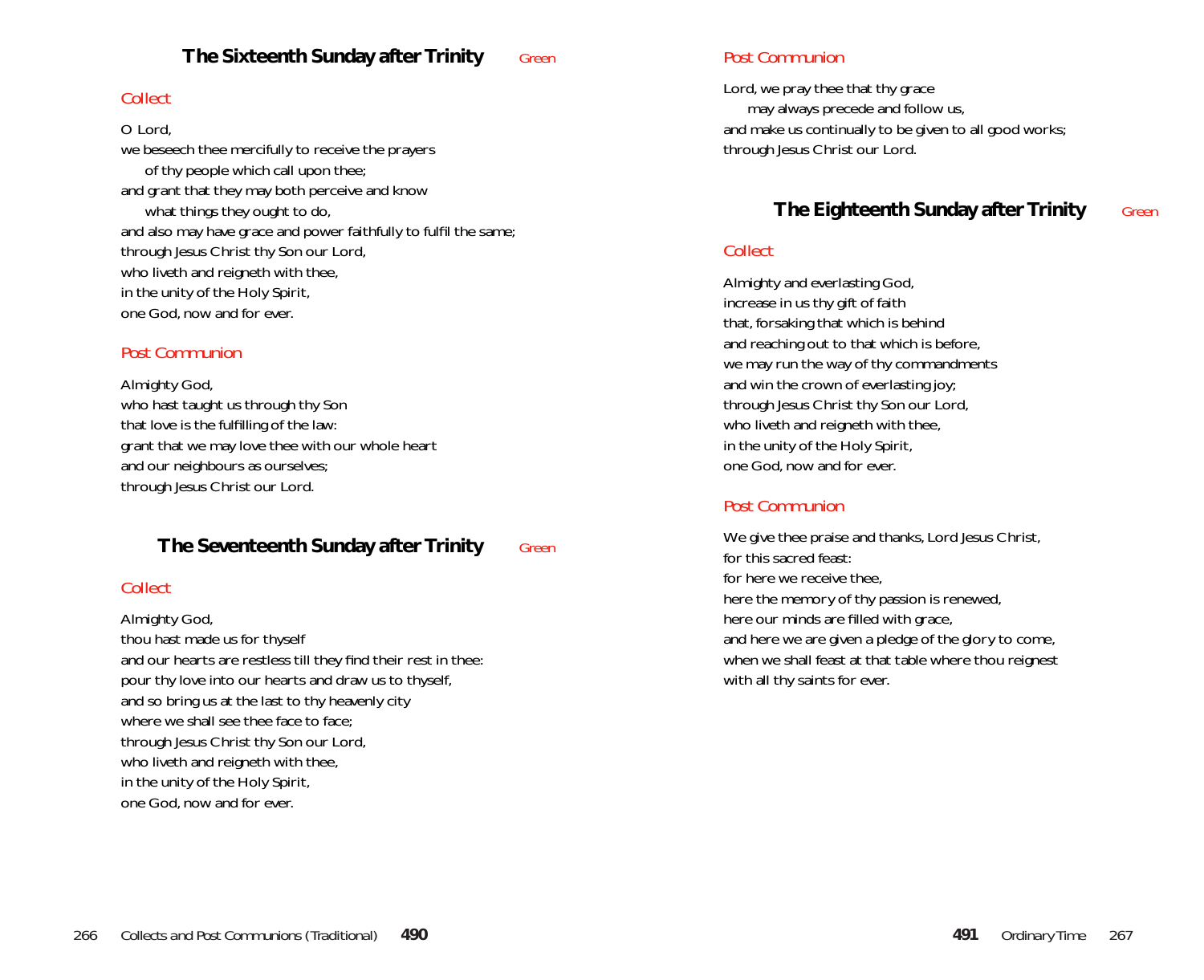O God, forasmuch as without thee we are not able to please thee; mercifully grant, that thy Holy Spirit may in all things direct and rule our hearts; through Jesus Christ thy Son our Lord, who liveth and reigneth with thee, in the unity of the Holy Spirit, one God, now and for ever.

#### *Post Communion*

Holy and blessed God, who dost vouchsafe to feed us with the body and blood of thy Son and hast filled us with thy Holy Spirit: grant that we may honour thee not only with our lips but in lives dedicated to the service of Jesus Christ our Lord.

## **The Twentieth Sunday after Trinity** *Green*

#### *Collect*

O God, giver of life, whose Holy Spirit welleth up within thy Church: fill us with the gifts of that same Spirit to live the gospel of Christ, and make us ready to do thy will, that we may share with all thy whole creation the joys of eternal life; through Jesus Christ thy Son our Lord, who liveth and reigneth with thee, in the unity of the Holy Spirit, one God, now and for ever.

#### *Post Communion*

God our Father, whose Son, the light unfailing, hath come from heaven that he may deliver the world from the darkness of ignorance: may the eyes of our understanding be opened through these holy mysteries that we, knowing the way of life, may walk in it without stumbling; through Jesus Christ our Lord.

#### **The Twenty-first Sunday after Trinity** *Green*

#### *Collect*

Grant, we beseech thee, merciful Lord, to thy faithful people pardon and peace, that they may be cleansed from all their sins and serve thee with a quiet mind; through Jesus Christ thy Son our Lord, who liveth and reigneth with thee, in the unity of the Holy Spirit, one God, now and for ever.

#### *Post Communion*

#### Father of light,

in whom is no change or shadow of turning, who dost give us every good and perfect gift and hast brought us to birth by thy word of truth: grant that we may be a living sign of that kingdom where thy whole creation will be made perfect in Jesus Christ our Lord.

*If there are twenty-three Sundays after Trinity, the provision for the Third Sunday before Lent (page 238) is used on the Twenty-second Sunday after Trinity.*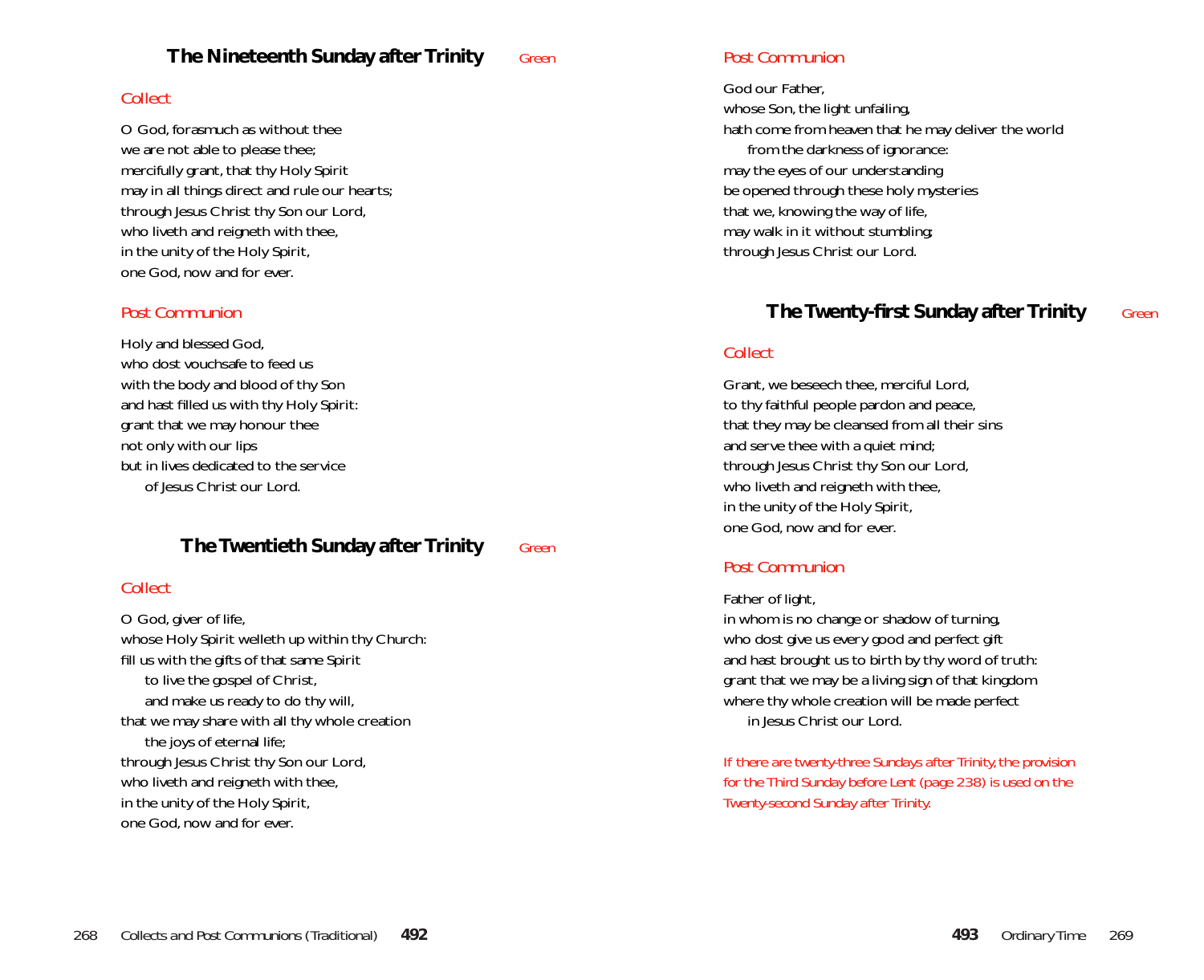#### Blessed Lord,

who hast caused all holy Scriptures to be written for our learning: grant that we may in such wise hear them, read, mark, learn and inwardly digest them, that by patience and comfort of thy holy word, we may embrace and ever hold fast the blessed hope of everlasting life,

which thou hast given us in our Saviour Jesus Christ, who liveth and reigneth with thee, in the unity of the Holy Spirit, one God, now and for ever.

### *Post Communion*

Most gracious God, whose Son Jesus Christ fed the hungry with the bread of his life and the word of his kingdom: renew thy people with thy heavenly grace and in all our weakness sustain us by thy true and living bread; who liveth and reigneth, now and for ever.

#### *1 November* **All Saints' Day** *Gold or*

*Principal Feast White*

*Collect*

O almighty God, who hast knit together thine elect in one communion and fellowship in the mystical body of thy Son Christ our Lord: grant us grace so to follow thy blessed saints in all virtuous and godly living that we may come to those inexpressible joys which thou hast prepared for them that unfeignedly love thee; through Jesus Christ thy Son our Lord, who liveth and reigneth with thee, in the unity of the Holy Spirit, one God, now and for ever.

## *Post Communion*

#### O God,

the source of all holiness and giver of all good things: grant that we, who have shared at this table as strangers and pilgrims here on earth, may with all thy saints be welcomed to the heavenly feast in the day of thy kingdom; through Jesus Christ our Lord.

## **The Fourth Sunday before Advent** *Red or*

*Green*

#### *Collect*

Almighty and everlasting God, who hast kindled the flame of love in the hearts of thy saints: grant to us, we beseech thee, the same faith and power of love that we, rejoicing in their triumphs, may be sustained by their example and fellowship; through Jesus Christ thy Son our Lord, who liveth and reigneth with thee, in the unity of the Holy Spirit, one God, now and for ever.

## *Post Communion*

O Lord of heaven,

who in this sacrament hast brought us near to an innumerable company of angels and to the spirits of the saints made perfect: grant that, as in this food of our earthly pilgrimage we have shared their fellowship, so we may come to share their heavenly joy; through Jesus Christ our Lord.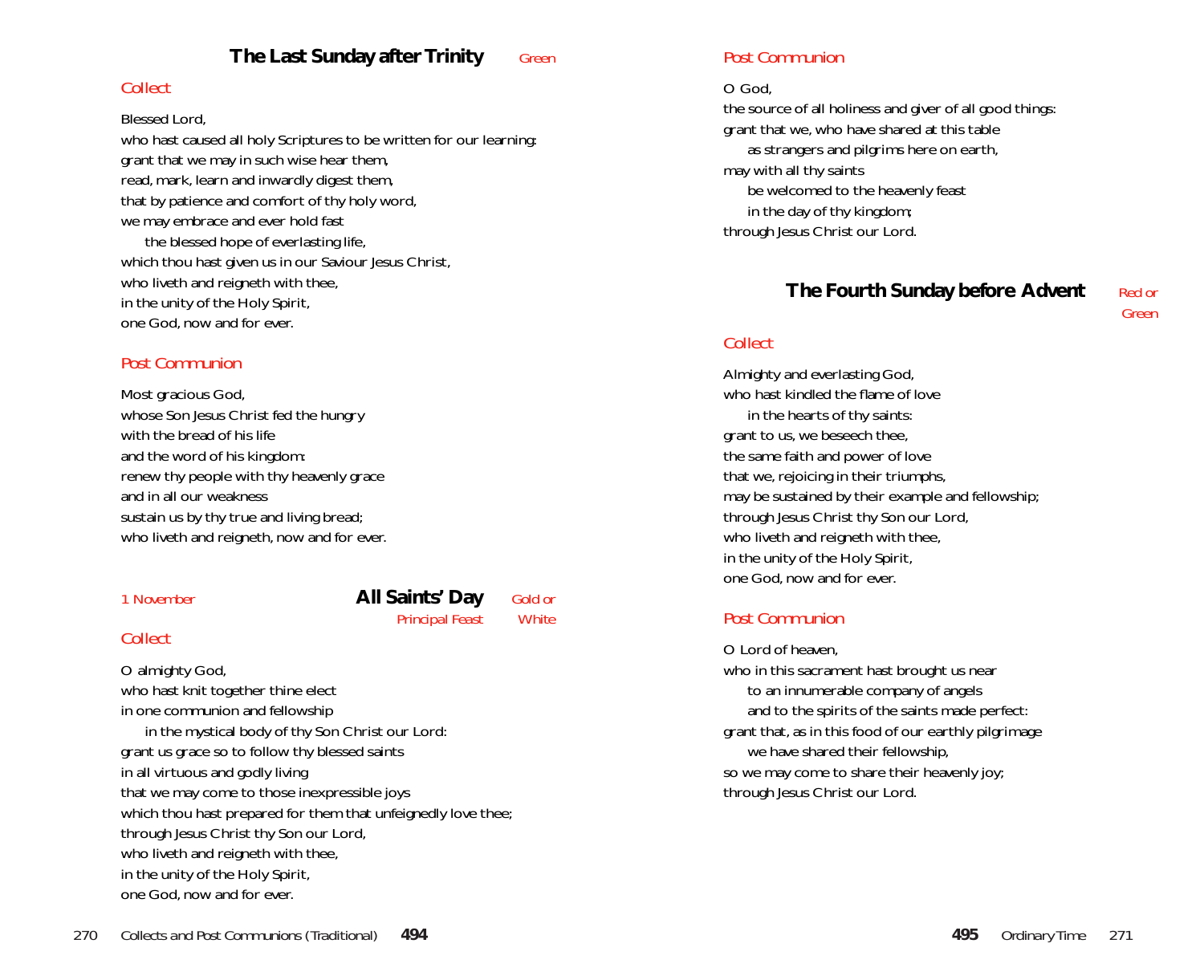*Green*

## *Collect*

Almighty Father, whose will is to restore all things in thy beloved Son, the King of all: govern the hearts and minds of those in authority and bring the families of the nations, divided and torn apart by the ravages of sin, to be subject to his just and gentle rule; who liveth and reigneth with thee, in the unity of the Holy Spirit, one God, now and for ever.

#### *Post Communion*

O God of peace, whose Son Jesus Christ proclaimed the kingdom and restored the broken to wholeness of life: look with compassion upon the anguish of the world and, by thy healing power, make whole both people and nations; through our Lord and Saviour Jesus Christ.

*In years when Remembrance Sunday is observed on the Second Sunday before Advent, the Collect and Post Communion for the Third Sunday before Advent may be used on Remembrance Sunday and the Collect and Post Communion for the Second Sunday before Advent may be used on the Third Sunday before Advent.*

## **The Second Sunday before Advent** *Red or*

*Green*

## *Collect*

#### O God,

whose blessed Son was manifested

that he might destroy the works of the devil and make us the children of God and heirs of eternal life: grant us, we beseech thee, that, having this hope, we may purify ourselves, even as he is pure, that when he shall appear again with power and great glory we may be made like unto him in his eternal and glorious kingdom; where with thee, O Father, and thee, O Holy Spirit, he liveth and reigneth, one God, now and for ever.

## *Post Communion*

Gracious Lord, who in this holy sacrament dost give substance to our hope: bring us at the last to that fullness of life for which we long; through Jesus Christ our Saviour.

*In years when Remembrance Sunday is observed on the Second Sunday before Advent, the Collect and Post Communion for the Third Sunday before Advent may be used on Remembrance Sunday and the Collect and Post Communion for the Second Sunday before Advent may be used on the Third Sunday before Advent.*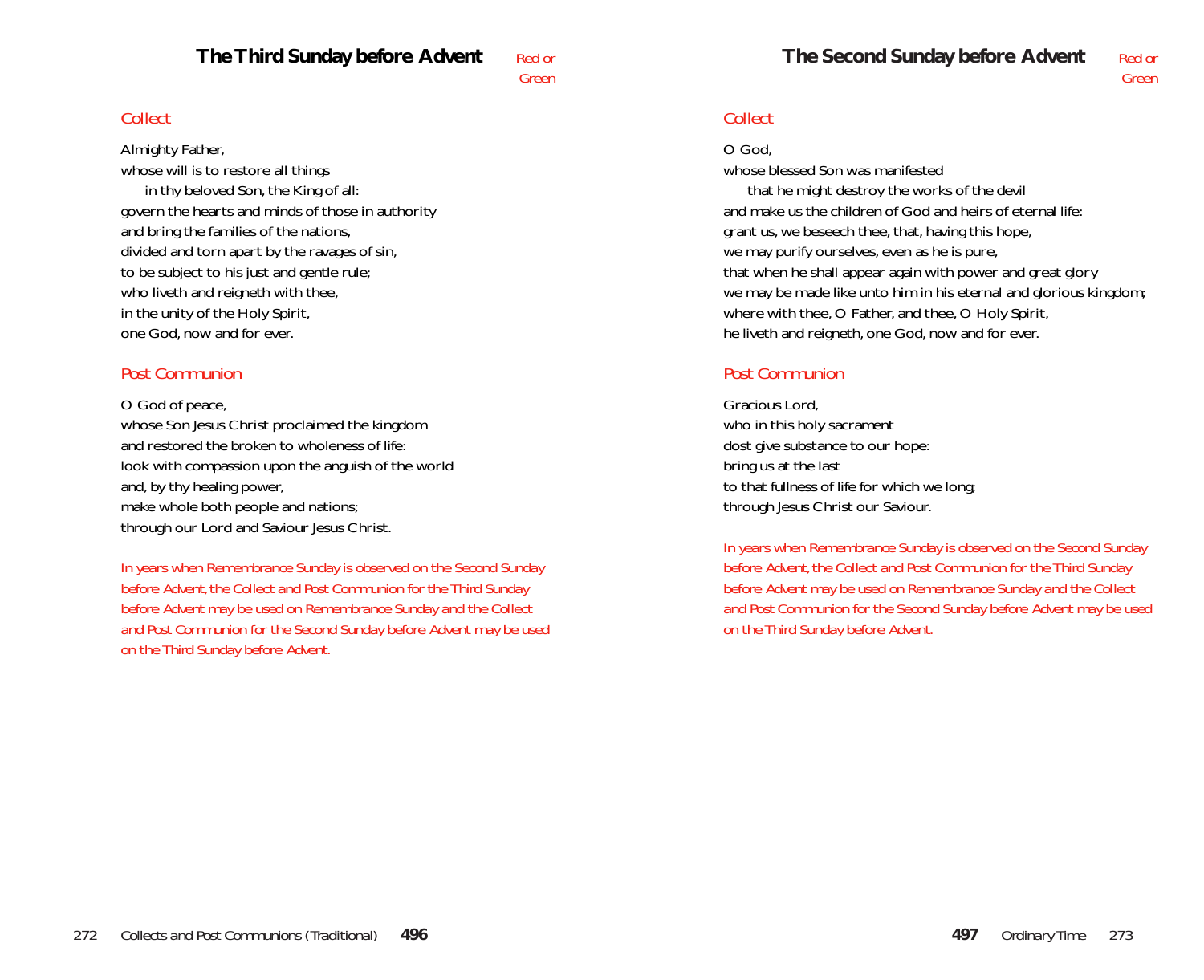#### Eternal Father,

whose Son Jesus Christ ascended to the throne of heaven that he might rule over all things as Lord and King: keep the Church in the unity of the Spirit and in the bond of peace, and bring the whole created order to worship at his feet; who liveth and reigneth with thee, in the unity of the Holy Spirit, one God, now and for ever.

#### *Post Communion*

Stir up, we beseech thee, O Lord, the wills of thy faithful people; that they, plenteously bringing forth the fruit of good works, may of thee be plenteously rewarded; through Jesus Christ our Lord.

*This Post Communion may be used as the Collect at Morning and Evening Prayer during this week.*

# *¶ Festivals*

**The Naming and Circumcision of Jesus** *White 1 January*

## *Collect*

Almighty God, whose blessed Son was circumcised in obedience to the law for our sake and given the Name that is above every name: give us grace faithfully to bear his Name, to worship him in the freedom of the Spirit and to proclaim him as the Saviour of the world; who liveth and reigneth with thee, in the unity of the Holy Spirit, one God, now and for ever.

## *Post Communion*

Almighty and everlasting God, whose incarnate Son was given the Name of Saviour: grant that we who have shared in this sacrament of our salvation may live out our lives in this world in the power of the Name that is above every name, Jesus Christ our Lord.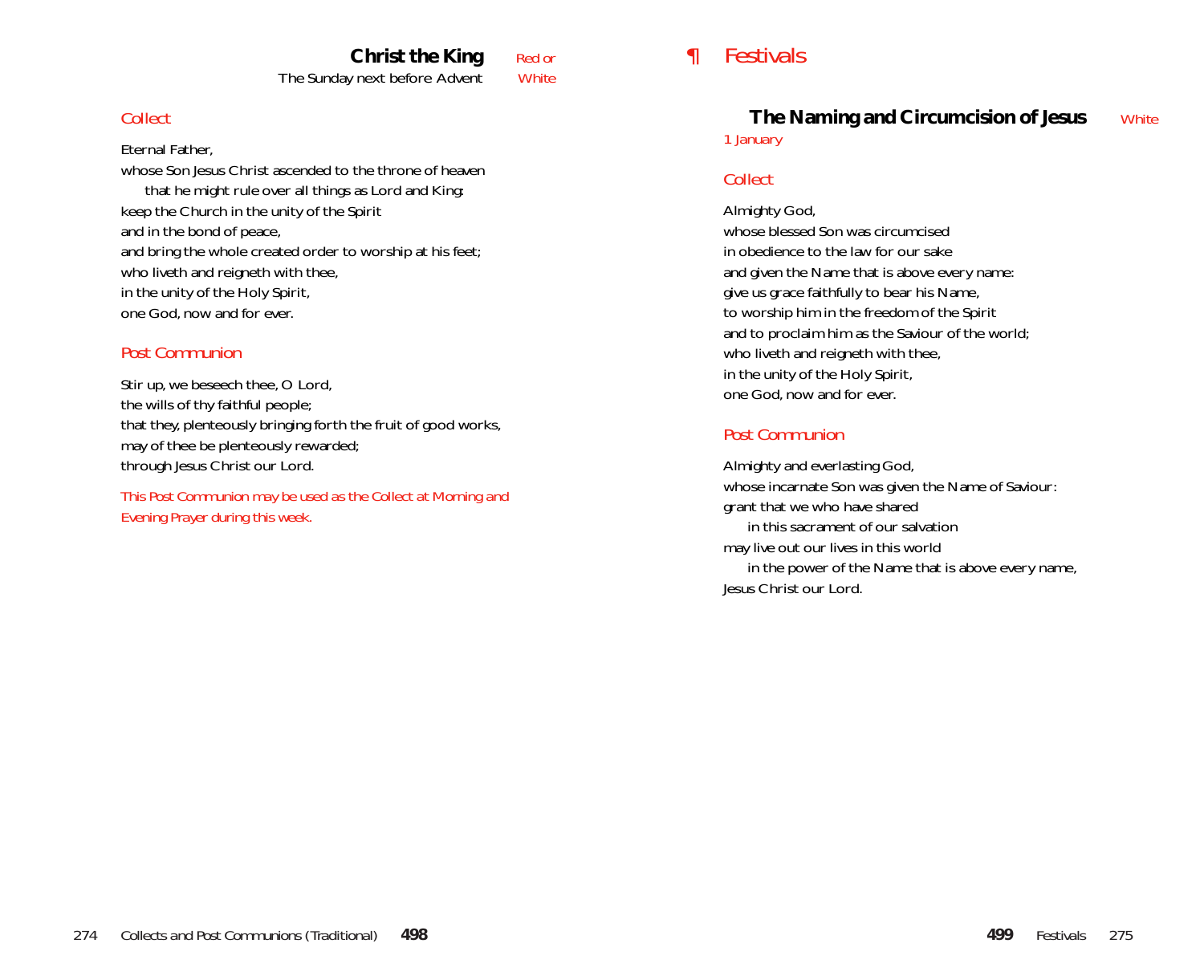#### O God,

who through the preaching of the blessed apostle Saint Paul, hast caused the light of the gospel to shine throughout the world: grant, we beseech thee, that we, having his wonderful conversion in remembrance, may show forth our thankfulness unto thee for the same, by following the holy doctrine which he taught; through Jesus Christ thy Son our Lord, who liveth and reigneth with thee, in the unity of the Holy Spirit, one God, now and for ever.

#### *Post Communion of Apostles and Evangelists*

Almighty God, who on the day of Pentecost didst send thy Holy Spirit to the apostles with the wind from heaven and in tongues of flame, filling them with joy and boldness to preach the gospel: by the power of the same Spirit strengthen us to bear witness to thy truth and to draw everyone to the fire of thy love; through Jesus Christ our Lord.

#### *(or)*

O Lord God, the source of truth and love, keep us faithful to the apostles' teaching and fellowship, united in prayer and the breaking of bread, and one in joy and simplicity of heart, in Jesus Christ our Lord.

#### *Collect*

O God our Father, who from the house of thy servant David didst raise up Joseph the carpenter to be the guardian of thine incarnate Son and husband of the Blessed Virgin Mary: give us grace to follow him in faithful obedience to thy commands; through Jesus Christ thy Son our Lord, who liveth and reigneth with thee, in the unity of the Holy Spirit, one God, now and for ever.

## *Post Communion*

#### Heavenly Father,

whose Son grew in wisdom and stature in the home of Joseph the carpenter in Nazareth and on the wood of the cross

perfected the work of the world's salvation: grant us, strengthened by this sacrament of his passion, to count the wisdom of this world as foolishness, and to walk with him in simplicity and faith; through Jesus Christ thy Son our Lord.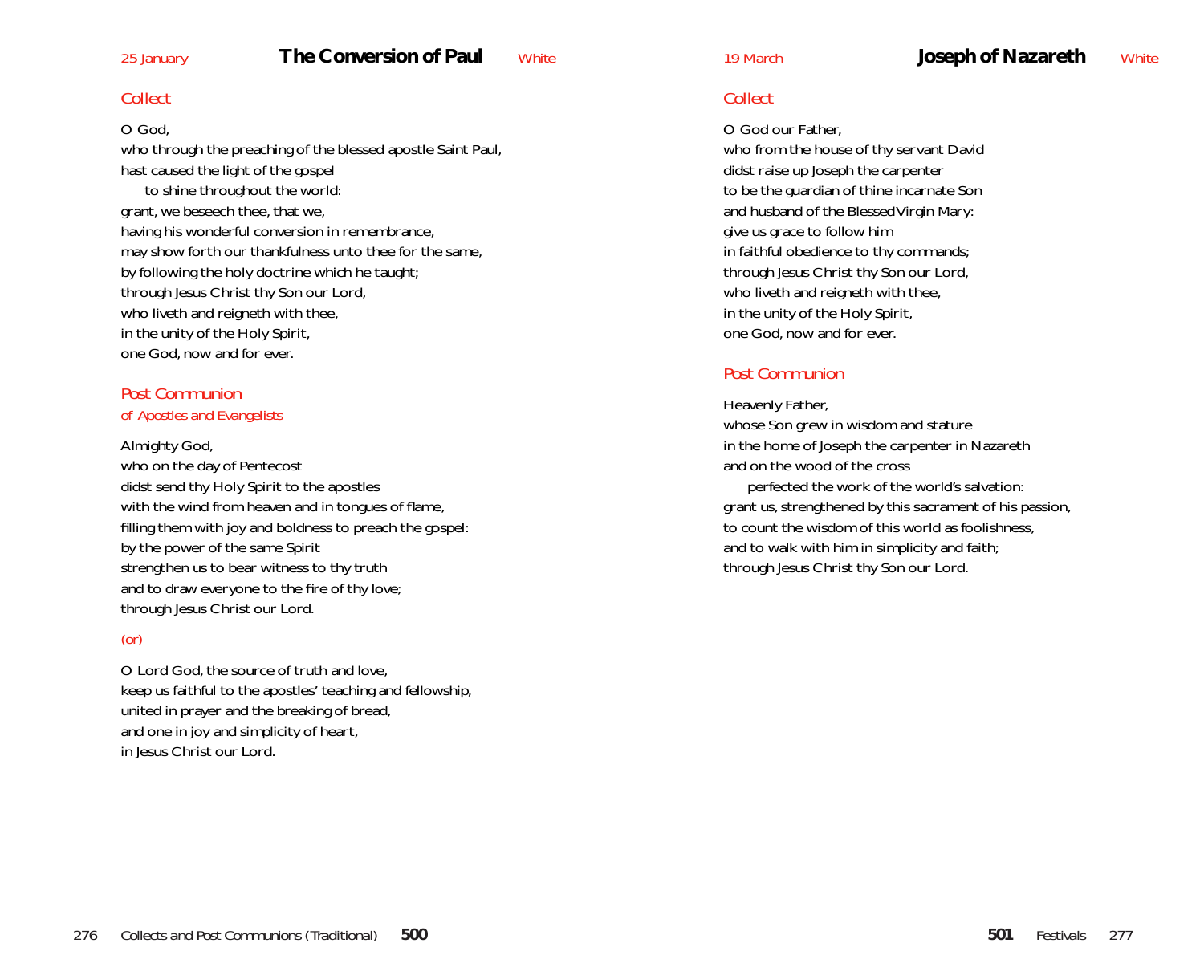We beseech thee, O Lord, pour thy grace into our hearts; that, as we have known the incarnation of thy Son Jesus Christ by the message of an angel, so by his cross and passion we may be brought unto the glory of his resurrection; through Jesus Christ thy Son our Lord, who liveth and reigneth with thee, in the unity of the Holy Spirit, one God, now and for ever.

#### *Post Communion*

O God most high, whose handmaid bore the Word made flesh: we give thee thanks that in this sacrament of our redemption thou dost visit us with thy Holy Spirit and dost overshadow us by thy power; strengthen us to walk with Mary the joyful path of obedience and so to bring forth the fruits of holiness; through Jesus Christ our Lord.

*23 April* **George** *Red* Martyr, Patron of England, c.304

## *Collect*

O God of hosts, who didst so kindle the flame of love in the heart of thy servant George that he bore witness to the risen Lord by his life and by his death: grant us the same faith and power of love that we, who rejoice in his triumphs, may come to share with him the fullness of the resurrection; through Jesus Christ thy Son our Lord, who liveth and reigneth with thee, in the unity of the Holy Spirit, one God, now and for ever.

## *Post Communion*

O eternal God, who hast given us this holy meal in which we have celebrated the glory of the cross and the victory of thy martyr George: by our communion with Christ in his saving death and resurrection, grant us with all thy saints the courage to overcome evil and so to partake of the fruit of the tree of life; through Jesus Christ our Lord.

## *(or)*

O God our redeemer, whose Church was strengthened by the blood of thy martyr George: so bind us, in life and in death, to the sacrifice of Christ that, our lives being broken and offered with his, we may carry his death and proclaim his resurrection in the world; through Jesus Christ our Lord.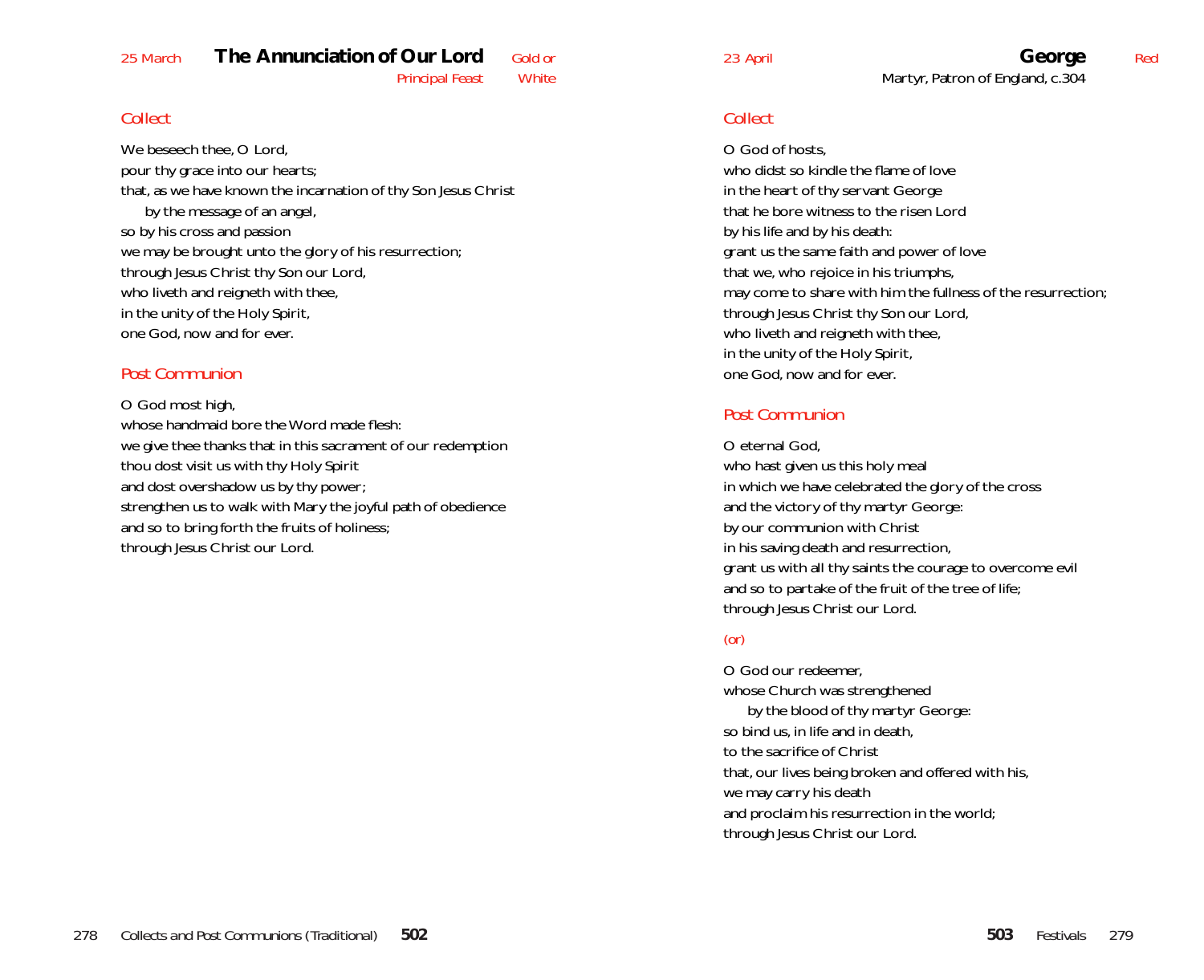Almighty God, who hast enlightened thy holy Church through the inspired witness of thine evangelist Saint Mark: grant that we, being rooted and grounded in the truth of the gospel, may be faithful to its teaching both in word and deed; through Jesus Christ thy Son our Lord, who liveth and reigneth with thee, in the unity of the Holy Spirit, one God, now and for ever.

#### *Post Communion*

*One of the Post Communions of Apostles and Evangelists is used (page 276).*

|  | 1 May |  |
|--|-------|--|
|--|-------|--|

*1 May* **Philip and James** *Red* Apostles

## *Collect*

O almighty God, whom truly to know is everlasting life: grant us perfectly to know thy Son Jesus Christ to be the way, the truth and the life; that, following the steps of thy holy apostles, Saint Philip and Saint James, we may steadfastly walk in the way that leadeth to eternal life; through Jesus Christ thy Son our Lord, who liveth and reigneth with thee, in the unity of the Holy Spirit, one God, now and for ever.

#### *Post Communion*

*One of the Post Communions of Apostles and Evangelists is used (page 276).*

## *Collect*

O almighty God, who into the place of the traitor Judas didst choose thy faithful servant Matthias to be of the number of the twelve apostles: grant that thy Church, being alway preserved from false apostles, may be ordered and guided by faithful and true pastors; through Jesus Christ thy Son our Lord, who liveth and reigneth with thee, in the unity of the Holy Spirit, one God, now and for ever.

### *Post Communion*

*One of the Post Communions of Apostles and Evangelists is used (page 276).*

*31 May* **The Visit of** *White* **the Blessed Virgin Mary to Elizabeth**

#### *Collect*

Almighty God, by whose grace Elizabeth rejoiced with Mary and greeted her as the mother of the Lord: look with favour, we beseech thee, on thy lowly servants, that, with Mary, we may magnify thy holy name and rejoice to acclaim her Son our Saviour, who liveth and reigneth with thee, in the unity of the Holy Spirit, one God, now and for ever.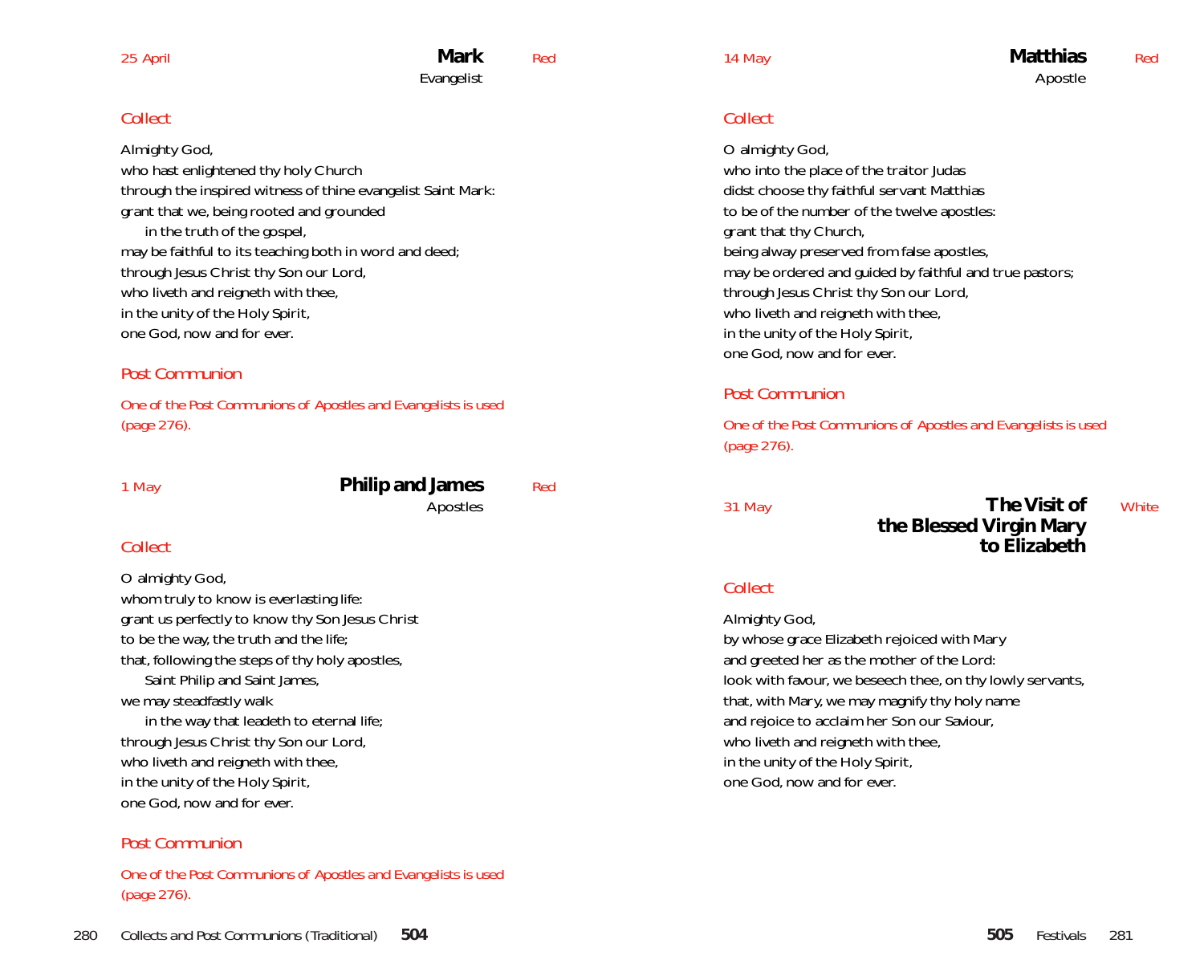#### *Post Communion*

O gracious God, who gavest to Elizabeth and Mary joy in recognizing the signs of redemption at work within them: grant us, who have shared in the joy of this communion, knowledge of the Lord deep within us, and of his love shining forth in our lives, that the world may rejoice in thy salvation; through Jesus Christ our Lord.

### *11 June* **Barnabas** *Red*

Apostle

#### *Collect*

O God, the giver of all good gifts, who didst pour out thy Spirit upon thy servant Barnabas and gavest him grace to strengthen others: grant us, by his example, to be generous in our judgements and faithful in our service; through Jesus Christ thy Son our Lord, who liveth and reigneth with thee, in the unity of the Holy Spirit, one God, now and for ever.

#### *Post Communion*

*One of the Post Communions of Apostles and Evangelists is used (page 276).*

#### *Collect*

Almighty God, by whose providence thy servant John Baptist was wonderfully born, and sent to prepare the way of thy Son our Saviour, by preaching of repentance: make us so to follow his doctrine and holy life, that we may truly repent according to his preaching and, after his example, constantly speak the truth, boldly rebuke vice and patiently suffer for the truth's sake; through Jesus Christ thy Son our Lord, who liveth and reigneth with thee, in the unity of the Holy Spirit, one God, now and for ever.

### *Post Communion*

O merciful Lord, whose prophet John the Baptist proclaimed thy Son to be the Lamb of God who taketh away the sin of the world: grant that we, who in this sacrament have known thy pardon and thy life-giving love, may ever tell of thy mercy and thy peace; through Jesus Christ our Lord.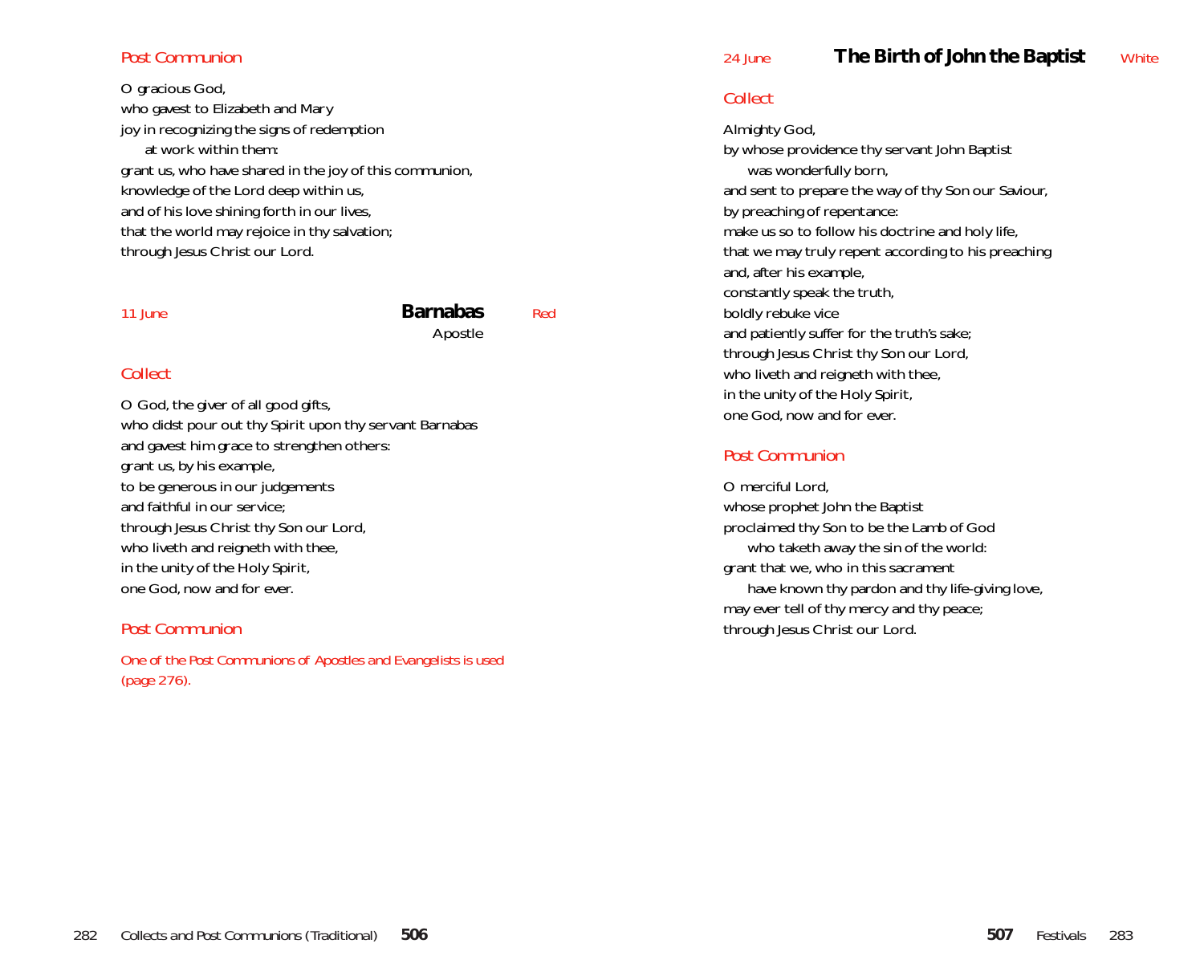Apostles

### *Collect*

Almighty God,

whose blessed apostles Peter and Paul glorified thee in their death as in their life: grant that thy Church, inspired by their teaching and example, and made one by thy Spirit, may ever stand firm on the one foundation which is thy Son, Jesus Christ our Lord; who liveth and reigneth with thee, in the unity of the Holy Spirit, one God, now and for ever.

#### *or, where Peter is celebrated alone*

#### Almighty God,

who didst inspire thy apostle Saint Peter to confess Jesus as Christ and Son of the living God: build up thy Church upon this rock, that in unity and peace it may proclaim one truth and follow one Lord, thy Son our Saviour Jesus Christ, who liveth and reigneth with thee, in the unity of the Holy Spirit, one God, now and for ever.

#### *Post Communion*

*One of the Post Communions of Apostles and Evangelists is used (page 276).*

*3 July* **Thomas** *Red* Apostle

### *Collect*

Almighty and eternal God, who, for the greater confirmation of the faith, didst allow thy holy apostle Thomas to doubt the resurrection of thy Son till word and sight convinced him: grant to us, who have not seen, that we also may believe, and so confess Christ as our Lord and our God; who liveth and reigneth with thee, in the unity of the Holy Spirit, one God, now and for ever.

#### *Post Communion*

*One of the Post Communions of Apostles and Evangelists is used (page 276).*

#### *22 July* **Mary Magdalene** *White*

#### *Collect*

Almighty God, whose Son restored Mary Magdalene to health of mind and body and called her to be a witness to his resurrection: forgive us our sins, we beseech thee, and heal us by thy grace, that we may serve thee in the power of his risen life; who liveth and reigneth with thee, in the unity of the Holy Spirit, one God, now and for ever.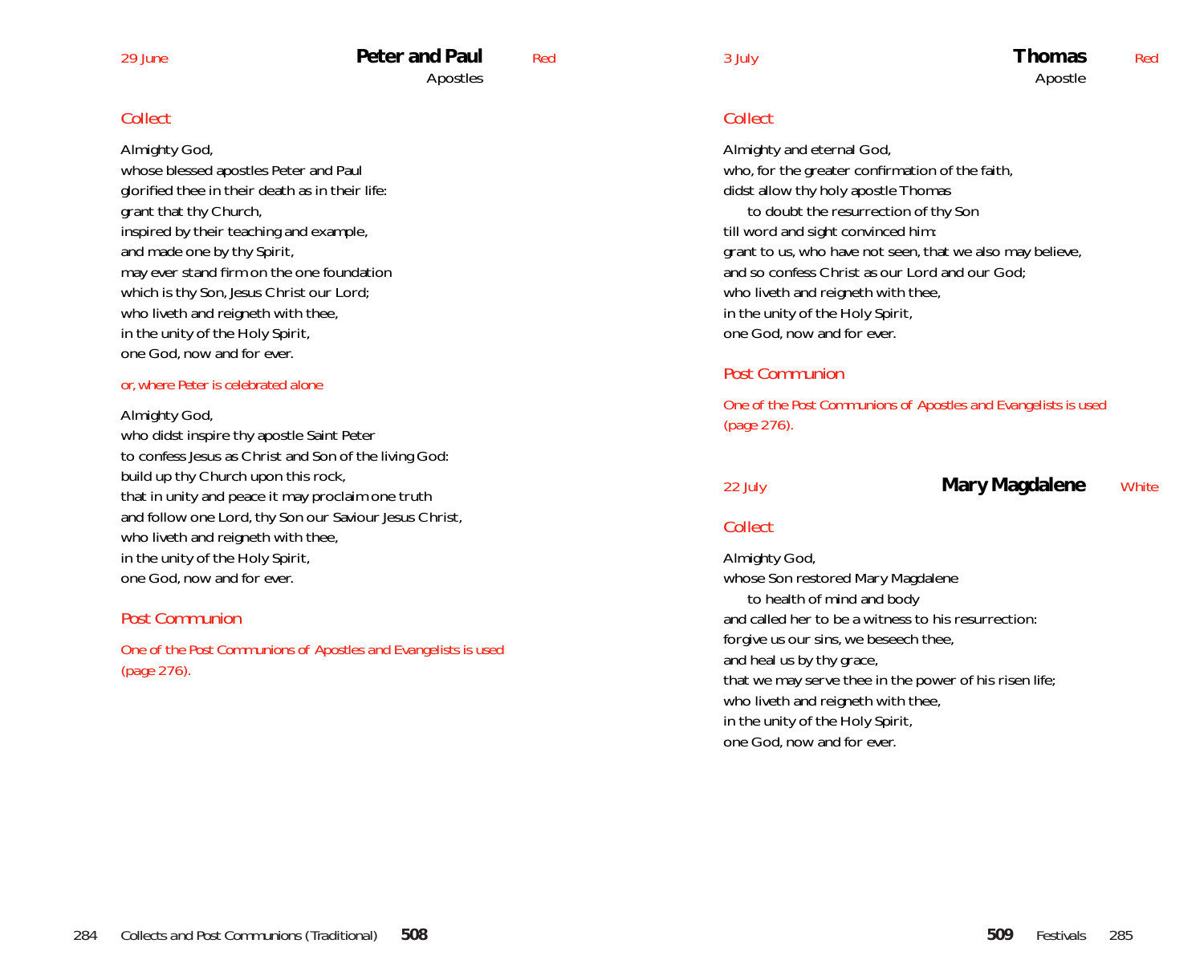#### *Post Communion*

Almighty God,

from whom all life and love proceed, whose risen Son called Mary Magdalene by her name, sending her to tell his apostles of his resurrection: we pray thee in thy mercy to assist us, who have been united with him in this holy communion, to proclaim the good news

that he liveth and reigneth, now and for ever.

*25 July* **James** *Red* Apostle

#### *Collect*

Grant, O merciful God, that as thine holy apostle Saint James, leaving his father and all that he had, without delay was obedient unto the calling of thy Son Jesus Christ, and followed him: so we, forsaking all worldly and carnal affections, may be evermore ready to follow thy holy commandments; through Jesus Christ thy Son our Lord, who liveth and reigneth with thee, in the unity of the Holy Spirit, one God, now and for ever.

#### *Post Communion*

*One of the Post Communions of Apostles and Evangelists is used (page 276).*

### *Collect*

Heavenly Father,

whose Son Jesus Christ was wonderfully transfigured before chosen witnesses upon the holy mountain, and spoke of the exodus he would accomplish at Jerusalem: grant us strength so to hear his voice and bear our cross that in the world to come we may behold him as he is; who liveth and reigneth with thee, in the unity of the Holy Spirit, one God, now and for ever.

### *Post Communion*

O holy God, we behold thy glory in the face of Jesus Christ: grant that we who are partakers at his table may reflect his life in word and deed, that all the world may know his power to change and save; through Jesus Christ our Lord.

*15 August* **The Blessed Virgin Mary** *White*

#### *Collect*

Almighty God,

who didst look upon the lowliness of the Blessed Virgin Mary and didst choose her to be the mother of thy only Son: grant that we who are redeemed by his blood may share with her in the glory of thine eternal kingdom; through Jesus Christ thy Son our Lord, who liveth and reigneth with thee, in the unity of the Holy Spirit, one God, now and for ever.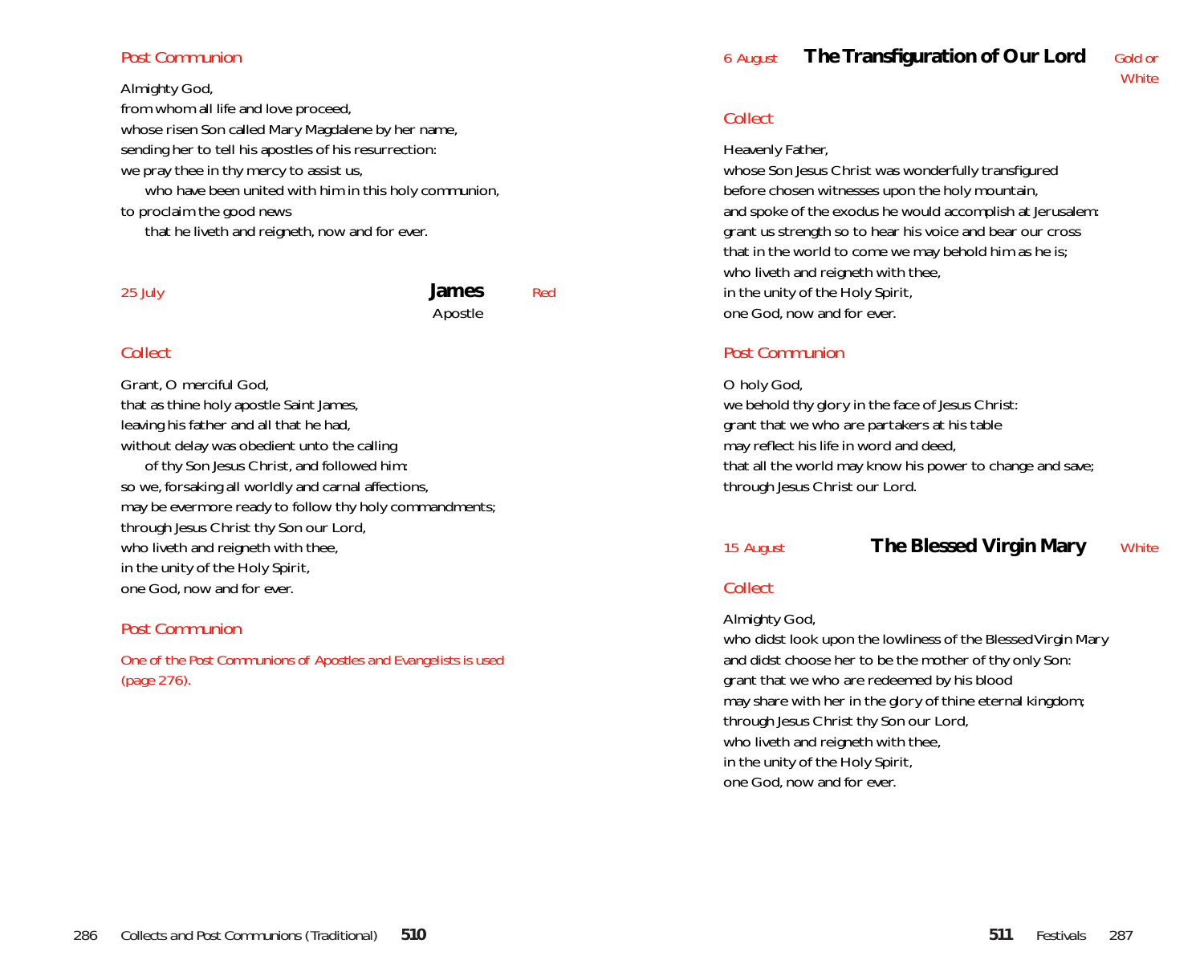#### *Post Communion*

O God most high, whose handmaid bore the Word made flesh: we give thee thanks that in this sacrament of our redemption thou dost visit us with thy Holy Spirit and dost overshadow us with thy power; strengthen us to walk with Mary in the joyful path of obedience, that we may bring forth the fruits of holiness; through Jesus Christ our Lord.

*24 August* **Bartholomew** *Red* Apostle

*Collect*

O almighty and everlasting God, who didst give to thine apostle Bartholomew grace truly to believe and to preach thy word: grant, we beseech thee, unto thy Church, to love that word which he believed, and both to preach and receive the same; through Jesus Christ thy Son our Lord, who liveth and reigneth with thee, in the unity of the Holy Spirit, one God, now and for ever.

#### *Post Communion*

*One of the Post Communions of Apostles and Evangelists is used (page 276).*

#### *Collect*

Almighty God, who in the passion of thy blessed Son hast made an instrument of painful death to be for us the means of life and peace: grant us so to glory in the cross of Christ that we may gladly suffer for his sake; who liveth and reigneth with thee, in the unity of the Holy Spirit, one God, now and for ever.

#### *Post Communion*

#### O faithful God,

whose Son bore our sins in his body on the tree and gave us this sacrament to show forth his death until he comes: give us grace to glory in the cross of our Lord Jesus Christ, for he is our salvation, our life and our hope, who reigneth as Lord, now and for ever.

*21 September* **Matthew** *Red* Apostle and Evangelist

#### *Collect*

O almighty God, who by thy blessed Son didst call Matthew from the receipt of custom to be an apostle and evangelist: grant us grace to forsake all covetous desires and inordinate love of riches, and to follow the same thy Son Jesus Christ, who liveth and reigneth with thee, in the unity of the Holy Spirit, one God, now and for ever.

#### *Post Communion*

*One of the Post Communions of Apostles and Evangelists is used (page 276).*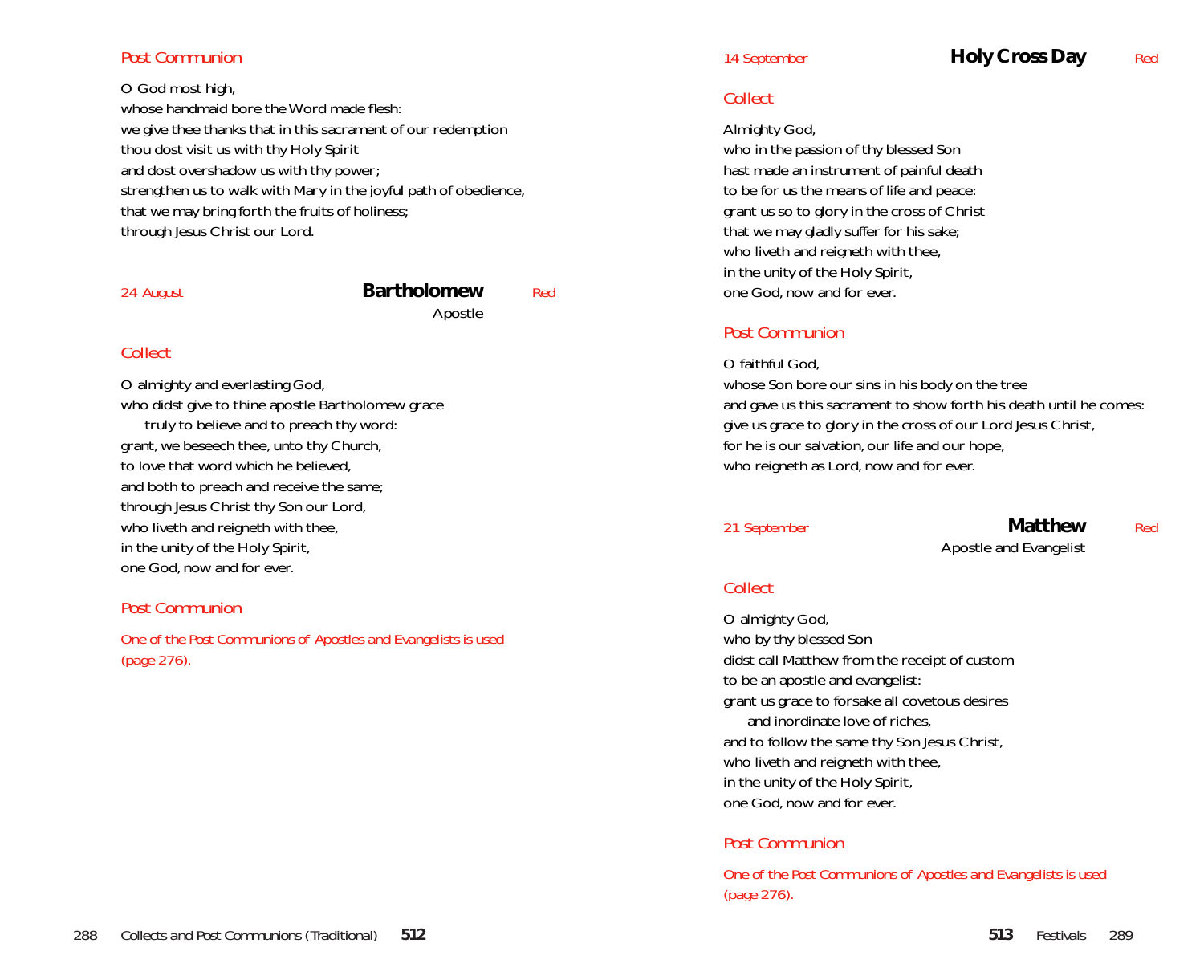#### *29 September* **Michael and All Angels** *White*

#### *Collect*

O everlasting God, who hast ordained and constituted the services of angels and mortals in a wonderful order: mercifully grant that, as thy holy angels alway do thee service in heaven, so by thy appointment they may succour and defend us on earth; through Jesus Christ thy Son our Lord, who liveth and reigneth with thee, in the unity of the Holy Spirit, one God, now and for ever.

#### *Post Communion*

O Lord of heaven, in this sacrament thou hast brought us near to an innumerable company of angels and to the spirits of the saints made perfect: as in this food of our earthly pilgrimage we have shared their fellowship, so may we come to share their joy in heaven; through Jesus Christ thy Son our Lord.

# *Collect*

Almighty God, who calledst Luke the physician, whose praise is in the gospel, to be an evangelist and physician of the soul: may it please thee that, by the wholesome medicines of the doctrine delivered by him, all the diseases of our souls may be healed; through the merits of thy Son Jesus Christ our Lord, who liveth and reigneth with thee, in the unity of the Holy Spirit, one God, now and for ever.

#### *Post Communion*

*One of the Post Communions of Apostles and Evangelists is used (page 276).*

*28 October* **Simon and Jude** *Red* Apostles

#### *Collect*

O almighty God, who hast built thy Church upon the foundation of the apostles and prophets, Jesus Christ himself being the head cornerstone: grant us so to be joined together in unity of spirit by their doctrine, that we may be made an holy temple acceptable unto thee; through Jesus Christ thy Son our Lord, who liveth and reigneth with thee, in the unity of the Holy Spirit, one God, now and for ever.

#### *Post Communion*

*One of the Post Communions of Apostles and Evangelists is used (page 276).*

Evangelist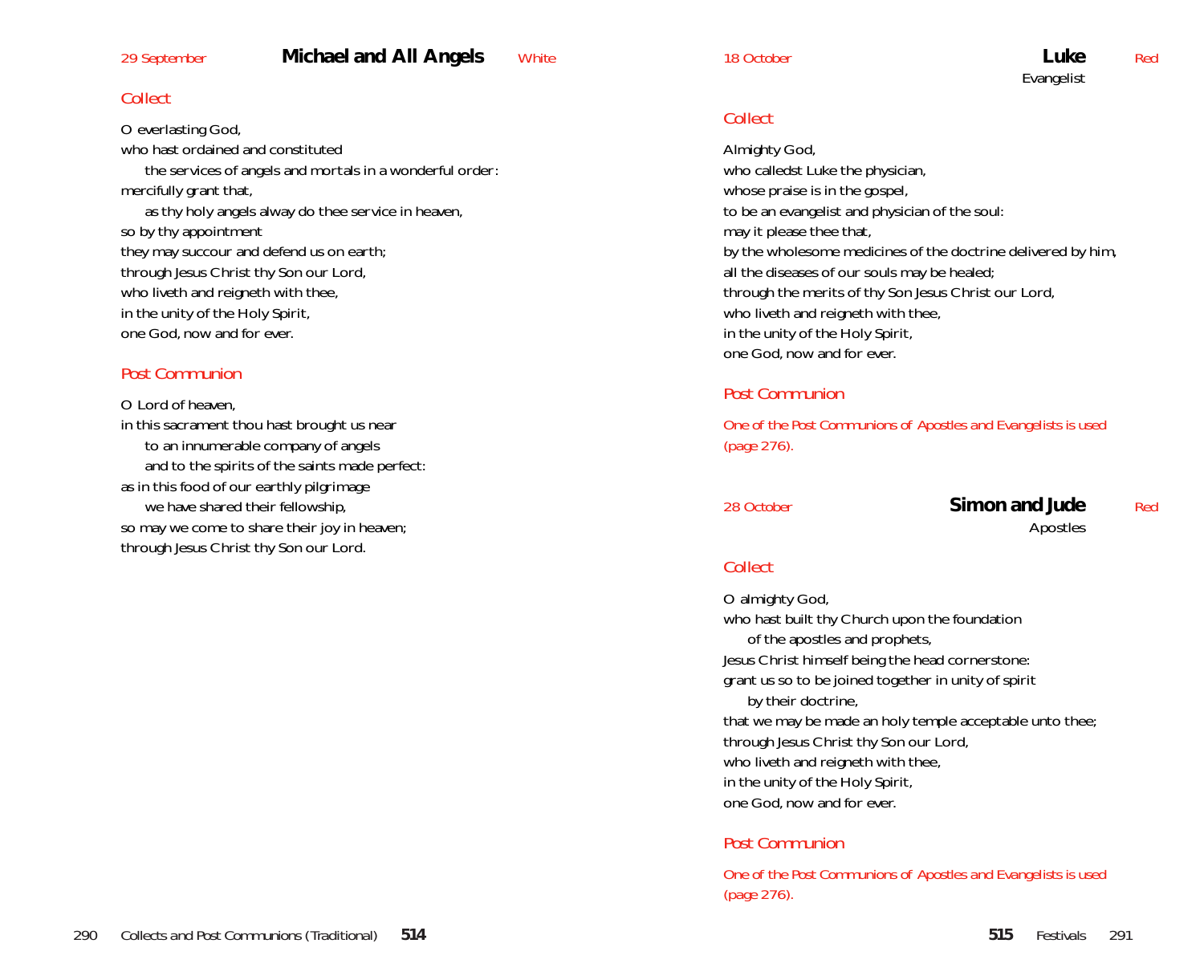*30 November* **Andrew** *Red*

Apostle

#### *Collect*

Almighty God,

who didst give such grace unto thy apostle Saint Andrew that he readily obeyed the calling of thy Son Jesus Christ and followed him without delay: grant unto us all that we, being called by thy holy word, may forthwith give up ourselves obediently to fulfil thy holy commandments; through Jesus Christ thy Son our Lord, who liveth and reigneth with thee, in the unity of the Holy Spirit, one God, now and for ever.

#### *Post Communion*

*One of the Post Communions of Apostles and Evangelists is used (page 276).*

### *Collect*

Gracious Father, who gavest to the first martyr Stephen grace to pray for those who took up stones against him: grant that in all our sufferings for the truth we may learn to love even our enemies and to seek forgiveness for those who desire our hurt, looking up to heaven to him who was crucified for us, Jesus Christ, our mediator and advocate, who liveth and reigneth with thee, in the unity of the Holy Spirit, one God, now and for ever.

#### *Post Communion*

Merciful Lord, we give thee thanks for the signs of thy mercy revealed in birth and death: save us, we beseech thee, by the coming of thy Son, and grant us joy in honouring Stephen, first martyr of the new Israel; through Jesus Christ our Lord.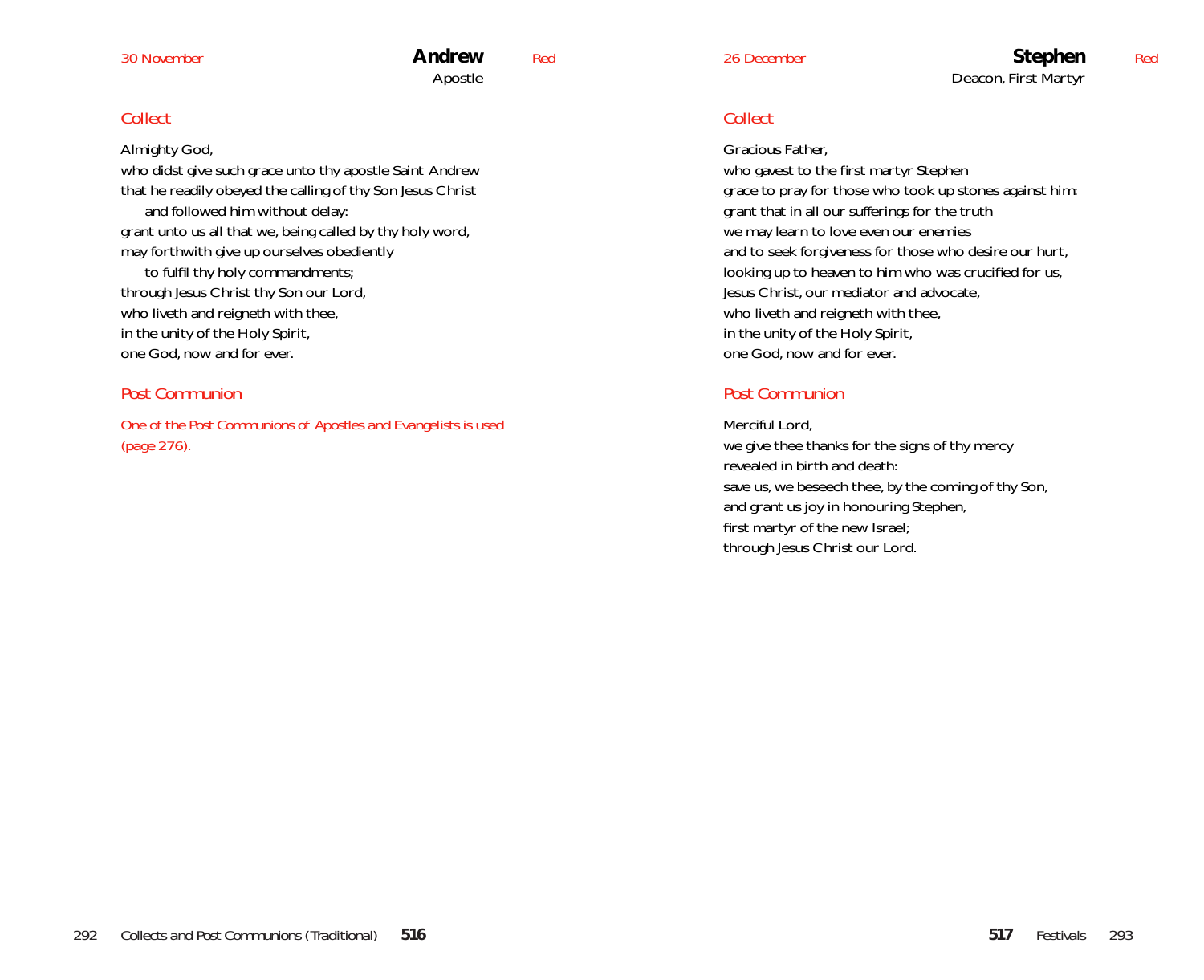### *27 December* **John** *White*

Apostle and Evangelist

#### *Collect*

Merciful Lord,

we beseech thee to cast thy bright beams of light upon thy Church, that it being enlightened by the doctrine of thy blessed apostle and evangelist Saint John may so walk in the light of thy truth, that it may at length attain to the light of everlasting life; through Jesus Christ thy Son our Lord, who liveth and reigneth with thee, in the unity of the Holy Spirit, one God, now and for ever.

#### *Post Communion*

Grant, O Lord God, we beseech thee, that the Word made flesh proclaimed by thine apostle John may, by the celebration of these holy mysteries, ever abide and live within us; through Jesus Christ our Lord.

#### *Collect*

Heavenly Father, whose children suffered at the hands of Herod, though they had done no wrong: by the suffering of thy Son and by the innocence of our lives frustrate, we beseech thee, all evil designs and establish thy reign of justice and peace; through Jesus Christ thy Son our Lord, who liveth and reigneth with thee, in the unity of the Holy Spirit, one God, now and for ever.

#### *Post Communion*

#### Lord Jesus Christ,

who in thy humility stooped to share our human life even with the most defenceless of thy children: grant that we who have received these gifts of thy passion may rejoice in celebrating the witness of the Holy Innocents to the purity of thy sacrifice made once for all upon the cross; for thou livest and reignest, now and for ever.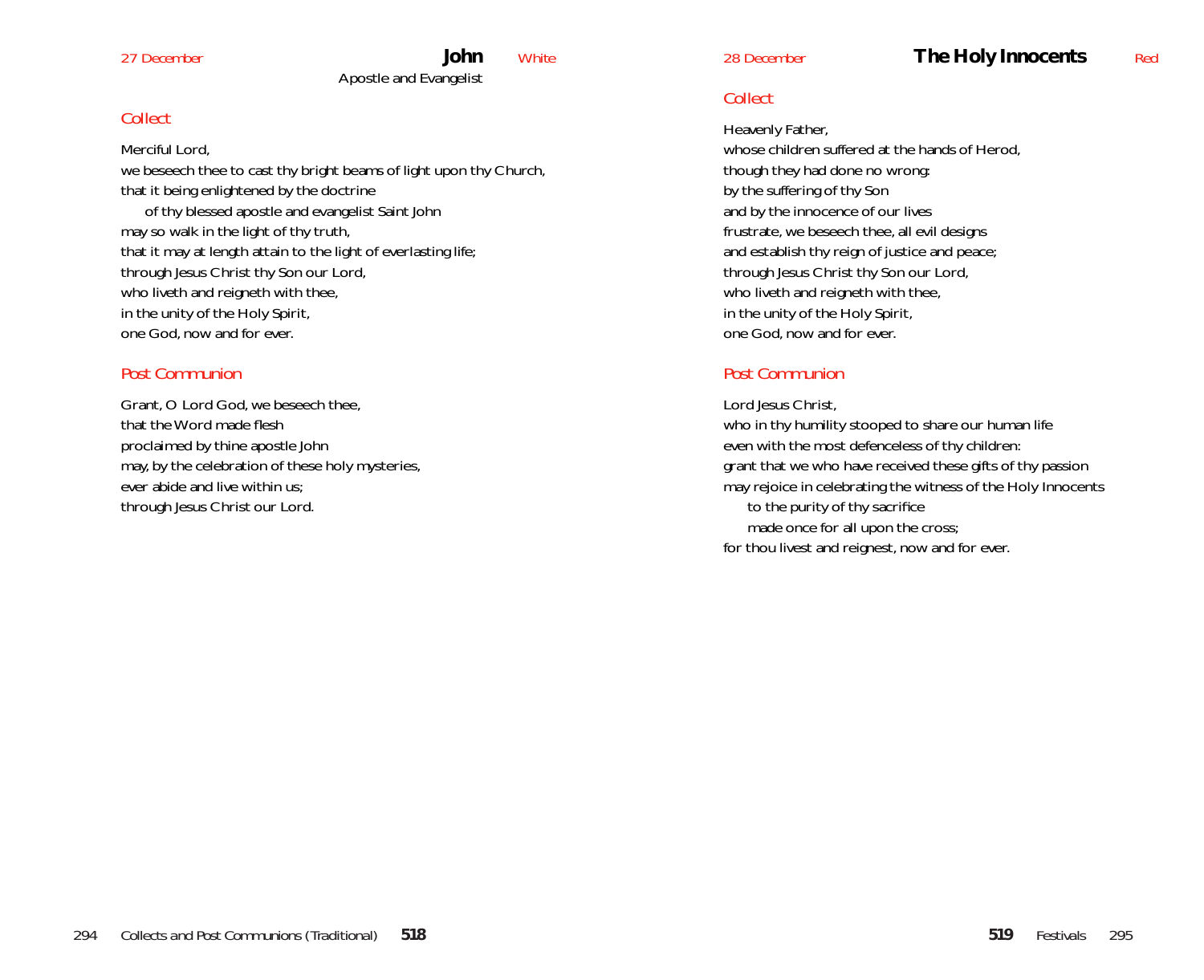#### **Dedication Festival** *Gold or*

*White*

#### *Collect*

Almighty God, to whose glory we celebrate the dedication of this house of prayer: we praise thee for the many blessings thou hast given to those who worship thee here: and we pray that all who seek thee in this place may find thee, and, being filled with the Holy Spirit, may become a living temple acceptable to thee; through Jesus Christ thy Son our Lord, who liveth and reigneth with thee, in the unity of the Holy Spirit, one God, now and for ever.

#### *Post Communion*

Father in heaven, whose Church on earth is a sign of thy heavenly peace, an image of the new and eternal Jerusalem: grant to us in the days of our pilgrimage that, fed with the living bread of heaven, and united in the body of thy Son, we may be the temple of thy presence, the place of thy glory on earth, and a sign of thy peace in the world; through Jesus Christ our Lord.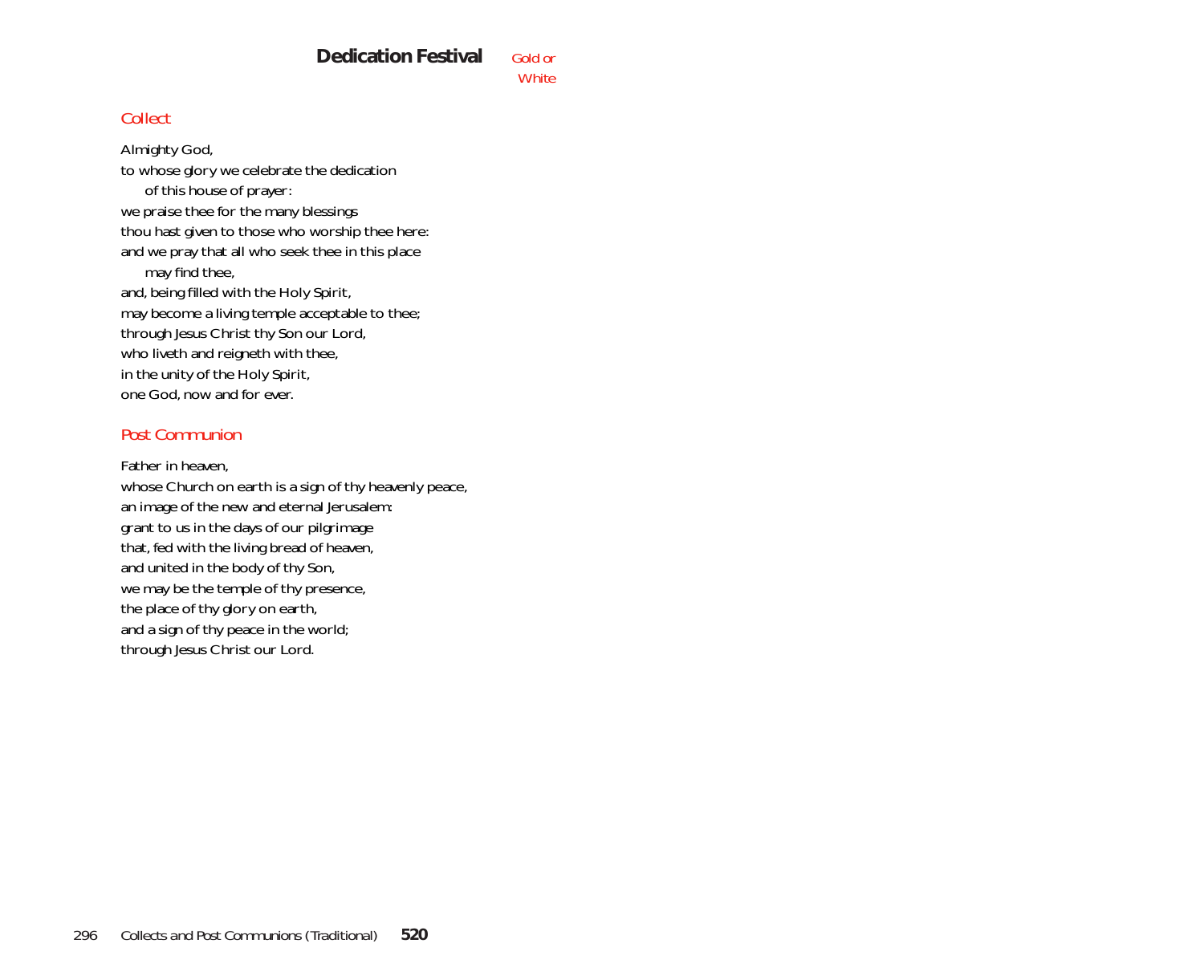# *¶ Lesser Festivals*

*2 January* **Basil the Great** *White* **and Gregory of Nazianzus**  *Bishops, Teachers of the Faith, 379 and 389*

#### *Collect*

Almighty God, whose servants Basil and Gregory proclaimed the mystery of thy Word made flesh, that thy Church might be built up in wisdom and strength: grant that we, rejoicing in his presence among us, may with them be brought to know the power of thine unending love; through Jesus Christ thy Son our Lord, who liveth and reigneth with thee, in the unity of the Holy Spirit, one God, now and for ever.

*Post Communion*

*The Post Communion of Teachers of the Faith is used (page 360).*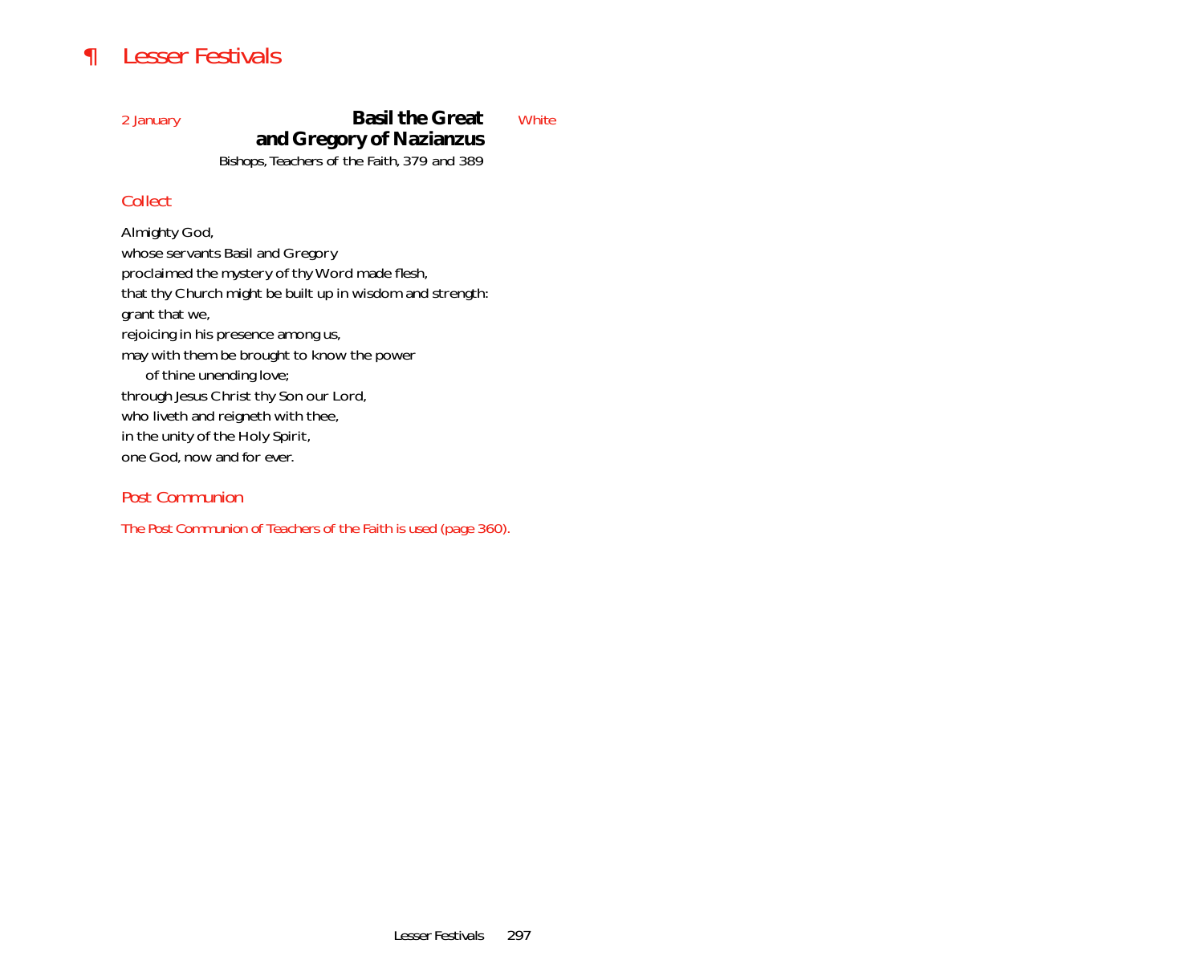*Abbot of Rievaulx, 1167*

#### *Collect*

Almighty God, who didst endow the blessed abbot Aelred with the gift of Christian friendship and the wisdom to lead others into the way of holiness: grant to thy people that same spirit of mutual affection, that in loving one another we may know the love of Christ and rejoice in the eternal possession of thine unsurpassable goodness; through Jesus Christ thy Son our Lord, who liveth and reigneth with thee, in the unity of the Holy Spirit,

one God, now and for ever.

#### *Post Communion*

*The Post Communion of Members of Religious Communities is used (page 362).*

*13 January* **Hilary** *White*

*Bishop of Poitiers, Teacher of the Faith, 367*

### *Collect*

Everlasting God, whose servant Hilary steadfastly confessed thy Son Jesus Christ to be both human and divine: grant us his gentle courtesy to bring to all the message of redemption in the incarnate Christ, who liveth and reigneth with thee, in the unity of the Holy Spirit, one God, now and for ever.

#### *Post Communion*

*The Post Communion of Teachers of the Faith is used (page 360).*

### *Collect*

Most gracious God, who didst call thy servant Antony to sell all that he had and to serve thee in the solitude of the desert: grant that we, following his example, may learn to deny ourselves and to love thee before all things; through Jesus Christ thy Son our Lord, who liveth and reigneth with thee, in the unity of the Holy Spirit, one God, now and for ever.

### *Post Communion*

*The Post Communion of Members of Religious Communities is used (page 362).*

*19 January* **Wulfstan** *White Bishop of Worcester, 1095*

#### *Collect*

O Lord God, who didst raise up Wulfstan to be a bishop among thy people and a leader in thy Church: give us grace, after his example, to live simply, to work diligently, and to make thy kingdom known; through Jesus Christ thy Son our Lord, who liveth and reigneth with thee, in the unity of the Holy Spirit, one God, now and for ever.

#### *Post Communion*

*The Post Communion of Bishops is used (page 361).*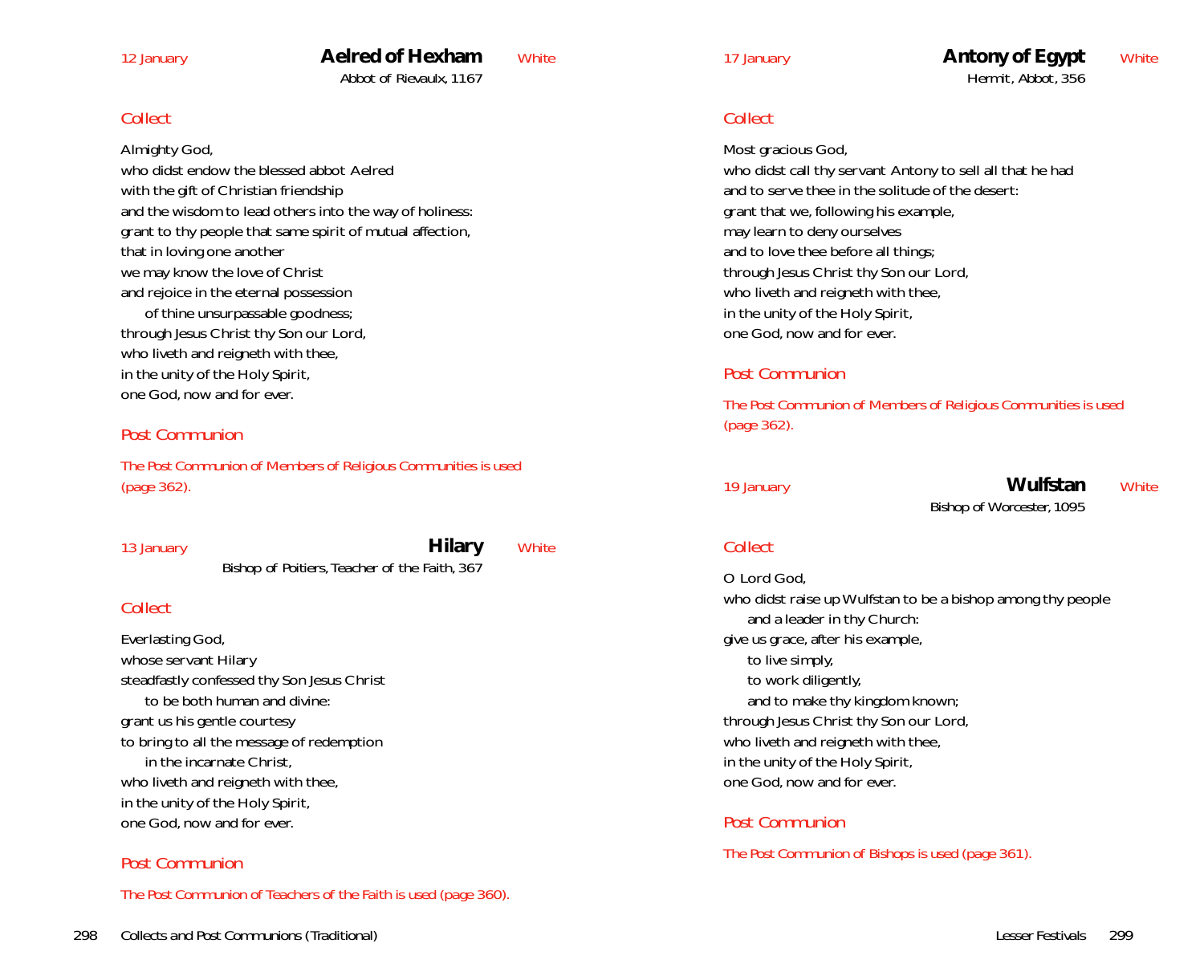#### *21 January* **Agnes** *Red Child Martyr at Rome, 304*

#### *Collect*

Eternal God, Shepherd of thy sheep, by whose grace thy child Agnes was strengthened to bear witness, in her life and in her death, to the true love of her redeemer: grant us the power to understand, with all thy saints, what is the breadth and length and height and depth and to know the love that passeth all knowledge, even Jesus Christ thy Son our Lord, who liveth and reigneth with thee, in the unity of the Holy Spirit, one God, now and for ever.

#### *Post Communion*

*One of the Post Communions of Martyrs is used (page 359).*

*24 January* **Francis de Sales** *White Bishop of Geneva, Teacher of the Faith, 1622*

#### *Collect*

God of all holiness, who didst call thy bishop Francis de Sales to bring many to Christ through his devout life, and to renew thy Church with patience and understanding, grant that we may, by word and example, reflect thy gentleness and love to all those whom we meet; through Jesus Christ our Saviour, who liveth and reigneth with thee, in the unity of the Holy Spirit, one God, now and for ever.

#### *Post Communion*

*The Post Communion of Teachers of the Faith is used (page 360).*

#### *Collect*

Heavenly Father, who didst send thine apostle Paul to preach the gospel, and gavest him Timothy and Titus to be his companions in the faith: grant that our fellowship in the Holy Spirit may bear witness to the name of Jesus, who liveth and reigneth with thee, in the unity of the Holy Spirit, one God, now and for ever.

#### *Post Communion*

*The Post Communion of Missionaries is used (page 363).*

*28 January* **Thomas Aquinas** *White*

*Priest, Philosopher, Teacher of the Faith, 1274*

#### *Collect*

Everlasting God, who didst enrich thy Church with the learning and holiness of thy servant Thomas Aquinas: grant to all who seek thee a humble mind and a pure heart that they may know thy Son Jesus Christ to be the way, the truth and the life; who liveth and reigneth with thee, in the unity of the Holy Spirit, one God, now and for ever.

#### *Post Communion*

*The Post Communion of Teachers of the Faith is used (page 360).*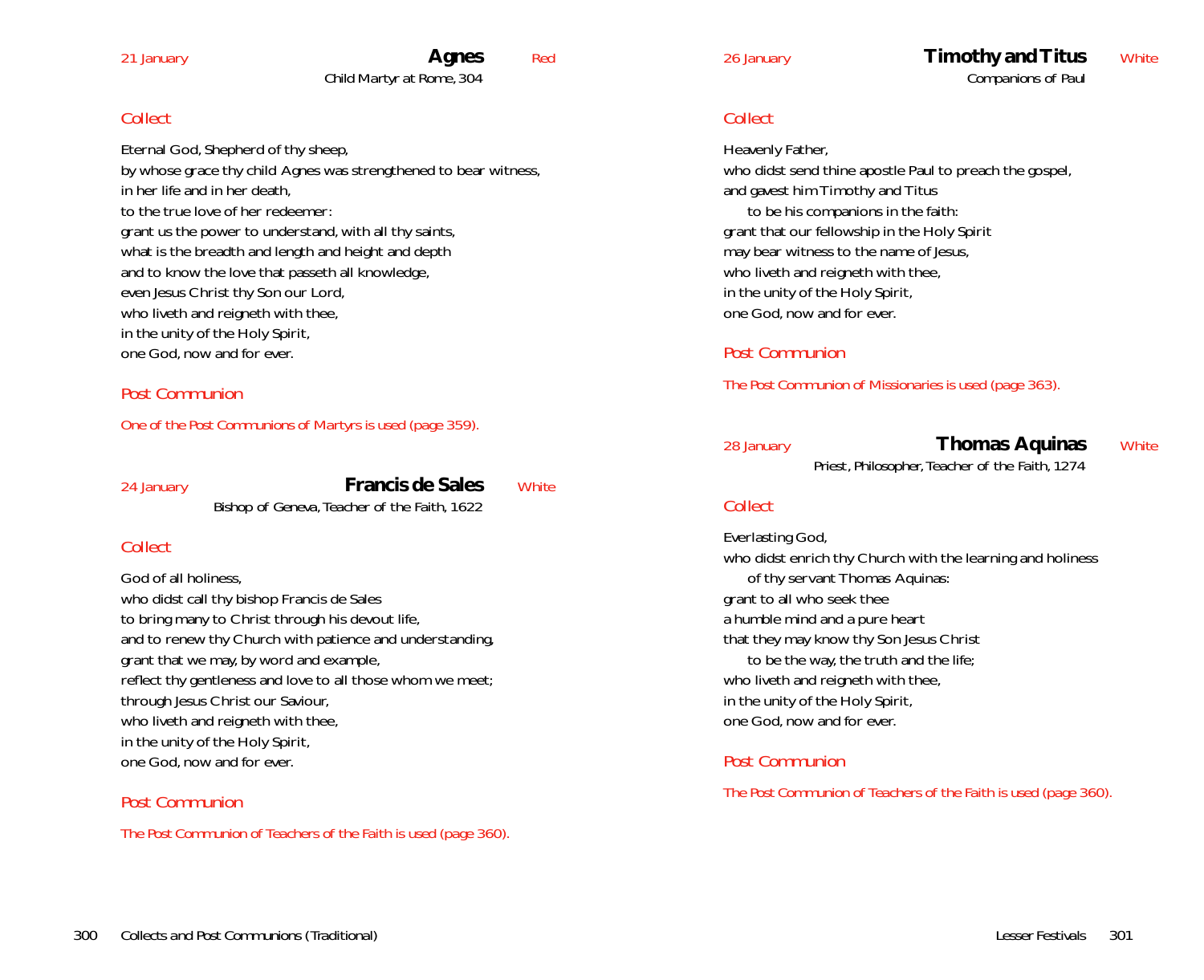# *30 January* **Charles** *Red*

*King and Martyr, 1649*

### *Collect*

King of kings and Lord of lords, whose faithful servant Charles prayed for his persecutors and died in the living hope of thine eternal kingdom: grant us, by thy grace, so to follow his example that we may love and bless our enemies, through the intercession of thy Son, our Lord Jesus Christ, who liveth and reigneth with thee, in the unity of the Holy Spirit, one God, now and for ever.

#### *Post Communion*

*One of the Post Communions of Martyrs is used (page 359).*

#### *3 February* **Anskar** *White*

*Archbishop of Hamburg, Missionary in Denmark and Sweden, 865*

### *Collect*

Almighty and gracious God, who didst send thy servant Anskar to spread the gospel among the Nordic people: raise up in this our generation, we beseech thee, messengers of thy good tidings and heralds of thy kingdom, that the world may come to know the immeasurable riches of our Saviour Jesus Christ, who liveth and reigneth with thee, in the unity of the Holy Spirit, one God, now and for ever.

*Post Communion*

*The Post Communion of Missionaries is used (page 363).*

### *Collect*

#### O Lord of all,

who gavest to thy servants Cyril and Methodius the gift of tongues to proclaim the gospel to the Slavic people: we pray that thy whole Church may be one as thou art one, that all who confess thy name may honour one another, and that from east and west all may acknowledge

one Lord, one faith, one baptism, and thee, the God and Father of all; through Jesus Christ thy Son our Lord, who liveth and reigneth with thee, in the unity of the Holy Spirit, one God, now and for ever.

### *Post Communion*

*The Post Communion of Missionaries is used (page 363).*

*17 February* **Janani Luwum** *Red Archbishop of Uganda, Martyr, 1977*

*Collect*

O God of truth, whose servant Janani Luwum walked in the light, and in his death defied the powers of darkness: free us, we beseech thee, from fear of those who kill the body, that we also may walk as children of light, through him who overcame darkness by the power of the cross, Jesus Christ thy Son our Lord, who liveth and reigneth with thee, in the unity of the Holy Spirit, one God, now and for ever.

### *Post Communion*

*One of the Post Communions of Martyrs is used (page 359).*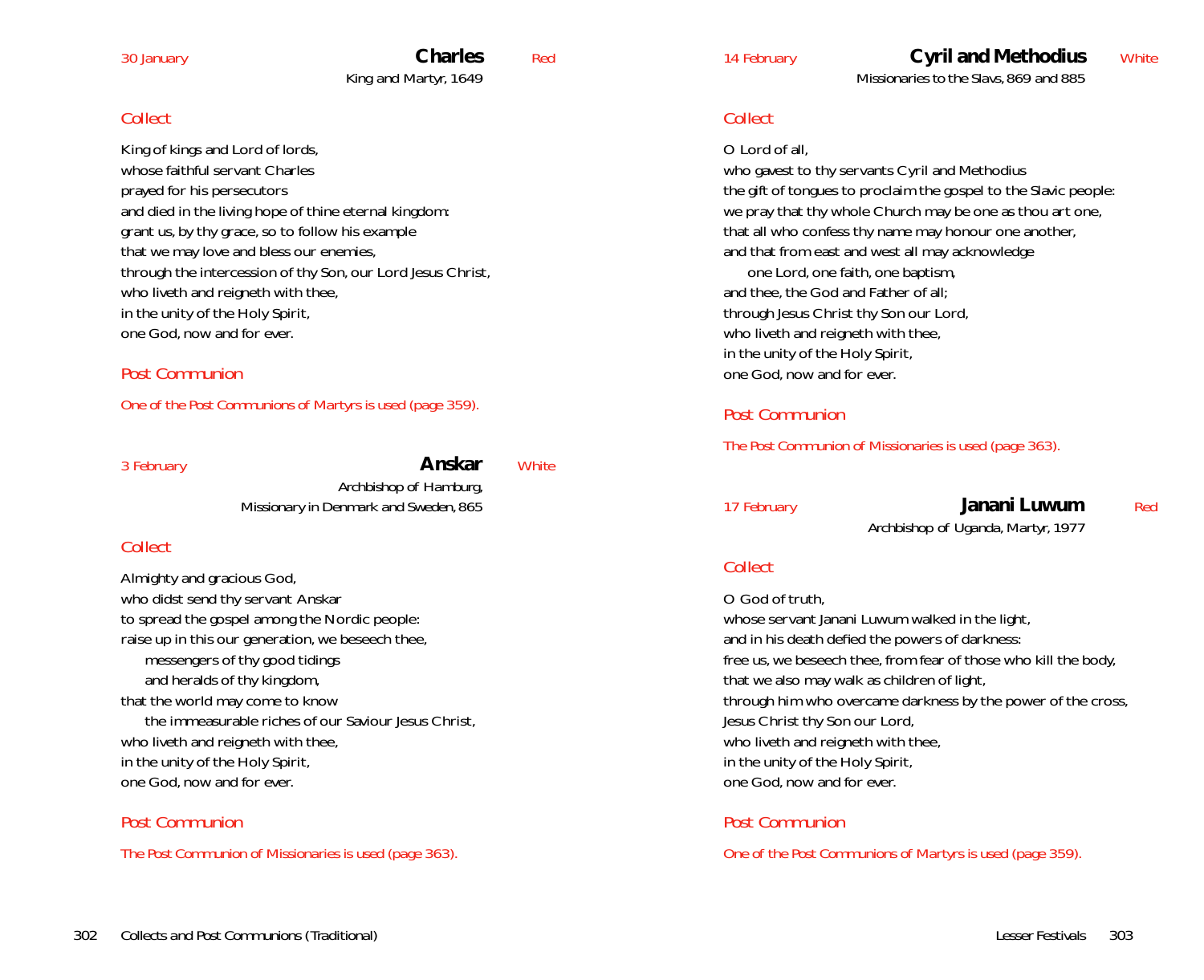#### *23 February* **Polycarp** *Red Bishop of Smyrna, Martyr, c.155*

*Collect*

Almighty God, who gavest to thy servant Polycarp boldness to confess the name of our Saviour Jesus Christ before the rulers of this world and courage to suffer death for his faith: grant that we too may be ready to give an answer for the faith that is in us and to suffer gladly for the sake of our Lord Jesus Christ, who liveth and reigneth with thee, in the unity of the Holy Spirit, one God, now and for ever.

#### *Post Communion*

*One of the Post Communions of Martyrs is used (page 359).*

*27 February* **George Herbert** *White*

*Priest, Poet, 1633*

### *Collect*

King of glory, king of peace, who didst call thy servant George Herbert from the pursuit of worldly honours to be a priest in the temple of his God and king: grant us also the grace to offer ourselves with singleness of heart in humble obedience to thy service; through Jesus Christ thy Son our Lord, who liveth and reigneth with thee, in the unity of the Holy Spirit, one God, now and for ever.

#### *Post Communion*

*The Post Communion of Pastors is used (page 361).*

### *1 March* **David** *White*

*Bishop of Menevia, Patron Saint of Wales, c.601*

#### *Collect*

Almighty God, who didst call thy servant David to be a faithful and wise steward of thy mysteries for the people of Wales: in thy mercy, grant that, following his purity of life and zeal for the gospel of Christ, we may with him receive the crown of everlasting life; through Jesus Christ our Lord, to whom with thee and the Holy Spirit be all honour and glory, world without end.

#### *Post Communion*

*The Post Communion of Bishops is used (page 361).*

*2 March* **Chad** *White Bishop of Lichfield, Missionary, 672*

#### *Collect*

Almighty God, who, from the first fruits of the English nation that turned to Christ, didst call thy servant Chad to be an evangelist and bishop of his own people: grant us grace so to follow his peaceable nature, humble spirit and prayerful life, that we may truly commend to others the faith which we ourselves profess; through Jesus Christ thy Son our Lord, who liveth and reigneth with thee, in the unity of the Holy Spirit, one God, now and for ever.

### *Post Communion*

*The Post Communion of Missionaries is used (page 363).*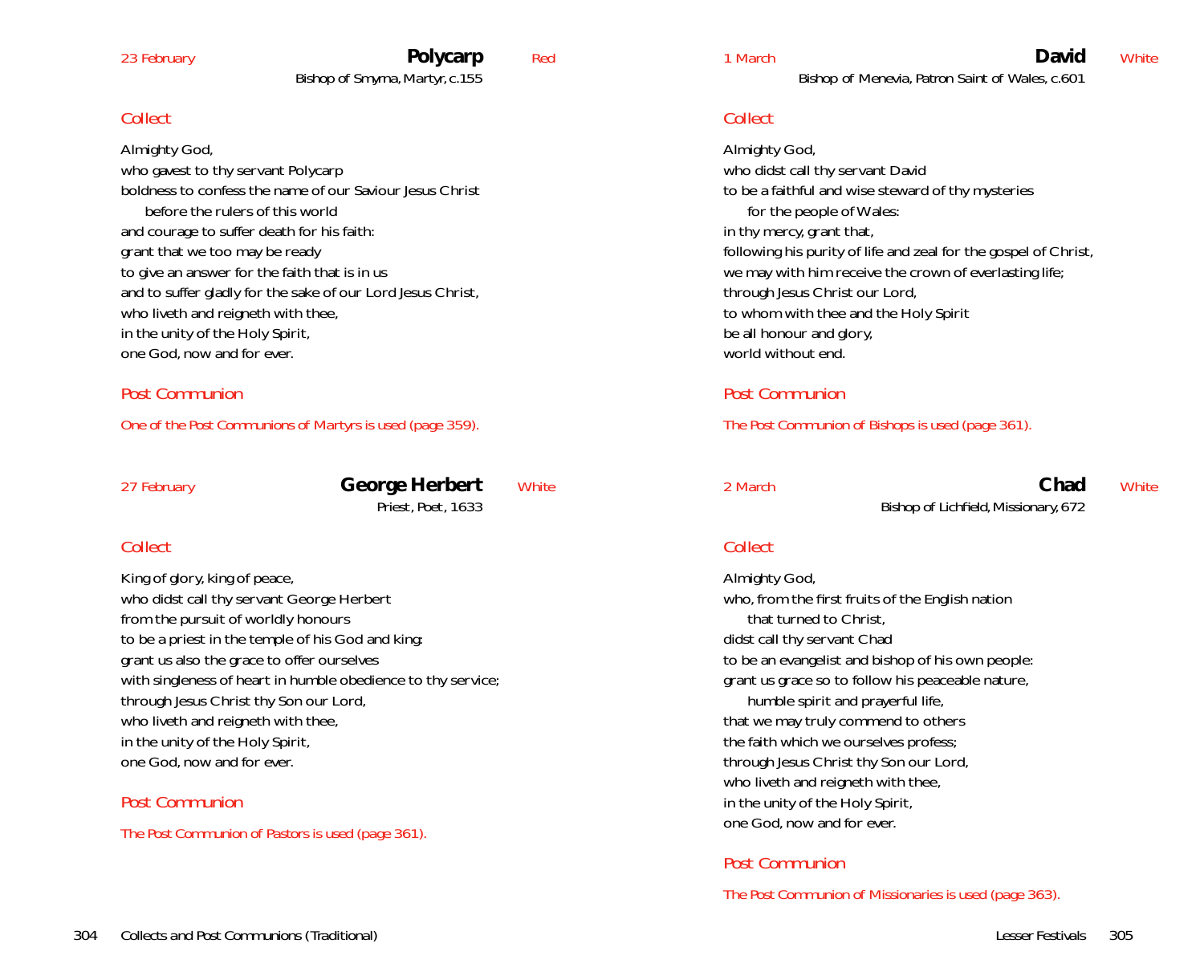#### *7 March* **Perpetua, Felicity** *Red* **and their Companions** *Martyrs at Carthage, 203*

#### *Collect*

O holy God, who gavest great courage to Perpetua, Felicity and their companions: grant that we may be worthy to climb the ladder of sacrifice and be received into the garden of peace; through Jesus Christ thy Son our Lord, who liveth and reigneth with thee, in the unity of the Holy Spirit, one God, now and for ever.

#### *Post Communion*

*One of the Post Communions of Martyrs is used (page 359).*

*8 March* **Edward King** *White Bishop of Lincoln, 1910*

### *Collect*

O God of peace, who gavest such grace to thy servant Edward King that all whom he met he drew to Christ: fill us, we pray, with tender sympathy and joyful faith, that we too may draw others to know the love which passeth knowledge; through him who is the shepherd and guardian of our souls, Jesus Christ thy Son our Lord, who liveth and reigneth with thee,

in the unity of the Holy Spirit, one God, now and for ever.

#### *Post Communion*

*The Post Communion of Bishops is used (page 361).*

#### *17 March* **Patrick** *White*

*Bishop, Missionary, Patron Saint of Ireland, c.460*

#### *Collect*

Almighty God, who in thy providence chose thy servant Patrick to be the apostle of the people of Ireland: keep alive in us the fire of faith which he kindled, and in this our earthly pilgrimage strengthen us to gain the light of everlasting life; through Jesus Christ thy Son our Lord, who liveth and reigneth with thee, in the unity of the Holy Spirit, one God, now and for ever.

### *Post Communion*

*The Post Communion of Missionaries is used (page 363).*

*20 March* **Cuthbert** *White Bishop of Lindisfarne, Missionary, 687*

*Collect*

#### Almighty God,

who didst call thy servant Cuthbert from following the flock to follow thy Son and to be a shepherd of thy people: in thy mercy, grant that we may so follow his example that we may bring those who are lost home to thy fold; through Jesus Christ thy Son our Lord, who liveth and reigneth with thee, in the unity of the Holy Spirit, one God, now and for ever.

### *Post Communion*

*The Post Communion of Missionaries is used (page 363).*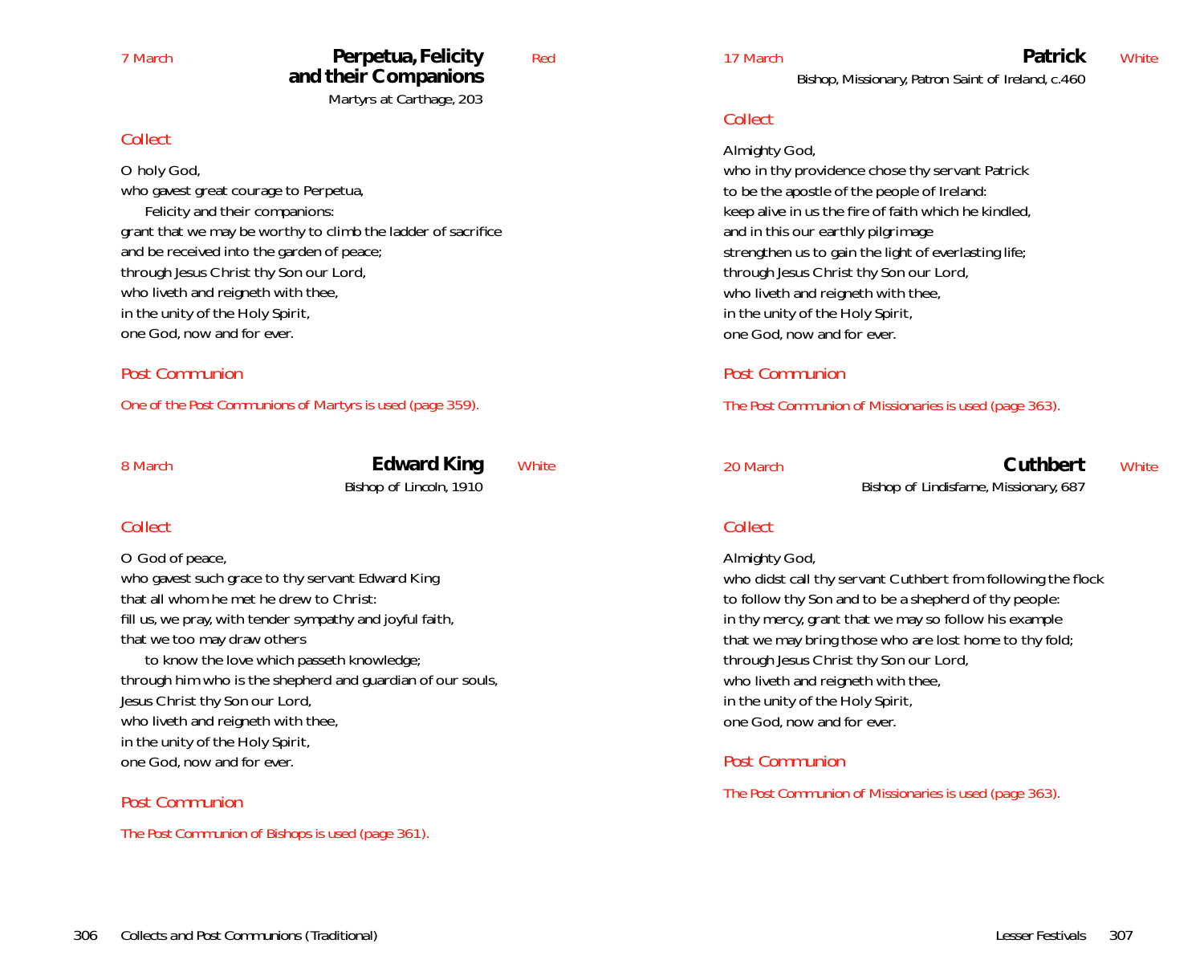### *21 March* **Thomas Cranmer** *Red*

*Archbishop of Canterbury, Reformation Martyr, 1556*

### *Collect*

Father of all mercies, who through the work of thy servant Thomas Cranmer didst renew the worship of thy Church and through his death didst reveal thy strength in human weakness: strengthen us by thy grace so to worship thee in spirit and in truth that we may come to the joys of thine everlasting kingdom; through Jesus Christ, our Mediator and Advocate, who liveth and reigneth with thee, in the unity of the Holy Spirit, one God, now and for ever.

#### *Post Communion*

*One of the Post Communions of Martyrs is used (page 359).*

*10 April* **William Law** *White*

*Priest, Spiritual Writer, 1761*

### *Collect*

Almighty God, who didst call thy servant William Law to a devout and holy life: grant that by thy spirit of love and through faithfulness in prayer we may find the way to divine knowledge and so come to see the hidden things of God; through Jesus Christ thy Son our Lord, who liveth and reigneth with thee, in the unity of the Holy Spirit, one God, now and for ever.

### *Post Communion*

*The Post Communion of Teachers of the Faith is used (page 360).*

### *Collect*

O merciful God, who didst raise up thy servant Alphege to be a pastor of thy people and gavest him grace to suffer for justice and true religion: grant that we who celebrate his martyrdom may know the power of the risen Christ in our hearts and share his peace in lives offered to thy service; through Jesus Christ thy Son our Lord, who liveth and reigneth with thee, in the unity of the Holy Spirit, one God, now and for ever.

*Archbishop of Canterbury, Martyr, 1012*

### *Post Communion*

*One of the Post Communions of Martyrs is used (page 359).*

*21 April* **Anselm** *White Abbot of Le Bec, Archbishop of Canterbury, Teacher of the Faith, 1109*

### *Collect*

O everlasting God, who gavest to thy servant Anselm singular gifts as a pastor and teacher: grant that we, like him, may desire thee with our whole heart and, so desiring, may seek thee and, seeking, may find thee; through Jesus Christ thy Son our Lord, who liveth and reigneth with thee, in the unity of the Holy Spirit, one God, now and for ever.

### *Post Communion*

*The Post Communion of Teachers of the Faith is used (page 360).*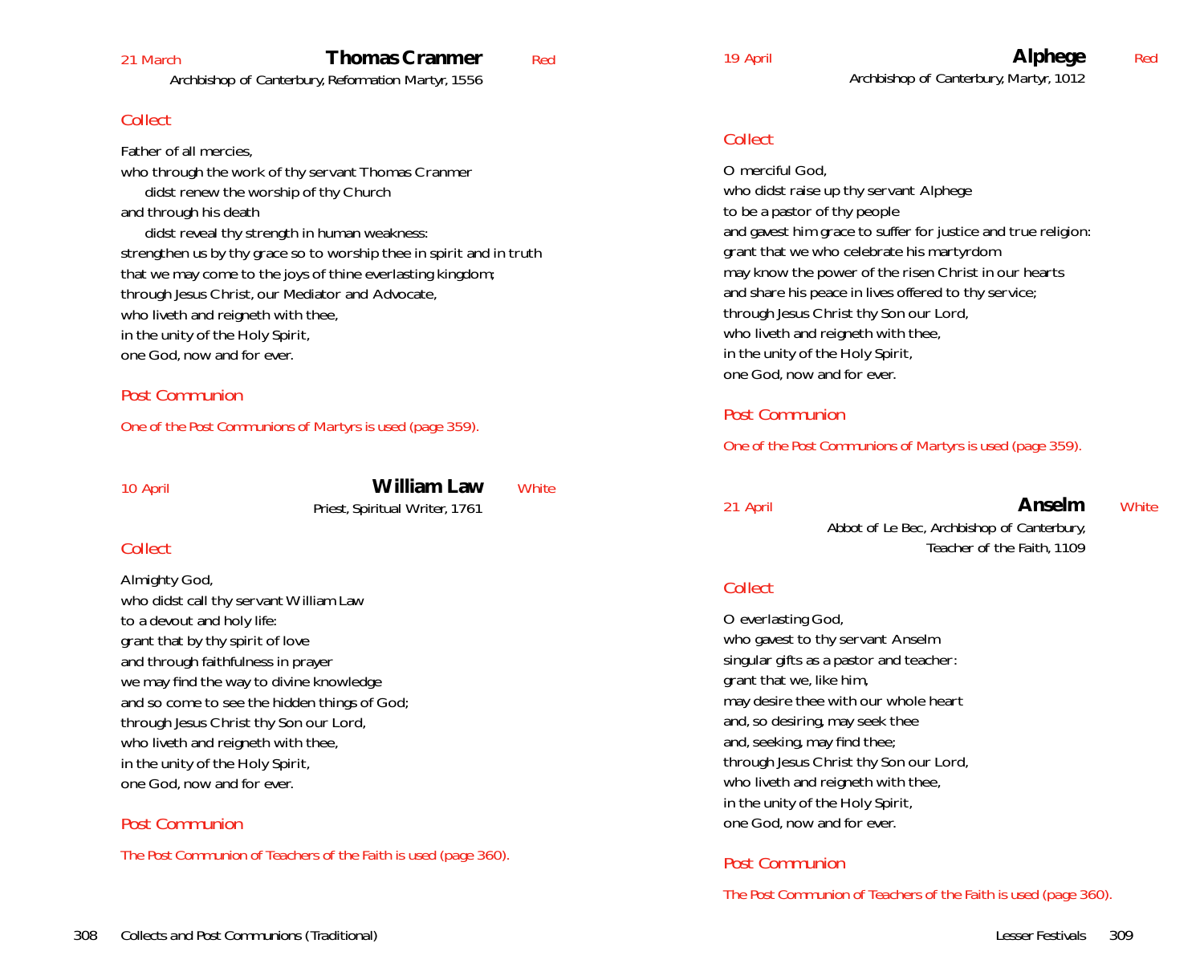#### *Collect*

O merciful God, who gavest to thy servant Catherine of Siena a wondrous love of the passion of Christ: grant that we thy people may be united to him in his majesty and rejoice for ever in the revelation of his glory; who liveth and reigneth with thee, in the unity of the Holy Spirit, one God, now and for ever.

#### *Post Communion*

*The Post Communion of Teachers of the Faith is used (page 360).*

#### *2 May* **Athanasius** *White Bishop of Alexandria, Teacher of the Faith, 373*

#### *Collect*

Ever-living God, whose servant Athanasius bore witness to the mystery of the Word made flesh for our salvation: give us grace, with all thy saints, to contend for the truth and to grow into the likeness of thy Son, Jesus Christ our Lord, who liveth and reigneth with thee, in the unity of the Holy Spirit, one God, now and for ever.

#### *Post Communion*

*The Post Communion of Teachers of the Faith is used (page 360).*

*4 May* **English Saints and Martyrs** *White* **of the Reformation Era**

### *Collect*

O merciful God, who, when thy Church on earth was torn apart by the ravages of sin, didst raise up men and women in this land who witnessed to their faith with courage and constancy: give unto thy Church that peace which is thy will, and grant that those who have been divided on earth may be reconciled in heaven and be partakers together in the vision of thy glory; through Jesus Christ thy Son our Lord, who liveth and reigneth with thee, in the unity of the Holy Spirit, one God, now and for ever.

### *Post Communion*

O God, the source of all holiness and giver of all good things: grant that we, who have shared at this table as strangers and pilgrims here on earth, may with all thy saints be welcomed to the heavenly feast in the day of thy kingdom; through Jesus Christ our Lord.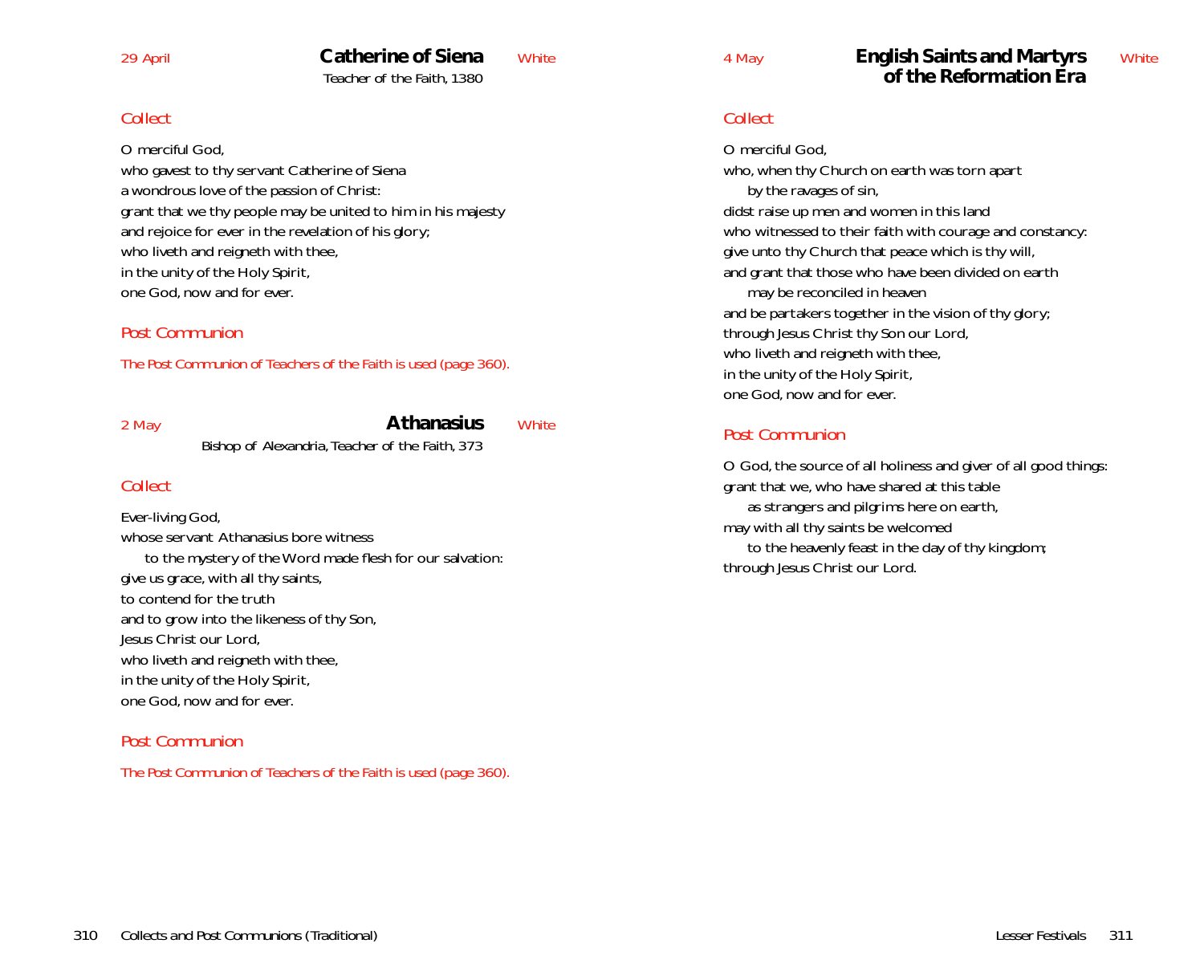#### *8 May* **Julian of Norwich** *White*

*Spiritual Writer, c.1417*

#### *Collect*

Most holy God, the ground of our beseeching, who through thy servant Julian didst reveal the wonders of thy love: grant that as we are created in thy nature and restored by thy grace, our wills may be so made one with thy will, and that we may come to see thee face to face and gaze on thee for ever; through Jesus Christ thy Son our Lord, who liveth and reigneth with thee, in the unity of the Holy Spirit, one God, now and for ever.

#### *Post Communion*

*The Post Communion of Members of Religious Communities is used (page 362).*

*19 May* **Dunstan** *White*

*Archbishop of Canterbury, Restorer of Monastic Life, 988*

#### *Collect*

Almighty God, who didst raise up Dunstan to be a true shepherd of the flock, a restorer of monastic life and a faithful counsellor to kings: grant, we beseech thee, to all pastors the like gifts of thy Holy Spirit that they may be true servants of Christ and of all his people; through Jesus Christ thy Son our Lord, who liveth and reigneth with thee, in the unity of the Holy Spirit, one God, now and for ever.

#### *Post Communion*

*The Post Communion of Bishops is used (page 361).*

*20 May* **Alcuin of York** *White Deacon, Abbot of Tours, 804*

### *Collect*

O God of wisdom, eternal light, who didst shine in the heart of thy servant Alcuin, revealing to him thy power and pity: scatter the darkness of our ignorance that, with all our heart and mind and strength, we may seek thy face and be brought with all thy saints into thy holy presence; through Jesus Christ thy Son our Lord, who liveth and reigneth with thee, in the unity of the Holy Spirit, one God, now and for ever.

#### *Post Communion*

*The Post Communion of Members of Religious Communities is used (page 362).*

*24 May* **John and Charles Wesley** *White Evangelists, Hymn Writers, 1791 and 1788*

*Lesser Festivals* 313

#### *Collect*

Merciful God, who didst inspire John and Charles Wesley with zeal for thy gospel: grant to all people boldness to proclaim thy word and a heart ever to rejoice in singing thy praises; through Jesus Christ thy Son our Lord, who liveth and reigneth with thee, in the unity of the Holy Spirit, one God, now and for ever.

#### *Post Communion*

*The Post Communion of Pastors is used (page 361).*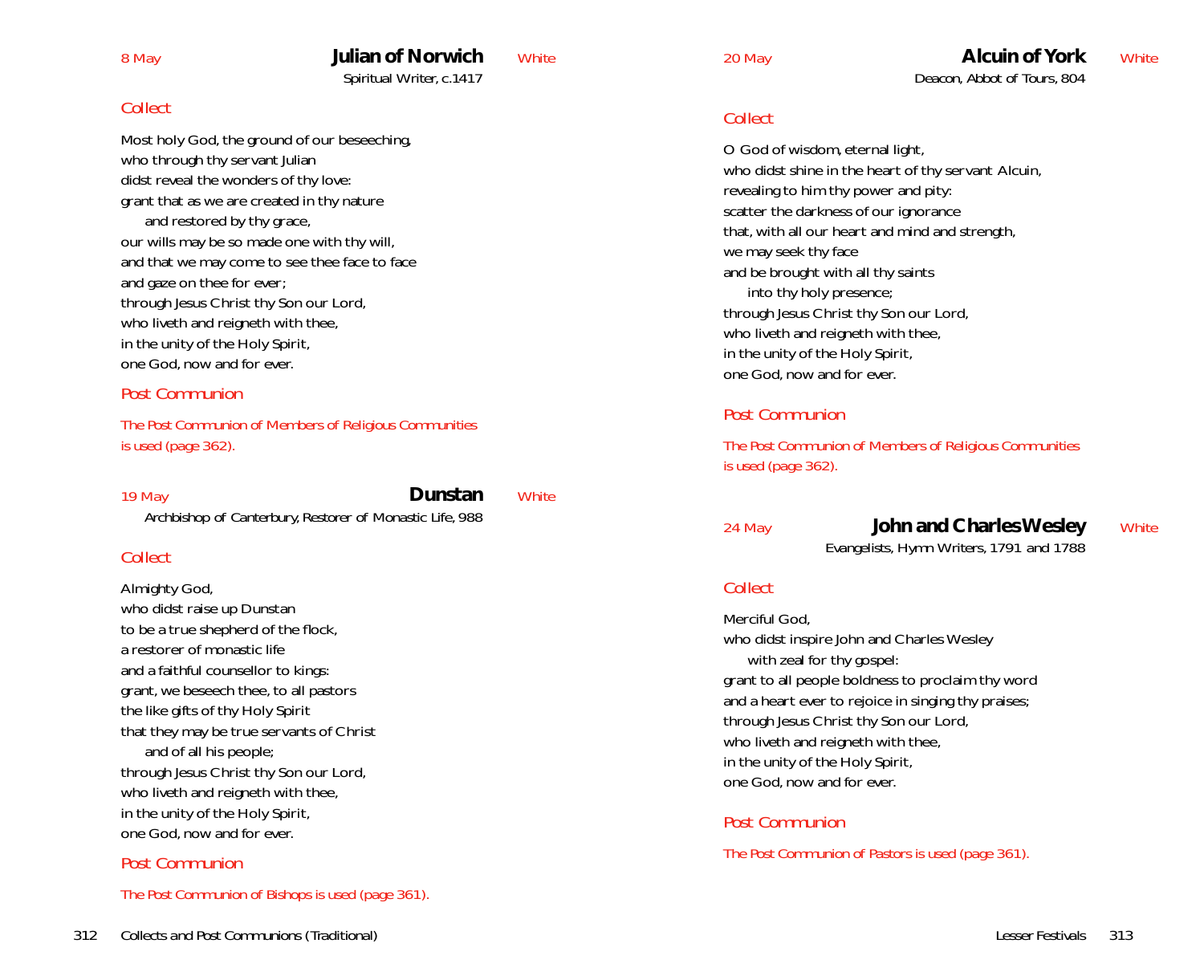*Collect*

Almighty God, maker of all things, whose Son Jesus Christ gave to thy servant Bede grace to drink in with joy the word which leadeth us to know thee and to love thee: in thy goodness grant that we also may come at length to thee, the source of all wisdom, and stand before thy face; through Jesus Christ thy Son our Lord, who liveth and reigneth with thee, in the unity of the Holy Spirit, one God, now and for ever.

#### *Post Communion*

*The Post Communion of Members of Religious Communities is used (page 362).*

#### *26 May* **Augustine of Canterbury** *White First Archbishop of Canterbury, 605*

### *Collect*

Almighty God, whose servant Augustine was sent as the apostle of the English people: mercifully grant that, as he laboured in the Spirit to preach Christ in this land, so all who hear thy gospel may strive to make thy truth known in all the world; through Jesus Christ thy Son our Lord, who liveth and reigneth with thee, in the unity of the Holy Spirit, one God, now and for ever.

### *Post Communion*

*The Post Communion of Bishops is used (page 361).*

### *Collect*

O God of compassion and love, by whose grace thy servant Josephine Butler followed in the way of thy Son in caring for those in need: help us, after her example, to work with strength for the restoration of all to the dignity and freedom of those created in thine image; through Jesus Christ our Saviour, who liveth and reigneth with thee, in the unity of the Holy Spirit, one God, now and for ever.

### *Post Communion*

O God our redeemer, who didst inspire Josephine Butler to witness to thy love and to labour for the coming of thy kingdom: grant that we, who in this sacrament share the bread of heaven, may be fired by thy Spirit

to proclaim the gospel in our daily lives and never to rest content until thy kingdom come, on earth as it is in heaven; through Jesus Christ our Lord.

*Or another Post Communion of 'Any Saint' (pages 365–366) is used.*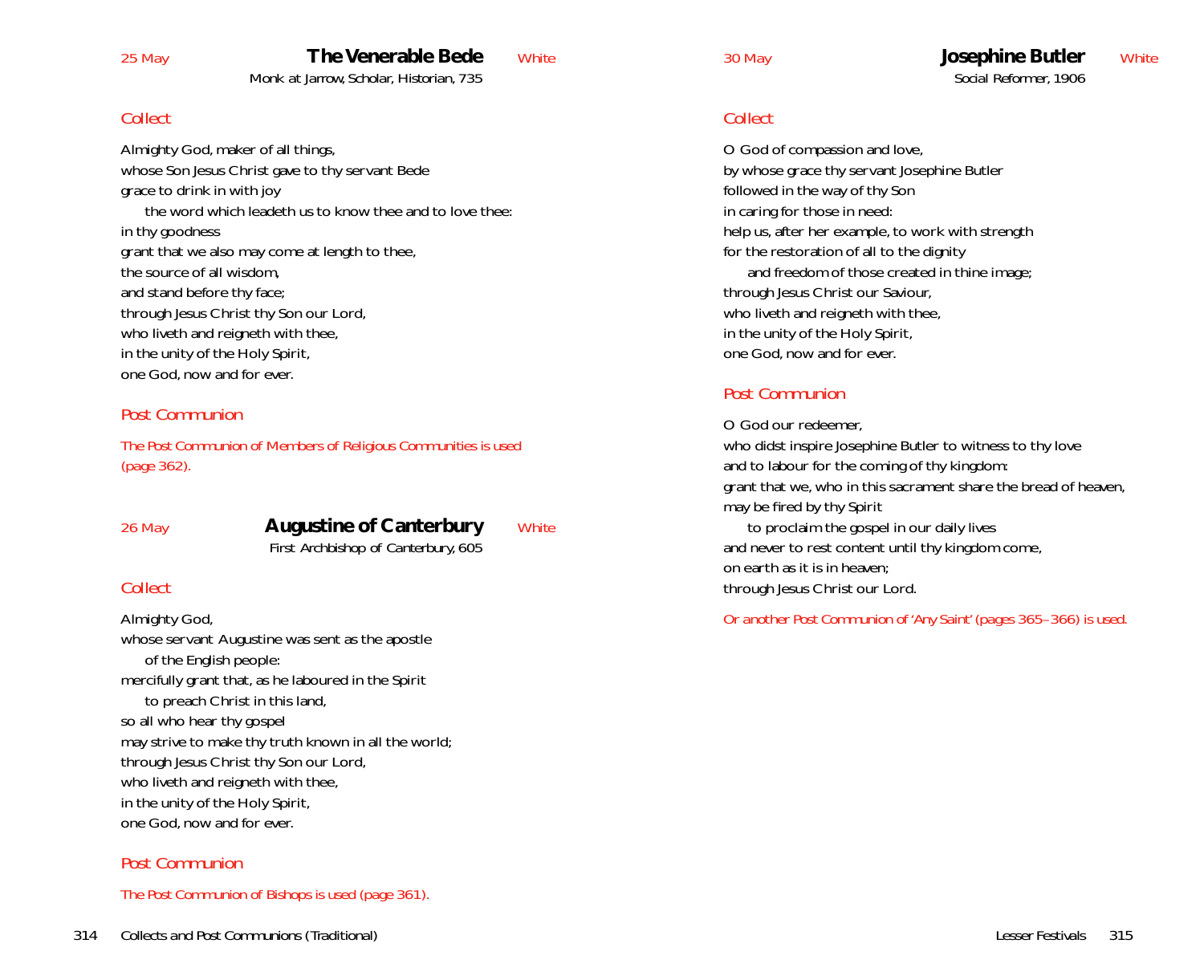# *1 June* **Justin** *Red*

*Martyr at Rome, c.165*

### *Collect*

O God our redeemer, who through the folly of the cross didst teach thy martyr Justin the surpassing knowledge of Jesus Christ: free us, we beseech thee, from every kind of error, that we, like him, may be firmly grounded in the faith, and make thy name known to all peoples; through Jesus Christ thy Son our Lord, who liveth and reigneth with thee, in the unity of the Holy Spirit, one God, now and for ever.

#### *Post Communion*

*One of the Post Communions of Martyrs is used (page 359).*

*5 June* **Boniface (Wynfrith) of Crediton** *Red*

*Bishop, Apostle of Germany, Martyr, 754*

### *Collect*

O God our redeemer, who didst call thy servant Boniface to preach the gospel among the German people and to build up thy Church in holiness: grant that we may hold fast in our hearts that faith which he taught with his words and sealed with his blood, and profess it in lives dedicated to thy Son, Jesus Christ our Lord, who liveth and reigneth with thee, in the unity of the Holy Spirit, one God, now and for ever.

### *Post Communion*

*One of the Post Communions of Martyrs is used (page 359).*

# *8 June* **Thomas Ken** *White*

*Bishop of Bath and Wells, Nonjuror, Hymn Writer, 1711*

#### *Collect*

O God, from whom all blessings flow, by whose providence we are kept and by whose grace we are directed: assist us, through the example of thy servant Thomas Ken, faithfully to keep thy word, humbly to accept adversity and steadfastly to worship thee; through Jesus Christ thy Son our Lord, who liveth and reigneth with thee, in the unity of the Holy Spirit, one God, now and for ever.

### *Post Communion*

*The Post Communion of Bishops is used (page 361).*

*9 June* **Columba** *White Abbot of Iona, Missionary, 597*

#### *Collect*

Almighty God, who didst fill the heart of Columba with the joy of the Holy Spirit, and with deep love for those in his care: grant to thy pilgrim people grace to follow him, strong in faith, sustained by hope, and made one in the love that binds us to thee; through Jesus Christ thy Son our Lord, who liveth and reigneth with thee, in the unity of the Holy Spirit, one God, now and for ever.

#### *Post Communion*

*The Post Communion of Missionaries is used (page 363).*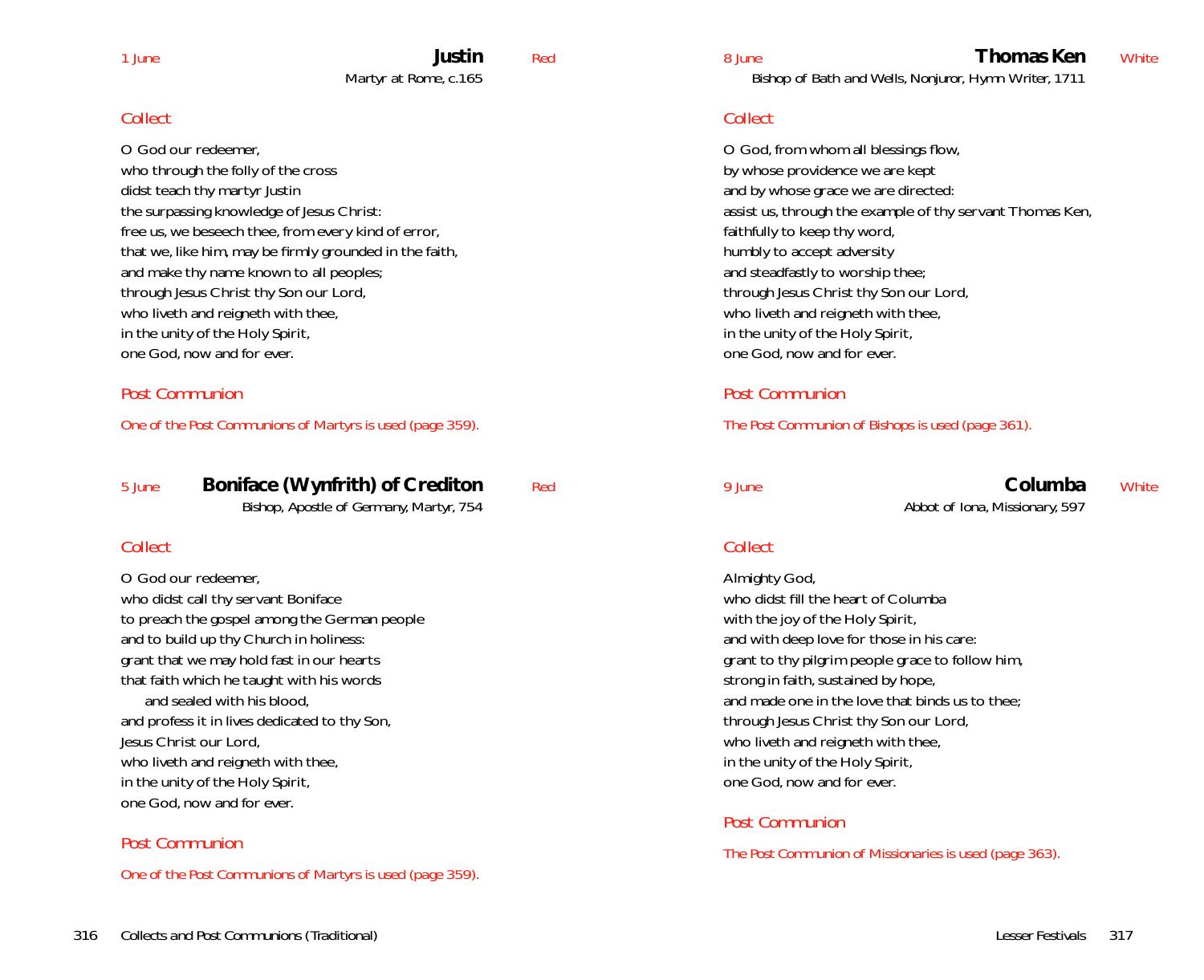### *16 June* **Richard** *White*

*Bishop of Chichester, 1253*

#### *Collect*

Most merciful redeemer, who gavest to thy bishop Richard a love of learning, a zeal for souls and a devotion to the poor: grant that, encouraged by his example, we may know thee more clearly, love thee more dearly, and follow thee more nearly, day by day; who livest and reignest with the Father, in the unity of the Holy Spirit, ever one God, world without end.

#### *Post Communion*

#### *The Post Communion of Bishops is used (page 361).*

*22 June* **Alban** *Red*

*First Martyr of Britain, c.250*

#### *Collect*

O eternal Father, who, when the gospel of Christ first came to our land, didst gloriously confirm the faith of Alban by making him the first to win the martyr's crown: grant that, following his example in the fellowship of the saints, we may worship thee, the living God, and faithfully witness to Jesus Christ thy Son our Lord, who liveth and reigneth with thee, in the unity of the Holy Spirit, one God, now and for ever.

*Post Communion*

*One of the Post Communions of Martyrs is used (page 359).*

### *Collect*

O eternal God, who didst bestow such grace on thy servant Etheldreda that she gave herself wholly to the life of prayer and to the service of thy true religion: grant that we may in like manner seek thy kingdom in our earthly lives, that by thy guidance we may be united in the glorious fellowship of thy saints; through Jesus Christ thy Son our Lord, who liveth and reigneth with thee, in the unity of the Holy Spirit, one God, now and for ever.

#### *Post Communion*

*The Post Communion of Members of Religious Communities is used (page 362).*

*28 June* **Irenæus** *White Bishop of Lyons, Teacher of the Faith, c.200*

#### *Collect*

O God of peace, who through the ministry of thy servant Irenæus didst strengthen the true faith and bring harmony to thy Church: keep us steadfast in thy true religion and renew us in faith and love, that we may ever walk in the way that leadeth to everlasting life; through Jesus Christ thy Son our Lord, who liveth and reigneth with thee, in the unity of the Holy Spirit, one God, now and for ever.

### *Post Communion*

*The Post Communion of Teachers of the Faith is used (page 360).*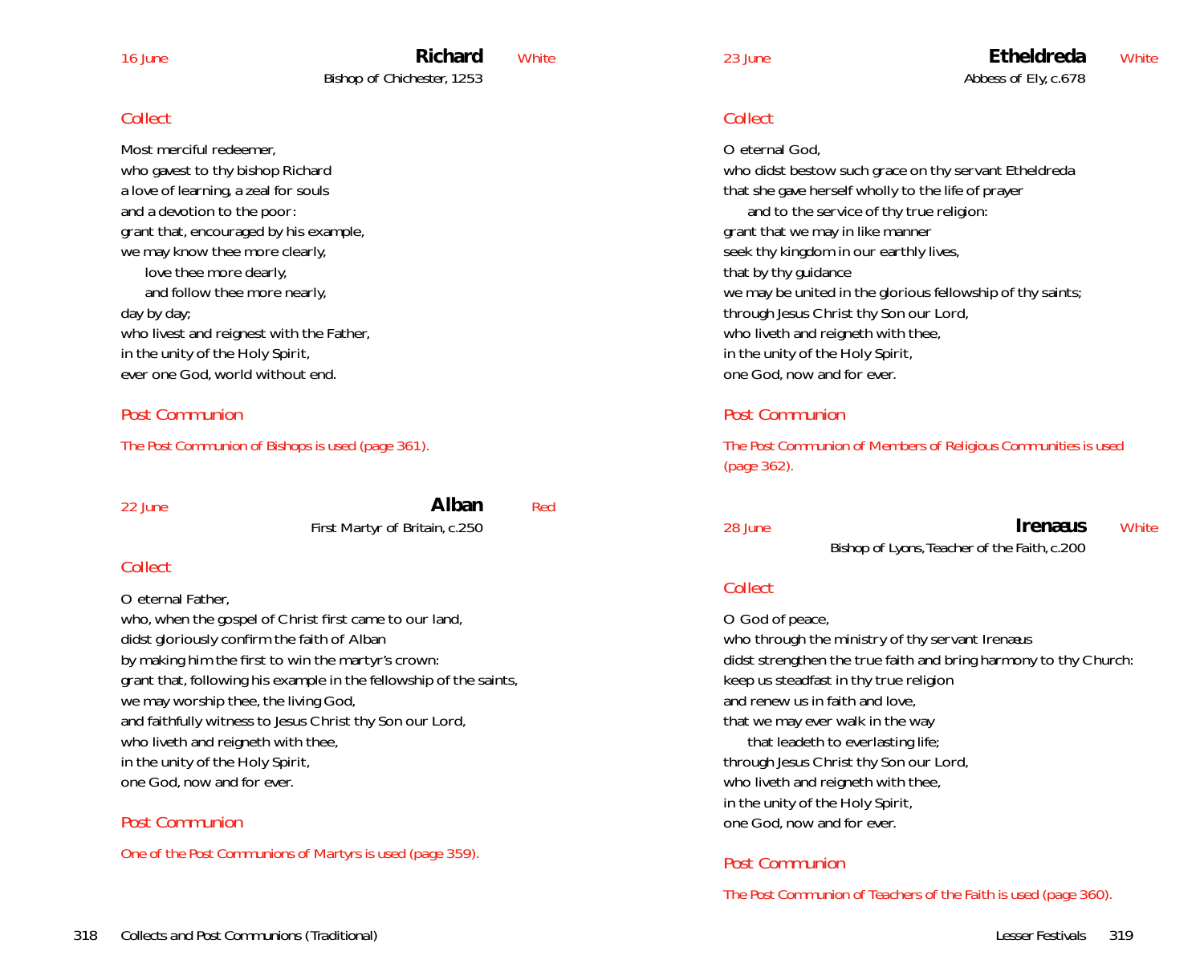#### *11 July* **Benedict of Nursia** *White*

*Abbot of Monte Cassino, Father of Western Monasticism, c.550*

#### *Collect*

O eternal God, who made Benedict a wise master in the school of thy service, and a guide to many called into the common life to follow the rule of Christ: grant that we may put thy love above all things, and seek with joy the way of thy commandments; through Jesus Christ thy Son our Lord, who liveth and reigneth with thee, in the unity of the Holy Spirit, one God, now and for ever.

#### *Post Communion*

*The Post Communion of Members of Religious Communities is used (page 362).*

*14 July* **John Keble** *White Priest, Tractarian, Poet, 1866*

#### *Collect*

Father of the eternal Word, in whose encompassing love all things in peace and order move: grant that, as thy servant John Keble adored thee in all creation, so we may have a humble heart of love for the mysteries of thy Church and know thy love to be new every morning, in Jesus Christ thy Son our Lord, who liveth and reigneth with thee, in the unity of the Holy Spirit, one God, now and for ever.

#### *Post Communion*

*The Post Communion of Pastors is used (page 361).*

### *Collect*

Almighty God, by whose grace we celebrate again the feast of thy servant Swithun: grant that, as he governed with gentleness the people committed to his care, so we, rejoicing in our inheritance in Christ, may ever seek to build up thy Church in unity and love; through Jesus Christ thy Son our Lord, who liveth and reigneth with thee, in the unity of the Holy Spirit, one God, now and for ever.

#### *Post Communion*

*The Post Communion of Bishops is used (page 361).*

*19 July* **Gregory and Macrina** *White*

*Gregory, Bishop of Nyssa, and his sister Macrina, Deaconess, Teachers of the Faith, c.394 and c.379*

#### *Collect*

O Lord of eternity, creator of all things, who in thy Son Jesus Christ dost open for us the way to resurrection that we may enjoy thy bountiful goodness: grant that we, who celebrate thy servants Gregory and Macrina, may press onwards in faith to thine unbounded love and ever wonder at the miracle of thy presence among us; through Jesus Christ thy Son our Lord, who liveth and reigneth with thee, in the unity of the Holy Spirit, one God, now and for ever.

### *Post Communion*

*The Post Communion of Teachers of the Faith is used (page 360).*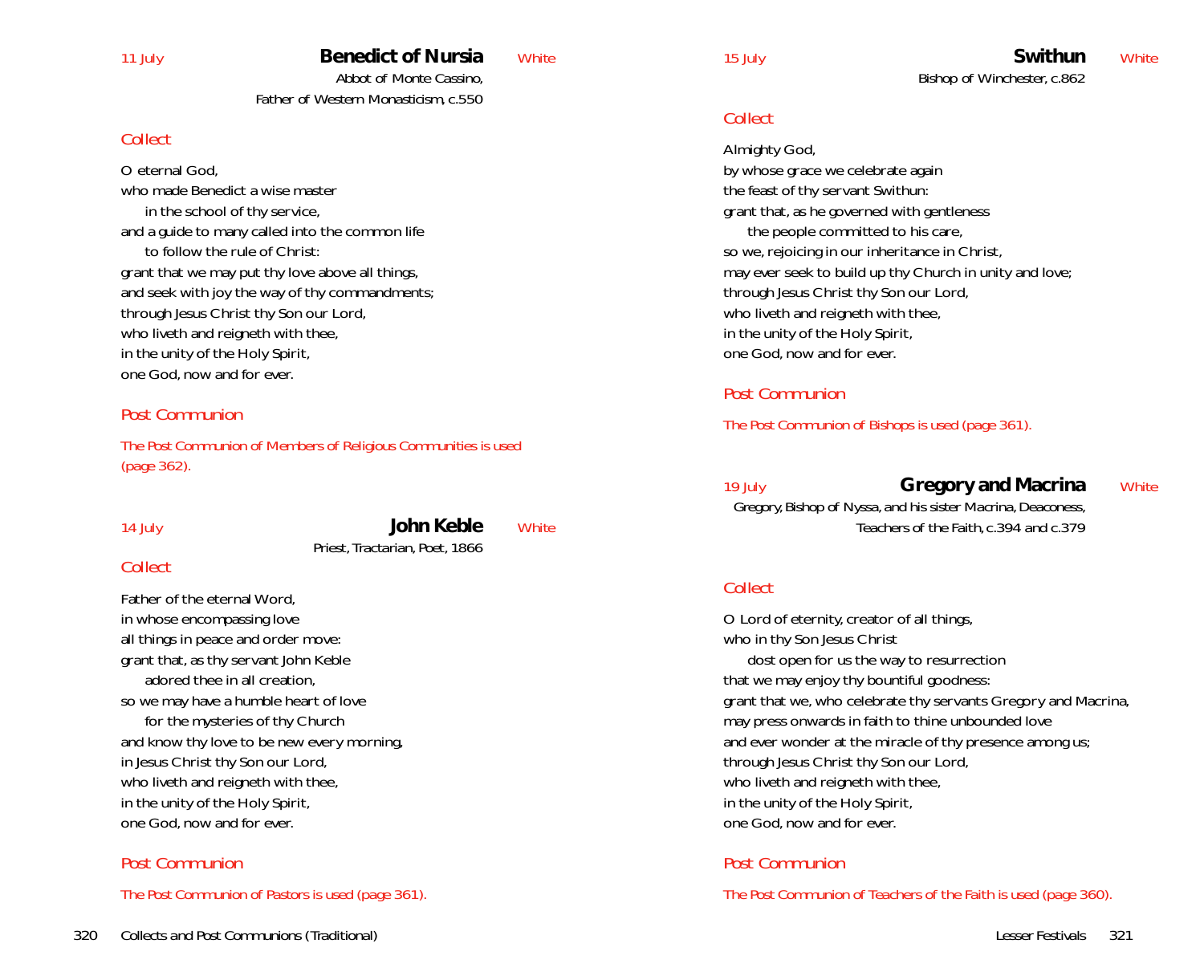*Parents of the Blessed Virgin Mary*

#### *Collect*

O Lord God of Israel,

who didst bestow such grace on Anne and Joachim that their daughter Mary grew up obedient to thy word and was made ready to be the mother of thy Son: strengthen us to commit ourselves in all things to thy keeping and grant us the salvation which thou hast promised to thy people; through Jesus Christ thy Son our Lord, who liveth and reigneth with thee, in the unity of the Holy Spirit, one God, now and for ever.

#### *Post Communion*

#### O God our Father, from whom every family in heaven and on earth is named, whose servants Anne and Joachim revealed thy goodness in a life of tranquillity and service: grant that we who have gathered in faith around this table may like them know the love of Christ that surpasses knowledge and be filled with all thy fullness; through Jesus Christ our Lord.

*Or another Post Communion of 'Any Saint' (pages 365–366) is used.*

### *Collect*

O God our Father, whose Son delighted in the love of his friends, Mary, Martha and Lazarus, in learning, argument and hospitality: grant to us so to rejoice in thy love that the world may come to know the depths of thy wisdom, the wonder of thy compassion, and thy power to bring life out of death; through the merits of Jesus Christ, our friend and brother, who liveth and reigneth with thee, in the unity of the Holy Spirit, one God, now and for ever.

### *Post Communion*

O God our Father, from whom every family in heaven and on earth is named, whose servants Mary, Martha and Lazarus revealed thy goodness in a life of tranquillity and service: grant that we who have gathered in faith around this table may like them know the love of Christ that surpasses knowledge and be filled with all thy fullness; through Jesus Christ our Lord.

*Or another Post Communion of 'Any Saint' (pages 365–366) is used.*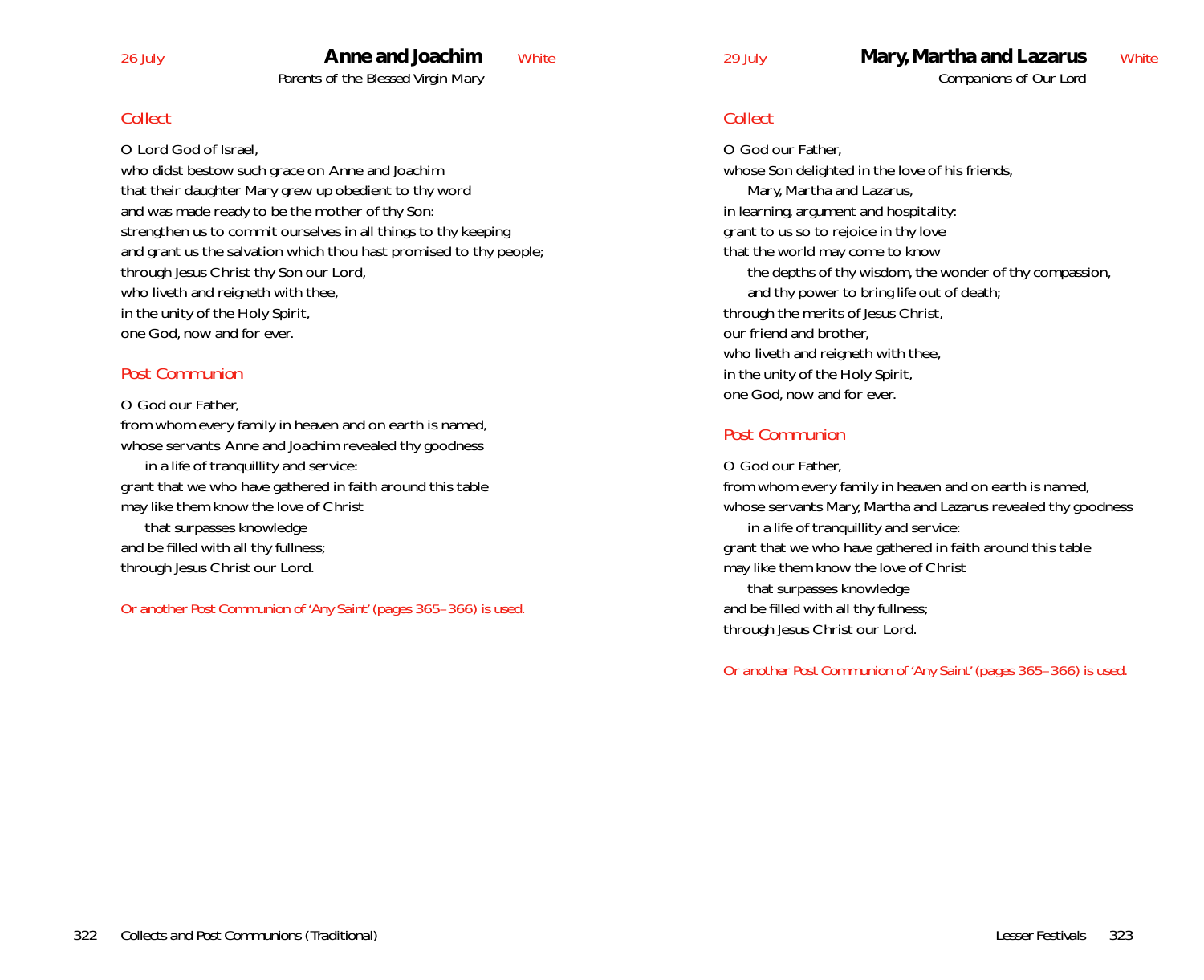#### *30 July* **William Wilberforce** *White*

*Social Reformer, 1833*

#### *Collect*

O God our deliverer, who didst send thy Son Jesus Christ to set thy people free from the slavery of sin: grant that, as thy servant William Wilberforce toiled against the sin of slavery, so we may bring compassion to all, and work for the liberty of all the children of God; through Jesus Christ thy Son our Lord, who liveth and reigneth with thee, in the unity of the Holy Spirit, one God, now and for ever.

#### *Post Communion*

O God our redeemer, who didst inspire William Wilberforce to witness to thy love and to labour for the coming of thy kingdom: grant that we, who in this sacrament share the bread of heaven, may be fired by thy Spirit to proclaim the gospel in our daily lives and never to rest content until thy kingdom come,

on earth as it is in heaven; through Jesus Christ our Lord.

*Or another Post Communion of 'Any Saint' (pages 365–366) is used.*

#### *5 August* **Oswald** *Red King of Northumbria, Martyr, 642*

### *Collect*

O Lord God almighty, who didst so kindle the faith of thy servant King Oswald with thy Spirit that he set up the sign of the cross in his kingdom and turned his people to the light of Christ: grant that we, being fired by the same Spirit, may ever bear our cross before the world and be found faithful servants of the gospel; through Jesus Christ thy Son our Lord, who liveth and reigneth with thee, in the unity of the Holy Spirit, one God, now and for ever.

#### *Post Communion*

*One of the Post Communions of Martyrs is used (page 359).*

*8 August* **Dominic** *White*

*Priest, Founder of the Order of Preachers, 1221*

### *Collect*

#### Almighty God,

whose servant Dominic grew in the knowledge of thy truth, and formed an order of preachers to proclaim the faith of Christ: by thy grace grant to all thy people a love for thy word and a longing to share the gospel, that the whole world may be filled with the knowledge of thee and of thy Son Jesus Christ our Lord, who liveth and reigneth with thee, in the unity of the Holy Spirit, one God, now and for ever.

### *Post Communion*

*The Post Communion of Members of Religious Communities is used (page 362).*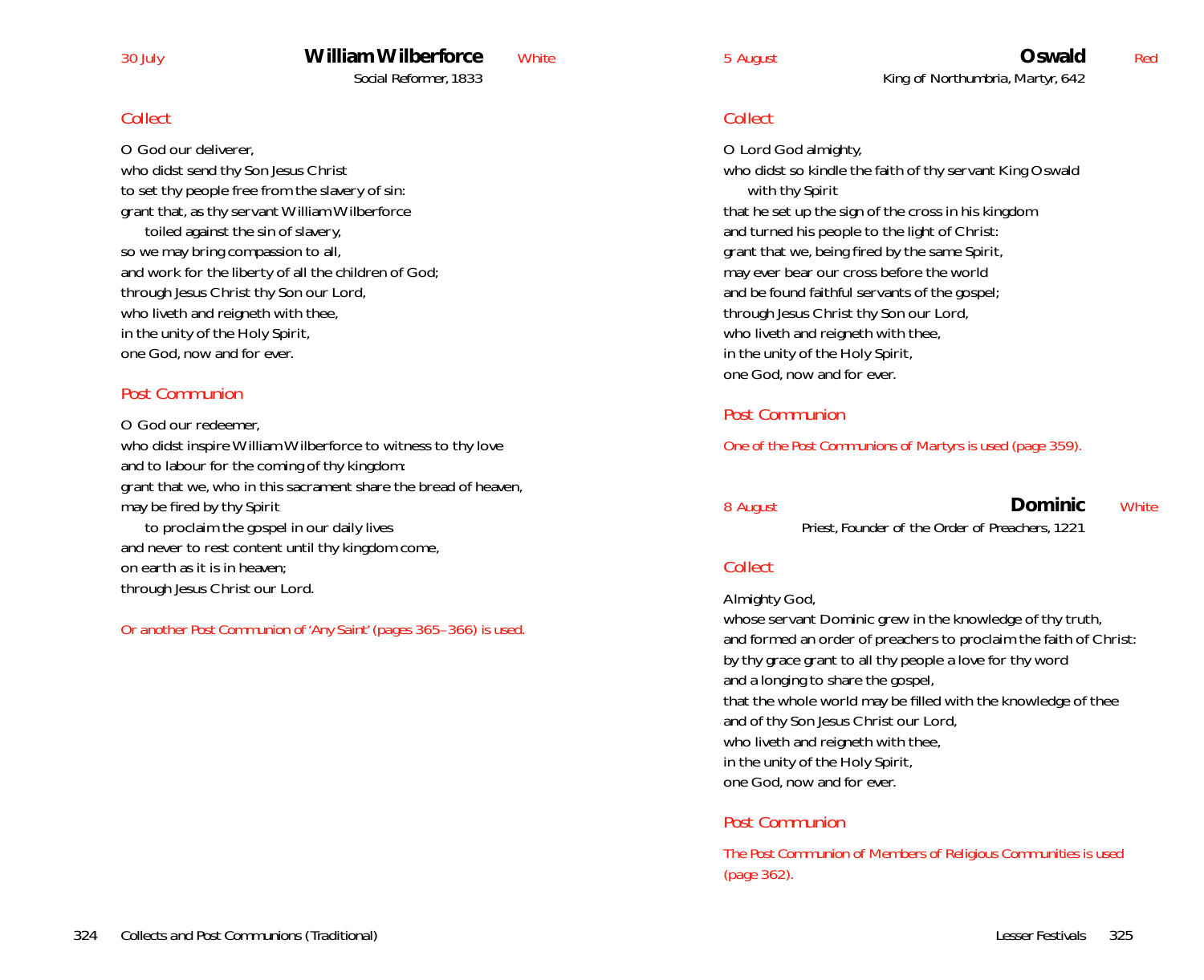#### *Collect*

O faithful and loving God, who didst call Mary Sumner to strive for the renewal of family life: grant to us the gift of thy Holy Spirit, that through word and prayer and deed thy family may be strengthened and thy people served: through Jesus Christ thy Son our Lord, who liveth and reigneth with thee, in the unity of the Holy Spirit, one God, now and for ever.

#### *Post Communion*

O God our Father, from whom every family in heaven and on earth is named, whose servant Mary Sumner revealed thy goodness in a life of tranquillity and service: grant that we who have gathered in faith around this table may like her know the love of Christ that surpasses knowledge and be filled with all thy fullness; through Jesus Christ our Lord.

*Or another Post Communion of 'Any Saint' (pages 365–366) is used.*

*10 August* **Laurence** *Red Deacon at Rome, Martyr, 258*

### *Collect*

Almighty God, who didst make Laurence a loving servant of thy people and a wise steward of the treasures of thy Church: inflame us, by his example, to love as he loved and to walk in the way that leads to everlasting life; through Jesus Christ thy Son our Lord, who liveth and reigneth with thee, in the unity of the Holy Spirit, one God, now and for ever.

### *Post Communion*

*One of the Post Communions of Martyrs is used (page 359).*

| 11 August | <b>Clare of Assisi</b>                        | White |  |
|-----------|-----------------------------------------------|-------|--|
|           | Founder of the Minoresses (Poor Clares), 1253 |       |  |

#### *Collect*

O God of peace, who in the poverty of the blessed Clare gavest us a clear light to shine in the darkness of this world: give us grace so to follow in her footsteps that we may, at the last, rejoice with her in thine eternal glory; through Jesus Christ thy Son our Lord, who liveth and reigneth with thee, in the unity of the Holy Spirit, one God, now and for ever.

#### *Post Communion*

*The Post Communion of Members of Religious Communities is used (page 362).*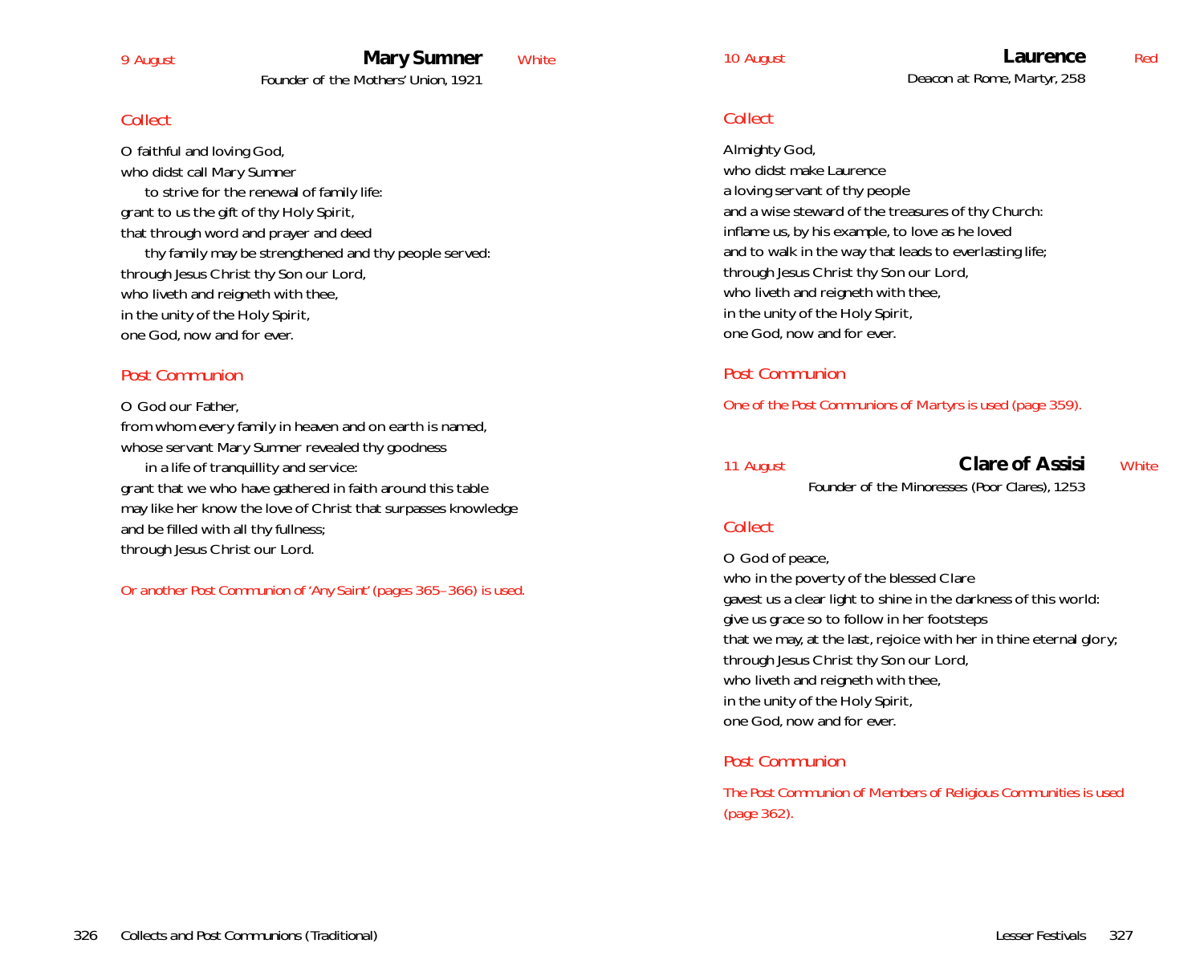### *13 August* **Jeremy Taylor** *White*

*Bishop of Down and Connor, Teacher of the Faith, 1667*

#### *Collect*

O holy and loving God, who dwellest in the human heart and makest us partakers of the divine nature in Christ our great high priest: grant that we, having in remembrance thy servant Jeremy Taylor, may put our trust in thy heavenly promises, and follow a holy life in virtue and true godliness; through Jesus Christ thy Son our Lord, who liveth and reigneth with thee, in the unity of the Holy Spirit, one God, now and for ever.

#### *Post Communion*

*The Post Communion of Teachers of the Faith is used (page 360).*

*20 August* **Bernard** *White*

*Abbot of Clairvaux, Teacher of the Faith, 1153*

### *Collect*

O merciful redeemer, who, by the life and preaching of thy servant Bernard, didst rekindle the radiant light of thy Church: grant that we in our generation may be inflamed with the same spirit of discipline and love and ever walk before thee as children of light; through Jesus Christ thy Son our Lord, who liveth and reigneth with thee, in the unity of the Holy Spirit, one God, now and for ever.

#### *Post Communion*

*The Post Communion of Teachers of the Faith is used (page 360).*

#### *Collect*

O faithful God, who didst strengthen Monica, the mother of Augustine, with wisdom, and by her steadfast endurance didst draw him to seek after thee: grant us to be constant in prayer that those who stray from thee may be brought to faith in thy Son Jesus Christ our Lord, who liveth and reigneth with thee, in the unity of the Holy Spirit, one God, now and for ever.

*Mother of Augustine of Hippo, 387*

#### *Post Communion*

O God our Father,

from whom every family in heaven and on earth is named, whose servant Monica revealed thy goodness in a life of tranquillity and service: grant that we who have gathered in faith around this table may like her know the love of Christ that surpasses knowledge and be filled with all thy fullness; through Jesus Christ our Lord.

*Or another Post Communion of 'Any Saint' (pages 365–366) is used.*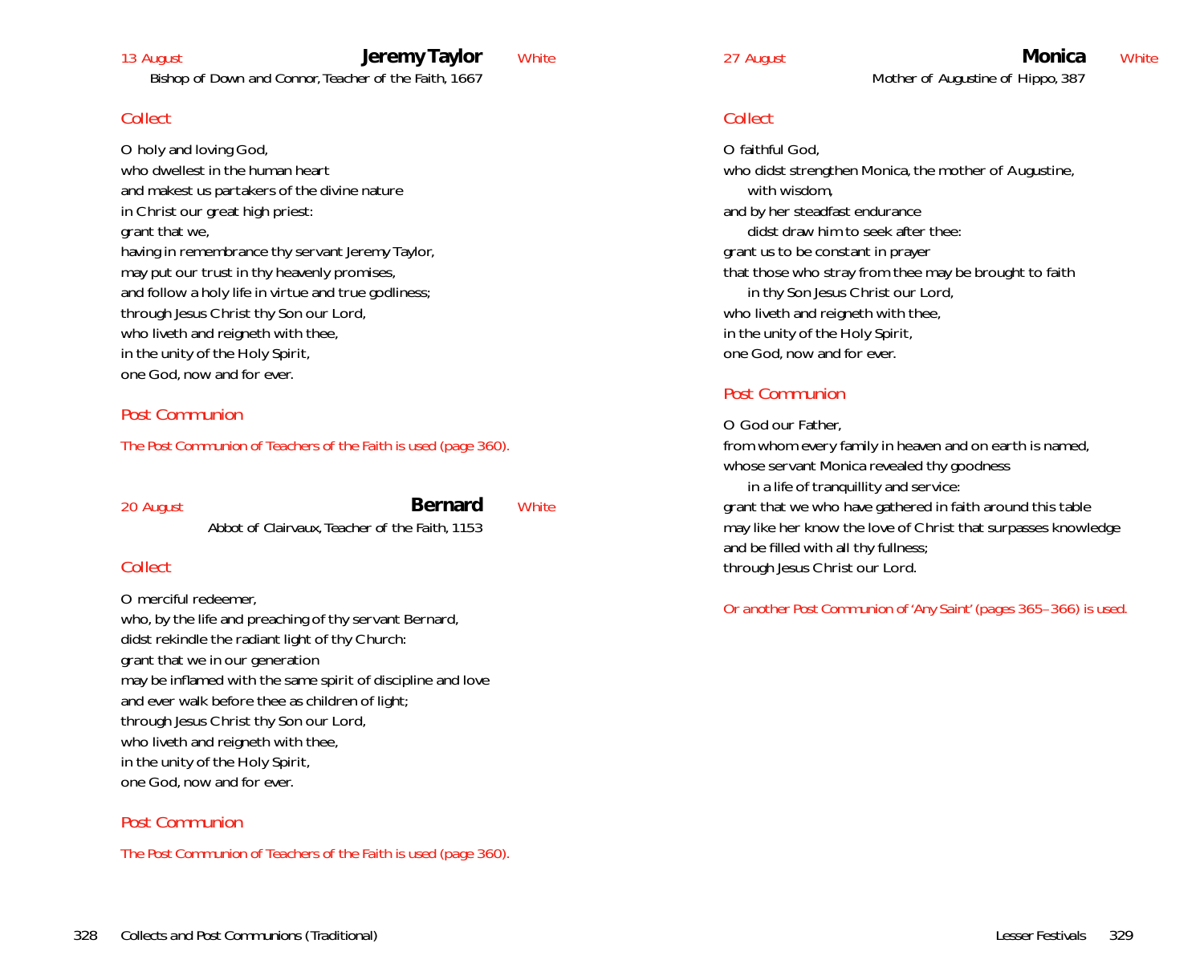#### *28 August* **Augustine of Hippo** *White*

*Bishop of Hippo, Teacher of the Faith, 430*

#### *Collect*

O merciful Lord, who didst turn Augustine from his sins to be a faithful bishop and teacher: grant that we may follow him in penitence and godly discipline, till our restless hearts find their rest in thee; through Jesus Christ thy Son our Lord, who liveth and reigneth with thee, in the unity of the Holy Spirit, one God, now and for ever.

#### *Post Communion*

*The Post Communion of Teachers of the Faith is used (page 360).*

#### *29 August* **The Beheading of** *Red* **John the Baptist**

#### *Collect*

Almighty God, who didst call thy servant John the Baptist to be in birth and death the forerunner of thy blessed Son: strengthen us by thy grace that, as he suffered for the truth, so may we boldly withstand corruption and vice and receive with him the unfading crown of glory; through Jesus Christ thy Son our Lord, who liveth and reigneth with thee, in the unity of the Holy Spirit, one God, now and for ever.

#### *Post Communion*

O merciful Lord, whose prophet John the Baptist proclaimed thy Son to be the Lamb of God who taketh away the sin of the world: grant that we who in this sacrament have known thy pardon and thy life-giving love, may ever tell of thy mercy and thy peace; through Jesus Christ our Lord.

# *30 August* **John Bunyan** *White*

*Spiritual Writer, 1688*

#### *Collect*

O God of peace, who didst call thy servant John Bunyan to be valiant for truth: grant that as strangers and pilgrims we may at the last rejoice with all Christian people in thy heavenly city; through Jesus Christ thy Son our Lord, who liveth and reigneth with thee, in the unity of the Holy Spirit, one God, now and for ever.

#### *Post Communion*

*The Post Communion of Teachers of the Faith is used (page 360).*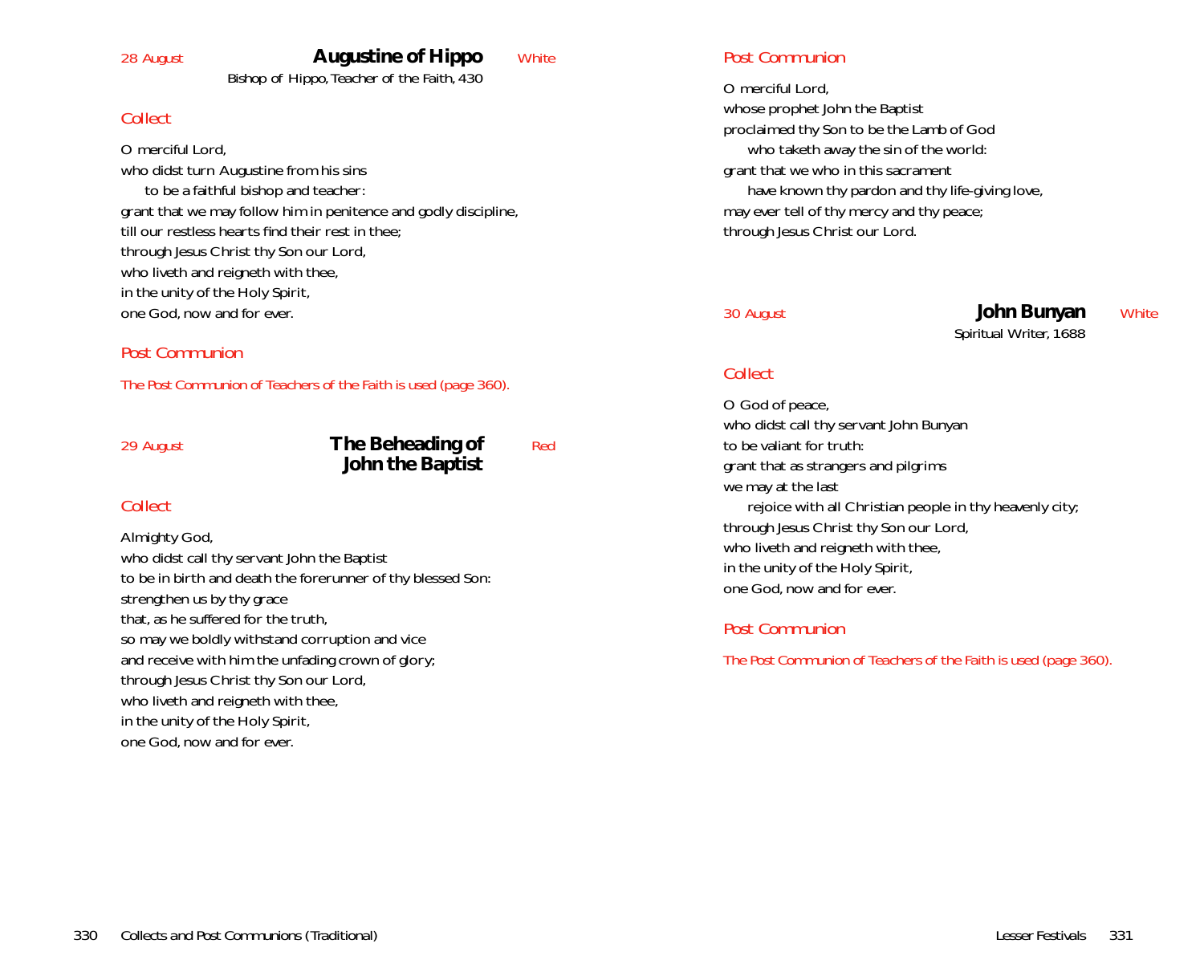### *31 August* **Aidan** *White*

*Bishop of Lindisfarne, Missionary, 651*

#### *Collect*

O everlasting God, who didst send thy gentle bishop Aidan to proclaim the gospel in this land: grant that we may live after his teaching in simplicity, humility and love for the poor; through Jesus Christ thy Son our Lord, who liveth and reigneth with thee, in the unity of the Holy Spirit, one God, now and for ever.

#### *Post Communion*

*The Post Communion of Missionaries is used (page 363).*

| 3 September |  |  |  |
|-------------|--|--|--|
|             |  |  |  |

**3 Gregory the Great** *White* 

*Bishop of Rome, Teacher of the Faith, 604*

#### *Collect*

O merciful Father, who didst choose thy bishop Gregory to be a servant of the servants of God: grant that, like him, we may ever desire to serve thee by proclaiming thy gospel to the nations, and may ever rejoice to sing thy praises; through Jesus Christ thy Son our Lord, who liveth and reigneth with thee, in the unity of the Holy Spirit, one God, now and for ever.

#### *Post Communion*

*The Post Communion of Teachers of the Faith is used (page 360).*

grant that we, who have seen thy glory revealed in our human nature and thy love made perfect in our weakness, may daily be renewed in thine image and conformed to the pattern of thy Son Jesus Christ our Lord, who liveth and reigneth with thee, in the unity of the Holy Spirit, one God, now and for ever.

Almighty and everlasting God, who stooped to raise fallen humanity through the child-bearing of blessed Mary:

### *Post Communion*

O God most high, whose handmaid bore the Word made flesh: we give thee thanks that in this sacrament of our redemption thou dost visit us with thy Holy Spirit and dost overshadow us with thy power; strengthen us to walk with Mary in the joyful path of obedience, that we may bring forth the fruits of holiness; through Jesus Christ our Lord.

# *Collect*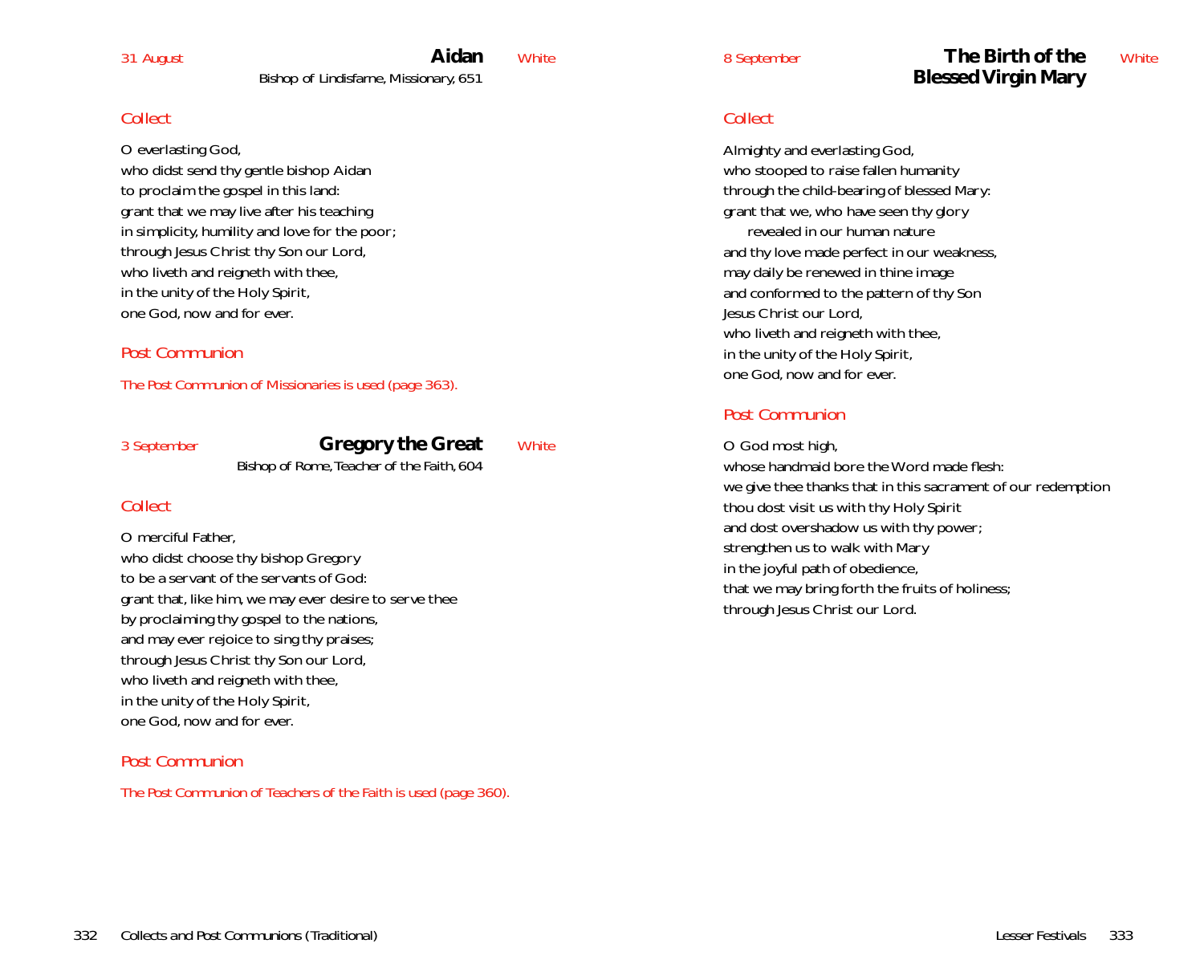#### *13 September* **John Chrysostom** *White*

*Bishop of Constantinople, Teacher of the Faith, 407*

#### *Collect*

O God of truth and love, who gavest to thy servant John Chrysostom eloquence to declare thy righteousness in the great congregation and courage to bear reproach for the honour of thy name: mercifully grant to the ministers of thy word such excellence in preaching that all people may share with them in the glory that shall be revealed; through Jesus Christ thy Son our Lord, who liveth and reigneth with thee, in the unity of the Holy Spirit, one God, now and for ever.

#### *Post Communion*

*The Post Communion of Teachers of the Faith is used (page 360).*

*15 September* **Cyprian** *Red*

*Bishop of Carthage, Martyr, 258*

#### *Collect*

#### O holy God,

who didst bring Cyprian to faith in Christ and didst make him a bishop in the Church, crowning his witness with a martyr's death: grant that, following his example, we may love the Church and her doctrine, find thy forgiveness within her fellowship, and so come to share the heavenly banquet which thou hast prepared for us; through Jesus Christ thy Son our Lord, who liveth and reigneth with thee, in the unity of the Holy Spirit, one God, now and for ever.

#### *Post Communion*

*One of the Post Communions of Martyrs is used (page 359).*

*Bishop of Galloway, Apostle of the Picts, c.432*

#### *Collect*

Almighty and everlasting God, who didst call thy servant Ninian to preach the gospel to the people of northern Britain: raise up, we beseech thee, in this and every land, heralds and evangelists of thy kingdom, that thy Church may make known the immeasurable riches of thy Son our Saviour Jesus Christ, who liveth and reigneth with thee, in the unity of the Holy Spirit, one God, now and for ever.

#### *Post Communion*

*The Post Communion of Missionaries is used (page 363).*

*17 September* **Hildegard** *White*

*Abbess of Bingen, Visionary, 1179*

#### *Collect*

Most glorious and holy God, whose servant Hildegard, strong in the faith, was caught up in the vision of thy heavenly courts: by the breath of thy Spirit open our eyes to glimpse thy glory and our lips to sing thy praises with all the angels; through Jesus Christ thy Son our Lord, who liveth and reigneth with thee, in the unity of the Holy Spirit, one God, now and for ever.

#### *Post Communion*

*The Post Communion of Members of Religious Communities is used (page 362).*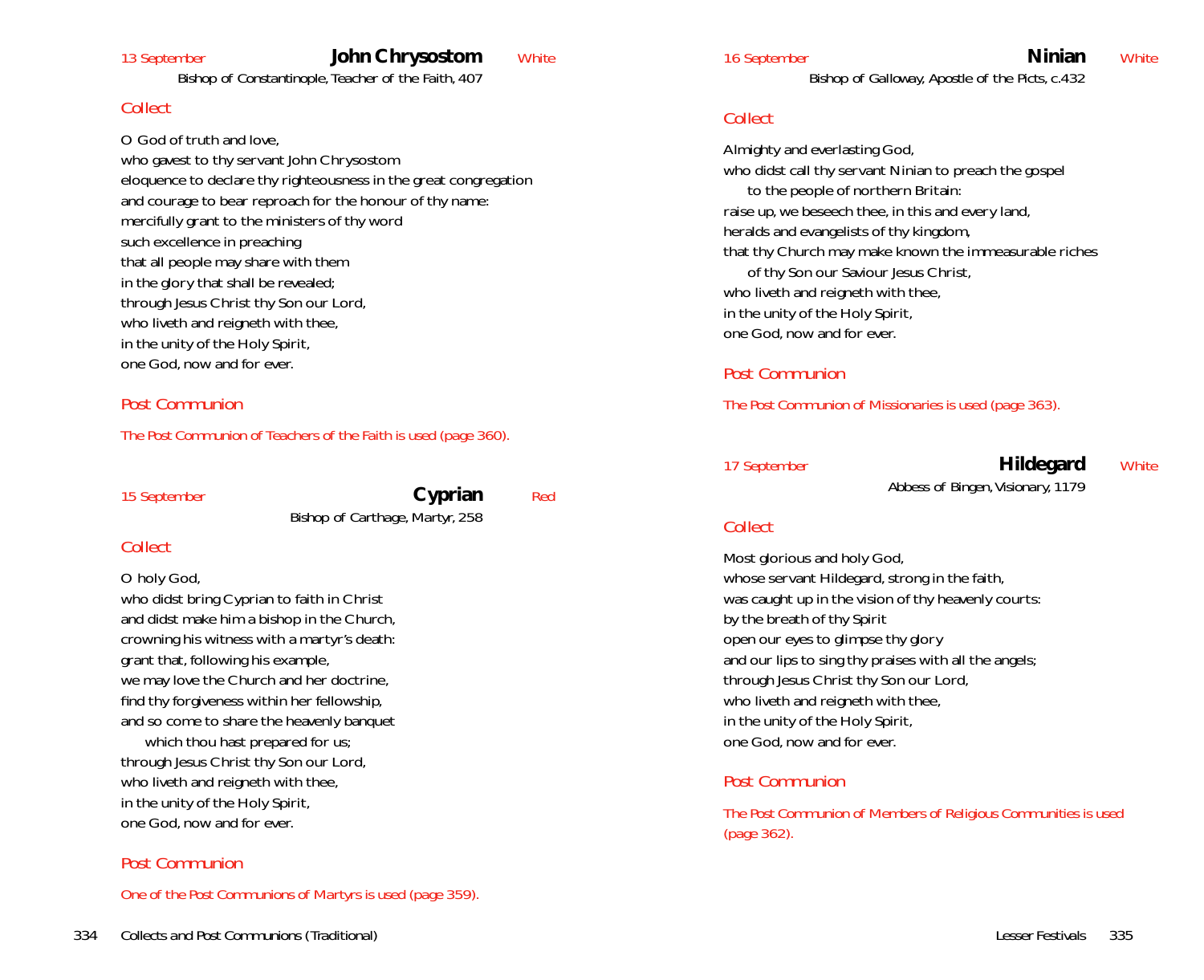#### *20 September* **John Coleridge Patteson** *Red*

*First Bishop of Melanesia, and his Companions, Martyrs, 1871*

#### *Collect*

O God of all tribes and peoples and tongues, who didst call thy servant John Coleridge Patteson to witness in life and death to the gospel of Christ amongst the peoples of Melanesia: grant us to hear thy call to service and to respond with trust and joy to Jesus Christ our redeemer, who liveth and reigneth with thee, in the unity of the Holy Spirit, one God, now and for ever.

#### *Post Communion*

*One of the Post Communions of Martyrs is used (page 359).*

| <b>Lancelot Andrewes</b><br>25 September<br>White |
|---------------------------------------------------|
|---------------------------------------------------|

*Bishop of Winchester, Spiritual Writer, 1626*

#### *Collect*

O Lord God, who didst give Lancelot Andrewes many gifts of thy Holy Spirit, making him a man of prayer and a pastor of thy people: perfect in us that which is lacking in thy gifts, of faith, to increase it, of hope, to establish it, of love, to kindle it, that we may live in the light of thy grace and glory; through Jesus Christ thy Son our Lord, who liveth and reigneth with thee, in the unity of the Holy Spirit, one God, now and for ever.

#### *Post Communion*

*The Post Communion of Bishops is used (page 361).*

*27 September* **Vincent de Paul** *White Founder of the Congregation of the Mission (Lazarists), 1660*

#### *Collect*

O merciful God, whose servant Vincent de Paul. by his ministry of preaching and pastoral care, brought thy love to the sick and the poor: grant to all thy people a heart of compassion, that by serving the needs of others

they may serve thee in word and deed; through Jesus Christ thy Son our Lord, who liveth and reigneth with thee, in the unity of the Holy Spirit, one God, now and for ever.

#### *Post Communion*

*The Post Communion of Members of Religious Communities is used (page 362).*

*4 October* **Francis of Assisi** *White*

*Friar, Deacon, Founder of the Friars Minor, 1226*

#### *Collect*

O God, who ever delightest to reveal thyself to the childlike and lowly of heart, grant that, following the example of the blessed Francis, we may count the wisdom of this world as foolishness and know only Jesus Christ and him crucified, who liveth and reigneth with thee, in the unity of the Holy Spirit, one God, now and for ever.

#### *Post Communion*

*The Post Communion of Members of Religious Communities is used (page 362).*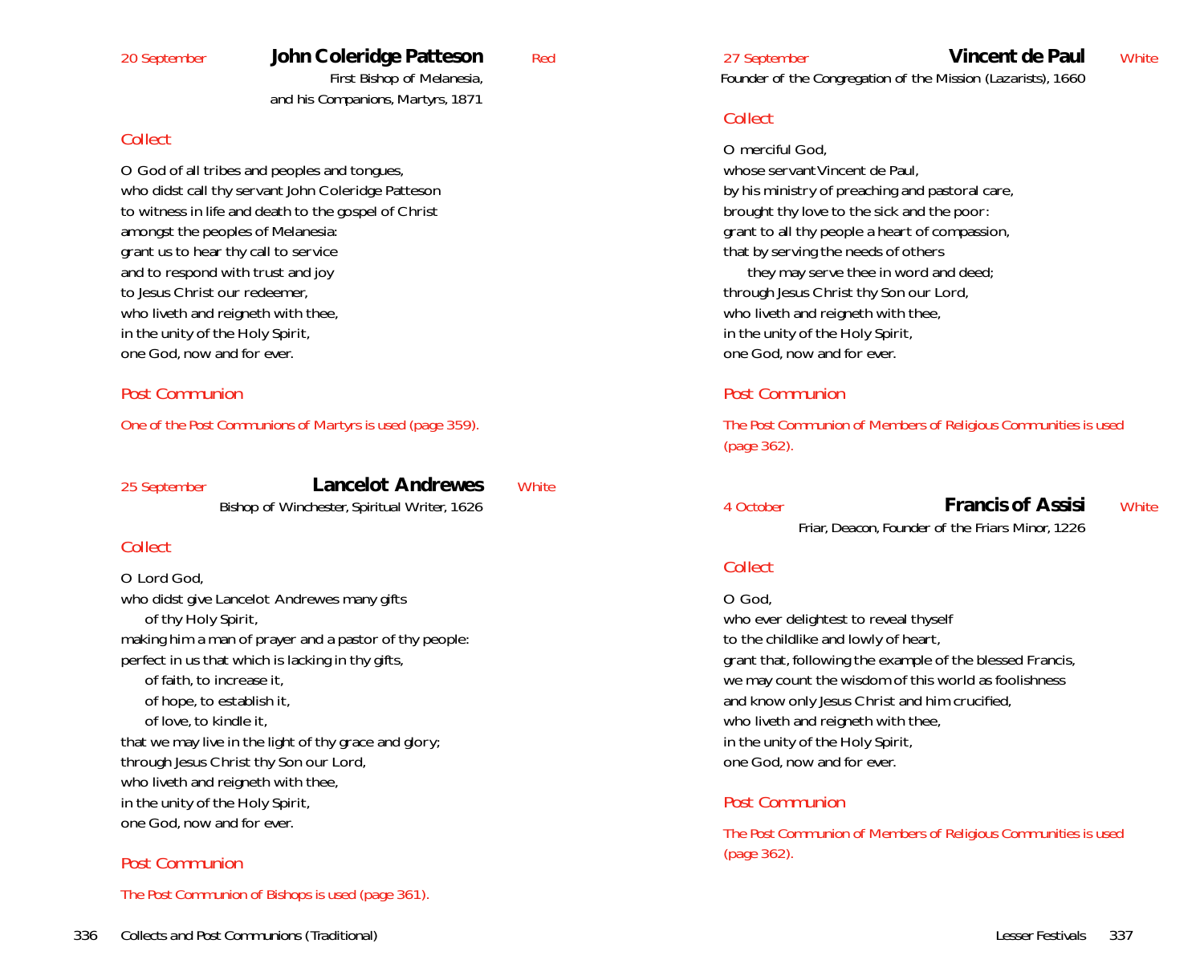# *6 October* **William Tyndale** *Red*

*Translator of the Scriptures, Reformation Martyr, 1536*

#### *Collect*

O Lord, grant to thy people grace to hear and keep thy word that, after the example of thy servant William Tyndale, we may both profess thy gospel and also be ready to suffer and die for it, to the honour of thy name; through Jesus Christ thy Son our Lord, who liveth and reigneth with thee, in the unity of the Holy Spirit, one God, now and for ever.

#### *Post Communion*

*One of the Post Communions of Martyrs is used (page 359).*

|  |  |  | <i><b>Jctober</b></i> |
|--|--|--|-----------------------|
|  |  |  |                       |

**Paulinus** *White Bishop of York, Missionary, 644*

### *Collect*

O God our Saviour, who didst send thy servant Paulinus to preach and to baptize, and so to build up thy Church in this land: grant that, being inspired by his example, we may proclaim to the whole world thy truth, that with him we may receive the reward thou hast prepared for all thy faithful servants; through Jesus Christ thy Son our Lord, who liveth and reigneth with thee, in the unity of the Holy Spirit,

one God, now and for ever.

#### *Post Communion*

*The Post Communion of Missionaries is used (page 363).*

#### *Collect*

Almighty God, who didst call our forebears to the light of the gospel by the preaching of thy servant Wilfrid: grant us, who keep his life and labour in remembrance, to glorify thy name by following the example of his zeal and perseverance;

through Jesus Christ thy Son our Lord, who liveth and reigneth with thee, in the unity of the Holy Spirit, one God, now and for ever.

### *Post Communion*

*The Post Communion of Missionaries is used (page 363).*

*Bishop, Missionary, 709*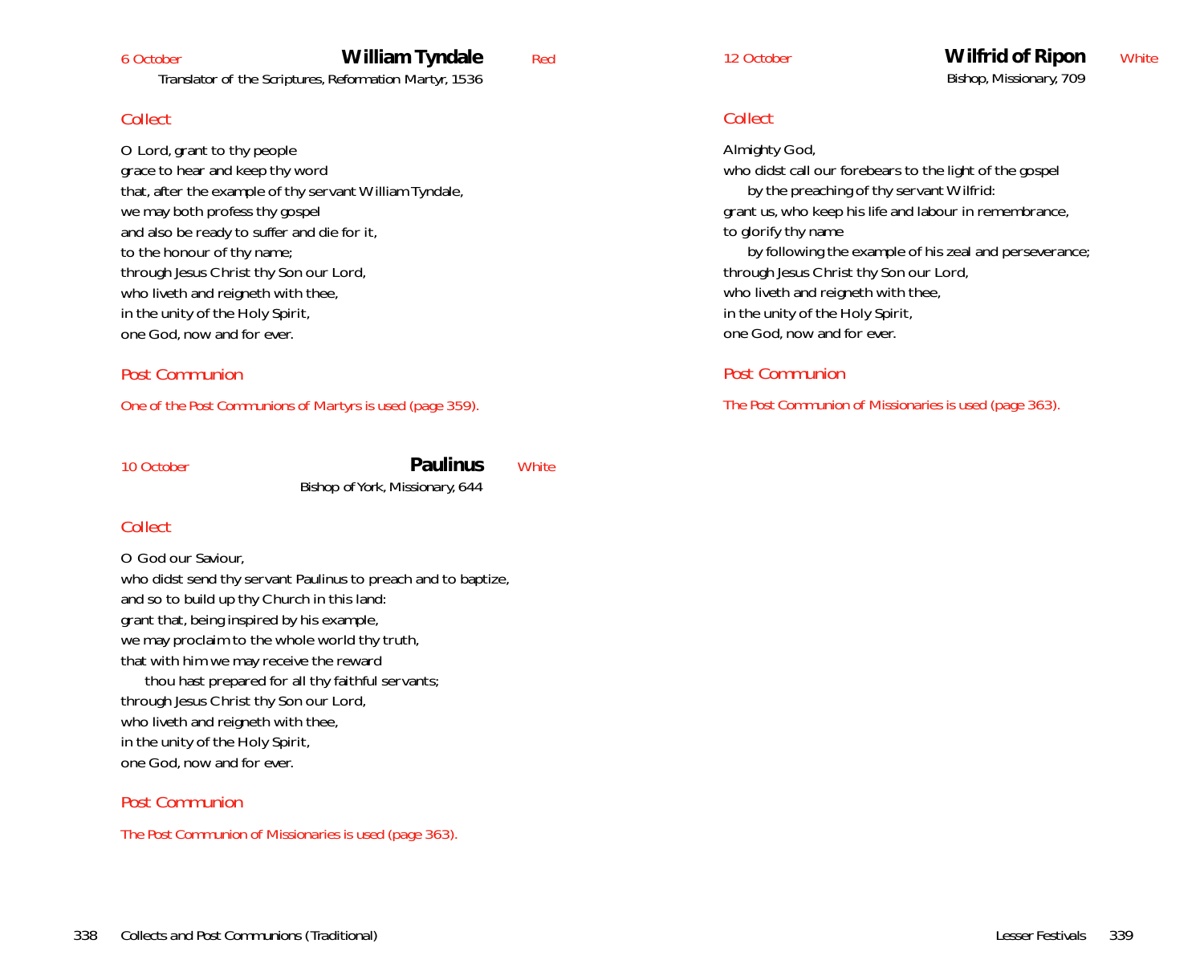*King of England, 1066*

#### *Collect*

O Sovereign God, who didst set thy servant Edward upon the throne of an earthly kingdom and didst inspire him with zeal for the kingdom of heaven: grant that we may so confess the faith of Christ by word and deed, that we may, with all thy saints, inherit thine eternal glory; through Jesus Christ thy Son our Lord, who liveth and reigneth with thee, in the unity of the Holy Spirit, one God, now and for ever.

#### *Post Communion*

O God our redeemer, who didst inspire Edward to witness to thy love and to labour for the coming of thy kingdom: grant that we, who in this sacrament share the bread of heaven, may be fired by thy Spirit to proclaim the gospel in our daily lives and never to rest content until thy kingdom come, on earth as it is in heaven; through Jesus Christ our Lord.

*Or another Post Communion of 'Any Saint' (pages 365–366) is used.*

### *Collect*

Merciful God, who by thy Spirit didst raise up thy servant Teresa of Avila to reveal to thy Church the way of perfection: grant that her teaching may awaken in us a longing for holiness until we attain to the perfect union of love in Jesus Christ thy Son our Lord, who liveth and reigneth with thee, in the unity of the Holy Spirit, one God, now and for ever.

#### *Post Communion*

*The Post Communion of Teachers of the Faith is used (page 360).*

#### *17 October* **Ignatius** *Red*

*Bishop of Antioch, Martyr, c.107*

#### *Collect*

Feed us, O Lord, with the living bread and make us drink deep of the cup of salvation that, following the teaching of thy bishop Ignatius, and rejoicing in the faith with which he embraced the death of a martyr, we may be nourished for that eternal life which he ever desired; through Jesus Christ thy Son our Lord, who liveth and reigneth with thee, in the unity of the Holy Spirit, one God, now and for ever.

#### *Post Communion*

*One of the Post Communions of Martyrs is used (page 359).*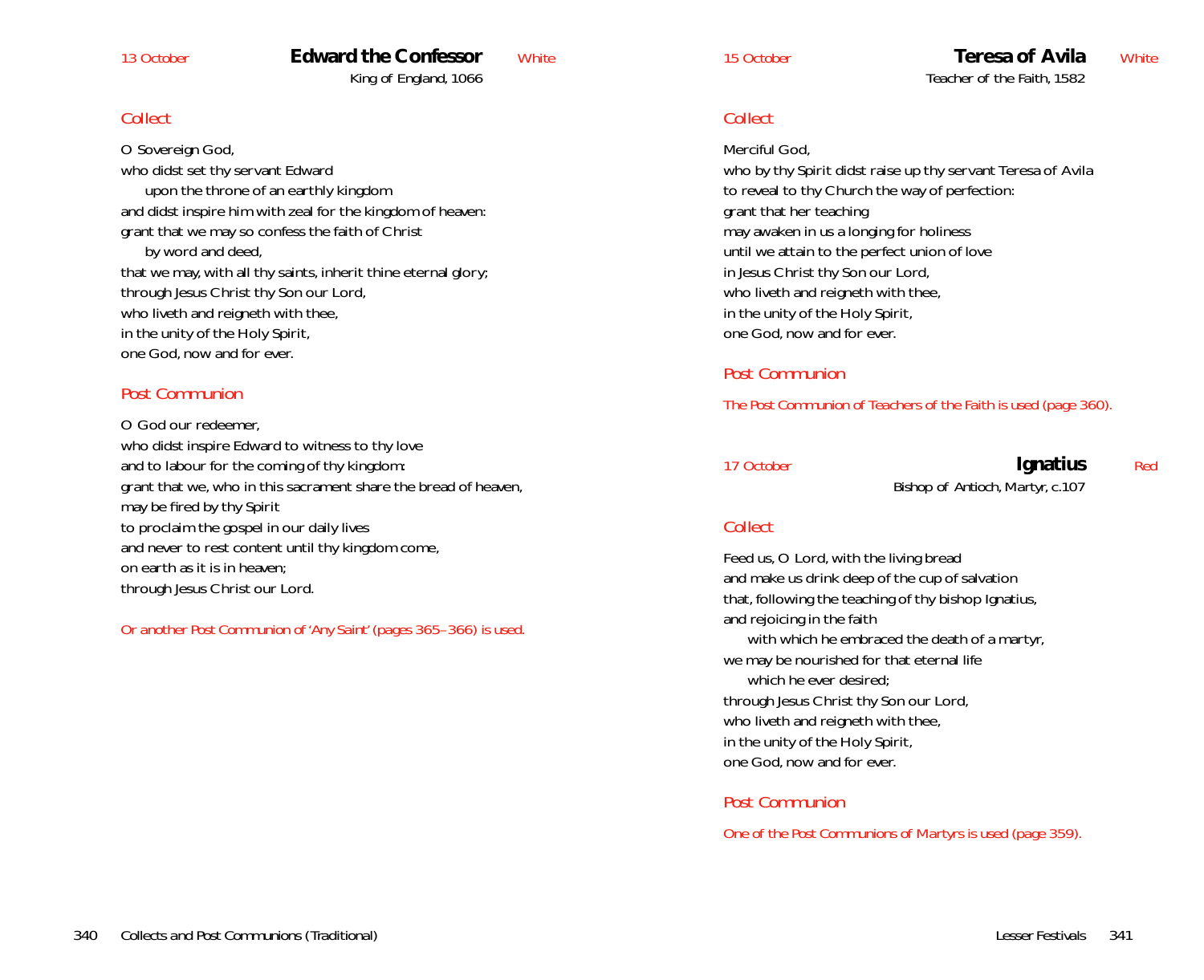#### *19 October* **Henry Martyn** *White*

*Translator of the Scriptures, Missionary in India and Persia, 1812*

#### *Collect*

#### Almighty God,

who by thy Holy Spirit didst grant to Henry Martyn a longing to proclaim the gospel of Christ and skill to translate the Scriptures: by the same Spirit, give us grace to offer our gifts to thee wheresoever thou leadest, not counting the cost; through Jesus Christ thy Son our Lord, who liveth and reigneth with thee, in the unity of the Holy Spirit, one God, now and for ever.

#### *Post Communion*

*The Post Communion of Missionaries is used (page 363).*

*26 October* **Alfred the Great** *White*

*King of the West Saxons, Scholar, 899*

#### *Collect*

O God our maker and redeemer, we beseech thee of thy great mercy and by the power of thy holy cross to guide us by thy will and to shield us from our foes, that, following the example of thy servant Alfred, we may inwardly love thee above all things; through Jesus Christ thy Son our Lord, who liveth and reigneth with thee, in the unity of the Holy Spirit, one God, now and for ever.

#### *Post Communion*

O God our redeemer, who didst inspire Alfred to witness to thy love and to labour for the coming of thy kingdom: grant that we, who in this sacrament share the bread of heaven, may be fired by thy Spirit to proclaim the gospel in our daily lives and never to rest content until thy kingdom come, on earth as it is in heaven; through Jesus Christ our Lord.

#### *Or another Post Communion of 'Any Saint' (pages 365–366) is used.*

*29 October* **James Hannington** *Red Bishop in Eastern Equatorial Africa, Martyr in Uganda, 1885*

#### *Collect*

Most merciful God, who didst strengthen thy Church by the steadfast courage of thy martyr James Hannington: grant that we also, thankfully remembering his victory of faith, may overcome all that is evil, and ever glorify thy holy name; through Jesus Christ thy Son our Lord, who liveth and reigneth with thee, in the unity of the Holy Spirit, one God, now and for ever.

#### *Post Communion*

*One of the Post Communions of Martyrs is used (page 359).*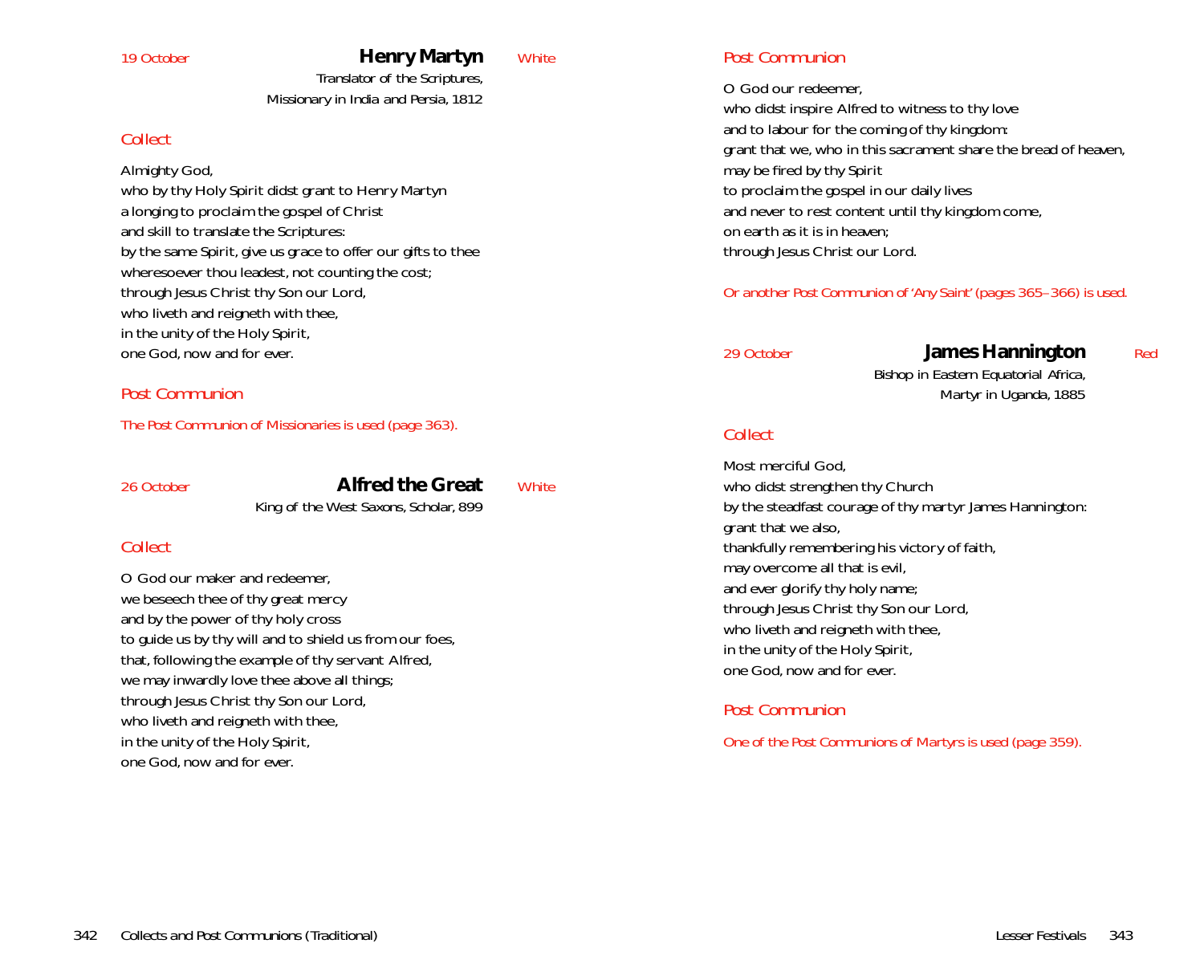### *2 November* **Commemoration of the** *Purple* **Faithful Departed**

#### *Collect*

Everlasting God, our maker and redeemer, grant us, with all the faithful departed, the sure benefits of thy Son's saving passion and glorious resurrection, that, in the last day, when thou dost gather up all things in Christ, we may with them enjoy the fullness of thy promises; through Jesus Christ thy Son our Lord, who liveth and reigneth with thee, in the unity of the Holy Spirit, one God, now and for ever.

#### *Post Communion*

#### O God of love,

grant that the death and resurrection of Christ which we have celebrated in this sacrament may bring us, with all the faithful departed, into the peace of thine eternal home; through Jesus Christ, our rock and our salvation, to whom be glory for time and for eternity.

## *3 November* **Richard Hooker** *White*

*Priest, Anglican Apologist, Teacher of the Faith, 1600*

#### *Collect*

O God of peace, the bond of all love, who in thy Son Jesus Christ hast made for all people thine inseparable dwelling place: give us grace that, after the example of thy servant Richard Hooker, we thy servants may ever rejoice in the true inheritance of thine adopted children and show forth thy praises now and for ever; through Jesus Christ thy Son our Lord, who liveth and reigneth with thee, in the unity of the Holy Spirit, one God, now and for ever.

#### *Post Communion*

*The Post Communion of Teachers of the Faith is used (page 360).*

*7 November* **Willibrord ofYork** *White Bishop, Apostle of Frisia, 739*

#### *Collect*

O God the Saviour of all, who didst send thy bishop Willibrord from this land to proclaim the gospel to many peoples and confirm them in their faith: strengthen us, we beseech thee, to witness to thy steadfast love by word and deed so that thy Church may increase and grow strong in holiness; through Jesus Christ thy Son our Lord, who liveth and reigneth with thee, in the unity of the Holy Spirit, one God, now and for ever.

### *Post Communion*

*The Post Communion of Missionaries is used (page 363).*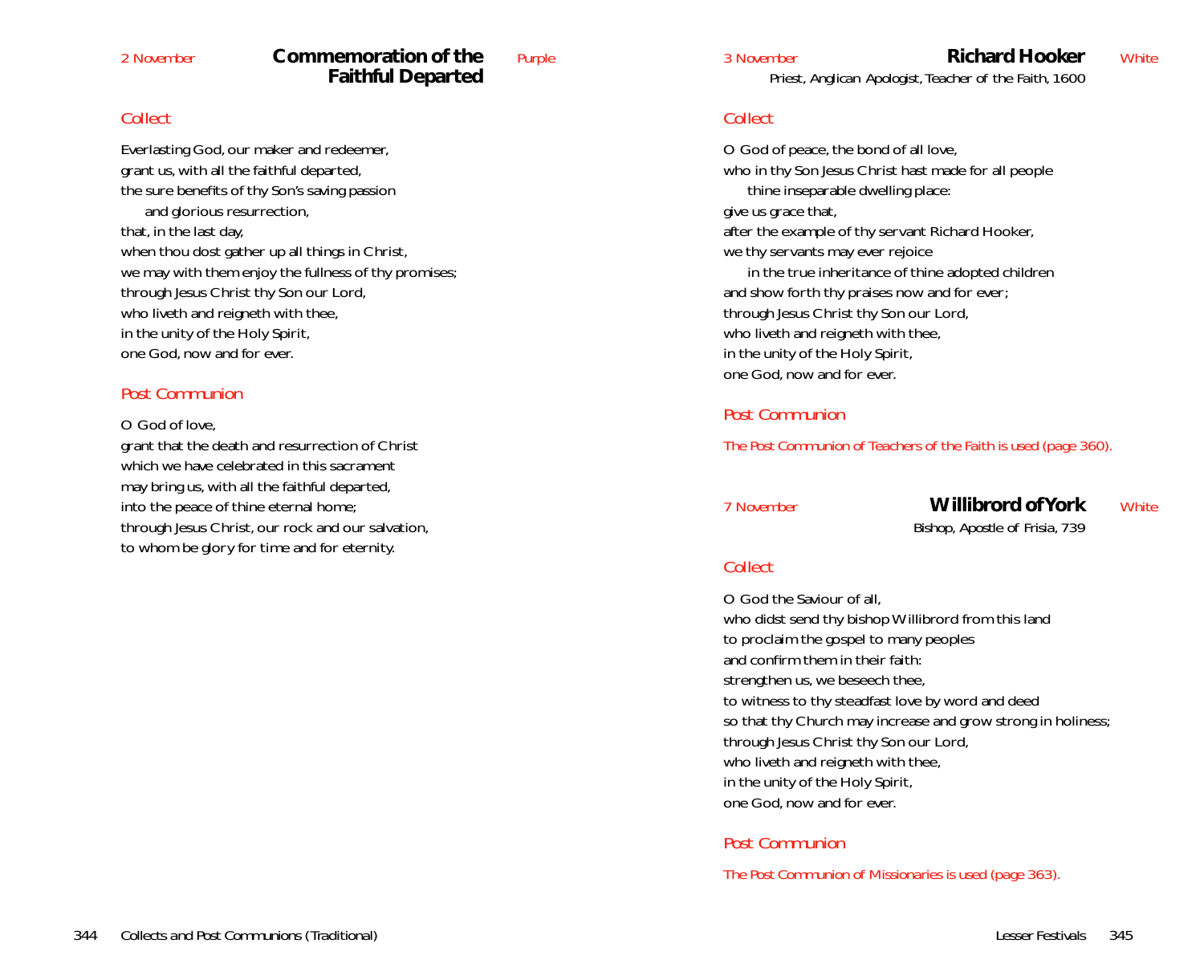#### *Collect*

#### O God,

whom the glorious company of the redeemed adore, gathered from all times and places of thy dominion: we praise thee for the saints of our own land, and for the lamps that were lit by their holiness; and we beseech thee that, at the last, we too may be numbered among those who have done thy will and declared thy righteousness; through Jesus Christ thy Son our Lord, who liveth and reigneth with thee, in the unity of the Holy Spirit, one God, now and for ever.

#### *Post Communion*

#### O God,

the source of all holiness and giver of all good things: grant that we, who have shared at this table as strangers and pilgrims here on earth, may with all thy saints be welcomed to the heavenly feast in the day of thy kingdom; through Jesus Christ our Lord.

#### *10 November* **Leo the Great** *White Bishop of Rome, Teacher of the Faith, 461*

#### *Collect*

O God our Father, who madest thy servant Leo strong in the defence of the faith: we humbly beseech thee so to fill thy Church with the spirit of truth that, being guided by humility and governed by love, she may prevail against the powers of evil; through Jesus Christ thy Son our Lord, who liveth and reigneth with thee, in the unity of the Holy Spirit, one God, now and for ever.

#### *Post Communion*

*The Post Communion of Teachers of the Faith is used (page 360).*

*11 November* **Martin of Tours** *White Bishop of Tours, c.397*

#### *Collect*

Almighty God, who didst call Martin from the armies of this world to be a faithful soldier of Christ: give us grace to follow him in his love and compassion for those in need, and empower thy Church to claim for all people their inheritance as the children of God; through Jesus Christ thy Son our Lord, who liveth and reigneth with thee, in the unity of the Holy Spirit, one God, now and for ever.

#### *Post Communion*

*The Post Communion of Bishops is used (page 361).*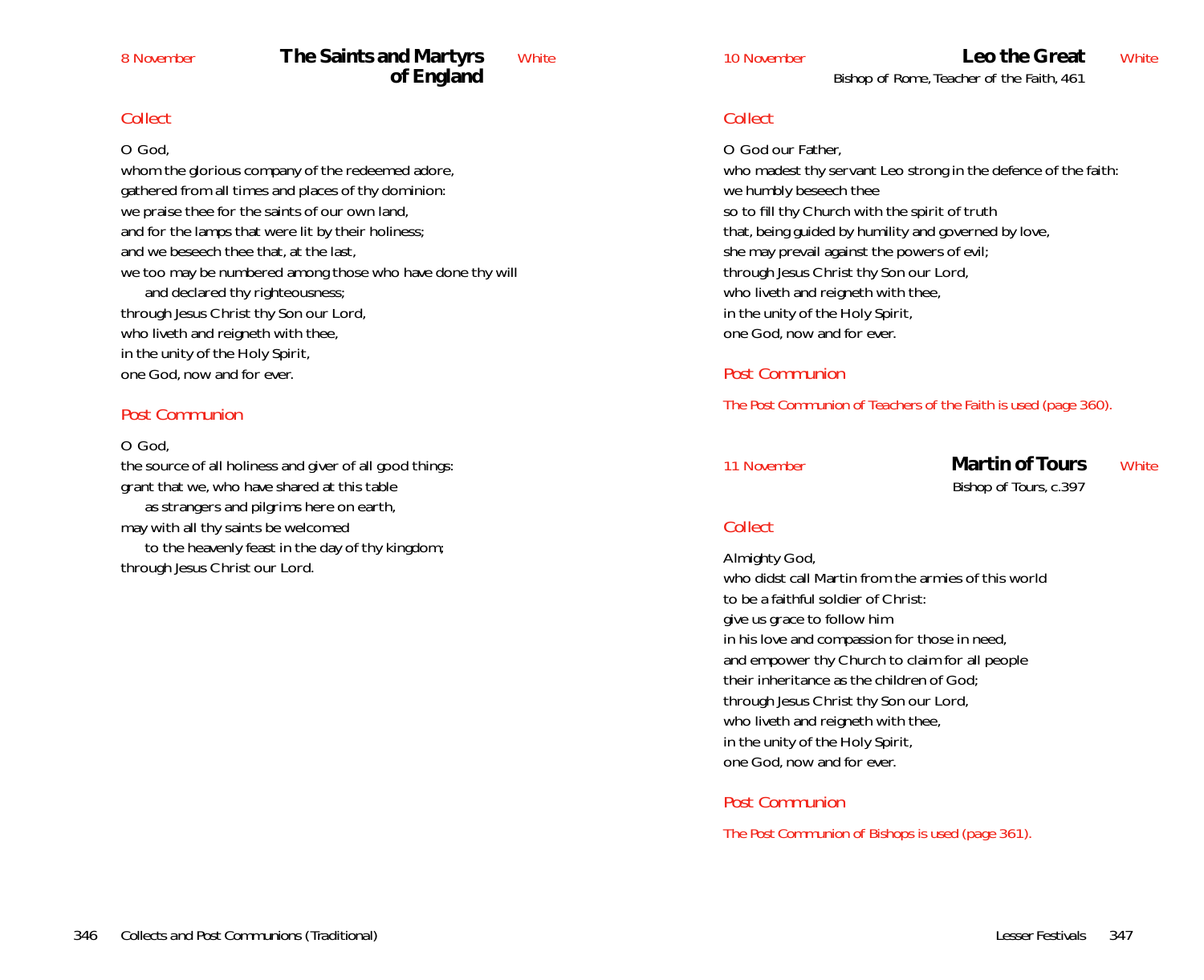#### *13 November* **Charles Simeon** *White Priest, Evangelical Divine, 1836*

*Collect*

O eternal God, who didst raise up Charles Simeon to preach the gospel of Jesus Christ and inspire thy people in service and mission: grant that we, with all thy Church, may worship the Saviour, turn away in true repentance from our sins and walk in the way of holiness; through Jesus Christ thy Son our Lord, who liveth and reigneth with thee, in the unity of the Holy Spirit, one God, now and for ever.

#### *Post Communion*

#### *The Post Communion of Pastors is used (page 361).*

#### *16 November* **Margaret of Scotland** *White*

*Queen of Scotland, Philanthropist, Reformer of the Church, 1093*

#### *Collect*

O God, the ruler of all, who didst call thy servant Margaret to an earthly throne and gavest to her both zeal for thy Church and love for thy people, that she might advance thy heavenly kingdom: mercifully grant that we who commemorate her example may be fruitful in good works and attain to the glorious crown of thy saints; through Jesus Christ thy Son our Lord, who liveth and reigneth with thee, in the unity of the Holy Spirit, one God, now and for ever.

#### *Post Communion*

O God our redeemer, who didst inspire Margaret to witness to thy love and to labour for the coming of thy kingdom: grant that we, who in this sacrament share the bread of heaven, may be fired by thy Spirit to proclaim the gospel in our daily lives and never to rest content until thy kingdom come,

on earth as it is in heaven; through Jesus Christ our Lord.

*Or another Post Communion of 'Any Saint' (pages 365–366) is used.*

*17 November* **Hugh** *White*

#### *Bishop of Lincoln, 1200*

#### *Collect*

O God, who didst endow thy servant Hugh with a wise and cheerful boldness and didst teach him to commend to earthly rulers the discipline of a holy life: give us grace like him to be bold in the service of the gospel, putting our confidence in Christ alone, who liveth and reigneth with thee, in the unity of the Holy Spirit, one God, now and for ever.

#### *Post Communion*

*The Post Communion of Bishops is used (page 361).*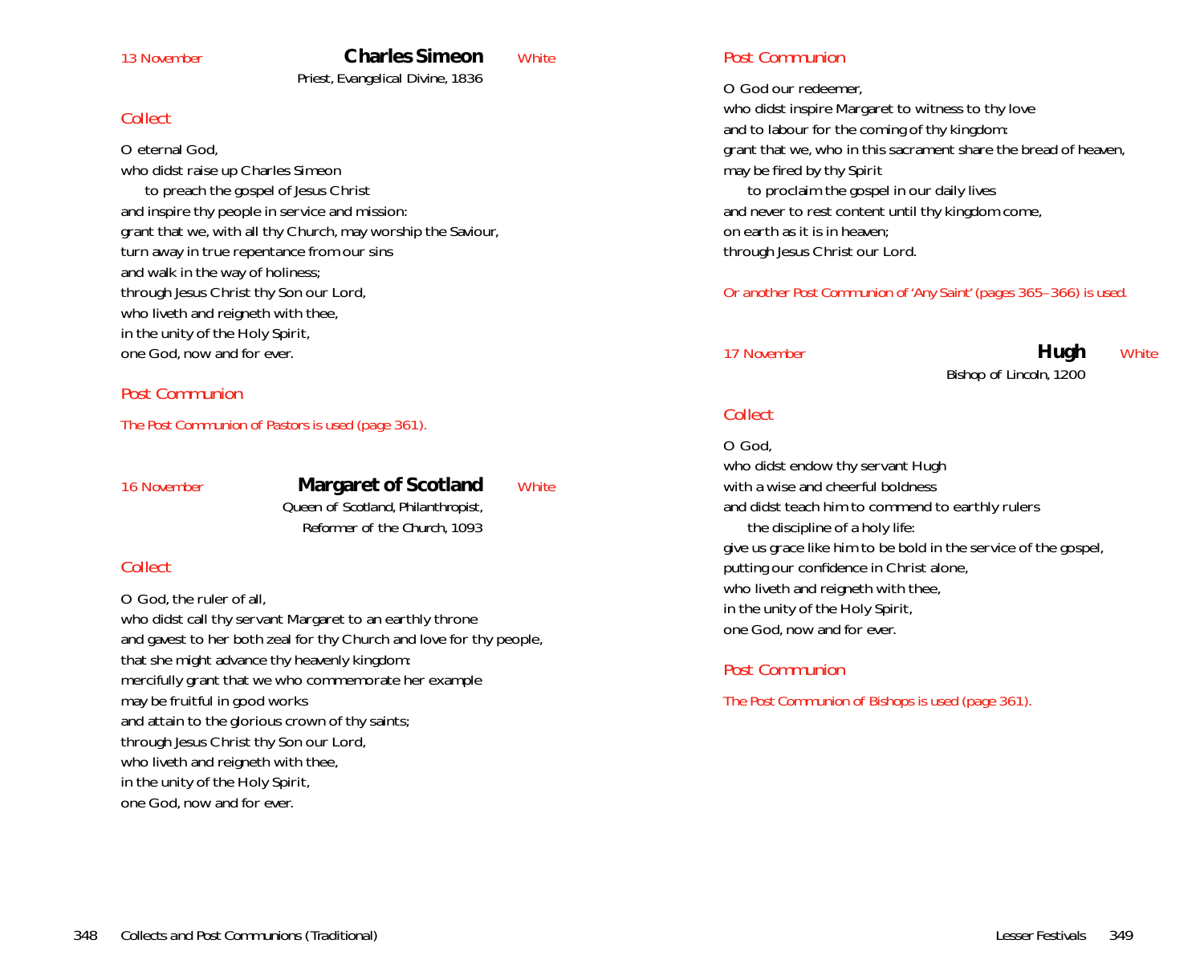*Princess of Thuringia, Philanthropist, 1231*

#### *Collect*

O Lord God, who didst teach Elizabeth of Hungary to recognize and to reverence Christ in the poor of this world: grant that we, being strengthened by her example, may so love and serve the afflicted and those in need that we may honour thy Son, the servant king, who liveth and reigneth with thee, in the unity of the Holy Spirit, one God, now and for ever.

#### *Post Communion*

#### Faithful God,

who didst call Elizabeth of Hungary to thy service and gavest her joy in walking the path of holiness: we pray that through this holy communion

in which the vision of thy glory is renewed within us, we may all be strengthened to follow the way of perfection until we come to see thee face to face; through Jesus Christ our Lord.

*Or another Post Communion of 'Any Saint' (pages 365–366) is used.*

### *19 November* **Hilda** *White*

*Abbess of Whitby, 680*

### *Collect*

O eternal God, who madest the abbess Hilda to shine as a jewel in our land and through her holiness and leadership didst bless thy Church with newness of life and unity: so assist us by thy grace that we, like her, may yearn for the gospel of Christ and bring reconciliation to those who are divided; through Jesus Christ thy Son our Lord, who liveth and reigneth with thee, in the unity of the Holy Spirit, one God, now and for ever.

#### *Post Communion*

*The Post Communion of Members of Religious Communities is used (page 362).*

*20 November* **Edmund** *Red King of the East Angles, Martyr, 870*

#### *Collect*

O eternal God, whose servant Edmund kept faith to the end, both with thee and with his people, and glorified thee by his death: grant us the same steadfast faith, that, together with the noble army of martyrs, we may come to the perfect joy of the resurrection life; through Jesus Christ thy Son our Lord, who liveth and reigneth with thee, in the unity of the Holy Spirit, one God, now and for ever.

### *Post Communion*

*One of the Post Communions of Martyrs is used (page 359).*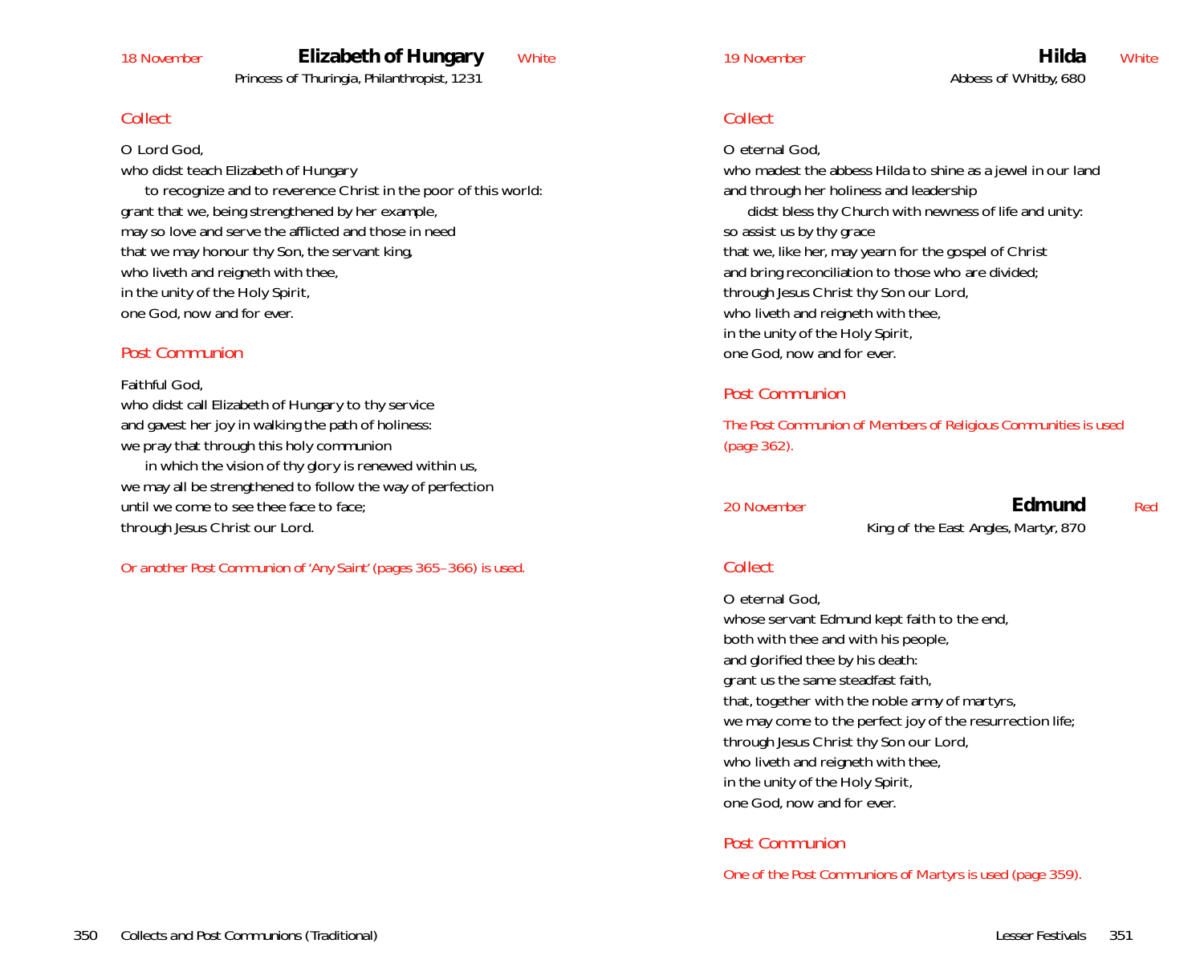# *23 November* **Clement** *Red*

*Bishop of Rome, Martyr, c.100*

#### *Collect*

Eternal Father, creator of all, whose martyr Clement bore witness with his blood to the love that he proclaimed and the gospel that he preached: give us thankful hearts as we celebrate thy faithfulness, revealed to us in the lives of thy saints, and strengthen us in our pilgrimage as we follow thy Son, Jesus Christ our Lord, who liveth and reigneth with thee, in the unity of the Holy Spirit, one God, now and for ever.

#### *Post Communion*

*One of the Post Communions of Martyrs is used (page 359).*

*6 December* **Nicholas** *White Bishop of Myra, c.326*

#### *Collect*

Almighty Father, lover of souls, who didst choose thy servant Nicholas to be a bishop in the Church, that he might give freely out of the treasures of thy grace: make us mindful of the needs of others and, as we have received, so teach us also to give; through Jesus Christ thy Son our Lord, who liveth and reigneth with thee, in the unity of the Holy Spirit, one God, now and for ever.

#### *Post Communion*

*The Post Communion of Bishops is used (page 361).*

*Bishop of Milan, Teacher of the Faith, 397*

### *Collect*

Lord God of hosts, who didst call Ambrose from the governor's throne to be a bishop in thy Church and a courageous champion of thy faithful people: mercifully grant that, as he fearlessly rebuked rulers, so we may with like courage contend for the faith which we have received; through Jesus Christ thy Son our Lord,

who liveth and reigneth with thee, in the unity of the Holy Spirit, one God, now and for ever.

#### *Post Communion*

*The Post Communion of Teachers of the Faith is used (page 360).*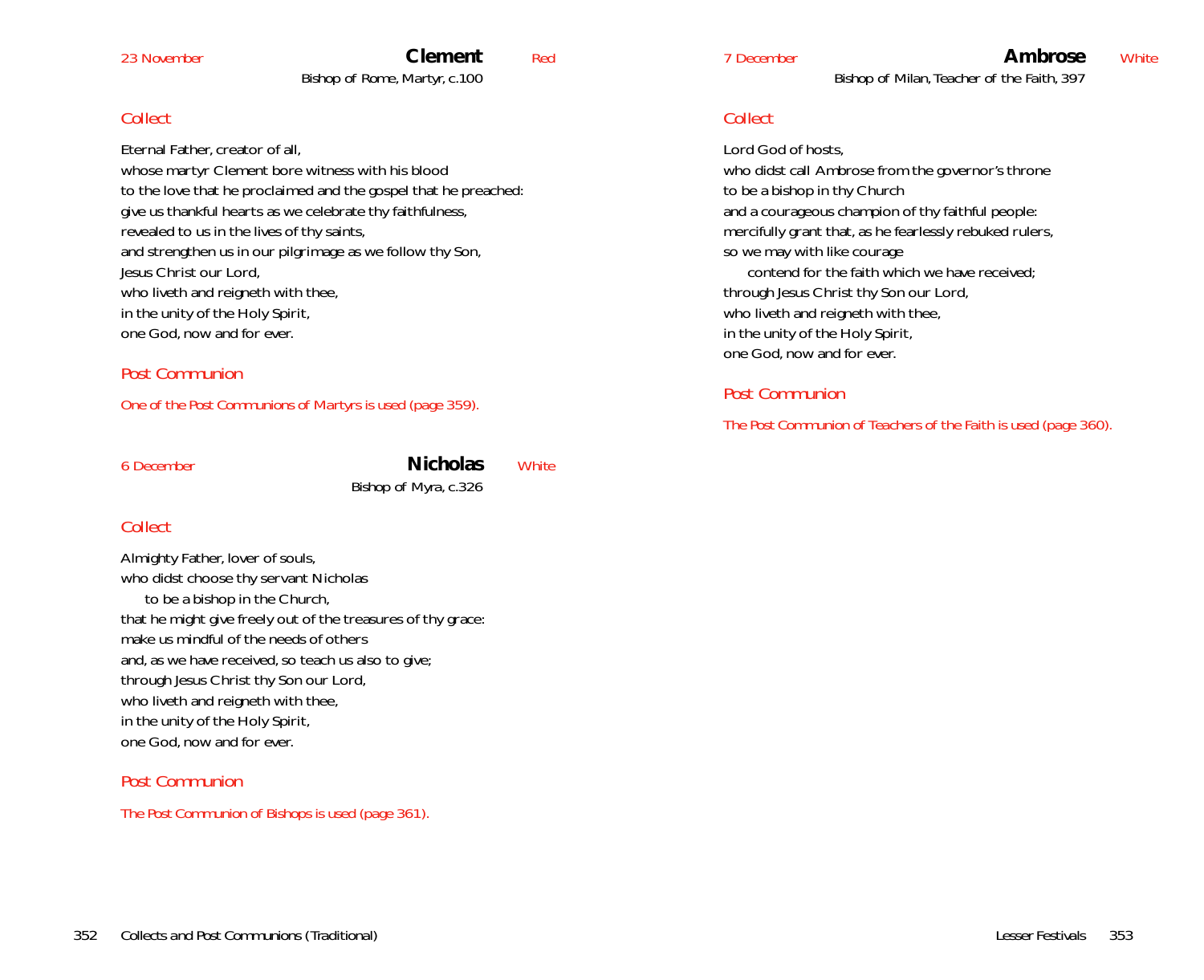### *8 December* **The Conception of the** *White* **Blessed Virgin Mary**

*13 December* **Lucy** *Red Martyr at Syracuse, 304*

### *Collect*

Almighty and everlasting God, who stooped to raise fallen humanity through the child-bearing of blessed Mary: grant that we, who have seen thy glory revealed in our human nature and thy love made perfect in our weakness, may daily be renewed in thine image and conformed to the pattern of thy Son Jesus Christ our Lord, who liveth and reigneth with thee, in the unity of the Holy Spirit, one God, now and for ever.

#### *Post Communion*

O God most high, whose handmaid bore the Word made flesh: we give thee thanks that in this sacrament of our redemption thou dost visit us with thy Holy Spirit and dost overshadow us with thy power; strengthen us to walk with Mary in the joyful path of obedience, that we may bring forth the fruits of holiness; through Jesus Christ our Lord.

### *Collect*

O God our redeemer, who gavest light to the world that was in darkness by the healing power of the Saviour's cross: we beseech thee to shed that light on us that with thy martyr Lucy we may, by the purity of our lives, reflect the light of Christ and, by the merits of his passion, attain to the light of everlasting life; through Jesus Christ thy Son our Lord, who liveth and reigneth with thee, in the unity of the Holy Spirit, one God, now and for ever.

### *Post Communion*

*One of the Post Communions of Martyrs is used (page 359).*

*14 December* **John of the Cross** *White Priest, Teacher of the Faith, 1591*

### *Collect*

O God, the judge of all, who gavest to thy servant John of the Cross a warmth of nature, a strength of purpose and a mystical faith that sustained him even in the darkness: shed thy light on all who love thee, granting them union of body and soul in thy Son Jesus Christ our Lord, who liveth and reigneth with thee, in the unity of the Holy Spirit, one God, now and for ever.

## *Post Communion*

*The Post Communion of Teachers of the Faith is used (page 360).*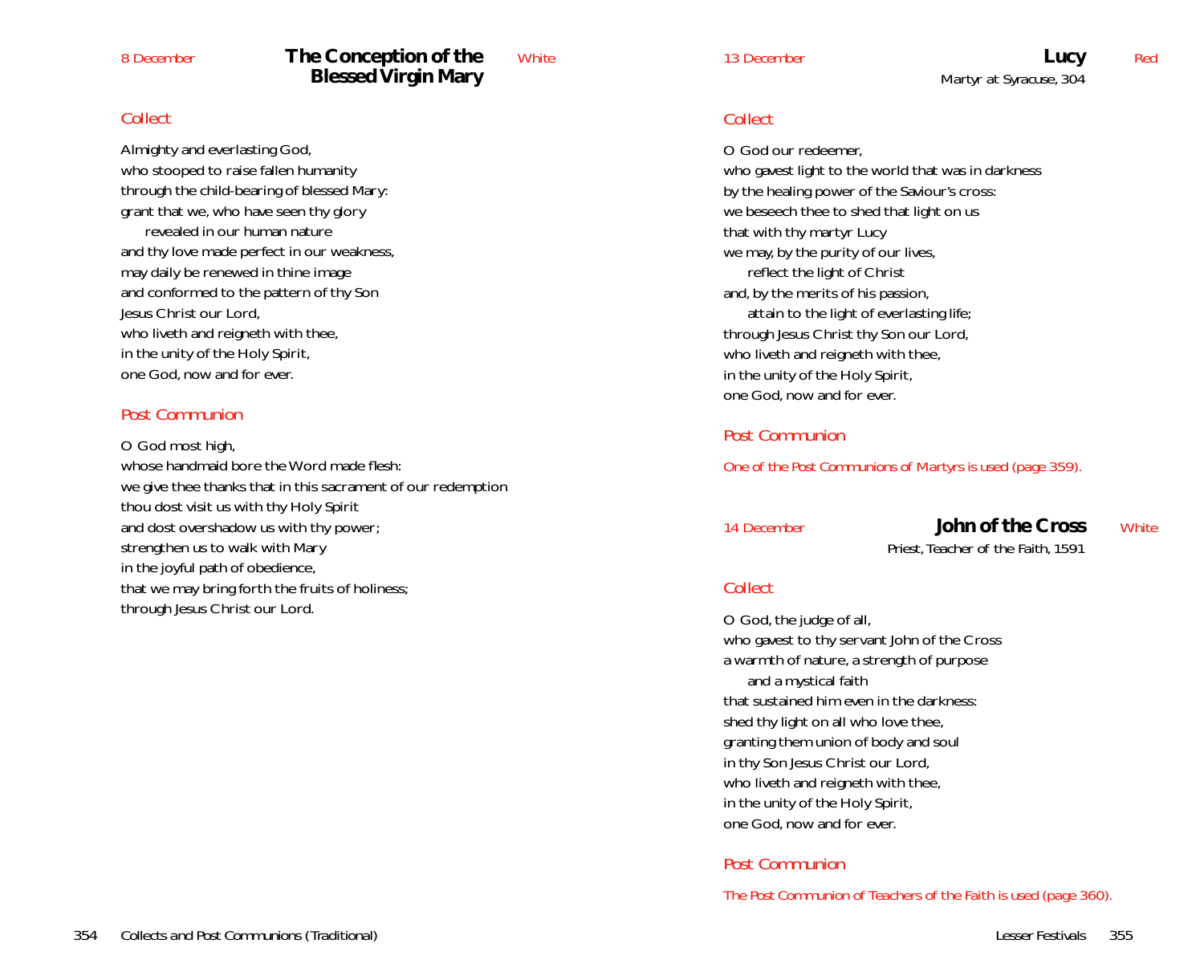*Archbishop of Canterbury, Martyr, 1170*

### *Collect*

O Lord God, who gavest to thy servant Thomas Becket grace to put aside all earthly fear and be faithful even unto death: grant that we, caring not for worldly esteem, may fight against evil, uphold thy rule, and serve thee to our life's end; through Jesus Christ thy Son our Lord, who liveth and reigneth with thee, in the unity of the Holy Spirit, one God, now and for ever.

### *Post Communion*

*One of the Post Communions of Martyrs is used (page 359).*

# *¶ Common of the Saints*

### **The Blessed Virgin Mary** *White*

### *Collect*

Almighty and everlasting God, who stooped to raise fallen humanity through the child-bearing of blessed Mary: grant that we, who have seen thy glory revealed in our human nature and thy love made perfect in our weakness, may daily be renewed in thine image and conformed to the pattern of thy Son Jesus Christ our Lord, who liveth and reigneth with thee, in the unity of the Holy Spirit, one God, now and for ever.

### *Post Communion*

O God most high, whose handmaid bore the Word made flesh: we give thee thanks that in this sacrament of our redemption thou dost visit us with thy Holy Spirit and dost overshadow us with thy power; strengthen us to walk with Mary in the joyful path of obedience, that we may bring forth the fruits of holiness; through Jesus Christ our Lord.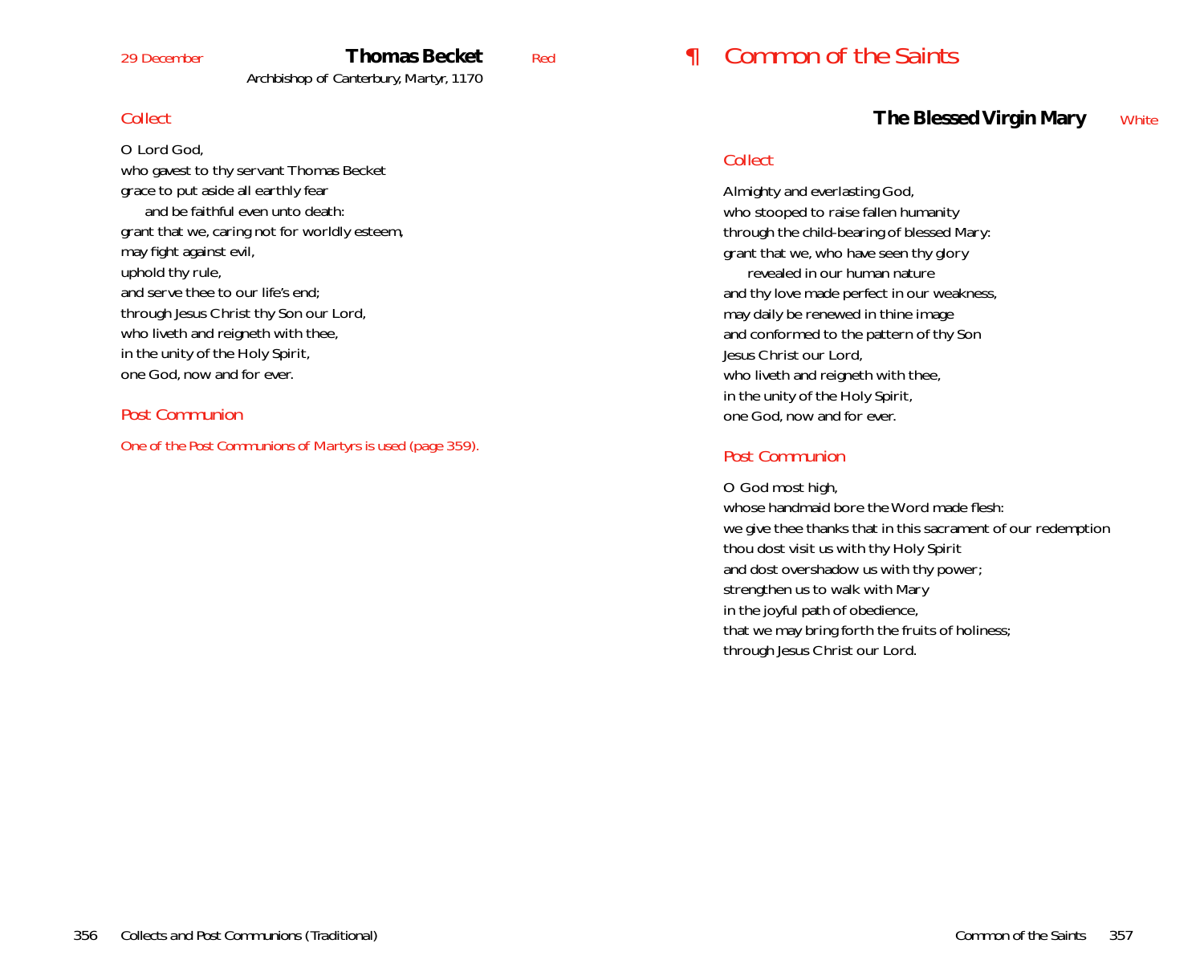O almighty God, who hast built thy Church upon the foundation of the apostles and prophets, Jesus Christ himself being the head cornerstone: grant us so to be joined together in unity of spirit by their doctrine, that we may be made an holy temple acceptable unto thee; through Jesus Christ thy Son our Lord, who liveth and reigneth with thee, in the unity of the Holy Spirit, one God, now and for ever.

#### *Post Communion*

Almighty God, who on the day of Pentecost didst send thy Holy Spirit to the apostles with the wind from heaven and in tongues of flame, filling them with joy and boldness to preach the gospel: by the power of the same Spirit strengthen us to bear witness to thy truth and to draw everyone to the fire of thy love; through Jesus Christ our Lord.

#### *(or)*

O Lord God, the source of truth and love, keep us faithful to the apostles' teaching and fellowship, united in prayer and the breaking of bread, and one in joy and simplicity of heart, in Jesus Christ our Lord.

### *Collect*

Almighty God, by whose grace and power thy holy martyr *N* triumphed over suffering and was faithful unto death: strengthen us with thy grace, that we may endure reproach and persecution and faithfully bear witness to the name of Jesus Christ thy Son our Lord, who liveth and reigneth with thee, in the unity of the Holy Spirit, one God, now and for ever.

### *Post Communion*

O eternal God, who hast given us this holy meal in which we have celebrated the glory of the cross and the victory of thy martyr *N*: by our communion with Christ in his saving death and resurrection, grant us with all thy saints the courage to overcome evil and so to partake of the fruit of the tree of life; through Jesus Christ our Lord.

### *(or)*

O God our redeemer, whose Church was strengthened by the blood of thy martyr *N*: so bind us, in life and in death, to the sacrifice of Christ that, our lives being broken and offered with his, we may carry his death and proclaim his resurrection in the world; through Jesus Christ our Lord.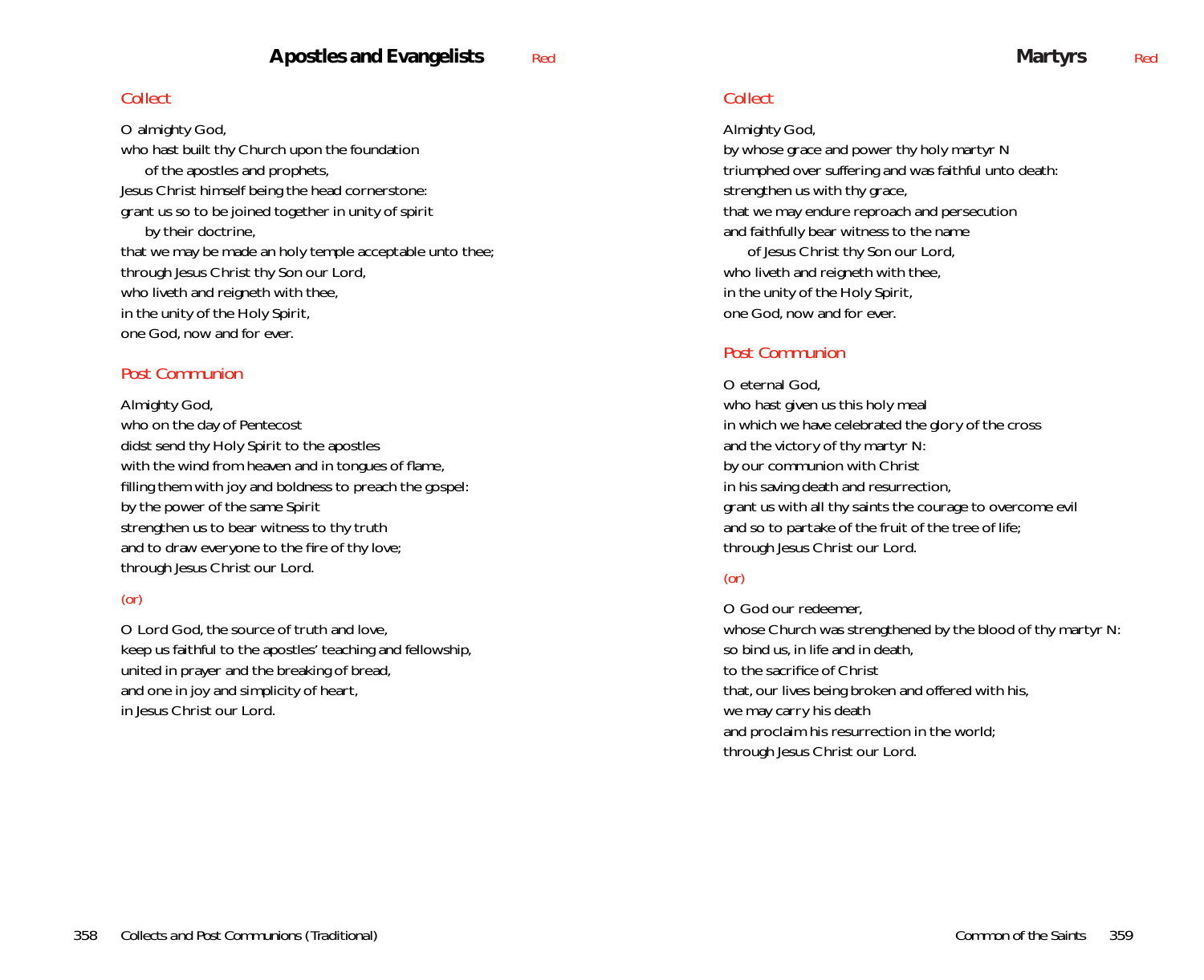O God, who hast enlightened thy Church by the teaching of thy servant *N*: enrich it evermore, we beseech thee, with thy heavenly grace, and raise up faithful witnesses, who by their life and doctrine may set forth to all people the truth of thy salvation; through Jesus Christ thy Son our Lord, who liveth and reigneth with thee, in the unity of the Holy Spirit, one God, now and for ever.

#### *Post Communion*

O God of truth, whose Wisdom prepared her table and invited us to eat the bread and drink the wine of the kingdom: help us to lay aside all folly and to walk all our days in the way of discernment, that we may come with *N* to the eternal heavenly feast; through Jesus Christ our Lord.

### *Collect*

Almighty and everlasting God, who didst call thy servant *N* to proclaim thy glory

by a life of prayer and the zeal of a true pastor: keep constant in faith the leaders of thy Church and so bless thy people through their ministry that the Church may grow into the full stature

of thy Son Jesus Christ our Lord, who liveth and reigneth with thee, in the unity of the Holy Spirit, one God, now and for ever.

#### *or, for a Bishop*

Almighty God, the light of the faithful and shepherd of souls, who didst call thy servant *N* to be a bishop in the Church, to feed thy sheep by the word of Christ and to guide them by his godly example: give us grace to abide by the faith of the Church and to follow in the footsteps of Jesus Christ thy Son our Lord,

who liveth and reigneth with thee, in the unity of the Holy Spirit, one God, now and for ever.

### *Post Communion*

O God, the shepherd of thy people, whose servant *N* showed forth the loving service of Christ in *his/her* ministry as a pastor of thy people: we pray that, by this sacrament in which we share, thou wilt awaken within us the love of Christ and keep us faithful to our calling in his name; through him who laid down his life for us, but liveth and reigneth with thee, now and for ever.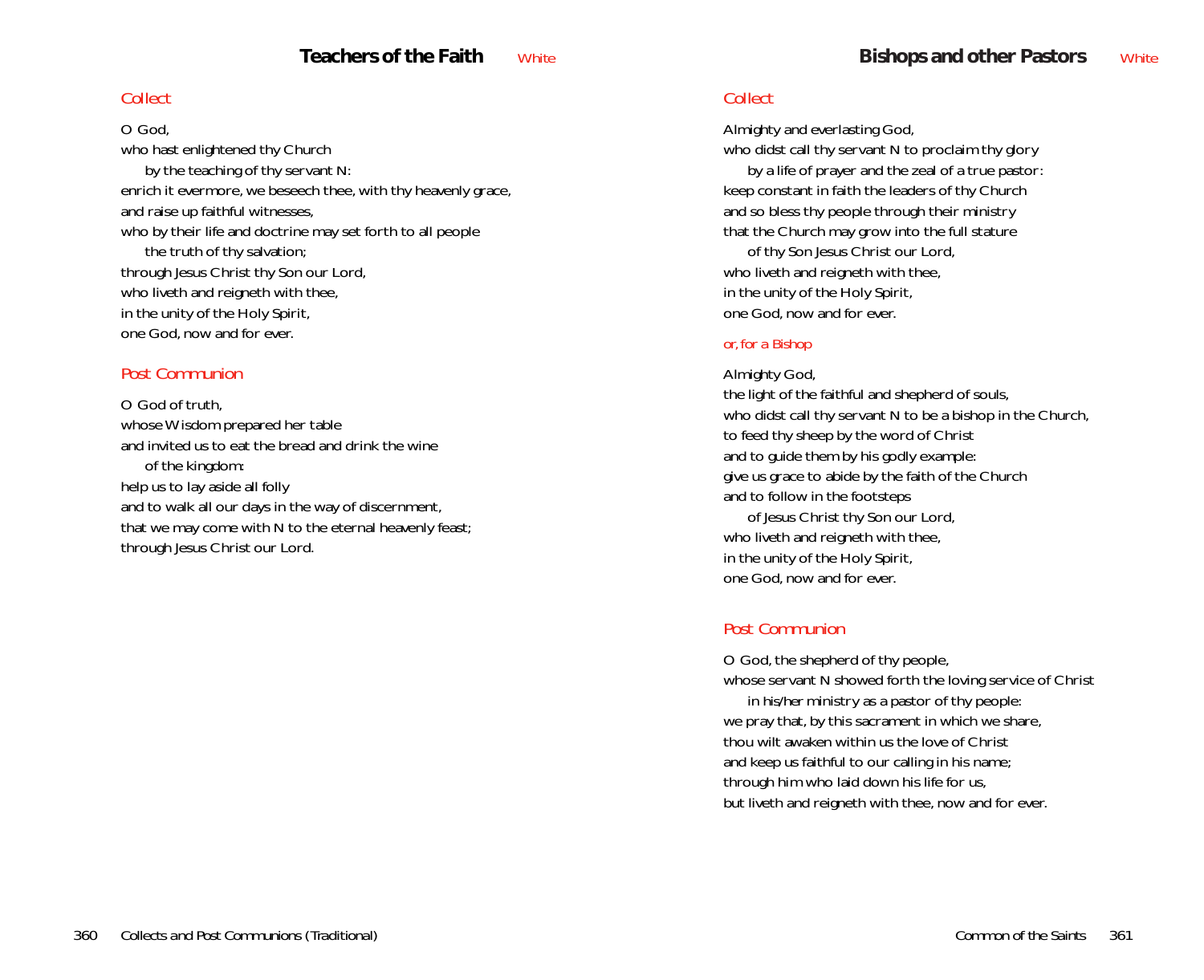Almighty God, by whose grace *N*, enkindled with the fire of thy love, became a burning and a shining light in the Church: inflame us with the same spirit of discipline and love, that we may ever walk before thee as children of light; through Jesus Christ thy Son our Lord, who liveth and reigneth with thee, in the unity of the Holy Spirit, one God, now and for ever.

#### *Post Communion*

Merciful God, who gavest such grace to thy servant *N* that *he/she* served thee with singleness of heart and loved thee above all things: help us, whose communion with thee

has been renewed in this sacrament, to forsake all that hinders us from following Christ and to grow into his likeness from glory to glory; through Jesus Christ our Lord.

#### *Collect*

O everlasting God, whose servant *N* carried the gospel of thy Son to the people of … : mercifully grant that we who commemorate *his/her* service may know the hope of the gospel in our hearts and manifest its light in all our ways; through Jesus Christ thy Son our Lord, who liveth and reigneth with thee, in the unity of the Holy Spirit, one God, now and for ever.

#### *Post Communion*

Holy Father, who didst gather us around the table of thy Son that we, with all thy household, might partake of this holy food: in that new world wherein the fullness of thy peace is revealed, gather people of every race and tongue to share with *N* and all thy saints in the eternal banquet of Jesus Christ our Lord.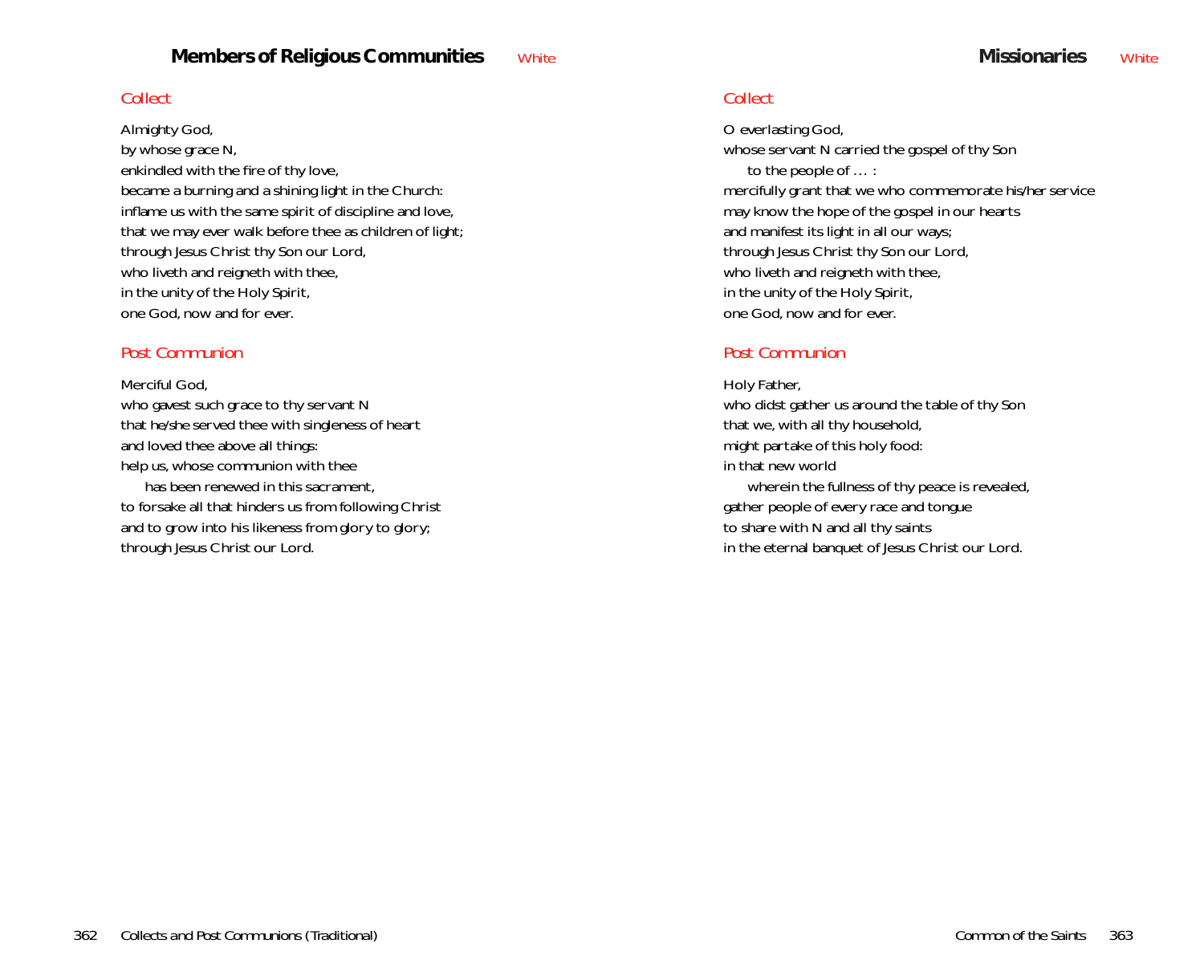#### **Any Saint** *White*

### *Collect (general)*

Almighty Father, who hast built up thy Church through the love and devotion of thy saints: inspire us to follow the example of *N* whom we commemorate this day, that we in our generation may rejoice with *him/her* in the vision of thy glory; through Jesus Christ thy Son our Lord, who liveth and reigneth with thee, in the unity of the Holy Spirit, one God, now and for ever.

#### *or (for Christian rulers)*

Sovereign God, who didst call *N* to be a ruler among *his/her* people and gavest *him/her* grace to be their servant: help us to follow our Saviour Christ in the path of humble service, that we may see his kingdom set forward on earth and enjoy its fullness in heaven; through Jesus Christ thy Son our Lord, who liveth and reigneth with thee, in the unity of the Holy Spirit, one God, now and for ever.

#### *or (for those working for the poor and underprivileged)*

#### O merciful God,

who hast compassion on all that thou hast made, and hast enfolded thy whole creation in thy love: help us to stand firm for thy truth, to strive against poverty, and to share thy love with our neighbour, that with thy servant *N* we may be instruments of thy peace; through Jesus Christ thy Son our Lord, who liveth and reigneth with thee, in the unity of the Holy Spirit, one God, now and for ever.

#### *or (for men and women of learning)*

#### O God our Father,

who gavest to thy servant *N* wisdom and discernment that *he/she* might fathom the depths of thy love and understand thy design for the world that thou hast made: grant us the help of thy Holy Spirit, that we also may come to a full knowledge of thy purposes revealed in thy Son Jesus Christ, our Wisdom and our Life; who liveth and reigneth with thee, in the unity of the Holy Spirit, one God, now and for ever.

#### *or (for those whose holiness was revealed in marriage and family life)*

#### O eternal God,

whose love is revealed in the mystery of the Trinity: grant that we, like thy servant *N*, may find in our human loving a mirror of thy divine love and discern in all thy children our brothers and sisters in Christ, who liveth and reigneth with thee, in the unity of the Holy Spirit, one God, now and for ever.

### *Post Communion*

Faithful God, who didst call *N* to thy service and gavest *him/her* joy in walking the path of holiness: we pray that through this holy communion, in which the vision of thy glory is renewed within us, we may all be strengthened to follow the way of perfection until we come to see thee face to face; through Jesus Christ our Lord.

*(or)*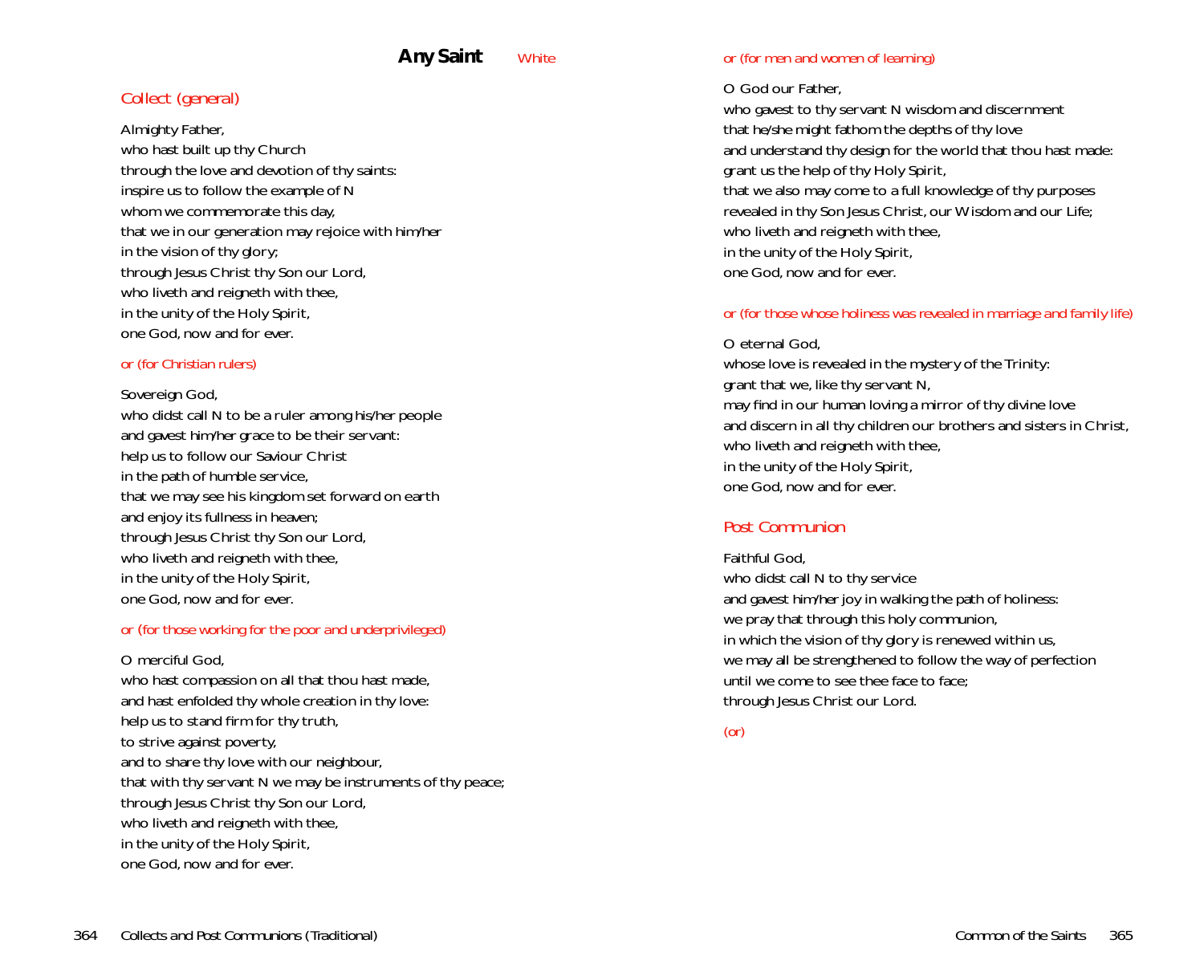O God our redeemer, who didst inspire *N* to witness to thy love and to labour for the coming of thy kingdom: grant that we, who in this sacrament share the bread of heaven, may be fired by thy Spirit to proclaim the gospel in our daily lives

and never to rest content until thy kingdom come, on earth as it is in heaven; through Jesus Christ our Lord.

#### *(or)*

#### O God our Father,

from whom every family in heaven and on earth is named, whose servant *N* revealed thy goodness

in a life of tranquillity and service: grant that we who have gathered in faith around this table may like *him/her* know the love of Christ

that surpasses knowledge and be filled with all thy fullness; through Jesus Christ our Lord.

#### *(or)*

#### O God,

the source of all holiness and giver of all good things: grant that we, who have shared at this table as strangers and pilgrims here on earth, may with all thy saints be welcomed to the heavenly feast in the day of thy kingdom; through Jesus Christ our Lord.

# *¶ Special Occasions*

*For Collects and Post Communions for Holy Baptism see pages 26 and 53–61, Wholeness and Healing see pages 609 and 612, Marriage see pages 614 and 616 and Funeral see pages 618 and 622.*

### **The Guidance of the Holy Spirit** *Red*

#### *Collect*

God, who dost teach the hearts of thy faithful people by sending to them the light of thy Holy Spirit: grant us by the same Spirit to have a right judgement in all things and evermore to rejoice in his holy comfort; through the merits of Christ Jesus our Saviour, who liveth and reigneth with thee, in the unity of the same Spirit, one God, now and for ever.

### *(or)*

Almighty God, who hast given thy Holy Spirit to the Church to lead us into all truth: bless with the Spirit's grace and presence the members of this *synod/PCC etc.;* keep *us/them* steadfast in faith and united in love, that *we/they* may manifest thy glory and prepare the way of thy kingdom; through Jesus Christ thy Son our Lord, who liveth and reigneth with thee, in the unity of the Holy Spirit, one God, now and for ever.

### *Post Communion*

God of all power and might, by whose Holy Spirit thy people are made new in the blessing and sharing of bread and wine: grant that we may be transformed by the boldness of the Spirit, guided by his gentleness, and enabled by his gifts to serve and worship thee, through Jesus Christ our Lord.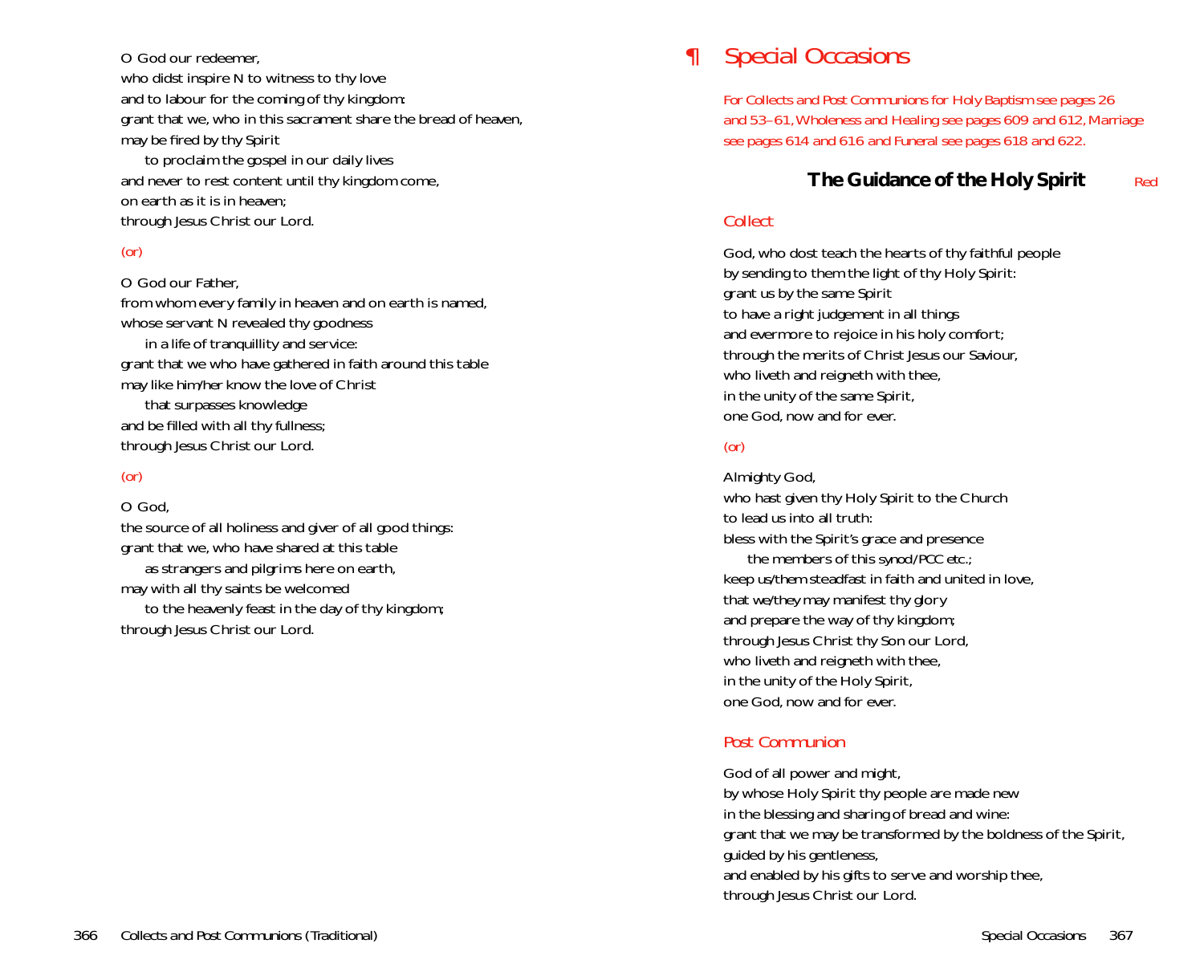#### Almighty God,

by whose will both earth and sea bear their fruits in due season: bless the labours of those who work on land and sea, grant us a plenteous harvest and the grace always to rejoice in thy fatherly care; through Jesus Christ thy Son our Lord, who liveth and reigneth with thee, in the unity of the Holy Spirit, one God, now and for ever.

### *(or)*

Almighty God and Father, who hast ordered our life in common dependence one on another: prosper those who work in commerce and industry and direct their minds and their hands that they may rightly use thy gifts in the service of others; through Jesus Christ thy Son our Lord, who liveth and reigneth with thee, in the unity of the Holy Spirit, one God, now and for ever.

### *(or)*

O God our Father, who dost never cease from the work that thou hast begun, and dost prosper with thy blessing all human labour: make us wise and faithful stewards of thy gifts, that we may serve the common good, maintain the fabric of the world and seek that justice where all may share the good things thou dost pour upon us;

through Jesus Christ thy Son our Lord, who liveth and reigneth with thee, in the unity of the Holy Spirit, one God, now and for ever.

#### *Post Communion*

#### O God our creator,

who dost give seed for us to sow and bread for us to eat: as thou hast blessed the fruit of our labour in this sacrament, so give to all thy children their daily bread, that the world may praise thee for thy goodness; through Jesus Christ our Lord.

### **Harvest Thanksgiving** *Green*

*Harvest Thanksgiving may be celebrated on a Sunday and may replace the provision for that day, provided it does not supersede any Principal Feast or Festival.*

### *Collect*

#### O eternal God, who crownest the year with thy goodness and dost give us the fruits of the earth in their season: give us grace that we may use them to thy glory, for the relief of those in need and for our own well-being; through Jesus Christ thy Son our Lord, who liveth and reigneth with thee, in the unity of the Holy Spirit, one God, now and for ever.

### *Post Communion*

Lord of the harvest, as with joy we have offered our thanksgiving for thy love shown in creation and have shared in the bread and the wine of the kingdom: so by thy grace plant within us a reverence for all that thou hast given us and make us generous and wise stewards of those good things which we enjoy; through Jesus Christ our Lord.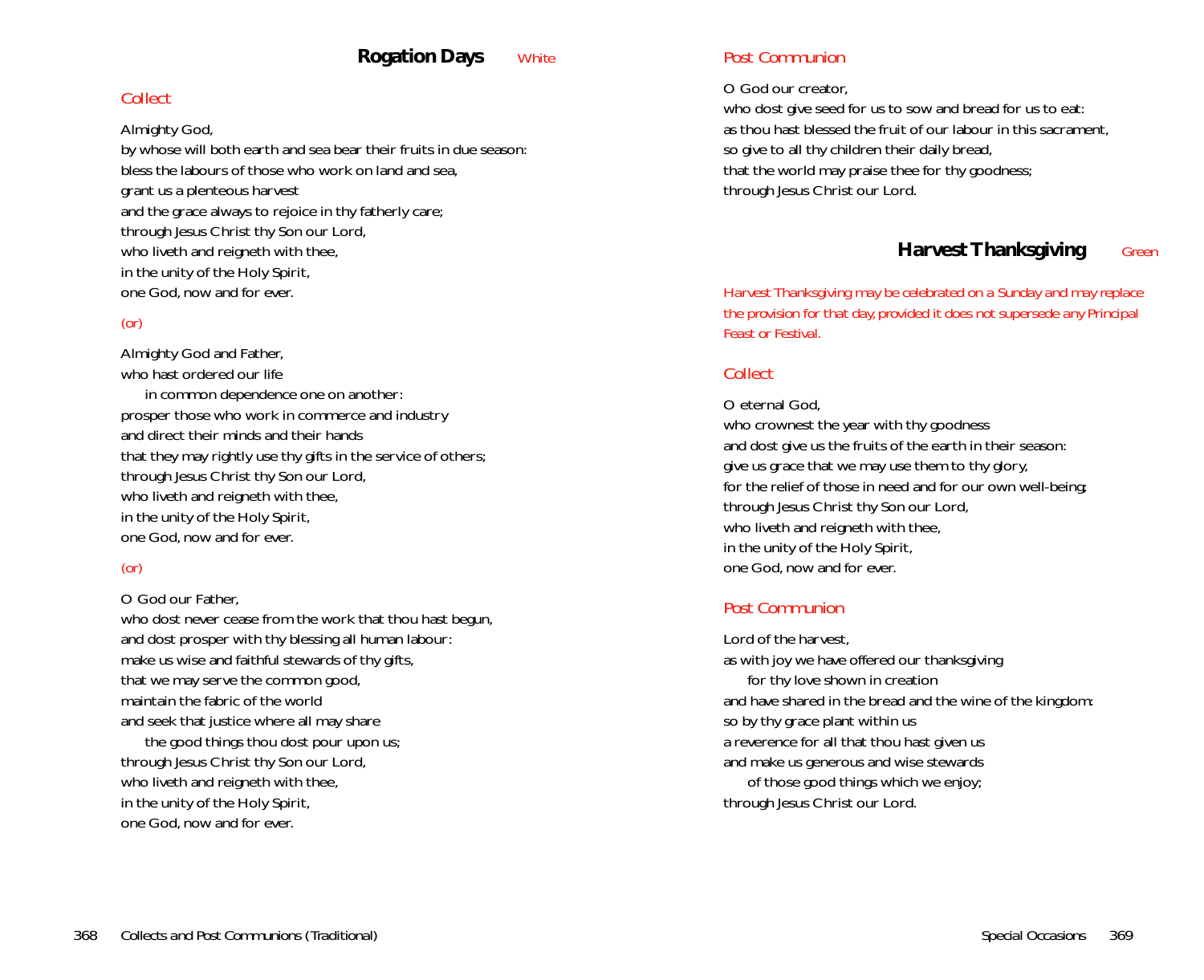### **Mission and Evangelism** *Colour*

*of the* 

*Season*

### *Collect*

#### Almighty God,

who hast called thy Church to witness that thou wast in Christ reconciling the world to thyself: help us so to proclaim the good news of thy love that all who hear it may be drawn to thee; through him who was lifted up on the cross, and reigneth with thee and the Holy Spirit, one God, now and for ever.

#### *Post Communion*

Eternal God, giver of love and power, whose Son Jesus Christ hast sent us into all the world to preach the gospel of his kingdom: so confirm us in this mission that our lives may show forth the good news which we proclaim; through Jesus Christ our Lord.

### *Collect*

Heavenly Father,

who hast called us in the Body of thy Son Jesus Christ to continue his work of reconciliation and reveal thee to the world: forgive us the sins which tear us apart; give us the courage to overcome our fears and to seek that unity which is thy gift and thy will; through Jesus Christ thy Son our Lord, who liveth and reigneth with thee, in the unity of the Holy Spirit, one God, now and for ever.

### *(or)*

Lord Jesus Christ, who didst say to thine apostles, 'Peace I leave with you, my peace I give unto you': look not on our sins but on the faith of thy Church and grant it the peace and unity of thy kingdom, where thou livest and reignest with the Father in the unity of the Holy Spirit, ever one God, world without end.

### *Post Communion*

Eternal God and Father, whose Son at supper prayed that his disciples might be one, as he is one with thee: draw us closer to him, that in mutual love and obedience to thee we may be united to one another in the fellowship of the one Spirit, that the world may believe that he is Lord, to thine eternal glory; through Jesus Christ our Lord.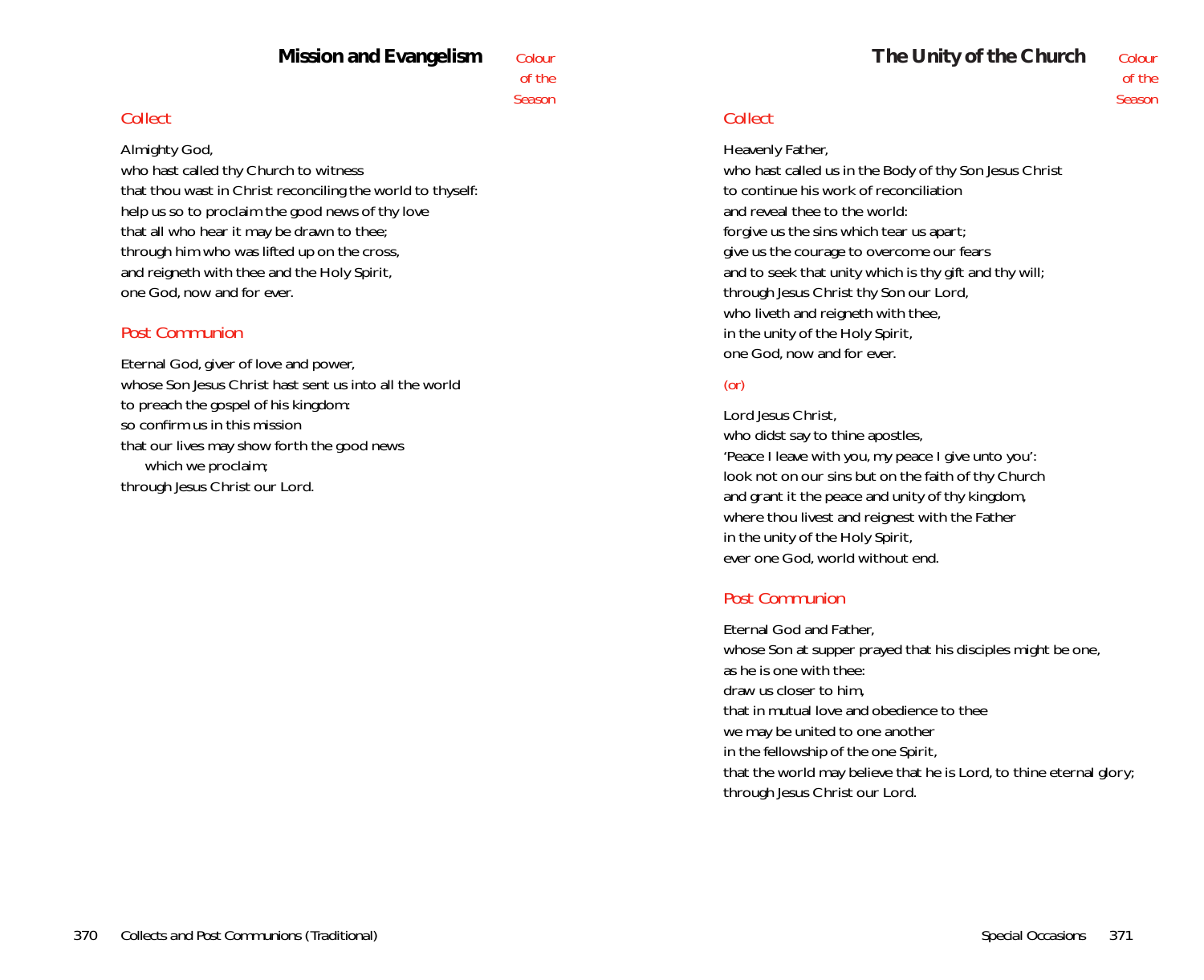*of the* 

*Season*

### *Collect*

#### Almighty God,

from whom all thoughts of truth and peace proceed: kindle, we pray thee, in every heart the true love of peace; and guide with thy pure and peaceable wisdom those who take counsel for the nations of the earth, that in tranquillity thy kingdom may go forward, till the earth is filled with the knowledge of thy love; through Jesus Christ thy Son our Lord, who liveth and reigneth with thee, in the unity of the Holy Spirit, one God, now and for ever.

#### *Post Communion*

O God our Father, whose Son is our peace and his cross the sign of reconciliation: help us, who share the broken bread. to draw together that which is scattered and to bind up that which is wounded, that Christ may bring in the everlasting kingdom of his peace; who liveth and reigneth, now and for ever.

*of the Season*

### *Collect*

O eternal God, in whose perfect realm no sword is drawn but the sword of righteousness, and no strength known but the strength of love: so guide and inspire the work of those who seek thy kingdom that all thy people may find their strength in that love which casteth out fear and in the fellowship revealed to us in Jesus Christ our Saviour, who liveth and reigneth with thee, in the unity of the Holy Spirit, one God, now and for ever.

### *(or)*

Almighty and eternal God, to whom we must all give account: guide with thy Spirit the … of this *(city, society, etc.),* that *we/they* may be faithful to the mind of Christ and seek in all *our/their* purposes to enrich our common life; through Jesus Christ thy Son our Lord, who liveth and reigneth with thee, in the unity of the Holy Spirit, one God, now and for ever.

### *Post Communion*

#### Blessed God,

help us, whom thou hast fed and satisfied by this sacrament, to hunger and thirst after righteousness; help us that, having here rejoiced with great gladness, we may stand with those who are reviled and persecuted; help us that, having here received a glimpse of the life of heaven, we may ever strive for thy righteous purposes and for the coming of the kingdom of our Lord Jesus Christ, who liveth and reigneth, now and for ever.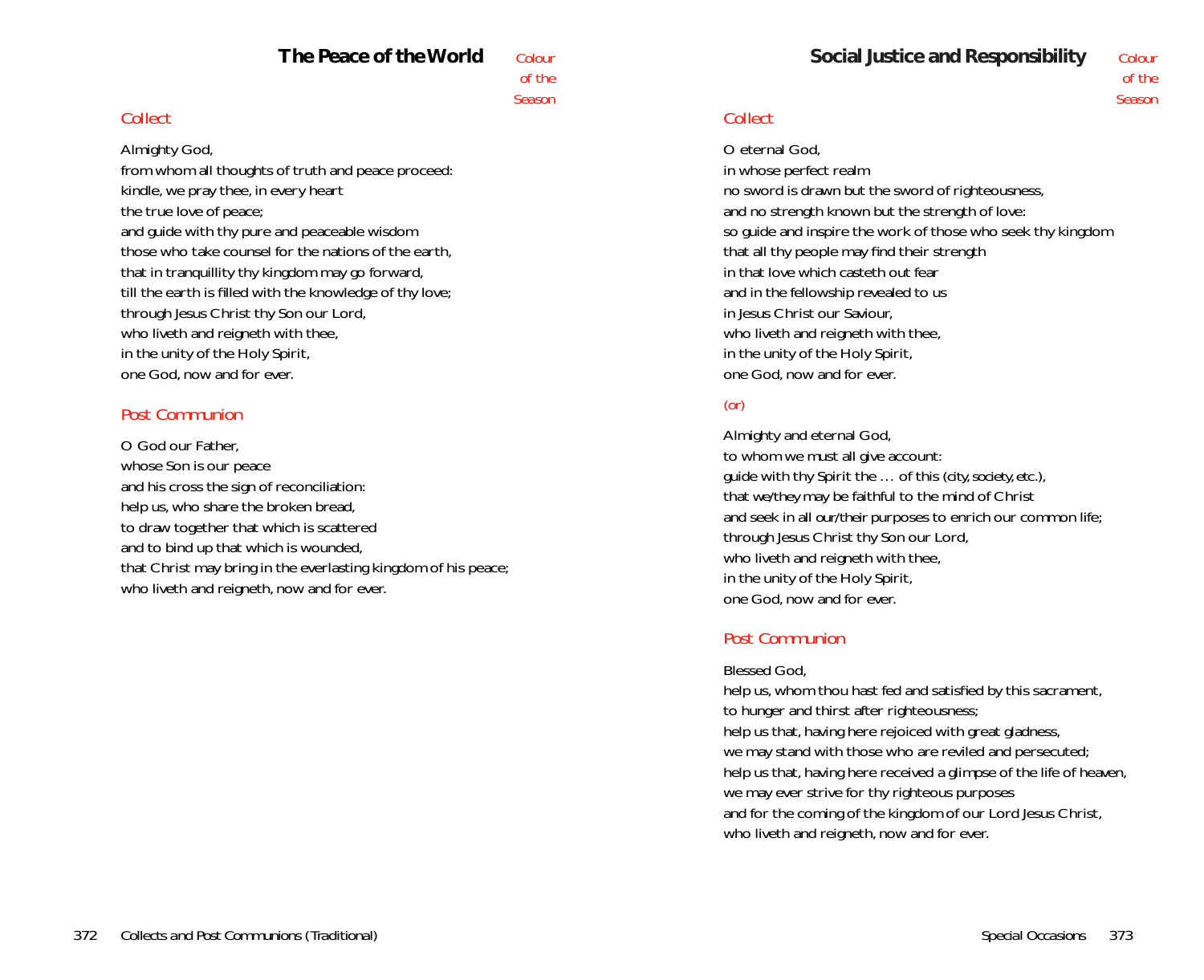### **Ministry (including Ember Days)** *Red or*

*colour of*

*the Season*

#### *Collect (for the ministry of all Christian people)*

Almighty and everlasting God, by whose Spirit the whole body of the Church is governed and sanctified: hear our prayer which we offer for all thy faithful people, that in their vocation and ministry each may serve thee in holiness and truth to the glory of thy name; through our Lord and Saviour Jesus Christ, who liveth and reigneth with thee, in the unity of the Holy Spirit, one God, now and for ever.

#### *or (for those to be ordained)*

Almighty God, the giver of all good gifts, who by thy Holy Spirit hast appointed various orders of ministry in thy Church: look with mercy on thy servants now called to be deacons and priests; so maintain them in truth and renew them in holiness, that they may faithfully serve thee both in word and deed, to the glory of thy name and the benefit of thy holy Church; through the merits of our Saviour Jesus Christ, who liveth and reigneth with thee, in the unity of the Holy Spirit, one God, now and for ever.

#### *or (for vocations)*

Almighty God, who hast entrusted to thy Church a share in the ministry of thy Son our great High Priest: we pray that by the inspiration of thy Holy Spirit the hearts of many may be moved to offer themselves for the ministry of thy Church, and that, strengthened by his power, they may work for the increase of thy kingdom

and set forward the eternal praise of thy name; through Jesus Christ thy Son our Lord, who liveth and reigneth with thee, in the unity of the Holy Spirit, one God, now and for ever.

#### *or (for the inauguration of a new ministry)*

God our Father, Lord of all the world, who through thy blessed Son hast called us into the fellowship of thy universal Church: hear our prayer for all thy faithful people that in their vocation and ministry each may be an instrument of thy love, and grant to thy servant *N* now to be ... *(installed, inducted, etc.)* the needful gifts of grace; through our Lord and Saviour Jesus Christ, who liveth and reigneth with thee, in the unity of the Holy Spirit, one God, now and for ever.

#### *Post Communion*

Heavenly Father, whose ascended Son gave gifts of leadership and service to the Church: strengthen us who have received this holy food to be good stewards of thy manifold grace; through him who came not to be served but to serve, and give his life as a ransom for many, Jesus Christ our Lord.

#### *(or)*

Lord of the harvest, who in this sacrament hast fed thy people with the fruits of creation sanctified by thy Spirit: by thy grace raise up among us faithful labourers who shall sow thy word and reap the harvest of souls; through Jesus Christ our Lord.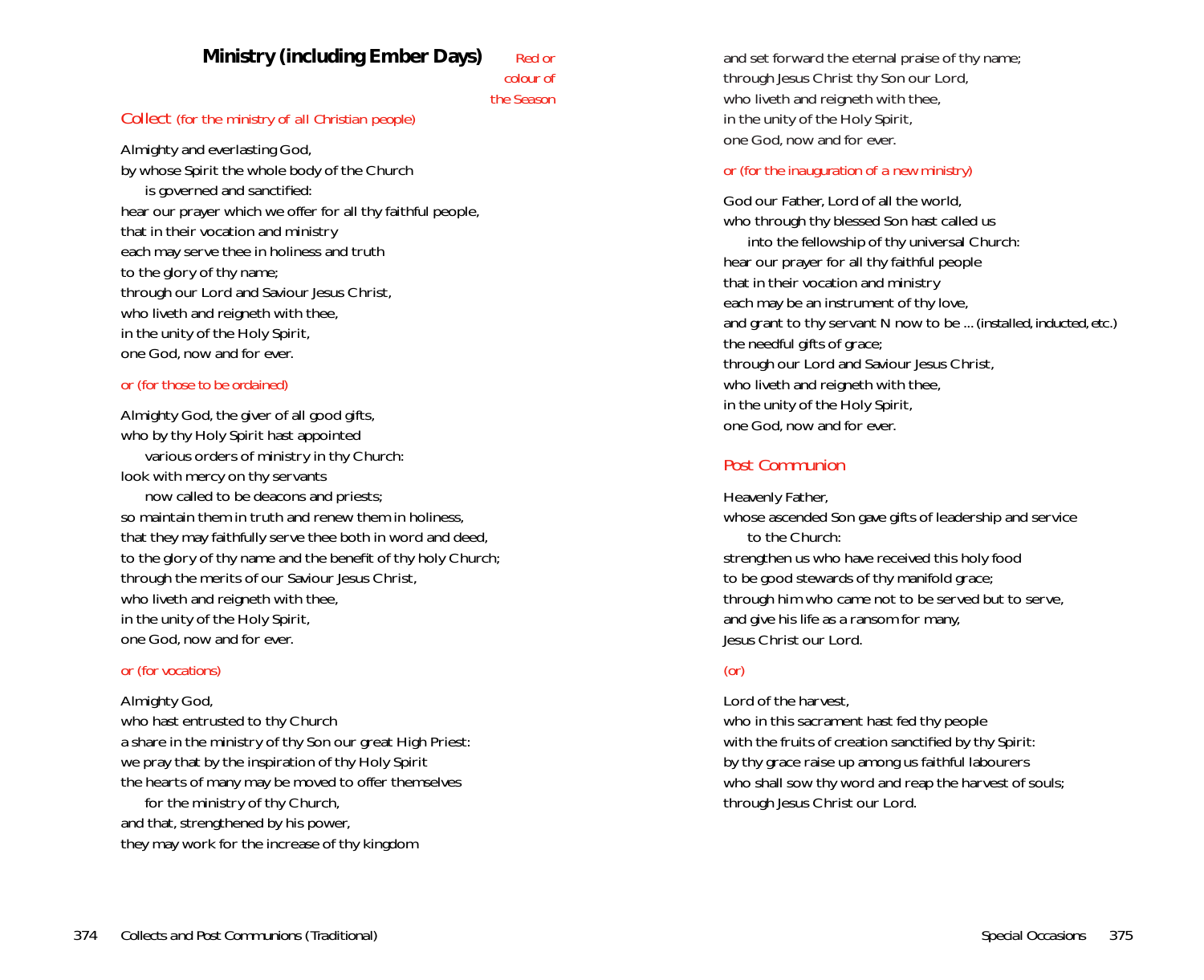#### **In Time of Trouble** *Colour*

*of the* 

*Season*

### *Collect*

Sovereign God,

who art the defence of those who trust in thee and the strength of those who suffer: mercifully look upon our affliction and deliver us through the might of our Saviour Jesus Christ, who liveth and reigneth with thee, in the unity of the Holy Spirit, one God, now and for ever.

### *Post Communion*

Almighty God, whose Son gave us in this meal a pledge of thy saving love and a foretaste of thy just and peaceful kingdom: strengthen thy people in their faith that they may endure the sufferings of this present time in expectation of the glory that shall be revealed; through Jesus Christ our Lord.

### *Collect*

Almighty God, the fountain of all goodness, we pray thee to bless our Sovereign Lady, *Queen Elizabeth*, and all who are set in authority under her; that they may order all things in wisdom and equity, righteousness and peace, to the honour and glory of thy name and the good of thy Church and people; through Jesus Christ thy Son our Lord, who liveth and reigneth with thee, in the unity of the Holy Spirit, one God, now and for ever.

### *Post Communion*

O God, the Father of our Lord Jesus Christ, our only Saviour, the Prince of Peace: give us grace seriously to lay to heart the great dangers we are in by our unhappy divisions; take away our hatred and prejudice and whatsoever else may hinder us from godly union and concord, that, as there is but one Body and one Spirit and one hope of our calling, one Lord, one faith, one baptism, one God and Father of us all, so we may henceforth be all of one heart and of one soul, united in one holy bond of truth and peace, of faith and charity, and may with one mind and one mouth glorify thee; through Jesus Christ our Lord.